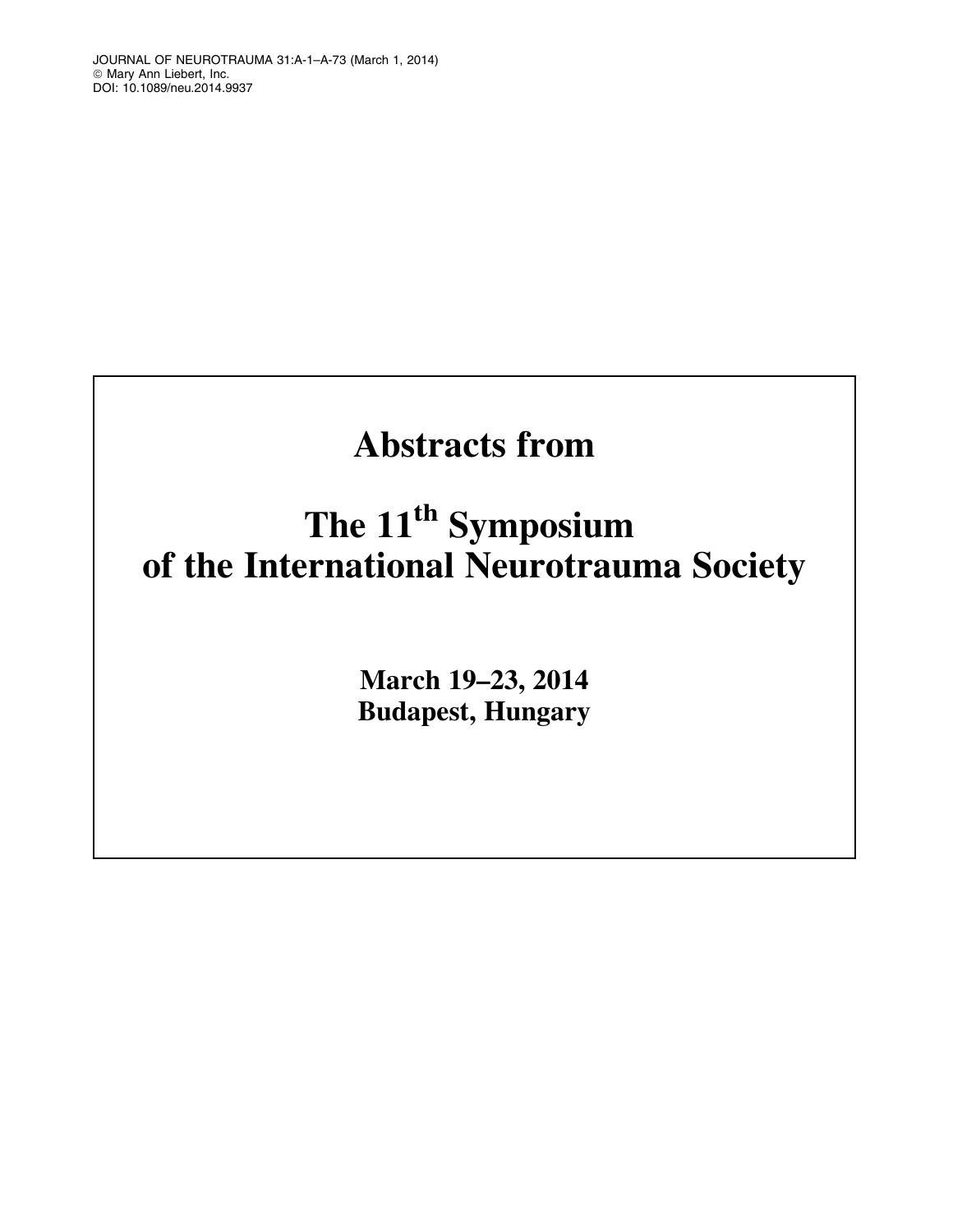# VALIDATION OF THE CRASH PREDICTION MODEL IN PREDICTING 18 MONTHS MORTALITY AND UNFAVOR-ABLE OUTCOME IN SEVERE TRAUMATIC BRAIN INJURY REQUIRING DECOMPRESSIVE CRANIECTOMY

Stephen Honeybul,<sup>1</sup> Kwok Ho,<sup>2</sup> Christopher RP Lind,<sup>1</sup> Grant R Gillett $3$ 

<sup>1</sup>Department of Neurosurgery, Sir Charles Gairdner Hospital and Royal Perth Hospital, Western Australia

 $2$ Department of Intensive Care Medicine and School of Population Health, University of Western Australia, School of Surgery, University of Western Australia

 $3$ Dunedin Hospital and Otago Bioethics Centre, University of Otago, Dunedin, New Zealand

To assess the validity of the CRASH (corticosteroid randomization after significant head injury) collaborators prediction model in predicting mortality and unfavorable outcome at 18 months in patients with severe traumatic brain injury (TBI) requiring decompressive craniectomy. This prospective observational cohort study included all patients who underwent a decompressive craniectomy following severe TBI at the two major trauma hospitals in Western Australia from 2004 to 2012 and on whom eighteen month follow-up data was available. Clinical and radiological data on initial presentation was entered into the web-based model and the predicted outcome compared with the observed outcome. In validating the CRASH model, we used area under the receiver operating characteristic (ROC) curve to assess the ability of the CRASH model to differentiate between favorable and unfavorable outcomes. The ability of the CRASH 6-month unfavorable prediction model to differentiate between unfavorable and favorable outcomes at 18 months after decompressive craniectomy was good (area under the  $ROC = 0.85, 95%$ confidence interval 0.80–0.90). The model's calibration was not perfect. The slope and the intercept of the calibration curve were 1.66 (standard error [SE]  $0.21$ ) and  $-1.11$  (SE 0.14), respectively, suggesting that the predicted risks of unfavorable outcomes were not sufficiently extreme or different across different risk strata and were systemically too high (or over-pessimistic), respectively. The CRASH collaborators prediction model appears to be a valuable tool which can be used as a surrogate index of injury severity to stratify patients according to injury severity. We would however, caution clinicians not to make clinical decisions based solely on the predicted risks derived from the model.



3

## SPREADING DEPOLARIZATION IN ACUTE NEURONAL INJURY

#### Jens P Dreier

Center for Stroke Research Berlin (CSB), Charité University Medicine, Berlin, Germany

In the evolution of the cerebral cortex, the sophisticated organization in a steady state far away from thermodynamic equilibrium has produced the side effect of two fundamental pathological types of neuronal mass discharge: ictal epileptic activity and spreading depolarization. Ictal epileptic activity describes the partial disruption and spreading depolarization the near-complete disruption of the physiological double Gibbs-Donnan steady state. Ictal epileptic activity and spreading depolarization are thus passive processes driven by the electrochemical gradients between intraneuronal and extracellular space, ictal epileptic activity being associated with partial and spreading depolarization with near-complete break-down of the transneuronal ion gradients. The toxic intracellular calcium surge during spreading depolarization in fact reaches a concentration of up to  $25 \mu M$ . The restoration of ion homeostasis is energy dependent because it requires the activation of ion pumps, in particular the activation of Na, K-ATPases. Therefore, even under otherwise physiological conditions, spreading depolarization causes an immediate decline in tissue ATP to about 50%. Spreading depolarization is moreover characterized by neuron swelling with dendritic spine distortion (cytotoxic edema) and marked glutamate release (excitotoxicity). The occurrence of ictal epileptic activity in patients has been known for decades. Recently, unequivocal electrophysiological evidence has been found in patients that spreading depolarizations occur abundantly in brain trauma and stroke. Specifically in brain trauma, it has been shown that spreading depolarizations are associated with unfavorable outcome.

4

# IMAGING COVERT COGNITION AND CONSCIOUSNESS

Athena Demertzi,<sup>1</sup> Andrea Soddu,<sup>1,2</sup> Francisco Gomez,<sup>1,3</sup> Lizette Heine,<sup>1</sup> Carol di Perri,<sup>1</sup> Enrico Amico,<sup>1</sup> Steven Laureys<sup>1</sup>

<sup>1</sup> Coma Science Group, Cyclotron Research Center & Neurology Department, University of Liège, Belgium

 $3B$ rain & Mind Institute, Physics & Astronomy Department, Western University, London Ontario, Canada

<sup>3</sup>Computer Science Department, Universidad Central de Colombia, Bogota´, Colombia

Neuroimaging active, passive and resting state paradigms are being employed to investigate residual brain function of patients in a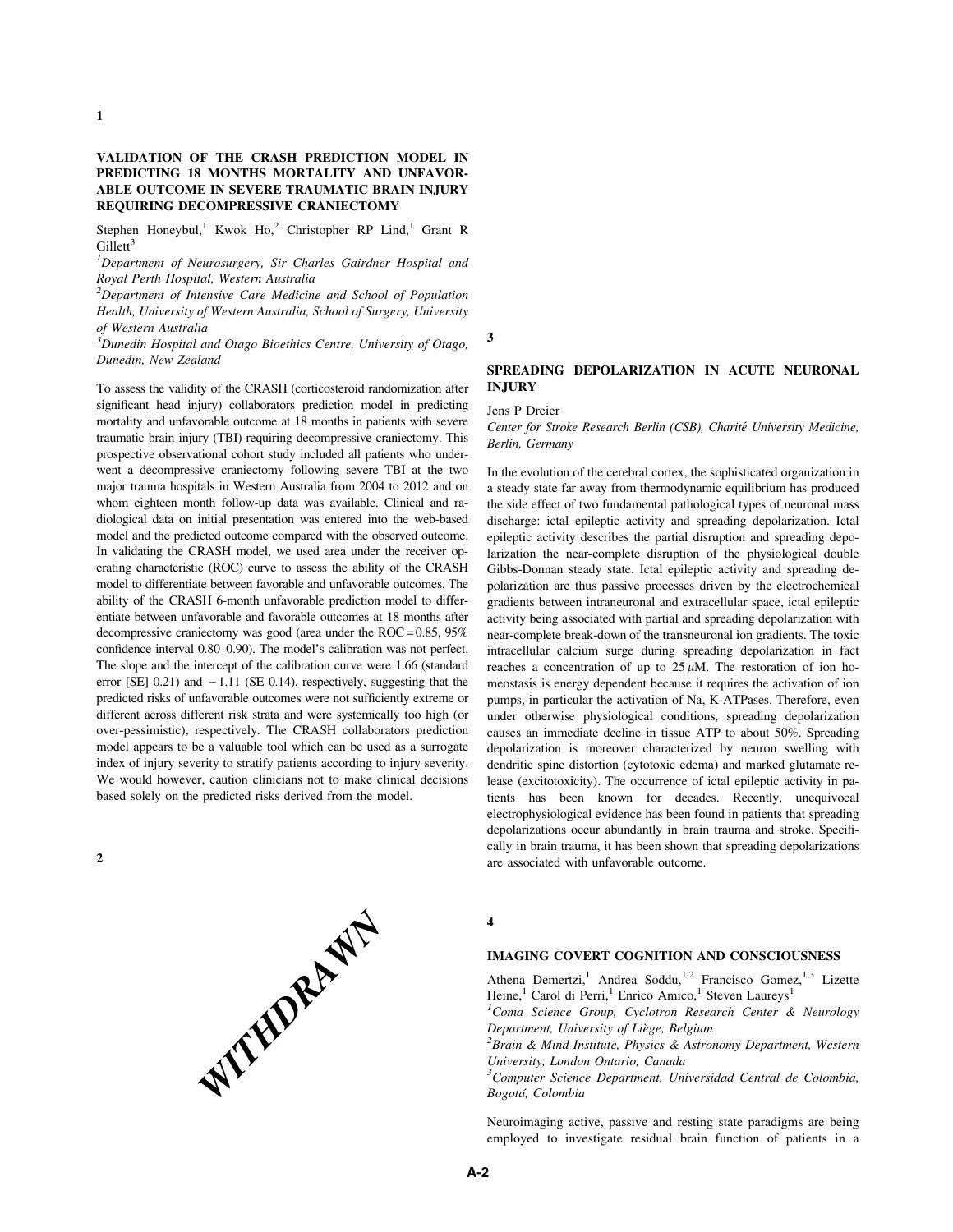vegetative state/unresponsive wakefulness syndrome (VS/UWS) and minimally conscious states (MCS). Using fMRI, a patient behaviorally diagnosed as unresponsive could follow two mental imagery commands, i.e., imagine playing tennis and visit the rooms of her house. These commands were further used as communication system for a patient also diagnosed unresponsive to provide ''yes''/''no'' responses to simple questions. However, absence of command following does not necessarily entail absence of awareness. Aphasia problems may hinter patients from comprehending and/or responding. Alternatively, passive paradigms using external somatosensoty and auditory stimulations have shown that only sensory cortices are activated in patients in VS/UWS; in contrast, patients in MCS show more widespread cortical activation including hierarchically higher-order association areas. When such experimental setups are complicated, resting state studies show that unresponsive patients exhibit reduced global metabolism but recovery from VS/UWS does not necessarily coincide with resumption of global metabolic activity. Hence, some areas are more important than others to sustain conscious function. Indeed, patients in VS/UWS show impaired metabolism in midline and lateral frontopareital cortices. Similarly using fMRI, posterior cingulate cortex, medial prefrontal cortex and posterior parietal cortices (areas broadly known as the default mode network) also show decreases in functional connectivity as a function of the level of consciousness. Such advances are expected to lead to medico-ethical and legal discussions, where patients' competency will potentially need to be re-established in a context of contemporary technology usage.

# 5

## FUTURE DIRECTIONS OF HYPOTHERMIA THERAPY FOR TRAUMATIC BRAIN INJURY FROM CLINICAL STUDIES IN **JAPAN**

Eiichi Suehiro, Yuichi Fujiyama, Hiroyasu Koizumi, Michiyasu Suzuki

Department of Neurosurgery, Yamaguchi University School of Medicine, Ube, Japan

Traumatic brain injury (TBI) has heterogeneous pathophysiology which can be classified into contusion, acute subdural hematoma, acute epidural hematoma, diffuse axonal injury and their combinations. Since their pathophysiologies differ, therapeutic strategies should also differ. A multicenter randomized controlled trial of patients with severe TBI who received either therapeutic hypothermia or induced normothermia was performed from 2002 to 2008 in Japan (BHYPO). Favorable outcomes in young patients ( < 50 years of age) with evacuated mass lesions significantly increased from 33.3% under normothermia to 77.8% under hypothermia ( $p = 0.015$ ). Patients with diffuse injury III who were treated with hypothermia (53.8%) had significantly high mortality than patients in normothermia (11.1%)  $(p=0.041)$ . From July 2009 through June 2011, an observational study which was admitted severe TBI patients, called the Japan Neurotrauma Data Bank ( JNTDB) Project 2009, was performed in Japan. In this study, multivariate analysis in patients with evacuated mass lesion showed that hypothermia (odds ratio, 5.547; 95% CI, 1.157–26.58; P < 0.05) were independent factors related to favorable outcome but not in diffuse injury. Further, the implementation rate of intracranial pressure (ICP) monitoring in hypothermia was significantly higher than the other groups. Patients with evacuated mass lesions are expected to be good candidates for hypothermia therapy. The temperature management under ICP monitoring is important for hypothermia therapy. In the future, a prospective multicenter randomized study which shows protective effects of hypothermia for patients with evacuated mass lesion has to be planed.

6

## VERY HIGH RESOLUTION ULTRASOUND IMAGING TO ASSESS THE INJURED SPINAL CORD AND EXTENT OF BLOOD SPINAL CORD BARRIER DISRUPTION

Marc Soubeyrand, Anna Badner, Reaz Vawda, Young Sun Chung, Michael G Fehlings

Division of Genetics and Development and Krembil Neuroscience Centre, Toronto Western Research Institute, Toronto, Ontario, Canada

To determine if very high resolution ultrasound (VHRUS) is able to depict and quantify blood spinal cord barrier disruption (BSCBD) secondary to experimental spinal cord injury (SCI) in rats at the acute and sub-acute phases (90 min and 24 h post-SCI). Eighty Wistar rats were used. Sham-operated animal underwent a Th10-Th12 laminectomy while injured animals underwent Th11 clip SCI. VHRUS images were compared with histology and fluorescent microscopy of extravasated Evans blue (injected intravenously). A protocol was developed for three-dimensional quantification of the VHRUS images and compared (Pearson coefficient) to the amount of haemoglobin and Evans blue extravasated in the parenchyma measured with spectrophotometry assays. Time-lapse videos were generated to understand how the parenchymal haemorrhage (PH) grows. VHRUS can depict the structural and vascular anatomy of the rat spinal cord and can be repeated in the same animal at successive time points. Following SCI, a hyperechoic lesion progressively extended. In the acute and subacute phase, this lesion depicts evolution of the PH and BSCBD. Significant correlations were found between VHRUS quantification and extravasated haemoglobin in the acute  $(r=0.88, P<0.0001)$  and sub-acute ( $r = 0.85$ ,  $P < 0.0001$ ) phases and extravasated Evans blue in the sub-acute phase  $(r = 0.94, P < 0.0001)$ . Time lapse videos demonstrated that the expansion of the PH reflects the appearance of new foci of haemorrhage. VHRUS allows for imaging and quantification of PH and BSCBD following SCI in rats. This work has the potential for straight forward translation into the clinical setting.



7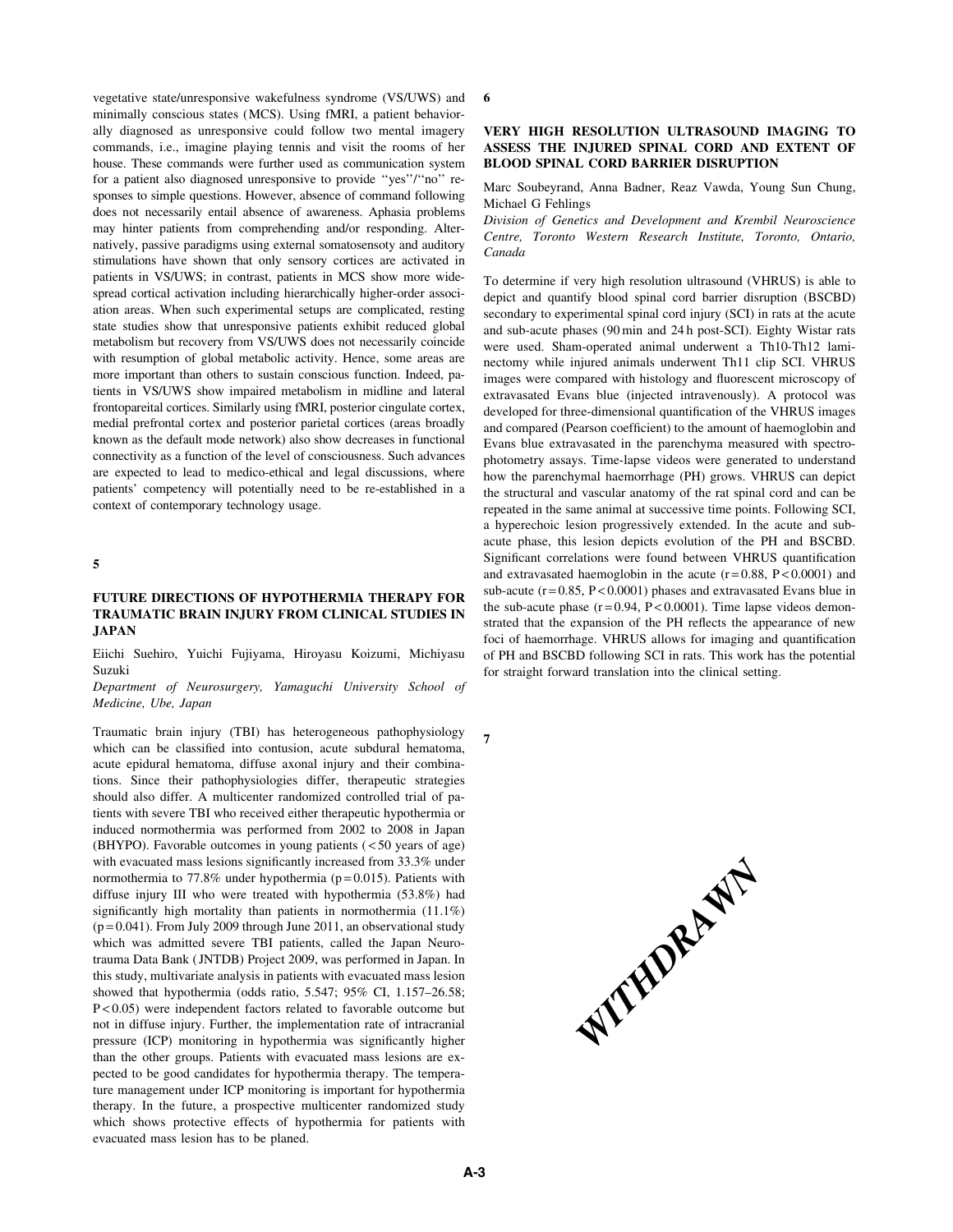#### 8

# CASE STUDY OF BRACHIAL PLEXUS TRANSFER IN RETURN OF UPPER LIMB FUNCTION FOLLOWING MUL-TITRAUMA AND BRACHIAL PLEXUS AVULSION

Stefan Dimou, Michael T Biggs, Jim Lagopoulos

Westmead Clinical School – Sydney Medical School, The University of Sydney, Australia Brain and Mind Research Institution, The Univerisity of Sydney, Australia North Shore Private Hospital, St Leonards, NSW, Australia

We report a 27-year-old woman who suffered multitrauma due to an agricultural accident. Notable injuries included: complete avulsion of her left brachial plexus and amputation of her right arm. Her right brachial plexus, however, remained functional and was transferred to her intact left arm to provide a basis for function and mitigation of phantom limb pain (PLP).

Outcome measures included neurological examination of the left upper limb (LUL) as well as the patient's perceived PLP. fMRI investigations using left elbow flexion and finger-tapping tasks were undertaken to derive possible correlations between instinctiveness of movement and BOLD changes at primary sensorimotor cortices.

LUL power and fMRI were examined some three years and eight months post-surgery. Flexor compartments displayed greatest return: biceps, wrist and finger flexion all showed 4/5 power. fMRI depicted cortical activation of the left hemisphere, reflecting incorporation of the right brachial plexus into the circuitry innervating the LUL. Significant cortical activation of the contralateral hemisphere was also present. This was more pronounced during elbow flexion than finger-tap, correlating with the patient's subjective feeling that elbow flexion had become secondnature. Major improvements in PLP were also reported.

This case illustrates that brachial plexus transfer can achieve some degree of functional recovery in patients following brachial plexus avulsion. At the cortex, fMRI showed the degree to which cortical rearrangement occurred correlated with subjective ease of movement, suggesting that functional improvements in limb mobility and reduced PLP are associated with increased activation in the sensorimotor cortex.

## 9

## TREATMENT OF SPORTS RELATED CONCUSSION: SUMMARY OF THE CURRENT RECOMMENDATIONS OF THREE PROMINENT SPORTS MEDICINE ORGANIZATIONS

Donald Marion

The Defense and Veterans Brain Injury Center, Washington, DC, USA

Currently there is considerable debate within the sports medicine community about the role of concussion and the risk of chronic neurological squeal such as chronic traumatic encephalopathy (CTE). This concern has led to confusion among primary care providers and athletic trainers about how best to identify those athletes at risk, and how to treat concussion. It also has led to reluctance among many parents to allow their children to participate in organized contact sports such as football or soccer. During the first quarter of 2013 three new or updated clinical practice guidelines were published on the diagnosis, treatment and management of concussion in sports. The goal of each group was to clearly define current best practices for the definition, diagnosis, and acute and post-acute management of sports-related concussion, including specific recommendations for return to play. Key recommendations of all three groups are that any athlete suspected of having a concussion should not be allowed to return to play on the day of the injury, and they also should not return to play until they have been evaluated by a licensed healthcare provider. Those who have sustained a concussion are more at risk for sustaining subsequent concussions. However, the association between one or multiple concussions, the severity of those concussions or the time interval between concussions and the development of CTE remains unclear. The goal for this presentation will be to compare the recommendations of each of the three guidelines groups and highlight those topics for which there is consensus.

10

## APPROACHES AND DECISIONS FOR ACUTE PEDIATRIC TBI – AN INTERNATIONAL EFFORT

## Michael J Bell

University of Pittsburgh, Pittsburgh PA, USA

Traumatic brain injury (TBI) is the leading killer of children with over 7000 deaths reported in the United States in 2005. In addition to loss of life, the yearly cost of TBI in children is over \$2 billion with more than a million life-years at risk. Advances in care for children with severe TBI have been disappointingly slow. Randomized controlled trials (RCTs) of therapeutic agents have universally failed when applied across centers. Evidenced-based guidelines are insufficiently robust to generate meaningful recommendations because the literature has failed to demonstrate best practices. Variations in such practices are substantial, leading to wide variations in patient outcomes which may ultimately overwhelm treatment effects that could be found in a well-designed RCT. We have embarked on an observational cohort study of 1000 children with severe TBI to compare the effectiveness of pediatric TBI therapies within an international consortium from the US, UK and EU. We will test 3 specific aims that encompass a total of 6 TBI therapies - (i) intracranial hypertension strategies – cerebrospinal fluid diversion and hyperosmolar therapies; (ii) secondary insult detection – prophylactic hyperventilation and brain tissue oxygen monitoring (PbO<sub>2</sub>); (iii) metabolic support  $$ nutritional support and glucose management. Statistical approaches to control for confounders will be employed including propensity score adjustments, regression analyses and novel statistical modeling. Successful completion of this proposal would provide compelling evidence to change clinical practices, provide evidence for several new recommendations for future guidelines and lead to improved research protocols that would be limit variability in TBI treatments.

11

## EARLY INDUCTION OF HYPOTHERMIA FOR EVACUATED INTRACRANIAL HEMATOMAS

Guy L Clifton,<sup>1</sup> Christopher S Coffey,<sup>2</sup> Sierra Fourwinds,<sup>3</sup> David Zygun,<sup>4</sup> Alex Valadka,<sup>1</sup> Kenneth R Smith Jr.,<sup>5</sup> Melisa L Frisby,<sup>6</sup> Richard D Bucholz,<sup>5</sup> Elisabeth A Wilde,<sup>6</sup> Harvey S Levin,<sup>6</sup> David O Okonkwo<sup>7</sup>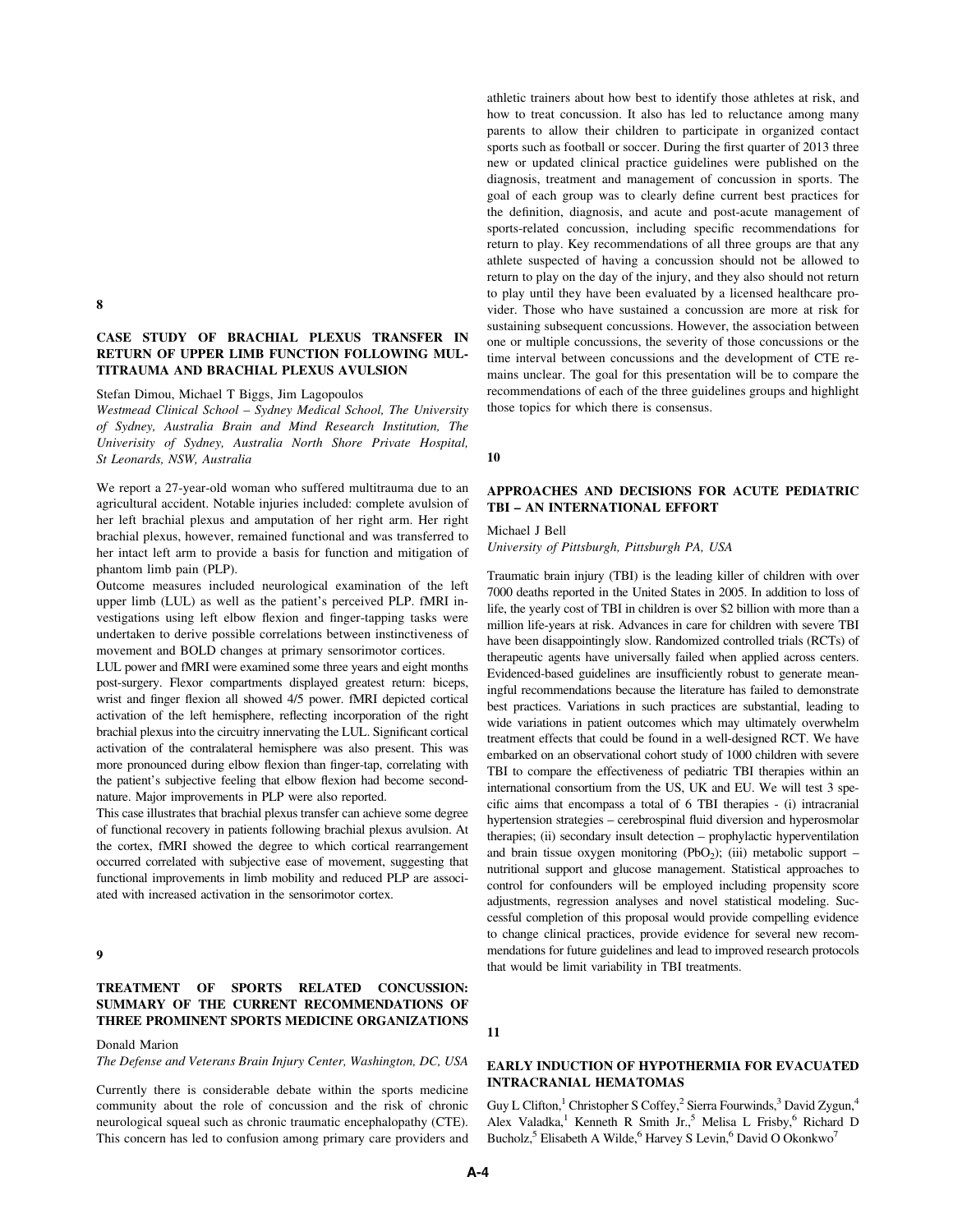<sup>1</sup>Vivian L. Smith Center for Neurologic Research, Department of Neurosurgery, The University of Texas Medical School at Houston  $^{2}$ Department of Biostatistics, University of Iowa, Iowa City, Iowa

<sup>4</sup>Department of Critical Care Medicine, University of Calgary, Alberta, Canada

5 Division of Neurosurgery, Department of Surgery, St. Louis University, St. Louis, Missouri

 ${}^6$ Department of Rehabilitation Medicine, Baylor College of Medicine, Houston, Texas; and

 $7$ Department of Neurological Surgery, University of Pittsburgh Medical Center, Pittsburgh, Pennsylvania

Hypothermia protects the brain after cardiac arrest and neonatal hypoxia/ischemia, probably by protecting from reperfusion injury, but has not proven protective after diffuse brain injury. Reperfusion does not occur in diffuse injury, but it does occur experimentally after evacuation of intracranial hematomas. The authors hypothesized, therefore, that cooling applied before evacuation of traumatic intracranial hematomas might be protective by a similar mechanism as cardiac arrest. We analyzed the results of hypothermia applied before craniotomy for hematomas in two clinical trials. NABIS:H I was a randomized multicenter clinical trial of 392 patients with severe brain injury treated using normothermia or hypothermia for 48 hours with patients reaching 33°C at 8.4±3 hours after injury. NABIS:H II was a randomized, multicenter clinical trial of 97 patients with severe brain injury treated with normothermia or hypothermia for 48 hours with patients reaching  $35^{\circ}$ C within  $2.6 \pm 1.2$  hours and  $33^{\circ}$ C within  $4.4 \pm 1.5$  hours of injury. Entry and exclusion criteria, management, and outcome measures in the 2 trials were similar. A meta-analysis of 46 patients with evacuated hematomas in both trials who reached 35°C within 1.5 hours of surgery start showed a significantly reduced rate of poor outcomes (41%) compared with 94 patients treated with hypothermia who did not reach 35°C within that time and patients treated at normothermia (62%,  $p = 0.009$ ). We conclude that induction of hypothermia to 35°C before or soon after craniotomy with maintenance at 33°C for 48 hours thereafter may improve outcome of patients with hematomas and severe traumatic brain injury.

## 12

## CEREBRAL EXTRACELLULAR CHEMISTRY AND OUT-COME OF PATIENTS WITH ACUTE SUBDURAL HEMATOMA

Yutaka Igarashi, Shoji Yokobori, Yu Fujiki, Masahiro Yamaguchi, Akihiro Hashizume, Hidetaka Onda, Takashi Araki, Satoo Ogawa, Akira Fuse, Hiroyuki Yokota

Department of Emergency and Critical Care Medicine, Nippon Medical School, Japan

It is recognized that extracellular metabolic markers are more accurate for predicting outcomes in patients with traumatic brain injury (TBI) because of reflecting their pathophysiological processes. Previous studies analyzed data in patients of all types of TBI for a long period, however, there is still less information about focusing on acute subdural hematoma for the first 24 hours. Nineteen patients with acute subdural hematoma underwent cerebral monitoring of extracellular chemistry with microdialysis catheter. Samples were collected with vial change of 1 hour. Cerebral extracellular biomarkers (glucose, lactate, pyruvate, glycerol, and glutamate) were measured and averaged for the first 24 hours of monitoring. Of 19 patients, 11 of patients were male and 8 were female. The mean age of patients was 61.3 years. Eight patients had a favorable outcome (Glasgow Outcome Scale (GOS) GR or MD) and 11 had an unfavorable outcome (GOS SD, PVS or D). The mean extracellular lactate concentration was 39.3 mmol/l in patients with a favorable outcome and 87.2 mmol/l in patients with unfavorable outcome  $(P=0.026)$ . The mean extracellular glycerol concentration was  $142 \mu m o l/l$  in patients with a favorable outcome and 1288  $\mu$ mol/l in patients with an unfavorable outcome (P < 0.001). The mean lactate/pyruvate (L/P) ratio was 31.9 in patients with a favorable outcome and 80.8 in patients with an unfavorable outcome ( $P = 0.002$ ). L/P ratio was the most consistent predictor in patient with acute subdural hematoma and can discriminate between favorable and unfavorable outcome for the first 24 hours at threshold of approximately 40.

13

## SEIZURE SUSCEPTIBILITY AFTER TRAUMATIC INJURY TO THE PEDIATRIC MOUSE BRAIN

Bridgette D Semple,<sup>1</sup> Kayleen Gimlin,<sup>1</sup> Terence O'Brien,<sup>2</sup> Linda Noble-Haeusslein<sup>1</sup>

<sup>1</sup>Department of Neurological Surgery, and Department of Physical Therapy and Rehabilitation, University of California San Francisco, San Francisco, CA, USA

<sup>2</sup>Department of Medicine (Royal Melbourne Hospital), Melbourne Brain Centre, University of Melbourne, Parkville, VIC, Australia

The occurrence of post-traumatic epilepsy (PTE) is particularly high after injury at a young age, and has been associated with poorer functional outcomes, suggesting that the developing brain may show particular vulnerability to post-traumatic epileptogenesis. However, most existing models of PTE examine injury to the adult brain. Here, we have investigated seizure susceptibility in mice after injury at post-natal day 21, using a well-characterized model approximating a toddler-aged child. The convulsant pentylenetetrazol (PTZ) was administered at either adolescence or adulthood after injury or sham-operation, and behavioral responses were scored blinded. As early as 2 weeks post-injury, brain-injured mice showed a pronounced seizure response to PTZ (higher Racine scores) compared to sham-operated controls, as well as reductions in the latency to immobility, the first myoclonic jerk, and generalized seizure. At 3 months post-injury, a positive association was found between latency to PTZ-induced generalized seizure and the degree of volumetric loss in the ipsilateral hippocampus calculated from coronal Nissl-stained sections. Brains were also examined for mossy fiber sprouting by ZnT3 immunofluorescence, another pathological hallmark of PTE. Of note, abnormal mossy fiber sprouting was absent at 2 weeks but detected in all brain-injured samples at 3 months postinjury, particularly in regions of hippocampal deformation. This finding suggests that functional alterations in neuronal circuitry which contribute to increased seizure susceptibility occur prior to detectable mossy fiber sprouting. This model of increased seizure susceptibility lays the foundation for investigating the mechanisms of epileptogenesis after traumatic injury in the developing brain.

#### 14

## CYTOSKELETAL MECHANISMS OF AXONAL GROWTH AND REGENERATION

Frank Bradke

Axonal Growth and Regeneration, German Center for Neurodegenerative Diseases

After central nervous system (CNS) injury, axon regeneration is prevented by growth inhibitory factors in the lesion scar as well as by poor intrinsic axon growth potential. Microtubule stabilization controls scar formation and axon growth. However, the action of microtubule stabilization on these processes has remained unclear. Here, systemic and post-injury administration of a blood-brain barrier

<sup>&</sup>lt;sup>3</sup>Silverwind Enterprises, La Veta, Colorado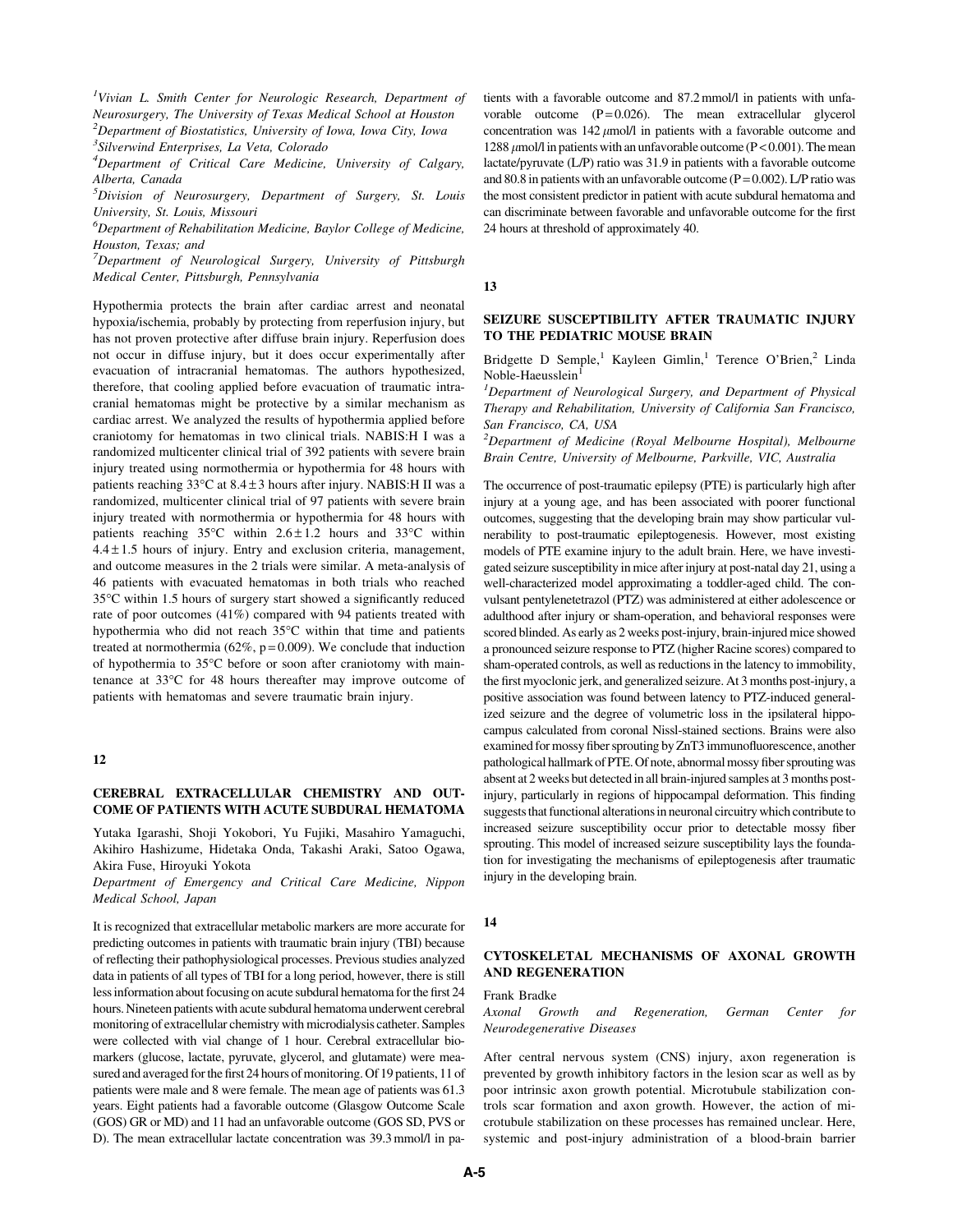permeable microtubule stabilizing drug, epothilone B, decreased scarring in spinal cord injured rodents by disrupting cell polarity of meningeal fibroblasts, which abrogated directed cell migration. Further, epothilone B propelled axon growth through an inhibitory environment by enabling microtubule protrusion into the axon tip. Finally, epothilone B treatment improved walking disabilities after spinal cord injury. As epothilones received recently clinical approval, they hold promise for clinical translation in enabling axon regeneration and functional recovery after CNS injury.

#### 15

# OXIDATIVE STRESS PROTECTION BY APOCYNIN AND ALLOPURINOL IN FOREBRAIN ISCHEMIA/REPERFUSION RATS

Masaki Todani, Motoki Fujita, Yasutaka Koga, Takashi Nakahara, Tadashi Kaneko, Kotaro Kaneda, Yoshikatsu Kawamura, Yasutaka Oda, Ryosuke Tsuruta

Advanced Medical Emergency and Critical Care Center, Yamaguchi University Hospital

Free radical plays a central role in ischemia/reperfusion injury as an initiator of endothelial activation and early inflammation. To suppress the cascade of free radical might decrease the inflammatory response after ischemia/reperfusion. Nicotinamide adenine dinucleotid phosphate (NADPH) oxidase and xanthine oxidase (XO) are the main sources of free radicals caused by ischemia/reperfusion injury. This study examined the effects of either apocynin or allopurinol alone, and their combinational therapy on the oxidative stress, endothelial injury, and early inflammation. Adult male Wistar rats were randomly assigned to four experimental groups: a control group, an apocynin group (30 mg/kg), an allopurinol group (100 mg/kg), an apocynin (30 mg/kg) and allopurinol (100 mg/kg) group. The rats in each group  $(n=7)$  received designated agents or its vehicle delivered intraperitoneally one hour before forebrain ischemia. Under mechanical ventilation, forebrain ischemia was induced for 10 minutes, followed by reperfusion. At 120 minutes after reperfusion, the blood and brain were sampled and malondialdehyde (MDA), high mobility group box 1 (HMGB1) and intercellular adhesion molecule-1 (ICAM-1) were analyzed. In results, MDA levels in plasma and brain were significantly lower in the rats administered apocynin and/or allopurinol than those in the control group. The synergy effect of apocynin and allopurinol on MDA suppression was not shown. The similar results were observed in HMGB1 and ICAM-1 levels in plasma and brain. From these results, the use of either apocynin or allopurinol attenuated oxidative stress in ischemia/reperfusion injury, whereas the combinational therapy did not show the synergy effects.

## 16

## MORTALITY IN ELDERLY PATIENTS WITH MULTIPLE TRAUMA

Dmitriy Ivakhnenko, Vladimir Pertsov Zaporozhye State Medical University, Zaporozhye, Ukraine

Reduction of elderly people physiological reserve limits organism response to traumatic stress and aggravates prognosis. Study the relationship of lethality terms in polytrauma of various severity and comorbid conditions in age-related aspect. We retrospectively reviewed 107 lethal outcomes cases of polytrauma. Two groups of patients: I - 65 patients under 60 years; II - 42 patients who were older than 60. Besides, cases were chosen according to lethality terms: up to 2 days, from 3 to 13 days and over 13 days; according to ISS values:

 $> 16$ ; 16 – 24;  $> 24$ . Logistic regression method used for determining the death risk dependence after 13 days on comorbid conditions. For a period of 48 hours 22 (33.8%) patients of I group and 9 (21.4%) patients of II group with  $ISS > 24$  died (p > 0.05). One patient (1.5%) of I group and 14 (33.3%) of II group with ISS < 16 died after 13th day ( $p = 0.01$ ). Nineteen patients of I group (29.2%) and 38 patients of II group (90,5%) had certain comorbid conditions ( $p = 0.0001$ ). Thereby risk of death after second week from the moment of trauma increases in the presence of premorbid background which is intrinsic to elderly patients  $(OR = 2.8; p = 0.04)$ . Mortality in early stage of multiple trauma has direct relationship with the severity of injury and traumatic shock and does not depend on comorbid conditions and age of patients. Elderly patients with mild and moderate trauma have heightened risk of late death due to the development of medical complications.

17

## COAGULOPATHY AS A PREDICTOR OF EXACERBATION IN MILD-TO-MODERATE TRAUMATIC BRAIN INJURY PATIENTS

Yuichi Fujiyama, Eiichi Suehiro, Hiroyasu Koizumi, Hiroshi Yoneda, Michiyasu Suzuki

University of Yamaguchi, Faculty of Medical Sciences, Department of Neurosurgery, Yamaguchi, Japan

We have reported before that the acute operation induced by exacerbation was required of 9.5%, and outcome was poor at 13.1% of mild-to-moderate traumatic brain injury (TBI) patients. Therefore prudent observation is required in even mild-to-moderate TBI patients after admission. In this study, we have examinated the factors of aggravation in mild-to-moderate TBI patients. 96 mild-to-moderate single TBI patients (Glasgow Coma Scale score at admission 9–15) were admitted to our hospital in the period from September 2008 to October 2010. Of these, the patients with antiplatelet therapy or anticoagulation therapy were excluded. The 84 patients with mild-tomoderate single TBI were included in this study. Patients were divited into two groups (surgery, conservative) based on the performance of acute surgery induced by exacerbation. Further we divited patients into favorable outcome (GOS score 4–5) and poor outcome (GOS score 1–3) based on GOS at discharge. We performed comparison between each two groups about patients age and blood test results at admission. Patients of surgery group were 8 (9.5%), and conservative group were 76 patients (90.5%). PT-INR (1.22 vs 1.02), APTT (37.9 vs 28.6 sec), FDP (112.9 vs  $38.2 \mu g/ml$ ), and D-dimer (69.6 vs  $20.4 \mu g/ml$ ) in surgery group were statistically significant increased than in conservative group. Further, favorable outcome group were 73 patients (86.9%), and poor outcome group were 11 patients (13.1%). Age (53.2 vs 73.5 y/o), PT-INR (1.02 vs 1.15), APTT (28.6 vs 36.3 sec), FDP (33.5 vs 112.5  $\mu$ g/ml), and D-dimer (18.8 vs 67.4  $\mu$ g/ml) in poor outcome group were statistically significantly increased, and blood platelets (25.8 vs 18.8 104  $\mu$ g/ml) in poor outcome group were statistically significantly reduced than in favorable outcome group.

#### 18

## BLOCKING P75NTR SIGNAL REDUCES WHITE MATTER DAMAGE AND AIDS RECOVERY AFTER CONTROLLED CORTICAL IMPACT BRAIN INJURY

Michael Beattie,<sup>1</sup> Sang Mi Lee,<sup>1</sup> Amity Lin,<sup>1</sup> Jeffrey Sacramento,<sup>1</sup> Ernesto Salegio,<sup>1</sup> Leda Mannent,<sup>2</sup> Marie-Noelle Castel,<sup>2</sup> Benoit Canolle,<sup>2</sup> Geoffrey T Manley,<sup>1</sup> Jacqueline C Bresnahan<sup>1</sup>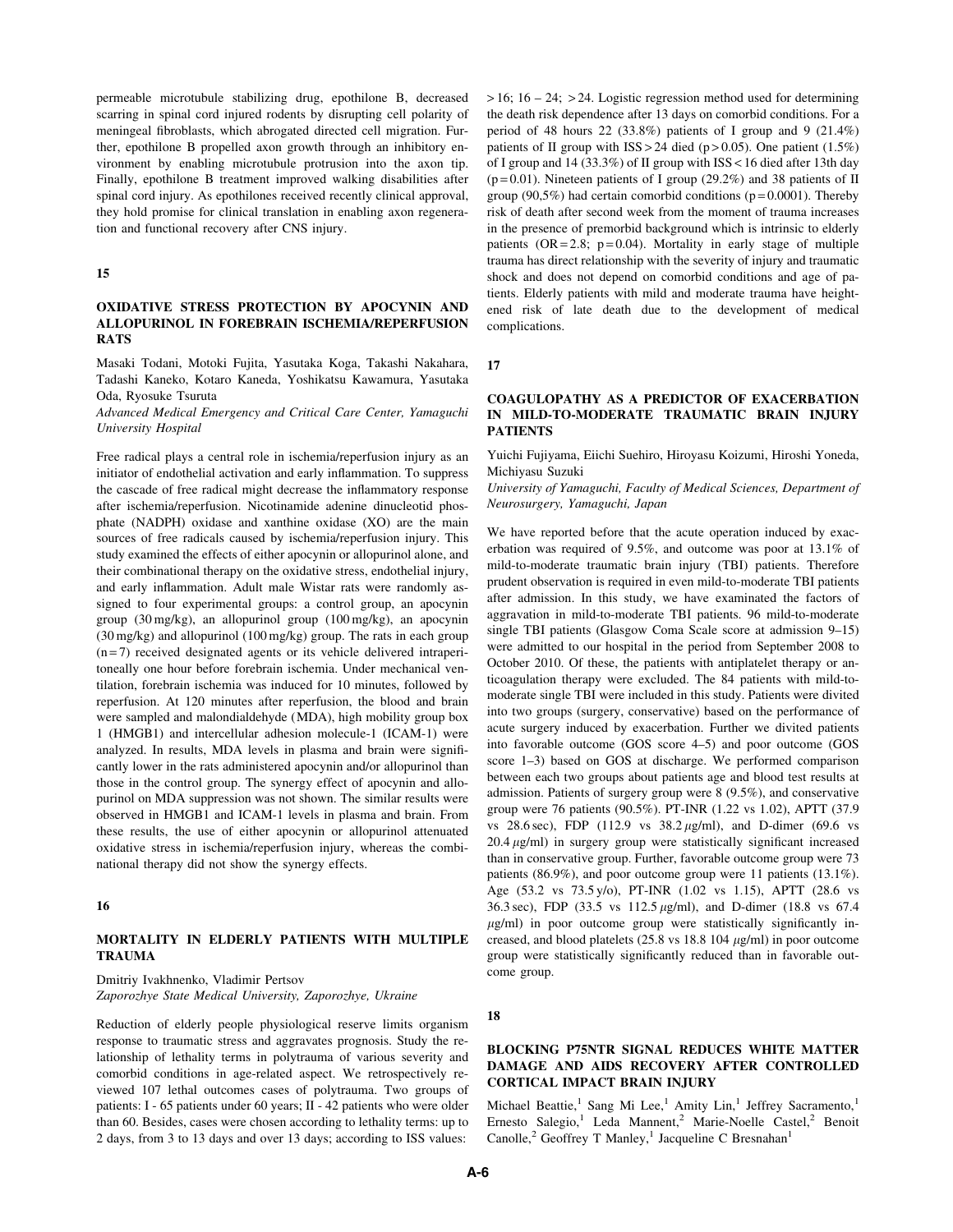# <sup>1</sup>Department of Neurological Surgery, Brain and Spinal Injury Center, University of California San Francisco, CA, USA <sup>2</sup>Sanofi R&D, 1 Avenue Pierre Brossolette, Chilly-Mazarin, France

Traumatic brain injury can lead to progressive damage in white matter including oligodendrocyte cell death and subsequent demyelination, resulting long-term sensori-motor and cognitive deficits. Previously, we reported that oligodendrocytes are vulnerable to apoptotic cell death and subsequent demyelination through proNGF-p75NTR signaling after a spinal cord injury (Beattie et al, 2002). Here, we examine if blocking proNGF-p75NTR signaling prevents oligodendrocyte cell death in vitro and after TBI in vivo. We found that proNGF treatment of oligodendrocyte precursor cell and mature OL cell cultures results in apoptotic cell death. Treatment with SarA (1, 10, 30, 100, 300 nM), a selective p75NTR antagonist, reduced OPC/ OL cell death by 80–90% compared to untreated cells. In addition, proNGF treatment increased p75NTR expression on OPC/OL cells, and this was blocked by SarA. SarA was then tested in vivo by intravenous administration (1, 3, 10 mg/kg) in rats with unilateral controlled cortical impacts (5 mm diameter probe, 4 m/s, 2 mm depth, 150 msec dwell time). Rats were dosed at 4 hrs after injury and then daily for 7 days and euthanized on day 8. Volumetric analyses were performed using the Stereoinvestigator. TBI significantly reduced total cortical volume (sham,  $3.44 \times 10^{10}$  um3 vs injury + vehicle,  $2.46 \times 10^{10}$  um3), and, white matter volume (sham,  $7.45 \times 10^{9}$  um3 vs injury + vehicle,  $5.56 \times 10^9$  um3). SarA prevented white matter tissue loss (vehicle,  $5.56 \times 10^9$  um3 vs Sar127963,  $7.36 \times 10^9$  um3). In addition, SarA treatment enhanced tissue sparing and recovery of pawplacement in the cylinder test in a dose-dependent manner. Our findings suggest p75NTR is a possible therapeutic intervention for TBI.

#### 19

## EEG NEUROFEEDBACK THERAPY: CAN IT ATTENUATE BRAIN CHANGES IN TBI?

Ashok Munivenkatappa, Jamuna Rajeswaran, Bhagavatula Indira Devi, Niranjana Bennet, Neeraj Upadhyay

National Institute of Mental Health and Neurosciences (NIMHANS), Bangalore, India

EEG Neurofeedback (NFB) therapy has several potential beneficial effects in terms of improving cognition and electrophysiological regulation among patients with brain injury. However, in vivo structural and functional changes remain less studied or less explored

The aim of the present study is to explore EEG NFB induced in vivo changes in TBI patients.

Two TBI patients with mean age of 15 years and with mean GCS score of 10 indicating moderate head injury with more than seven post concussion symptoms and poor cognitive performances ( < 5 percentile) were subjected to 20 sessions of EEG NFB training. The neuropsychological test scores, post concussion symptoms and MRI scan of the brain were recorded pre-post EEG NFB.

During EEG-NFT the cognitive scores and concussion symptoms improved significantly  $(p < 0.05)$ . The EEG NFB has shown significant increase in cortical grey matter (GM) volumes  $(p < 0.0001)$  and fractional anisotropy (FA) of cortical white matter (WM) tracts (p < 0.0001, voxel max 60 and above). There was a significant decrease in global, local efficiency, cost and Clustering coefficient of functional connectivity (Wilcoxon Sign Rank Test  $p < 0.05$ ). Interestingly there was a significant increase in thalamo-cortical connection (increase FA value) after EEG NFB therapy.

The EEG NFB therapy has shown significant changes in structural and functional connectivity among moderately injured TBI patients.

#### 20

# LESSONS IN CRITICAL CARE RESEARCH FROM A GLOBAL PHASE 3 TRIAL OF PROGESTERONE IN PA-TIENTS WITH SEVERE TRAUMATIC BRAIN INJURY (sTBI)

Neta R Nelson

VP Project Management & Operations Besins Healthcare/BHR Pharma, LLC affiliate

BHR-100 progesterone i.v. infusion is being studied as a potential neuroprotectant for severe TBI. The SyNAPSe Phase 3 placebo-controlled randomized clinical trial was conducted in 21 countries on patients with severe TBI (Glasgow Coma Scale 3–8). Enrollment was completed, overcoming numerous challenges in clinical trial research in the critical care environment. Sites were selected based on patient potential and standardized care according to Brain Trauma Foundation or equivalent treatment guidelines. Centralized review of CT scans, Glasgow Outcome Scores (GOS), and protocol compliance was conducted. Subjects required proxy consent to enter the study and were randomized in a 1:1 ratio to BHR-100 or placebo. The study drug infusion must have been initiated within 8 hours of brain injury, and administered for 120 continuous hours. Patient follow-up continues to 6-months post-injury, or death if earlier. Nearly 1200 subjects were randomized in 36 months. Most sites were able to overcome challenges of the 8-hr treatment window and enroll at least one patient. Successful sites had organized study teams and adequate resources, with at least one study 'champion'. Training or experience in emergency consent was essential, as well as thorough knowledge of all study assessments to ensure protocol compliance and data quality. Rigorous follow-up and site and patient support was needed to collect the primary endpoint (GOS). The sponsor oversaw three CROs, three central services, and over 150 centers to conduct the trial. Completion of the SyNAPSe trial provides lessons for planning of future TBI or other critical care trials.

## 21

# PATIENT CHARACTERISTICS IN SyNAPSe, A GLOBAL PHASE 3 TRIAL OF PROGESTERONE IN PATIENTS WITH SEVERE TRAUMATIC BRAIN INJURY (STBI)

## Neta R Nelson

VP Project Management & Operations Besins Healthcare/BHR Pharma, LLC Affiliate

BHR-100 i.v. progesterone is a promising potential neuroprotectant for severe TBI, based on preclinical and clinical evidence. SyNAPSe is a Phase 3 placebo-controlled randomized clinical trial conducted in 21 countries on patients with severe TBI. This presentation summarizes key characteristics of the patient population enrolled into the trial. Subjects entered the study following proxy consent, and were centrally randomized in a 1:1 ratio of BHR-100 or placebo. Subjects were treated with study drug as continuous i.v. infusion for 120 hours, initiated within 8 hours of injury. The primary endpoint is the Glasgow Outcome Scale (GOS) assessed at 6-months post-injury, or death prior to 6 months. Secondary endpoints include the GOS-Extended, mortality, and the SF-36. Enrollment of 1180 patients was completed at nearly 150 participating centers. Three quarters of patients were male. Ages ranged from 16 to 70, with most being less than 50 years of age; 42% were 30 or less. Patients with Glasgow Coma Scale (GCS) 3–8 were included. Most patients were enrolled in the latter half of the 8-hour treatment window. Causes of TBI included motor vehicle accidents, falls, and assaults. Data are presented on GCS scores, timing of study enrollment, and hours from injury to randomization. Gender differences are also examined. Based on the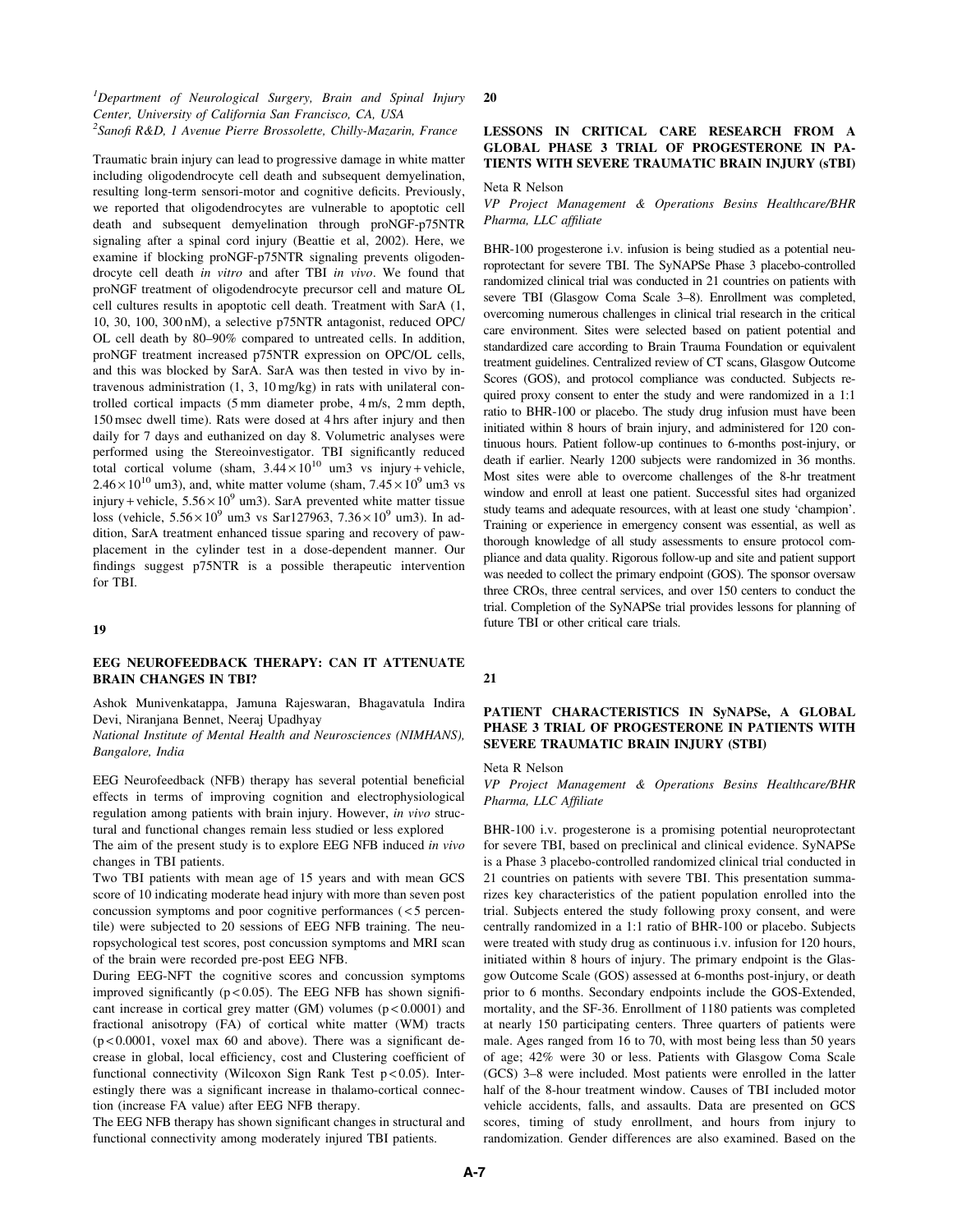patient demographics and baseline criteria, the study population was similar to that used as a baseline model for the study design (IMPACT database). If successful, BHR-100 may become the first approved drug in the acute treatment of sTBI patients.

#### 22

# ANIMAL MODELS OF PEDIATRIC TRAUMATIC BRAIN INJURY

Susan S Margulies

Department of Bioengineering, University of Pennsylvania, Philadelphia, PA, USA

Animal models are used as surrogates for understanding mechanisms of traumatic brain injuries (TBIs) in humans, including understanding the biomechanics factors associated with tissue injuries and the cascade physiological, functional and pathological responses at prescribed timepoints after injury. Although they are our best substitute for humans, there are four challenges in using animal models to understand TBIs in children. First, fidelity in the metrics and methods used to assess responses in animals may not be analogous to those used in humans. Second, animal models should mimic the injuries observed in children, yet most brain injury models create focal hemorrhagic cortical lesions caused by direct impact to the skull or exposed brain, while the human TBI is more commonly associated with distributed white matter alterations, with or without focal lesions. Third, most TBI models use adult animals and, given the alterations in the metabolism, cerebral blood flow, synaptic density, myelination and functional organization during development, applications of adult animal models to the child should be made with caution. Finally, the rodent and murine animal models are the most commonly used models for TBI, but recent reports indicate that these species may have limited fidelity to human responses, injury time-courses, and anatomy, underscoring the importance of utilizing immature large animal models to complement rodent studies. In summary, animal models provide a valuable platform for determining how head movements and impacts may produce a spectrum of brain injuries, for developing novel injury intervention strategies, and for testing new therapies.

## 23

## REPETITIVE MILD TRAUMATIC BRAIN INJURIES

#### Mayumi L Prins

UCLA David Geffen School of Medicine, Department of Neurosurgery, Los Angeles, CA, USA

Among the 2.3 million annual new head injury cases is a growing subpopulation of children and young adults who experience repeat traumatic brain injury (RTBI) with consequent long-term behavioral and cognitive dysfunction. Repeat TBI is a growing problem for children, teens and young military personnel and occurs during a time of ongoing cerebral development. Much of the epidemiological data has been obtained from sports activities where repeat concussions frequently occur. Several of these small-scale studies estimate the incidence of RTBI to range between 5.6–34.9% of the annual TBI cases. The national incidence of RTBI per age group and gender has not been acquired. While the exact rates of RTBI may remain unclear, it is known that the risk for subsequent TBI increases with the number of previous concussions and with age (Annegers, 1980). The increased national awareness of concussions and repeat concussions necessitates more research to address the many unanswered questions. In addition to parameters such as age, gender, injury severity and recovery profiles, RTBI studies must incorporate injury number, locations, intervals and duration of vulnerability. With these considerations in mind,

this review will discuss the current experimental models of RTBI, specifically addressing findings in anatomical pathologies, behavioral deficits, metabolic alterations, pituitary dysfunction and the evidence for long-term consequences.

#### 24

## LIFETIME PERSPECTIVE ON HEAD INJURY

#### Thomas A Gennarelli

Medical College of Wisconsin, George Washington University

This clinician researcher has witnessed a revolution of information and innovation regarding head trauma. Insights into the mechanisms by which mechanical energy affects the nervous system has now run the geometric scale from genetic to whole brain populations.

When my journey in neurotrauma began in the 1970's, we had only indirect measures of anatomical or physiological changes (cerebral angiography,  $ICP$ ,  $JVO<sub>2</sub>$ ) and classification systems were just beginning to be used (GCS, focal vs. diffuse injuries, AIS, ICD).

Later, injuries were detected more directly with CT, CBF, Tc99, SPECT and PET and later still with better clinical resolution (MRI). Now we have evolved to utilize sophisticated high resolution tools (SWI, DTI, fMRI, FA, connectivity). These diagnostic improvements allowed more precise diagnoses and more rational treatment.

Collaboration with trauma surgeons improved pre-hospital care, classification of multiple injuries and comparison of outcomes between centers. Coupled with neurosurgical intensive care units staffed by neuro-intensivists and neuro-nurses, the mortality of the severely brain injured markedly decreased.

Pre-clinical research increased logarithmically as neuroscientists became involved alongside of what was traditionally principally a neurosurgical research venue. Largely unsuccessful clinical trials of neuroprotective agents taught us much about how to conduct these trials for the future.

Currently, there is a trend to emphasize less severe injury with struggles to define this end of the TBI spectrum and to define its homogeneous groups.

Most importantly, TBI has been transformed from an entity that only a few cared about to a visibility that every citizen confronts daily.

# 25

## SPREADING DEPOLARIZATIONS: MONITORING A NEU-RONAL PATHOPHYSIOLOGIC PROCESS IN TRAUMATIC BRAIN INJURY

Jed A Hartings

Department of Neurosurgery, University of Cincinnati (UC) Neuroscience Institute, UC College of Medicine, Cincinnati, OH, USA

Decades of electrophysiologic studies in ischemic stroke have established a framework for understanding the development of cortical lesions based on the phenomenon of spreading mass neuronal depolarizations. These slow (1–5 mm/min) waves in cerebral cortex expand damage through energy depletion, microvascular constriction, and excitotoxicity. Although spreading depolarizations scarcely occur in rodent models of traumatic brain injury (TBI), there is now firm evidence that they occur abundantly in severe clinical TBI and may serve as a basis for real-time monitoring and therapeutic targeting. Surgical patients monitored with subdural electrodes have a  $\sim$  55% incidence of depolarizations, and patterns very widely from occasional events to continuous, repetitive events causing prolonged (hours to days) silencing of cortical activity – a state analogous to ischemic penumbra. The first series of 103 patients showed that such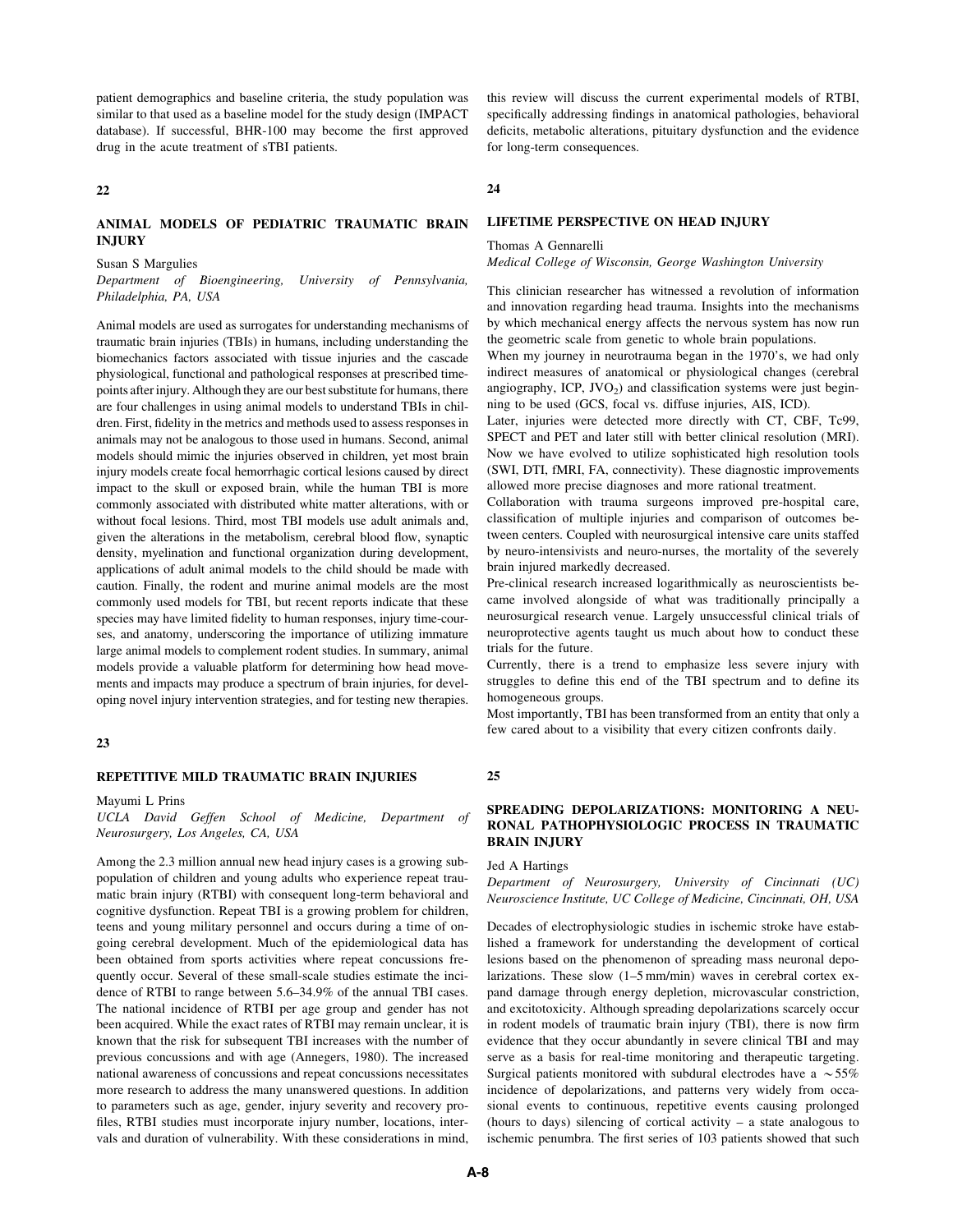isoelectric spreading depolarizations carry an independent 7-fold higher risk of poor outcomes, and larger cohorts hold promise to identify further criteria for more refined risk stratification. It is unknown to what degree spreading depolarizations may occur in nonsurgical patients, including moderate and mild TBI. However, the use of depth electrodes for minimally invasive monitoring through a burr hole is currently being evaluated. Furthermore, a high percentage of spreading depolarizations have correlates in continuous scalp EEG recordings, raising hope that non-invasive monitoring may be possible, particularly with the aid of quantitative techniques. Thus, with further study, spreading depolarizations may provide a basis for application of precision medicine principles by allowing therapeutic targeting of a monitored neuronal pathomechanism.

#### 26

## FUNCTIONAL MRI IN TBI

#### Emmanuel A Stamatakis

Division of Anaesthesia, University of Cambridge, UK

Advances in magnetic resonance imaging (MRI) have improved the diagnostic process in patients with traumatic brain injury (TBI). Structural images have been traditionally used to assess brain damage although recently functional MRI (fMRI) has been gaining ground in the assessment of TBI. At the acute stage, resting state fMRI provides valuable information on the patients' degree of consciousness. Indices of functional connectivity, especially of the default mode network, have been shown to correlate with levels of consciousness. At the chronic stage of TBI, task fMRI has advanced our understanding of disorders of consciousness by demonstrating that some patients are able to process stimuli in a more complex manner than previously thought possible. Patients who recover are likely to suffer from neuropsychological sequelae such as loss of memory and personality changes. The neural bases of these changes have traditionally been investigated using neuropsychological testing and structural MRI. However, it is not atypical for patients who perform poorly on neuropsychological assessments to have normal structural MRI scans. fMRI is helping to disambiguate this phenomenon by revealing the exact neural mechanisms underlying neurocognitive deficits following TBI. Furthermore, task fMRI is being used to evaluate the efficacy of drug treatments in chronic patients. My talk will explore traditional experimental paradigms and analysis of fMRI data as well as analysis methods and paradigms that are changing the way we understand TBI. By elucidating the precise nature of the injury we may help more focused rehabilitation interventions.

#### 27

#### NON-INVASIVE ICP MONITORING

#### Marek Czosnyka

## Neurosurgical Unit, University of Cambridge Department of Clinical Neurosciences, UK

Continuous non-invasive ICP is considered as the Holy Grail in multimodal brain monitoring. Many innovative techniques were proposed for snap-shot measurement rather than monitoring, like Ragauskas' double depth insonation of ophthalmic artery, the ocular nerve sheath diameter assessment, tympanic membrane displacement, MRI cerebral volume accounting. Monitoring transcranial Doppler (TCD) techniques are available, but long-term good quality middle cerebral artery insonation is non-feasible. Recording is limited to few-hours periods on each day or twice a day (intermittent monitoring). Few methods based on physiological models or 'black box' structures are described in a literature, with overall accuracy of ICP estimation around  $+/-12$  mmHg. Better results can be achieved for non-invasive detection of increased ICP dynamics

like frequency and duration of ICP plateau waves. Distinction between normal ICP (below 15 mm Hg) and increased ICP (above 30 mmHg) can be done with a good predictive power (usually above 80%). In contrast, the TCD derived Pulsatility Index is not a good estimator of ICP, with 95% confidence limit for prediction in TBI being as large as 25–30 mm Hg. Pulse waveform of ICP is easier detectable than mean ICP. Methods based on rheoencephalography, ultrasound based time-of-flight, or skull deformation can be considered. This way, secondary indices describing cerebrospinal compensation (like the RAP index- correlation coefficient between pulse amplitude and mean ICP) and pressure–reactivity index (PRx) may be assessed non-invasively. Particularly for non-invasive evaluation of PRx, the use of Near Infrared Spectroscopy indices based on the calculated total hemoglobine value is promising.

28

## QUANTIFYING PAROXYSMAL SYMPATHETIC HYPER-ACTIVITY IN TRAUMATIC BRAIN INJURY

Holly Hinson, Brittney Brown, Ian Baguley, Martin Schreiber, and the International PSH Consensus Group Oregon Health & Science University, Portland, OR, USA

Paroxysmal sympathetic hyperactivity (PSH) is characterized by episodic, hyperadrenergic alteration in vital signs after traumatic brain injury (TBI). A reproducible PSH severity scale could provide clinicians with a method of quantifying PSH. A prospective cohort of consecutive TBI patients  $(GCS \le 12)$  were enrolled and monitored for evidence of PSH. PSH was defined as a paroxysm of 3 or more of the following characteristics: (1) tachycardia, (2) tachypnea, (3) hypertension, (4) fever, and (5) dystonia (rigidity or posturing) (6) diaphoresis, with no other obvious causation. The ''Clinical Feature Severity Scale'' (CFSS), was applied to each participant once daily for 5 days, calculated from the most deranged set of vitals recorded in that 24-hour period. Pre-defined ranges of each of the vitals were assigned point values on an ordinal scale. 105 patients were enrolled, 12 of whom met criteria for PSH. Maximum CFSS scores were higher in the PSH group (10 [7–11] v. 7 [6–9], P < 0.01). Mean ICU length of stay (20  $\pm$  12 days v.  $8 \pm 7$  days, P = < 0.01) and hospital length of stay  $(39 \pm 23$  days v.  $16 \pm 15$  days, P=0.03) were longer in the PSH group. When controlling for age, GCS, and APACHE II score, maximum CFSS scores were predictive of ICU length of stay  $(t=2.9, 95\% \text{ CI: } 0.4-2.1,$ P < 0.01) and hospital stay (t = 3.2, 95% CI: 1.0–4.6, P < 0.01), despite PSH status. This study provides the first, preliminary evidence that CFSS score may be predictive of increasing length of stay and might be used to guide future therapies.



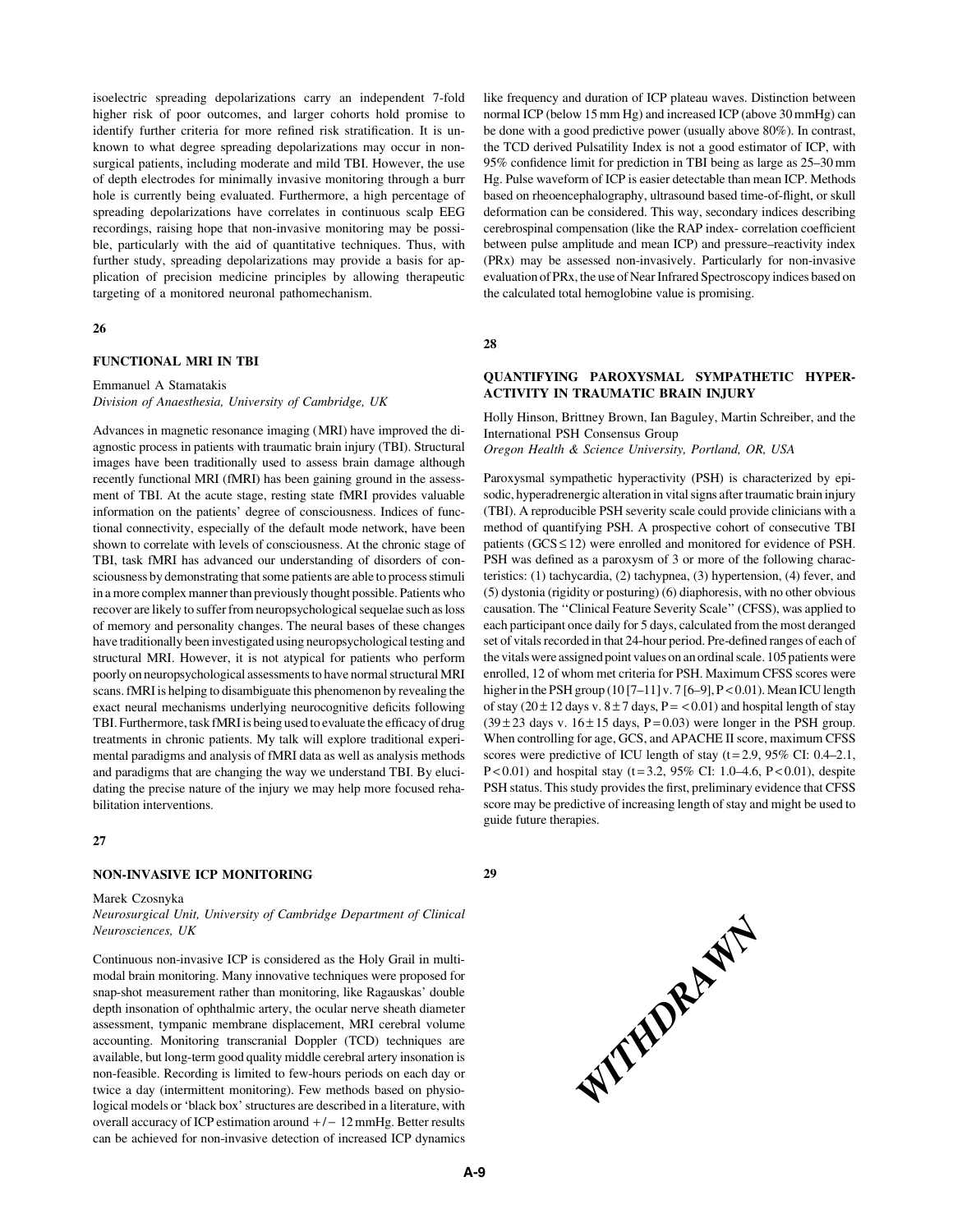# ELEVATED INTRACRANIAL PRESSURE AND IMPAIRED BRAIN METABOLISM CORRELATE WITH FATAL OUT-COME AFTER SEVERE BRAIN INJURY

Martin Bolcha,<sup>1</sup> Aleš Hejčl,<sup>1</sup> Jan Procházka,<sup>2</sup> Eva Hušková,<sup>2</sup> Martin Sameš<sup>1</sup>

<sup>1</sup>Neurosurgical Department, J. E. Purkinje University, Masaryk Hospital, Ustí nad Labem, Czech Republic

 $2$ Neurointensive Care Unit, Anesthesiology Department, Masaryk Hospital, Ustí nad Labem, Czech Republic

New brain tissue monitoring techniques (tissue oxymetry, microdialysis) provide direct information about the state of brain oxygenation and brain metabolism in patients with severe traumatic brain injury (TBI). Despite this information being limited to a small region of brain surrounding the probes, it could be associated with such global parameters as the clinical outcome. To study the predictive value of monitoring brain oxygenation and metabolism on clinical outcome in patients in the acute phase of severe TBI. A prospective observational study of 20 patients with severe TBI was undertaken, utilizing intracranial pressure (ICP), brain tissue oxygenation and brain metabolism monitoring. We correlated the clinical outcome of the patients with the following parameters: ICP, brain tissue oxymetry (PbtO2), glucose and glycerol levels, and the lactate/pyruvate (LP) ratio. Further, we analyzed the relationship between ICP, PbtO2 and the metabolism parameters. We found a correlation of the mean ICP, the LP ratio and glycerol with the clinical outcome. High ICP correlated with both a high LP ratio and also an elevated glycerol, while low PbtO2 correlated with a high LP ratio High ICP, an elevated mean LP ratio and high glycerol concentrations in the acute phase predict fatal outcome 6 months after TBI.

#### 31

## ENVIRONMENTAL ENRICHMENT RESTORES ATTEN-TIONAL SET-SHIFTING AND BEHAVIORAL FLEXIBILITY AFTER CONTROLLED CORTICAL IMPACT INJURY IN MALE RATS

Corina O Bondi, Jeffrey P Cheng, Heather M Tennant, Naima Lajud, Christina M Monaco, Jacob Leary, Anthony E Kline

Physical Medicine & Rehabilitation, Safar Center for Resuscitation Research, Center for Neuroscience, Center for the Neural Basis of Cognition, Psychology, Critical Care Medicine, University of Pittsburgh, Pittsburgh, PA, USA

Cognitive impairment associated with prefrontal cortical dysfunction is a major component of disability in traumatic brain injury (TBI) survivors. Specifically, deficits in executive function and behavioral flexibility are present across all injury severities. While impairments in spatial learning have been extensively reported, experimental models of TBI investigating more complex cognitive disabilities are relatively scarce. To expand on this important issue, we have begun to employ the attentional set-shifting test (AST), which is novel to experimental TBI. The AST involves a series of increasingly difficult discriminative tasks to obtain food reward, including simple and compound discriminations, stimulus reversals, and intra- and extradimensional (ED) shifts. In a previous study, we demonstrated that a controlled cortical impact (CCI) injury (2.8 mm cortical deformation depth at 4 m/s) produced significant impairments in executive function and cognitive flexibility in the AST, tested at 4 weeks post-surgery. The current study evaluated whether environmental enrichment (EE), a preclinical model of neurorehabilitation, would restore cognitive performance post-injury. Our EE paradigm consisted of increased living space, complex stimuli and social interaction and has consistently been shown to facilitate spatial learning and memory retention, as well as provide histological protection after CCI. Thirty-one isoflurane-anesthetized male rats received a CCI or sham injury and then were randomly assigned to two TBI and two sham groups that were further divided into EE and standard (STD) housing  $(n=6-10/\text{group})$ . Cognitive performance in the AST was assessed at 4 weeks postsurgery. The data showed that TBI impaired ED set-shifting and stimulus reversal learning and increased total response errors and set loss errors (i.e., after 50% or more of the contingency rule has been achieved), which replicated previous findings from our laboratory. Moreover, the data revealed that EE significantly attenuated the detrimental effects of TBI on cognitive performance in the AST, suggesting that EE may be a viable preclinical model of cognitive rehabilitation. These novel findings demonstrate that executive function and behavioral flexibility deficits in our CCI model are sensistive to the beneficial effects of EE. Ongoing studies are evaluating pharmacological and cognitive rehabilitation therapies as a clinically relevant combinational paradigm, as well as elucidating mechanisms underlying the neuropsychological deficits.

### 32

## MANIPULATING INITIATION TIME AND DURATION OF ENVIRONMENTAL ENRICHMENT EXPOSURE AFTER TRAUMATIC BRAIN INJURY TO MORE ACCURATELY MIMIC CLINICAL REHABILITATION

Vincent V Mattiola, Jacob B Leary, Anna M Greene, Kimiya Memarzadeh, Jeffrey P Cheng, Christina M Monaco, Roya Tehranian-DePasquale, Corina O Bondi, Anthony E Kline

Physical Medicine & Rehabilitation, Safar Center for Resuscitation Research, Center for Neuroscience, Center for the Neural Basis of Cognition, Psychology, Critical Care Medicine, University of Pittsburgh, Pittsburgh, PA, USA

Environmental enrichment (EE) consists of increased living space, complex stimuli, and social interaction that promotes exploration and confers improvements in behavioral outcome and histopathology after experimental traumatic brain injury (TBI) vs. standard housing. However, as a model of rehabilitation, continuous EE is not clinically relevant due to the timing parameters of the typical EE and thus translatability could be limited. Specifically, TBI patients typically receive rehabilitation only after critical care has been provided and then only for 3–6 hours per day. Thus, to mimic the clinic, the goal of this study was to determine whether delaying EE by three days and providing only six hours per day would provide benefits similar to continuous EE. To address this rehabilitation relevant issue, isoflurane-anesthetized male rats were subjected to a controlled cortical impact or sham injury and randomly assigned to TBI+EE (con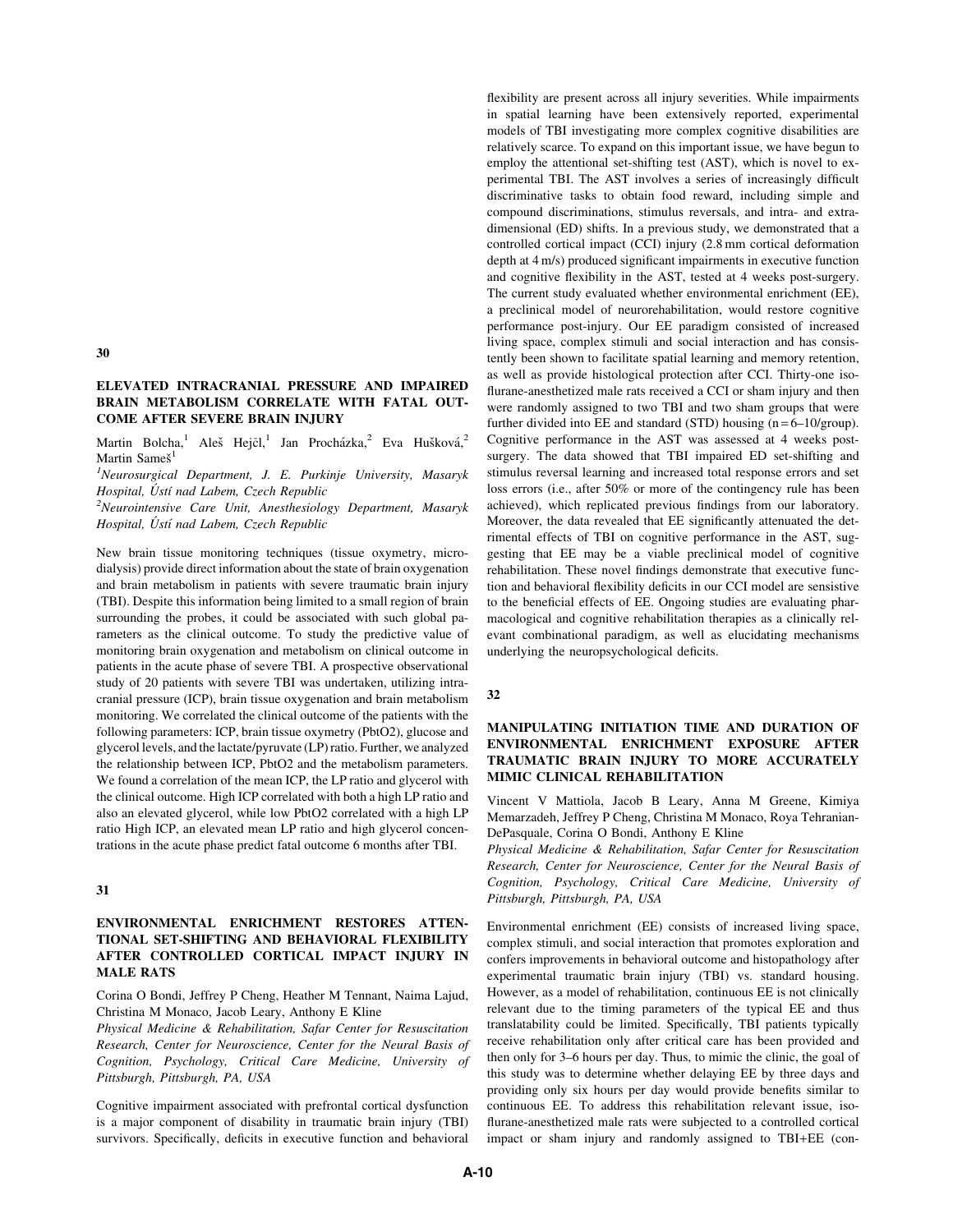tinuous),  $TBI + EE$  (3 day delayed, 6 hr day), and respective sham controls. Motor function (beam-balance/beam-walk) was assessed on post-operative days 1–5. Spatial learning/memory (Morris water maze) was evaluated on days 14–19. The data showed that EE, regardless of timing, improved motor and cognitive function compared to STD housing  $(p < 0.0001)$ . Moreover, there were no differences between the TBI + EE (continuous) and TBI + EE (3 day delayed, 6 hr day),  $p > 0.05$ . These data demonstrate that delayed and abbreviated EE produces motor and cognitive benefits similar to continuous EE after TBI and thus further supports EE as a preclinical model of neurorehabilitation. Ongoing studies are evaluating the effects of longer delays in implementing EE after TBI.

33

# APOLIPOPROTEIN E PROPERTIES AS THE BASE OF DE-VELOPMENTS IN THERAPEUTICS FOR TRAUMATIC BRAIN INJURY

Vadym Biloshytsky, Serhiy Mikhalsky, Nina Gridina, Lyudmyla Tsyba, Tetyana Kvitnitskaya-Ryzhova, Eugene Pedachenko

Romodanov Institute of Neurosurgery, Neurotrauma Department. Kyiv, Ukraine D.F. Chebotarev State Institute of Gerontology, Morphology and Cytology Department. Kyiv, Ukraine Institute of Molecular Biology and Genetics, Functional Genomics Department, Kiev, Ukraine

Apolipoprotein E (APOE, gene; apoE, protein) is widely synthesized in the brain in response to injury being involved in the redistribution of cholesterol from cells during membrane synthesis, as well as neuritic growth and branching. According to current literature, apoE exerts its neuroprotective effects through normalization of lipid component of neural cells, regulation of glial reactions and CNS inflammatory response to injury, antioxidant protection, regulation of cell death mechanisms, expression of other genes and genomic response in the neural tissue to its diseases and injuries. In our experiment, rat hippocampus exhibited prominent delayed secondary damage after weight drop TBI including neuronal loss with presence of apoptotic-like neurons, reactive astrogliosis, microglial activation, mitochondrial damage, brain edema, diffuse axonal injury and damage to myelin fibers. Injured rats displayed significant deficits in spatial acquisition and working memory accompanied by increased anxiety-like behavior. Cationic liposome-mediated APOE3 gene transfer by means of intraventricular infusion significantly prevented the evolution of secondary hippocampal injury, as well as improved spatial memory, learning, searching behavior and emotionality. Other authors have shown that small peptide molecules derived from the apoE receptor binding region can traverse blood-brain barrier after intravenous administration and improve functional and morphological outcomes in mice with TBI (Hoane et al., 2007; Laskowitz et al., 2007). The similar data were obtained in a rat model of focal brain ischemia (Tukhovskaya et al., 2009). Taken together, these data suggest that the new approaches to the treatment of TBI may be based on the unique set of apoE molecular and biological properties.

# 34

# THE AUSTRIAN PROJECT. IMPROVEMENT OF PRE-HOSPITAL AND EARLY HOSPITAL CARE OF TBI PATIENTS: GOAL AND METHODS OF THE STUDY

Walter Mauritz,<sup>2,3</sup> Marek Majdan,<sup>1,2</sup> Alexandra Brazinova<sup>1,2</sup>

<sup>1</sup>Dept. of Public Health, Fakulty of Health Care and Social Work, Trnava University, Slovakia

 $^{2}$ International Neurotrauma Research Organisation, Vienna, Austria <sup>3</sup>Trauma Center "Lorenz Boehler", Vienna, Austria

Earlier evidence in management of traumatic brain injury (TBI) patients shows that early care is most important. The objectives of this study were

- (1) to analyze current state of early TBI care in Austria
- (2) to define areas for improving outcomes using comparative effectiveness research
- (3) to implement the proposed changes
- (4) and to analyze the effect of the implemented changes.

16 Austrian centers participated in the study. Between 2009 and 2012 all patients with Glasgow Coma Scale score < 12 and/or AIS head > 2 were enrolled. Demographic data, data on treatment and outcomes (hospital mortality, 6-month extended Glasgow Outcome Scale score) was collected in 2 phases. In the first phase data on 448 patients was collected and analyzed. The IMPACT extended prognostic model was used to estimate expected outcomes. The ratio between observed and expected outcomes (O/E ratio) was calculated for all treatment options. Treatment options that were associated with O/E ratios < 1 were selected for a set of recommendations. Main recommendations included direct transport to appropriate center, prehospital monitoring of pulse oximetry, blood pressure and capnography (in ventilated patients), maintaining normoventilation, avoidance of Ringer's lactate solution in prehospital fluid resuscitation, start of first CT scan within 60 minutes, and start of neurosurgery (when indicated) within 120 minutes after hospital arrival. After the implementation of the recommendations data on 330 patients was collected and analyzed in the second data collection phase. Finally, the impact of the recommendations on patient outcomes was assessed.

#### 35

# SURVIVAL WITH SEVERE DISABILITY: THE ISSUE OF RETROSPECTIVE CONSENT

## Stephen Honeybul, Kate Kruger, Courtney Janzen, Kwok Ho Sir Charles Gairder and Royal Perth Hospitals

To assess the long-term outcome and quality of life of patients who have survived with severe disability following a decompressive craniectomy for severe traumatic brain injury (TBI). This study assessed outcome beyond three years amongst a cohort of thirty nine patients who had previously been adjudged either severely disabled or in vegetative state, 18 months after decompressive craniectomy for TBI. The issue of retrospective consent for surgery was also assessed. Of the thirty nine patients, seven had died and twenty patients or their next of kin consented to participate. Of those twenty patients, the five patients who were in vegetative state at 18 months remained so beyond three years and the remaining 15 patients remained severely disabled after a median follow-up period of 5 years. The patients' average daily activity (Pearson correlation coefficient  $[r] = -0.661$ ,  $p = 0.01$ ) and SF-36 physical score ( $r = -0.543$ ,  $p = 0.037$ ) were inversely correlated with the severity of TBI. The mental SF-36 scores of the patients were, however, reasonably high (median 46, interquartile range 37–52). The majority of patients and their next of kin felt that they would have provided retrospective consent for surgical decompression even if they had known their eventual outcome. Substantial physical recovery beyond 18-month after decompressive craniectomy for severe TBI was not observed however, many patients appeared to have recalibrated their expectations regarding what they felt to be an acceptable quality of life.

36

# DECOMPRESSIVE CRANIECTOMY FOR SEVERE TRAU-MATIC BRAIN INJURY: ETHICAL CONSIDERATIONS

Stephen Honeybul, Grant Gillet, Kwok Ho Sir Charles Gairdner and Royal Perth Hospital

In all fields of clinical medicine there is an increasing awareness that outcome must be assessed in terms of quality of life and cost effec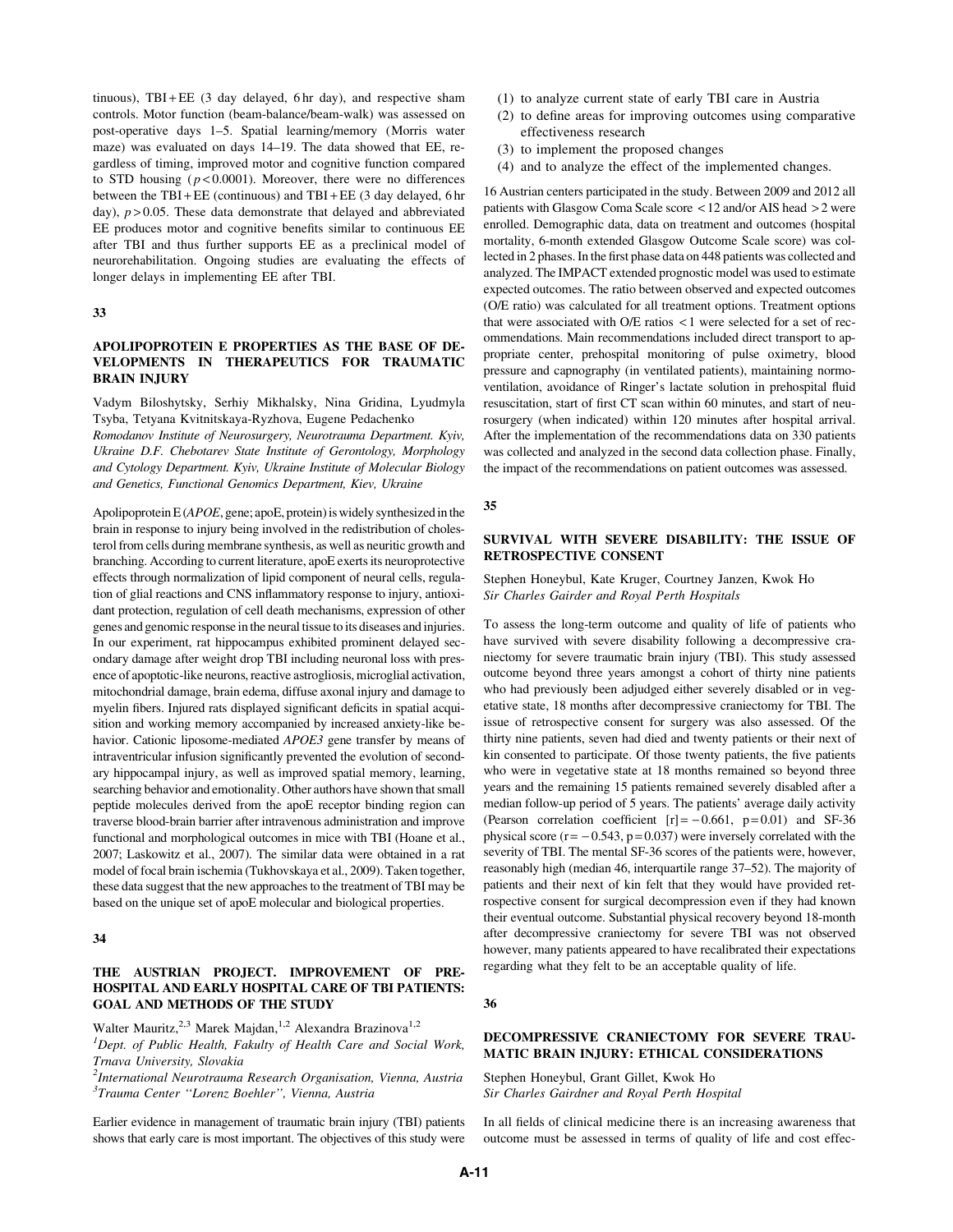tiveness rather than merely length of survival. This is especially the case when considering decompressive craniectomy for severe traumatic brain injury. The procedure itself is technically straightforward and involves temporarily removing a large section of the skull vault in order to provide extra space into which the injured brain can expand. A number of studies have demonstrated many patients go on to make a good long-term functional recovery, however, this is not always the case and a significant number survive but are left with severe neurocognitive impairment. Unfortunately many of these patients are young adults who were previously fit, and well and are therefore likely to spend many years in a condition that they may feel to be unacceptable and this raises a number of ethical issues regarding consent and resource allocation. In an attempt to address these issues we have used the analytical framework proposed by Jonsen that requires systematic consideration of medical indications, patient preferences, quality of life and contextual features.

#### 37

## THE AUSTRIAN PROJECT IMPROVEMENT OF PRE-HOSPITAL AND EARLY HOSPITAL CARE OF TBI PATIENTS RESULTS OF THE STUDY

Walter Mauritz,<sup>1,2</sup> Alexandra Brazinova,<sup>1,3</sup> Marek Majdan<sup>1,3</sup>

<sup>1</sup>International Neurotrauma Research Organisation, Vienna, Austria 2 Trauma Center ''Lorenz Boehler'', Vienna, Austria

<sup>3</sup>Dept. of Public Health, Faculty of Health Care and Social Work, Trnava University, Slovakia

The goal of the project was to improve outcomes of patients with TBI by improving prehospital and early hospital care. Patients in the first (n = 448) and the second (n = 330) data collection phases were comparable; demographic data and injury severity were not different. Recommended treatment changes were implemented successfully. Compared to phase 1, prehospital intubation was associated with better outcomes (mortality 27 vs. 36%), there was a lower rate of hyperventilation (17 vs. 46%) and a higher rate of hypoventilation (36 vs. 10%), pulse oximetry was used more frequently (87 vs. 82% of all patients), and capnography was used more frequently (91 vs. 60% of all ventilated patients). CT scans were done faster, and more patients had thrombelastometry (TEM). These changes lead to significant improvement of patient outcomes. In phase 1, mortality was 31.8% (11% higher than expected), 79% of the survivors had favorable outcome, and 11 patients with expected unfavorable outcomes had good outcomes. In phase 2, mortality was 26.5% (20% lower than expected), 77% of the survivors had favorable outcome, and 50 patients with expected unfavorable outcomes had good outcomes.

The new guidelines were successfully implemented leading to better prehospital management, especially by ambulance teams, increased use of capnography, better prehospital ventilation, and increased use of TEM. Compliance with the new guidelines was associated with lower mortality and a comparable rate of good outcome in survivors.

## 38

# DOPAMINE TRANSPORTER EXPRESSION IN THE BRAIN FOLLOWING TRAUMATIC BRAIN INJURY AND RE-STRAINT STRESS IN A MOUSE MODEL

Kazuhiko Kibayashi, Ryo Shimada

Department of Legal Medicine, School of Medicine, Tokyo Women's Medical University

An association between trauma and neurological degenerative diseases, including post-traumatic Parkinson's syndrome, has been suggested. Disruption of dopamine homeostasis in the dopaminergic neurons in the midbrain is the primary mechanism of Parkinson's syndrome. Because patients with brain injury are frequently under substantial stress due to multiple injuries or complications, we hypothesized that dopamine transporter (DAT) expression will change in the midbrain following traumatic brain injury (TBI) and restraint stress. We examined time-dependent changes in the DAT in the midbrain after TBI and restraint stress by using a mouse controlled cortical impact (CCI) model. Mice were subjected to restraint stress for 14 hours at 1, 4, 7 and 14 day after CCI. A monoclonal antibody for DAT was used for immunohistochemistry. The numbers of DAT immunoreactive neurons in the retrorubral field (RRF) of the midbrain were counted and compared among the sham and the mice with CCI or restrain stress or both. In the mice with CCI, the numbers of immunoreactive neurons in the RRF significantly decreased at 14 days after trauma. In the mice with CCI and restraint stress, the numbers of immunoreactive neurons in the RRF significantly decreased at 7 and 14 days after trauma. These findings indicate that TBI and restraint stress inhibit DAT expression at 7 days following trauma. Because DAT pumps dopamine out of the synapse back into the cytosol and maintains dopamine homeostasis, the decreased expression of DAT after TBI and restraint stress may result in decreased dopamine neurotransmission in the brain.

39

# EPIDEMIOLOGIC ANALYSIS OF PATIENTS WITH SEVERE TRAUMATIC BRAIN INJURY IN SHIRAZ, IRAN; 2011–2013

Hosseinali Khalili, Nima Derakhshan

Shiraz Neurosciences Research Center, Neurosurgery Department, Shiraz University of Medical Sciences, Shiraz, Iran

Traumatic brain injury (TBI) remains the leading cause of mortality and morbidity worldwide. With changes in demographic status, improvements in technology and introducing novel medical and surgical guidelines for management of TBI patients, regular evaluation of epidemiological profiles, injury severity classification, and outcomes are required. A form was designed to record demographic data, trauma event history and TBI-related variables such as GCS, pupils, brain CT findings, vital signs, arterial blood gas results, and final GOSE after 6 months follow-up. From March 2010 till June 2012 all Patients with severe TBI admitted in Shahid Rajaee hospital affiliated to Shiraz University of Medical Sciences, Shiraz, Iran was reviewed. Available data were filled within the mentioned forms and then transferred to SPSS 16 software for analysis. Of 681 patients with TBI who had  $GCS \le 10$ , 98 (14.4%) were female and 583 (85.6%) were male. The most frequent mechanism of trauma was motor-vehicle accident (MVA) (65%) followed by pedestrian  $(17.3\%)$ , fall  $(12.3)$ , and assault injuries  $(5\%)$ . Mean age  $(\pm SD)$  of our patients was  $36.1(\pm 18)$  years with 68% were young ( $\leq 40$ y), 17.6% Middle-aged (40–59), and 14.1% Old ( $\geq 60$ ). Six-months GOSE score of these patients, which shows 80% of our patients, had favorable outcome  $(GOSE > 4)$  with  $41\%$  full recovery  $(GOSE =$ 7&8). Shahid Rajaee trauma center which was one of the largest referral trauma centers in southern Iran has achieved similar favorable outcomes as other trauma centers worldwide which had presented their epidemiologic data.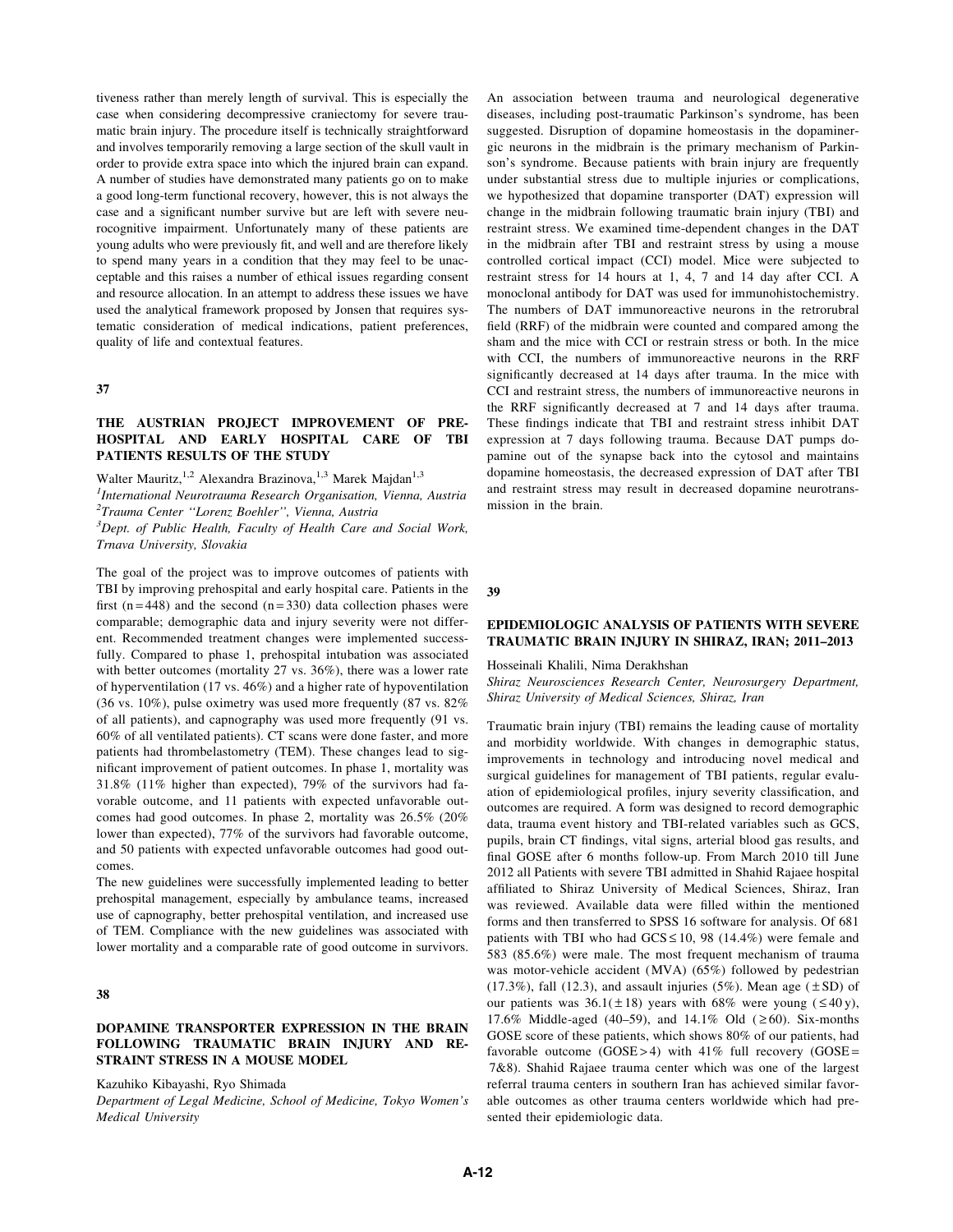## FOLLOWING NEUROTRAUMA, ACUTE PHASE S100B DOES NOT PREDICT FUNCTIONAL OUTCOME BUT A LONG-TERM S100B RELEASE SUGGESTS A PARTICIPATION IN NEUROREGENERATION

Sibylle Leichtl,<sup>1</sup> Christoph Lang,<sup>2</sup> Hans Parsch,<sup>3</sup> Michael Buchfelder, $<sup>1</sup>$  Andrea Kleindienst<sup>1</sup></sup>

<sup>1</sup>Dept. of Neurosurgery, University Erlangen-Nürnberg, Germany<br><sup>2</sup>Dept. of Neurolagy, University Erlangen Nürnberg, Germany  ${}^{2}$ Dept. of Neurology, University Erlangen-Nürnberg, Germany  ${}^{3}$ Inst. of Laboratory Medicine, University Erlangen-Nürnberg, Germany

The neuromarker S100B is reported to correlate positively with brain injury and negatively with outcome. Experimental evidence on the other hand suggests S100B to participate in repair mechanisms. The aim of the present study was to correlate S100B levels in the acute and chronic period with functional recovery following brain injury.

We measured S100B in the cerebrospinal fluid and serum in patients treated with a ventricular drainage following subarachnoid hemorrhage (SAH, Hunt&Hess I:n = 2, II:n = 5, III:n = 2, IV:n = 7, V:n = 1) daily during the acute phase  $(n=17)$  and after 5–8 months  $(n=6)$ . Functional recovery was assessed neuro- and neuropsychologically. A cranial MRI documented morphological sequelae. A long-term follow-up was performed utilizing the QoLiBrI assessment after 3 years  $(n=8)$ . The value of S100B to predict survival and functional outcome was analyzed.

 $S100B<sub>serum</sub>$  and  $S100B<sub>CSF</sub>$  peaked at up to 300-fold values on day 1 with a subsequent decline that was more pronounced in survivors  $(n=11)$  than in non-survivors  $(n=6)$ . Group comparison revealed a statistical significant difference of  $S100B_{CSF}$  on day 6 (p=0.019) and  $S100B<sub>serum</sub>$  on day 12 (p=0.006). S100B did not correlate with the functional outcome at 6 months or 3 years. The QoLiBrI assessment revealed an overall quality of life of 79.70 (scale 0–100) and a satisfaction with personal mental skills of 4.30 (scale 0–5). Interestingly, in 2 out of 5 patients  $S100B_{CSF}$  was increased at 6 months (1.82/3.55 ug/l) despite a satisfying neuropsychological performance.

Following neurotrauma,  $S100B_{\text{serum/CSF}}$  neither allows a reliable detection of survivors nor predicts long-term functional outcome. 6 months after the initial injury,  $S100B_{CSF}$  is increased in one third of patients suggesting a participation of S100B in ongoing neuroregenerative processes.

#### 41

## PROTECTING GLIA FROM OXIDATIVE STRESS DURING SECONDARY DEGENERATION FOLLOWING NEURO-TRAUMA

Ryan L O'Hare Doig, Donna L Savigni, Sophie C Payne, Carole A Bartlett, Melinda Fitzgerald

Experimental and Regenerative Neurosciences, School of Animal Biology, The University of Western Australia, Stirling Hwy, Crawley WA, Australia

Following neurotrauma, tissue adjacent to the primary injury undergoes a cascade of cellular and molecular events termed secondary degeneration, leading to further loss of neurons, glia and function. Mediators of secondary degeneration, including  $Ca^{2+}$  and reactive species, diffuse and may spread via connections between astrocytes, oligodendrocyte precursor cells (OPCs) and axons.

Using immunohistochemical and labelling techniques we have demonstrated in vivo increases in reactive species, oxidised products and anti-oxidant enzymes in CNS glia vulnerable to secondary degeneration, following partial transection of adult rat optic nerve. Oxidative stress in oligodendrocytes is associated with alterations in structure of node of Ranvier/paranode complexes. We observe significant lengthening of the paranodal gap and paranode as well as paranode disorganisation. A high proportion of OPCs vulnerable to secondary degeneration proliferate in the first week following optic nerve injury, and the appearance of shortened myelin internodes at 3 months suggests remyelination. However, OPCs die and total numbers remain chronically lower, accompanied by persistent myelin decompaction, axon swelling and functional loss. We have used multiple combinations of  $Ca<sup>2+</sup>$  channel inhibitors to treat secondary degeneration in vivo and demonstrated that combinations that include the L-type voltage gated calcium channel inhibitor lomerizine, improve myelin compaction. Treatment with a combination of three inhibitors (lomerizine, YM872 and oxATP) reduces indicators of oxidative stress, prevents lengthening of the paranodal gap and preserves visual function. Strategies to reduce the spread of excess  $Ca^{2+}$  and resultant reactive species may protect oligodendroglia from oxidative stress and thereby preserve function following neurotrauma.

42

## ASSESSMENT OF THE CerOx CEREBRAL OXYGENATION MONITOR IN SEVERE TRAUMATIC BRAIN INJURY PATIENTS

Guy Rosenthal, Alex Furmanov, Eyal Itshayek, Yigal Shoshan, Vineeta Singh

Hadassah-Hebrew University Medical Center University of California, San Francisco, CA, USA

Development of a non-invasive monitor to assess cerebral oxygenation has long been a goal in neurocritical care. We evaluated the feasibility and utility of the CerOx 3110 non-invasive monitor, which uses near infrared spectroscopy and ultrasound, to measure regional cerebral tissue oxygenation in severe TBI patients and compared these measurements with those obtained from invasive cerebral monitoring. Patients with severe TBI admitted to the intensive care unit at Hadassah-Hebrew University Hospital requiring intracranial pressure (ICP) monitoring and advanced neuromonitoring were included in this study. We studied 18 patients with severe TBI with the CerOx monitor and invasive advanced cerebral monitors. The mean age was  $45.3 \pm 23.7$  years and the median GCS on admission was 5 with an interquartile range of  $3 - 7$ . Eight patients underwent unilateral decompressive hemicraniectomy and one patient underwent craniotomy. Sixteen patients underwent insertion of a jugular bulb venous catheter, and 18 patients underwent insertion of a Licox brain tissue oxygen monitor. We found a strong correlation  $(r=0.60, p<0.001)$  between the jugular bulb venous saturation from the venous blood gas and the CerOx measure of regional cerebral tissue saturation on the side ipsilateral to the catheter. A multivariate analysis revealed that among the physiological parameters of mean arterial pressure, ICP, brain tissue oxygen tension, and CerOx measurements on the ipsilateral and contralateral sides, only ipsilateral CerOx measurements were significantly correlated to jugular bulb venous saturation  $(p < 0.001)$ . Measuring regional cerebral tissue oxygenation with the CerOx monitor in a non-invasive manner is feasible in severe TBI patients in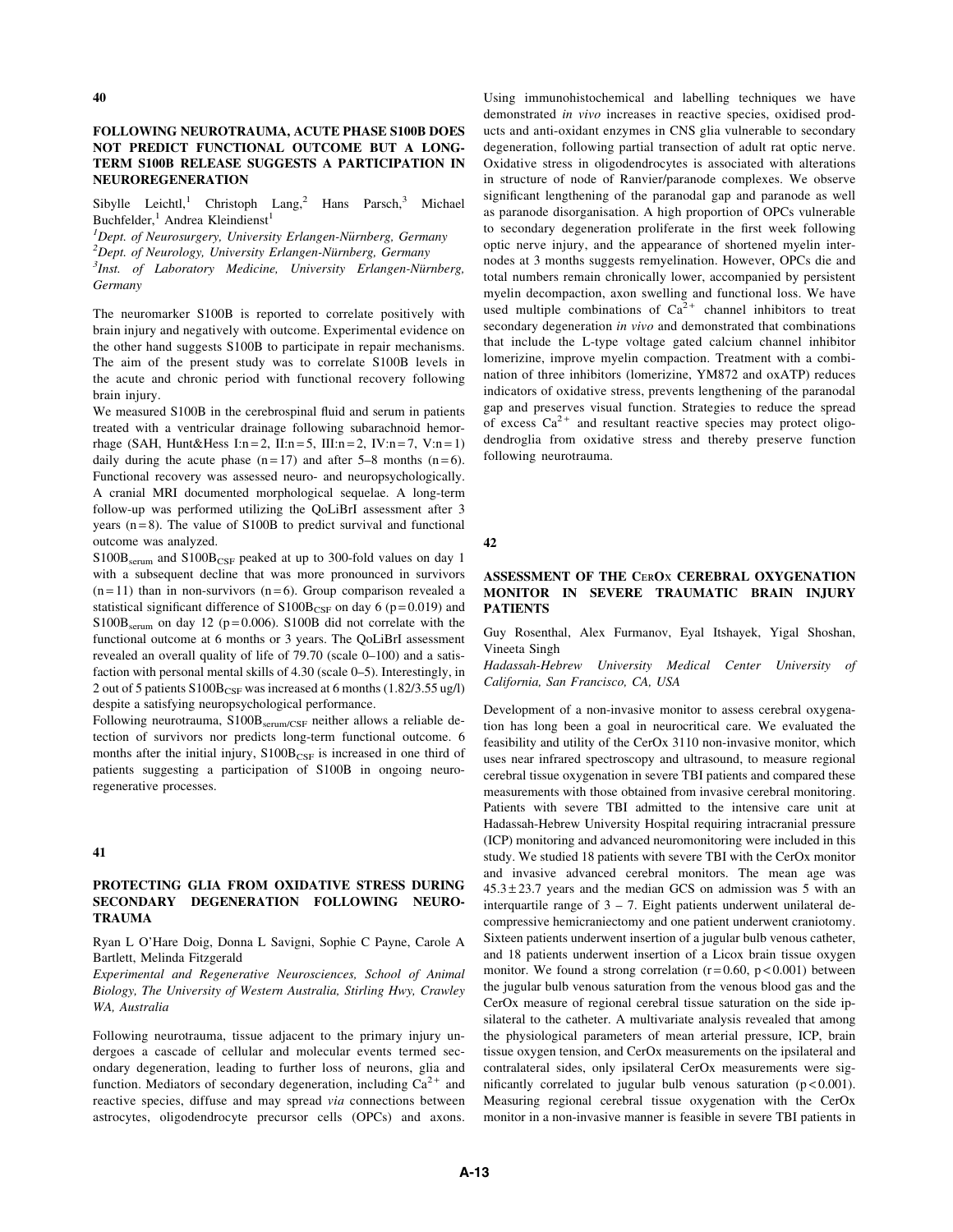the neurointensive care unit. The correlation between the CerOx measurements and the jugular bulb venous measurements of oxygen saturation indicate that the CerOx may be able to provide an estimation of cerebral oxygenation status in a non-invasive manner.

#### 43

# INJURY SEVERITY AND SEIZURE DEVELOPMENT AFTER TRAUMATIC BRAIN INJURY

Helen M Bramlett, Justin Sick, Joseph Wasserman, Amade Bregy, W Dalton Dietrich, Thomas Sick

Departments of Neurological Surgery and Neurology, The Miami Project to Cure Paralysis, University of Miami Miller School of Medicine, Miami, FL, USA, Bruce W. Carter Department of Veterans Affairs Medical Center, Miami, FL, USA

Traumatic brain injury (TBI) is a major risk factor for the development of seizures and a diagnosis of posttraumatic epilepsy. The influence of injury severity on seizure development chronically has not been well characterized. Mild  $(1.5-1.7 \text{ atm}; n=8)$ , moderate  $(1.8-$ 2.1 atm;  $n = 8$ ) or severe (2.2–2.5 atm;  $n = 6$ ) fluid percussion brain injury was performed in the rat. Animals were assessed 1 year post-TBI or in age-matched naive rats  $(N=5)$  via electrocorticographic (ECoG) recordings and video. Rats were implanted with 2 epidural electrodes near the injury site 24 hr prior to video/ECoG recording using Powerlab. Fast Fourier Spectral Analysis was conducted offline using EEGLab on the MatLab software platform. Two hours of recordings were performed prior and post administration of a subthreshold dose of pentylenetetrazol. Seizure activity was quantified by measuring the power for six frequency bands (Delta, Theta, Alpha, Beta1, Beta2, and Gamma) in 2 sec intervals and was considered to be an epileptic event if the power in all spectral bands was 4 standard deviations greater than that recorded in non-seizing control animals. All injury severities showed evidence for subclinical seizures during baseline. These epileptic events were also observed in the mild TBI animals. After PTZ injection, behavioral seizures were seen in all injury severities with video monitoring correlated with seizure event detection. The importance of using age-matched controls when assessing for seizures should be emphasized as seizure events were detected in some cases. These data demonstrate that not only are nonconvulsive and convulsive seizures observed after moderate or severe TBI but mild TBI appears to induce chronic seizures as well. Abnormal seizure activity may influence outcome in a large population of brain injured patients.

## 44

# EXTRACELLULAR MATRIX BIOMARKERS FOR ACUTE NEUROLOGICAL INJURY

Jonathan Lifshitz, Caroline Addington, Christine Pauken, Daniel R Griffiths, Sarah Stabenfeldt

Barrow Neurological Institute at Phoenix Children's Hospital, Phoenix, AZ, USA Department of Child Health, University of Arizona, College of Medicine – Phoenix, Phoenix, AZ, USA Phoenix Veterans Administration Health Care System, Phoenix, AZ, USA School of Biological and Health Systems Engineering, Ira A. Fulton Schools of Engineering, Arizona State University, Tempe, AZ, USA

The extracellular matrix (ECM) links neuronal, glial and vascular compartments together through specific ligand-receptor interactions. The ECM is composed of integrins, cell adhesion molecules, and glycoproteins, which are constantly remodeled to promote CNS functions. The ECM is susceptible to alterations and modifications from the mechanical forces or enzymatic pathways of traumatic brain injury (TBI), providing a source for biomarkers of injury. This presentation tests the hypothesis that the extracellular matrix serves as a biomarker source specific to brain injury mode (focal vs. diffuse) and severity. Experimental TBI was induced in adult, male rats by controlled cortical impact (CCI) or midline fluid percussion injury (FPI) at mild and moderate severity. Blood and tissue from cortex, hippocampus and thalamus at 1d, 3d, 7d, and 14d post-injury were quantified by western blot for fibronectin, laminin, and reelin. Laminin showed acute degradation in hippocampal CA1 (1-3d) and later degeneration in CA3 (7-14d) after focal injury. Laminin degradation may not result from diffuse brain injury. Fibronectin showed injury severity dependent increases in cortex, hippocampus and thalamus in both focal and diffuse TBI. Moreover, fibronectin was increased acutely (1-3d) in plasma in both focal and diffuse injury. Reelin quantification is ongoing. These studies continue to show the potential diagnostic value of ECM biomarkers in the context of TBI with respect to injury mode and severity.

#### 45

#### TBI-PRECLINICAL NEUROPROTECTION

## Alan Ira Faden

University of Maryland School of Medicine Department of Anesthesiology and STAR Center Baltimore, MD, USA

Despite strong preclinical data, over 30 TBI neuroprotection clinical trials have failed to date. These translational failures reflect numerous methodological differences including use of limited therapeutic targeting, failure to address either multiple cell death mechanisms or effects of chronic inflammation, and inadequate sample sizes, among others. Improved translation requires better understanding of targeted mechanism(s); demonstration that such mechanisms occur clinically; robustness of therapeutic effect (not just statistical significance); demonstration of effectiveness across models, species and labs; use of drug sensitive end points; knowledge of drug pharmacokinetics and brain penetration; and adequate power. Newer experimental approaches have focused on use of multi-factorial treatments that target concurrently multiple secondary injury processes and/or multiple cell types, or combined modulation of secondary injury and neurorestorative factors. There has also been increased recognition that TBI is a chronic neurodegenerative disorder, in part related to chronic inflammation, which suggests use of both different and potentially strategies with a much longer therapeutic window. Recent experimental examples are detailed that demonstrate the potential benefits of targeting multiple cell types and cell death mechanisms, use of highly delayed modulation of neuroinflammatory mechanisms, and implementation of pleuripotential treatment strategies.

#### 46

## AMELIORATION OF TRAUMATIC BRAIN INJURY-INDUCED INCREASED CEREBROVASCULAR PERMEABILITY BY EN-DOTHELIAL PROGENITOR CELLS IN MICE

Nino Muradashvili, Reeta Tyagi, Timothy E O'Toole, Suresh C Tyagi, David Lominadze

University of Louisville, Louisville, KY, USA

Traumatic brain injury (TBI), the most common cause of death and disability, is accompanied with an increased cerebrovascular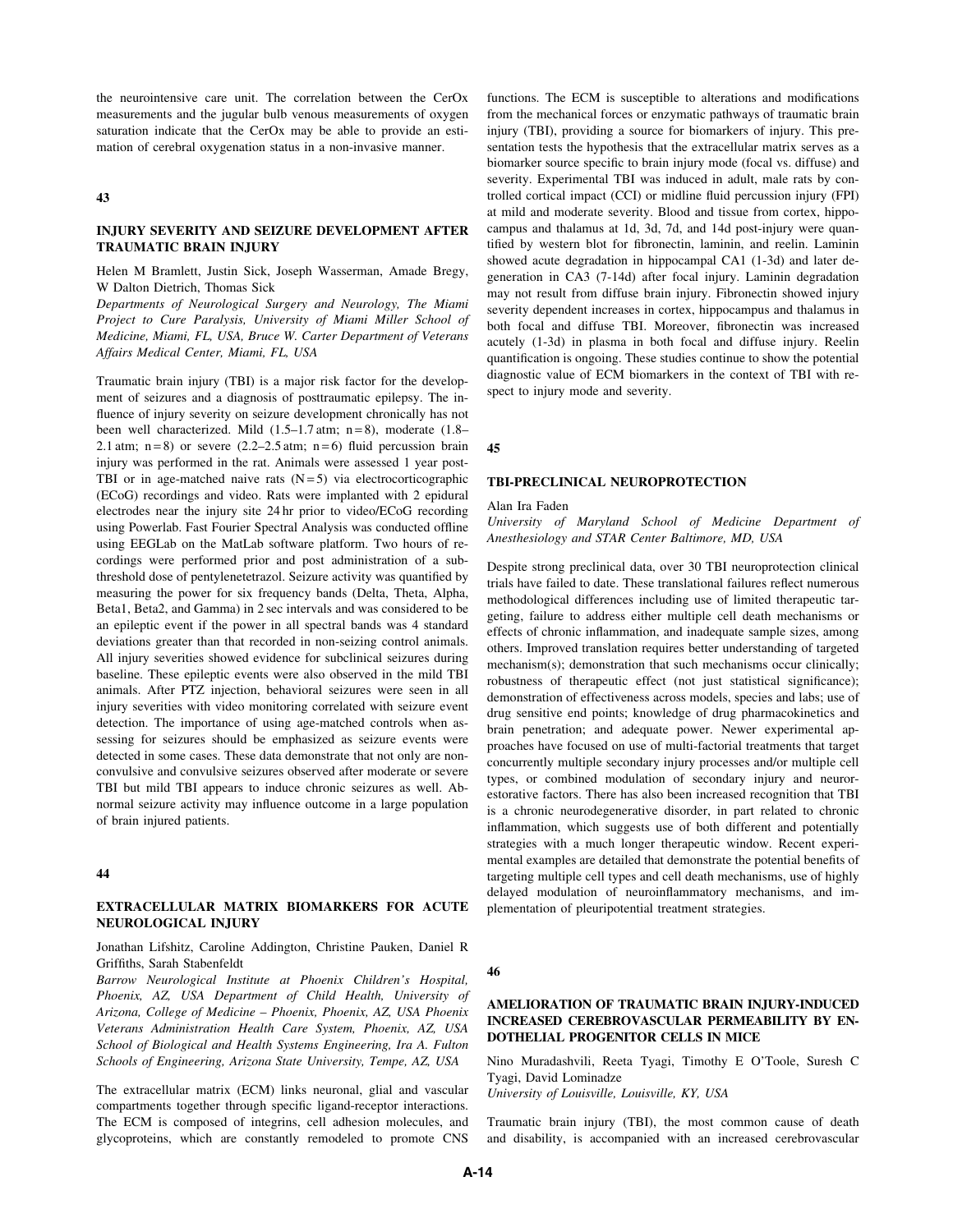permeability to blood proteins. It is thought that impairment in endothelial cell properties can be a main cause of enhanced vascular permeability. We tested the hypothesis that TBI-induced increase in cerebrovascular permeability can be ameliorated by elevation of number of endothelial progenitor cells (EPCs), which can repair damaged endothelium. Permeability of pial venules in pericontusional area of mild injury was studied in C57BL/6J mice. Mouse bone marrow-derived cells were grown on fibronectin-coated tissue culture plates to confluence and Flk-1+ /Sca-1+ (markers of endothelial and stem cell phenotype, respectively) EPCs were isolated by flow cytometry sorting. After induction of mild TBI, mice were infused with EPCs suspended in  $100 \mu l$  of phosphate buffered saline (PBS) or with PBS alone (control group) through an external jugular vein. After 14 days, pial venular permeability was assessed in these mice by measuring the extravascular accumulation of fluorescein isothiocyanatelabeled bovine serum albumin using an intravital fluorescence microscopy. Cerebrovascular leakage was decreased in mice infused with EPCs compared to that in mice infused with PBS alone. These results suggest that TBI-induced increased cerebrovascular permeability can be reversed by enhancing the number of EPCs, which can restore impaired property of vascular endothelium in pericontusional area. Our data indicate a novel functional role of EPCs in post-TBI treatment of cerebrovascular pathology.

47

# DEFINING PLATELET FUNCTION IN POLYTRAUMA PATIENTS WITH TRAUMATIC BRAIN INJURY UPON AD-MISSION TO THE EMERGENCY DEPARTMENT

Gretchen M Brophy,<sup>1</sup> Bassem M Mohammed,<sup>1</sup> Nathan J White,<sup>2</sup> Erika J Martin,<sup>1</sup> Jason Newton,<sup>1</sup> Daniel Contaifer,<sup>1</sup> Jingmei Song, Penny S Reynolds,<sup>1</sup> Anthony Pusateri,<sup>4</sup> Kevin R Ward,<sup>3</sup> Donald F Brophy<sup>1</sup> <sup>1</sup>Virginia Commonwealth University, Richmond, Virginia, USA <sup>2</sup>Puget Sound Blood Center, Seattle, WA, USA

<sup>3</sup>University of Michigan, Ann Arbor, MI, USA

Hemostatic function is impaired by multisystem injury and impacts survival. The aim of this study was to define the relationships between platelet (PLT) function and injury severity in traumatic brain injury (TBI) patients upon admission to the emergency department (ED). A prospective observational study was conducted on polytrauma patients presenting to Virginia Commonwealth University Medical Center. Blood collected on ED arrival was analyzed for hemostatic parameters, viscoelastic clot strength by thrombelastography (TEG) with PLT mapping to identify PLT-specific deficits in clot formation; PLT-induced clot contraction and effect on clot structure; PLT aggregation by aggregometry in response to collagen and ADP; PLT-associated thrombin generation using calibrated automated thrombography (CAT); flow cytometry for PLT activation and expression by CD62p. The data were analyzed using Kruskal-Wallis nonparametric test. Of the 110 polytrauma study patients, 27 had TBI and were grouped by admit injury severity score (ISS) (minor/moderate[M/M]: ISS < 16  $(n=4)$ ; severe[S]: ISS 16–24  $(n=8)$ ; and profound[P]: ISS 25–75  $(n = 15)$ ). Increasing ISS in TBI patients was associated with increased PT/INR (P vs M/M and S,  $p < 0.02$ ) and PTT (P vs S,  $p < 0.03$ ); lower Fib (P vs S,  $p < 0.01$ ); weaker clots in P vs S as noted by PCF and CEM ( $p < 0.03$ ); slower clot initiation in P vs S, ( $p = 0.045$ ), and more thrombin generation in P vs M/M ( $p = 0.03$ ). D-dimer was greater in P and S vs  $M/M$  ( $p < 0.01$ ). TBI polytrauma patients with increasing ISS scores demonstrated impaired hemostasis and PLT-specific clot formation using multiple hemostatic measures. This data can help to improve diagnosis and therapeutic strategies in TBI patients.

48

## THE EFFECTIVENESS EVALUATION OF HELICOPTER AMBULANCE TRANSPORT AMONG NEUROTRAUMA PA-TIENTS IN KOREA - NEUROSURGICAL HELICOPTER AMBULANCE TRANSPORT IN SMALL COUNTRY

Jin Mo Cho, Sook Jin Seo, Kyung Duck Park Ajou University

Helicopter ambulance transport (HAT) is a highly resource-intensive facility that is a well-established part of the trauma transport system in many developed countries. Its efficacy for neurotrauma patients has not been analyzed in the reports. Here, we review the benefit of HAT for neurosurgical patients in Korea.

This retrospective study followed neurotrauma patients who were transferred by HAT to a single emergency trauma center over a period of 2 years. The clinical benefits of HAT were measured according to the necessity of emergency surgical intervention and the differences in the time taken to transport patients by ground ambulance transport (GAT) and HAT.

Ninety-nine patients were transferred to a single university hospital using HAT, of whom 32 were taken to the neurosurgery department. Of these 32 patients, 10 (31.3%) needed neurosurgical intervention, 14 (43.8%) needed non-neurosurgical intervention, 3 (9.4%) required both, and 11 (34.4%) did not require any intervention. The transfer time was faster using HAT than the estimated time needed for GAT, although for a relatively close distance  $(<50 \text{ km})$  without ground obstacles (mountain or sea) HAT did not improve transfer time. The cost comparison showed that HAT was more expensive than GAT (3,292,000 vs. 84,000 KRW, P<0.001).

In this Korean-based study, we found that although HAT has a clinical benefit for neurotrauma cases involving a transfer from a distant site or an isolated area. A more precise triage for using HAT should be considered to prevent overuse of this expensive transport method.

49

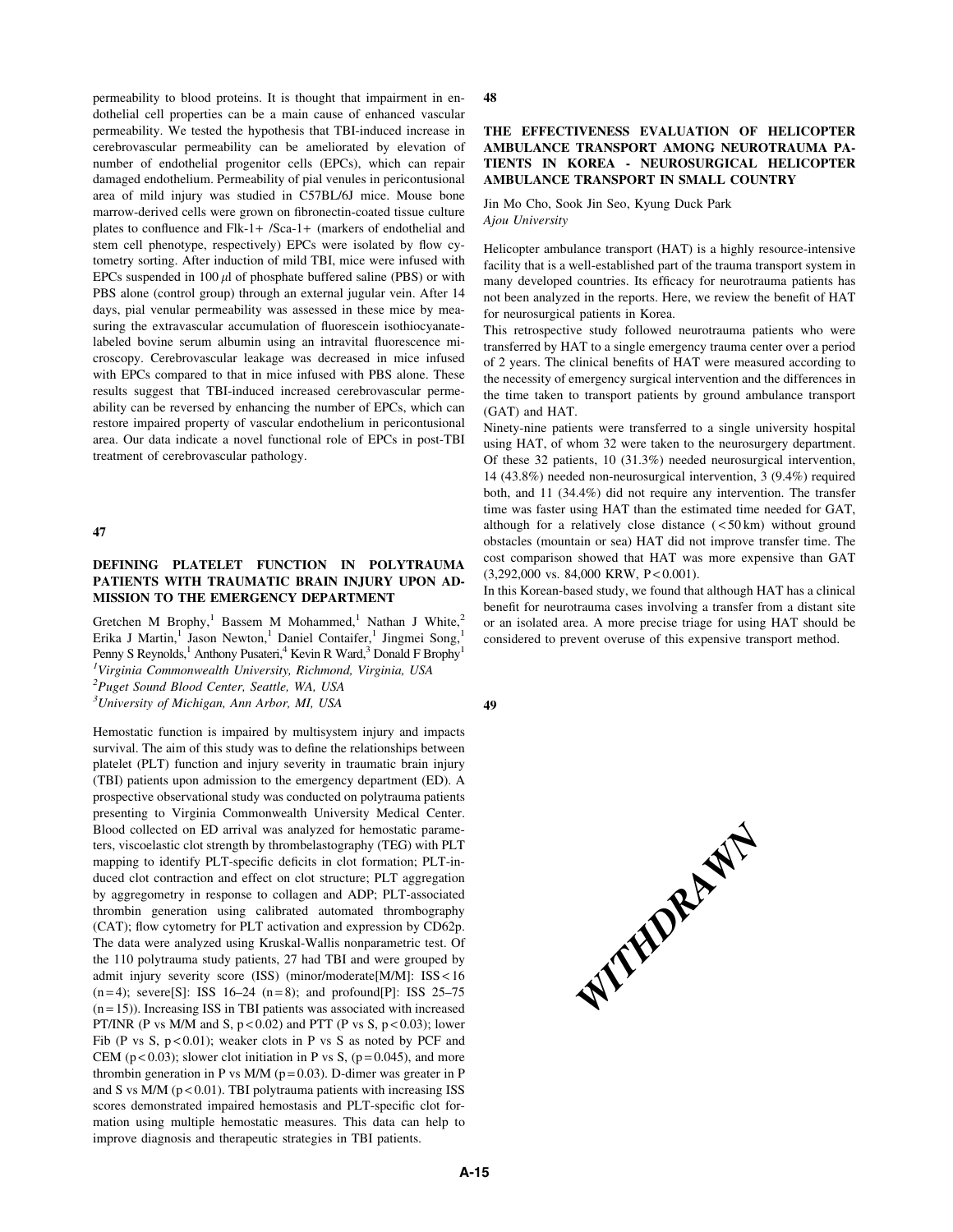## INFILTRATING MYELOID-DERIVED SUPPRESSOR CELLS (MDSCs) SECRET MATRIX METALLOPROTEINASES-9 AFTER TRAUMATIC BRAIN INJURY IN MICE

Sanae Hosomi,<sup>1,2</sup> Yuriko Kimura,<sup>2</sup> Toshihide Yamashita,<sup>2</sup> Hiroshi Ogura,<sup>1</sup> Takeshi Shimazu<sup>1</sup>

<sup>1</sup>Department of Traumatology and Acute Critical Medicine, Osaka University Graduate School of Medicine

 $2$ Department of Molecular Neuroscience, Osaka University Graduate School of Medicine

Matrix metalloproteinases (MMPs) play a major role in maintaining the integrity of the Blood Brain Barrier. In the recent clinical studies, MMP-9 in blood is associated with hemorrhagic transformation of lesion and death after ischemic injury. The reason why MMP-9 concentration in blood reflects the fragility in brain after injury has not been revealed. Hypothesis: Myeloid-derived suppressor cells (MDSCs), a heterogeneous population of immature myeloid cells, accumulate and secret MMP-9 in the injured brain. Controlled cortical impact was induced in the cerebral hemisphere of adult male mice. Cells from the injured side of the cerebral cortex were isolated and analyzed using flow cytometry. The time course of the accumulation of immune cells in the injured brain, separated by differential CD45, CD11b, Ly6C, and Ly6G expression was analyzed which cells secret MMP-9. Adoptive transfer experiments and bone marrow chimeras were used to distinguish between the resident cells and the infiltrating blood-derived cells in the injured brain. MDSCs in sham brain were approximately 1%. These cells increased to approximately 25% in injured brain 1 day post-injury. MDSCs dominantly secreted MMP-9 in blood and brain. Neither macrophage (CD45high/ CD11b + ) nor microglia (CD45low/CD11b + ) secreted MMP-9 in brain. In bone marrow chimeras [CD45.1  $\rightarrow$  CD45.2], MDSCs in the injured brain expressed CD45.1, but not CD45.2. MDSCs infiltrate brain parenchyma after TBI and secret MMP-9 in both blood and brain. Our new method using flow cytometry suggests that MMP-9 concentration in blood well reflects the severity of brain edema or bleeding after injury.

#### 51

# ACTIVITY-REGULATED CYTOSKELETAL (ARC) GENE EXPRESSION AS A MOLECULAR BIOMARKER OF CIR-CUIT INTEGRITY AFTER DIFFUSE TRAUMATIC BRAIN INJURY

Aida Khodadad,<sup>1,2,4</sup> Daniel R Griffiths,<sup>1,2</sup> Megan Evilsizor,<sup>1,2</sup> P David Adelson,<sup>1,2,5,6</sup> Jonathan Lifshitz,<sup>1,2,3,5</sup> Theresa Currier Thomas<sup>1,2,3</sup>

<sup>1</sup>Barrow Neurological Institute at Phoenix Children's Hospital-Phoenix, AZ, USA

 ${}^{2}$ Department of Child Health, University of Arizona College of Medicine – Phoenix, AZ, USA

3 Phoenix VA Healthcare System–Phoenix, AZ, USA

<sup>4</sup>Department of Neuroscience, University of Strasbourg, France

<sup>5</sup>Neuroscience Program, Arizona State University, Tempe, AZ, USA <sup>6</sup>School of Biological and Health Systems Engineering, Arizona State University, Tempe, AZ, USA

Activity-regulated cytoskeleton-associated protein (Arc), an immediate early gene considered to be the master regulator of synaptic plasticity and expression, is tightly coupled to behavioral paradigms in vivo. Here we demonstrate the time course of Arc gene expression after manual whisker stimulation at chronic time points in uninjured and diffuse traumatic brain-injured (dTBI) rats. In rodents, dTBI leads to late-onset, gain-offunction behavioral sensory sensitivity to manual whisker stimulation 28 days post-injury (Thomas et al., 2010), which arises from progressive circuit reorganization in response to injury-induced circuit dismantling.

For this study, adult male Sprague Dawley rats ( $\sim$ 300 g) were subjected to a single moderate severity midline fluid percussion injury and 28 days post-injury exposed to manual whisker stimulation. At several time points following whisker stimulation, animals were euthanized and tissue was removed from the whisker circuit relays in primary somatosensory barrel field (S1BF) cortex and ventral posterior medial nucleus (VPM) of the thalamus for quantitative real-time PCR analysis. At 30 minutes after manual whisker stimulation, Arc mRNA expression increased significantly in the S1BF of dTBI animals compared to sham. At 15, 60 and 90 min after whisker stimulation, Arc mRNA expression was significantly decreased in the VPM of dTBI animals compared to sham. These results implicate Arc gene expression as a molecular biomarker of circuit activation that can distinguish reorganization of the whisker sensory circuit after dTBI compared to control. Arc expression at 30 minutes can be implemented to evaluate efficacy of therapeutic intervention to mitigate circuit reorganization after TBI.

52

# ANALYSIS OF DATA FROM THE U.S. CLINICAL TRIALS DATABASE REVEALS POOR CLINICAL TRIAL EFFORT FOR TRAUMATIC BRAIN INJURY, COMPARED WITH STROKE

Lucia M Li,<sup>1</sup> David K Menon,<sup>2</sup> Tobias Janowitz<sup>2</sup> <sup>1</sup>Imperial College London <sup>2</sup>University of Cambridge

Traumatic brain injury (TBI) is an important public health problem, comparable to stroke in incidence and prevalence. Few interventions, however, have proven efficacy in TBI. This may be due to comparatively lower clinical trial activity in TBI. We aimed to quantitatively analyse and compare the clinical trial landscape in stroke and TBI.

This is an observational, cross-sectional study of all clinical studies in TBI and Stroke registered on the Clinical Trials Database between January 2000 and January 2013. This database is the most comprehensive clinical trial database and has been used for similar studies in other conditions. The analysis was conducted and reported according to the internationally agreed STrengthening the Reporting of OBservational studies in Epidemiology (STROBE) criteria.

The clinical trial research effort in stroke is substantially greater than TBI, as measured by enrolment number (stroke  $n = 1953349$  vs TBI  $n = 456517$ , number of studies (stroke  $n = 1503$  vs TBI  $n = 402$ ) and number of interventional studies (stroke  $n = 1168$  vs TBI  $n = 268$ ). Interventional studies make up 77% (n=1168) and 66% (n=268) of registered stroke and TBI studies respectively. Sixty percent  $(n = 1168311)$ [95% CI: 62-58%] of participants in stroke studies and 79% (n = 359482) [95% CI: 75-82%] in TBI studies are enrolled in interventional studies. The discrepancy of the clinical trial research effort between stroke and TBI is in direct contrast to the comparative public health impact of these two diseases. Our study is limited by the use of a single trial database.

## 53

## ALBUMIN RESUSCITATION FOR TRAUMATIC BRAIN IN-JURY: IS INTRACRANIAL HYPERTENSION THE CAUSE OF INCREASED MORTALITY?

Shirley Vallance, D James Cooper, John Myburgh, Stephane Heritier, Simon Finfer, Rinaldo Bellomo, Laurent Billot, Lynnette Murray, The SAFE-TBI investigators and the Australian and New Zealand Intensive Care Clinical Trials Group

Department of Intensive Care, Alfred Hospital Australian and New Zealand Intensive Care Research Centre, Monash University, Melbourne, Australia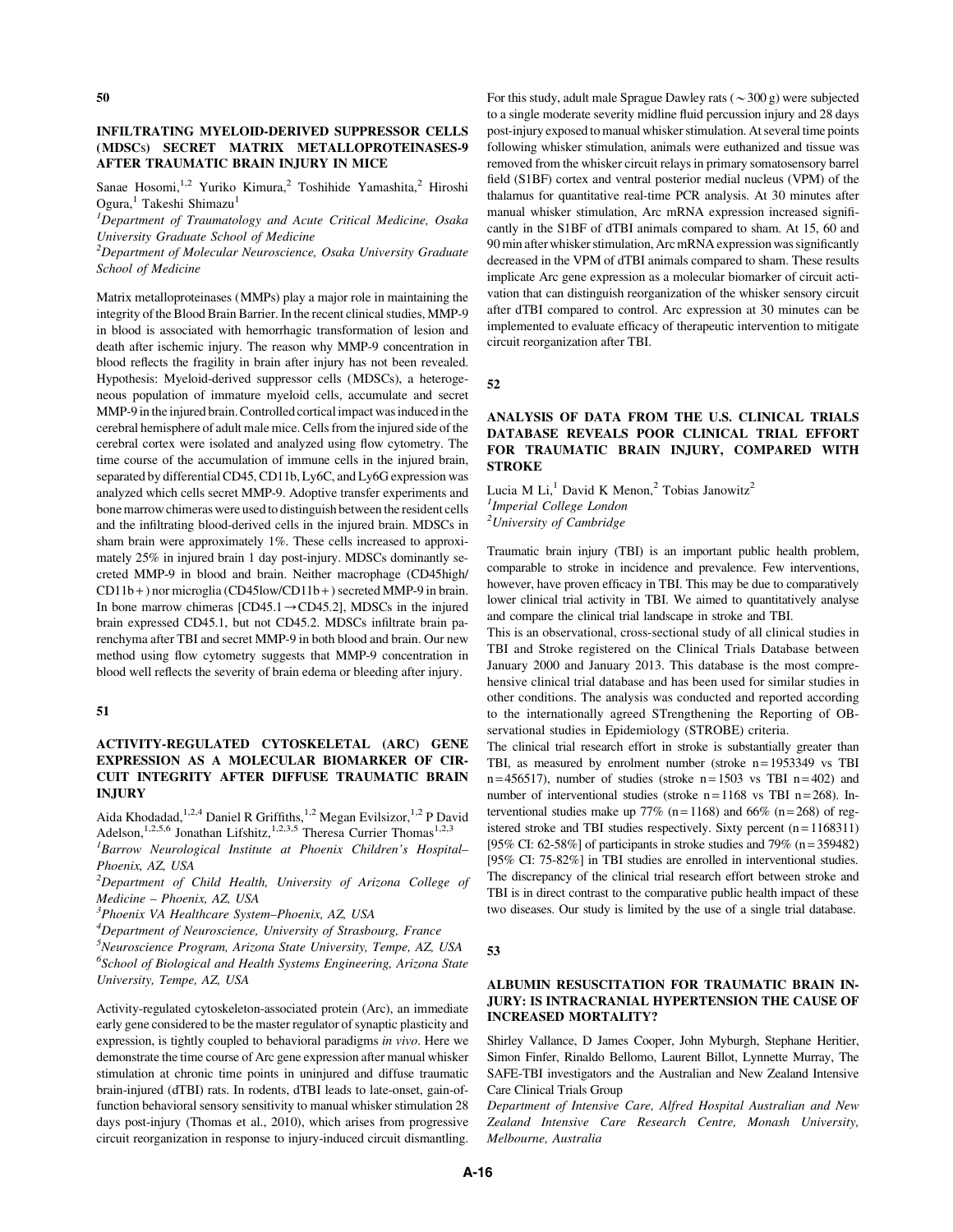To identify the mechanisms which were potentially responsible for the marked difference in mortality confirmed between albumin and saline resuscitation in patients with moderate and severe TBI. In patients from the Saline vs. Albumin Fluid Evaluation (SAFE) study with TBI who underwent intracranial pressure (ICP) monitoring, interventional data were collected from randomization to day 14 to determine changes in ICP and in therapies used to treat increased ICP. Pattern mixture modelling, designed to address informative dropouts, was used to compare temporal changes between the albumin and saline groups. 321 patients were identified, 164 (51.1%) received albumin and 157 (48.9%) received saline. There was a significant linear increase in mean ICP and significantly more deaths in the albumin group compared with saline when ICP monitoring was discontinued during the first week  $(1.30 \pm 0.33 \text{ vs.})$  $-0.37 \pm 0.36$ ,  $p = 0.0006$ ; and 34.4% vs. 17.4%;  $p = 0.006$  respectively). There were statistically significant differences in the mean total daily doses of morphine  $(-0.42 \pm 0.07 \text{ vs. } -0.66 \pm 0.0, \ p = 0.0009)$ , propofol  $(-0.45 \pm 0.11 \text{ vs. } -0.76 \pm 0.11; \text{ p} = 0.034)$  and norepinephrine  $(-0.50 \pm 0.07 \text{ vs. } -0.74 \pm 0.07)$  and in temperature  $(0.03 \pm 0.03 \text{ vs. } -0.74 \pm 0.07)$  $0.16 \pm 0.03$ ; p = 0.0014) between the albumin and saline groups when ICP monitoring ceased during the first week. The use of albumin for resuscitation in patients with severe TBI is associated with increased ICP during the first week. This is the most likely mechanism of increased mortality in these patients.

## 54

# QUANTITATIVE MEASUREMENT OF BRAIN INJURY USING MRI AFTER DECOMPRESSION CRANIECTOMY: A PILOT STUDY

Jerome Maller,<sup>1,4</sup> Olivier Huet,<sup>2,3</sup> Shirley Vallance,<sup>3</sup> Marco Fedi,<sup>3</sup> Jeffrey Rosenfeld,<sup>2</sup> Dinesh Varma,<sup>2</sup> Peter Hwang,<sup>2</sup> Jamie Cooper<sup>2,3</sup> <sup>1</sup>Monash Alfred Psychiatry Research Centre, Monash University, Melbourne, Australia

<sup>2</sup>Intensive Care Unit, Alfred Hospital, Melbourne, Australia

<sup>3</sup>Australian and New Zealand Intensive Care Research Centre, Monash University, Melbourne, Australia

4 Department of Neurosurgery, Alfred Hospital, Melbourne, Australia <sup>5</sup>Department of Radiology, Alfred Hospital, Melbourne, Australia

Bilateral frontotemporal craniectomy (BFC) does not improve outcome of TBI patients with refractory intracranial hypertension. To explore why BFC patients had worse long-term outcome we used T2-weighted and diffusion tensor imaging (DTI) MRI to assess brain injuries after unilateral and bilateral decompression craniectomy. Nine patients  $(M=6, F=3;$  aged 19 to 61 years) with severe TBI were studied. Three patients did not have craniectomy (NC), 3 had unilateral temporal craniectomy (UTC) and 3 had BFC. A 1.5Tesla MR was used to acquire T2-Flair and DTI sequences. Volumes are presented as mm<sup>3</sup>/ICA. Values are expressed in mean  $+/-$  SD. Mean GCS on admission was  $5 +/- 1.6$ . Normalized injury volumes (T2-Flair) were not different between BFC and UTC patients but were higher compared to NC patients. A trend for lower mean fractional anisotropy (FA) values after BFC in the corpus callosum (CC) (0.497 +/ - 0.07) and the frontal (0.422 +/ -0.02) areas was observed compared to UTC (CC:0.542 +/- 0.004; Frontal:0.434 + / -0.02), and to NC (CC:0.552 + / -0.02; Frontal: $0.464 + / - 0.007$ ). In this pilot study we report for the first time that after BFC patients had greater injuries in the CC and frontal areas assessed by DTI. This difference was not seen in the temporal region after UTC. Our data suggest that frontal brain swelling after BFC may lead to secondary injury due to the white matter stretch. These findings are preliminary due to sample size and don't allow us to rule out diffuse injury due to the severity of the initial brain insult.

55

## MEASUREMENT AND OPTIMISATION OF SPINAL CORD PERFUSION PRESSURE IN ACUTE SPINAL CORD INJURY

Melissa Werndle, Saadoun S, Phang I, Czosnyka M, Varsos G, Czosnyka Z, Smielewski P, Jamous A, Bell BA, Zoumprouli A, Papadopoulos MC

Academic Neurosurgery Unit, St George's University of London, London, United Kingdom

We describe a novel technique to measure intraspinal pressure (ISP) at the injury site in patients with severe acute traumatic spinal cord injury (TSCI), analogous to measuring intracranial pressure after traumatic brain injury. We recruited 18 – 70 year old patients with severe acute TSCI. A Codman ICP probe was placed subdurally during spinal stabilisation. ISP was monitored within 72 hours from injury, for up to one week. Spinal cord blood flow was assessed using indocyanine green fluorescence, autoregulation using sPRx and sRAP, and cord function with motor evoked potentials. We determined the effect of different treatments on spinal cord perfusion pressure (SCPP) and cord function. 30 subjects were recruited (14 with TSCI, 16 without). No complications arose related to ISP monitoring. The injury site had higher ISP than below indicating focal cord swelling. ISP was initially high ( > 20 mmHg) and normalised (21%), normal and then high (29%), high throughout (29%) or normal throughout (21%). ISP remained high in 78% patients after bony decompression, suggesting dural compression. Laminectomy was potentially detrimental by exposing the swollen cord to external compression forces.  $p_aCO_2$ , sevoflurane and mannitol had no significant effect on ISP or SCPP. Inotropes increased SCPP  $(p < 0.05)$  and blood flow at the injury site. Optimal SCPP varied between patients. Optimising SCPP improved autoregulation and motor evoked potential amplitudes  $(p < 0.01)$ . After severe TSCI, ISP at the injury site is elevated and SCPP is reduced. Our data indicate high ISP and low SCPP are harmful. By intervening to increase SCPP, we could improve spinal cord function in some patients.

56

## RECOMBINANT HUMAN INTERLEUKIN-1 ANTAGONIST MODIFIES THE NEURO-INFLAMMATORY RESPONSE TO SEVERE TRAUMATIC BRAIN INJURY

Adel Helmy, Mathew R Guilfoyle, Keri LH Carpenter, John D Pickard, David K Menon, Peter J Hutchinson

University of Cambridge

Interleukin-1 receptor antagonist (IL1ra) is an endogenous competitive antagonist at the Interleukin-1 Type-1 Receptor (IL-1R). Antagonism at the IL-1R confers neuroprotection in several rodent models of neuronal injury (i.e., trauma, stroke, excitotoxicity). Previous studies of putative neuroprotective agents have failed for several reasons including poor blood brain barrier penetration of the drug, inappropriate timing of drug delivery, a conceptual misunderstanding of the complexity of mechanisms of action, and an inability to determine whether the drug concentration achieved in humans is sufficient to exert a biological effect. We describe a single centre, phase II, open label, randomised-control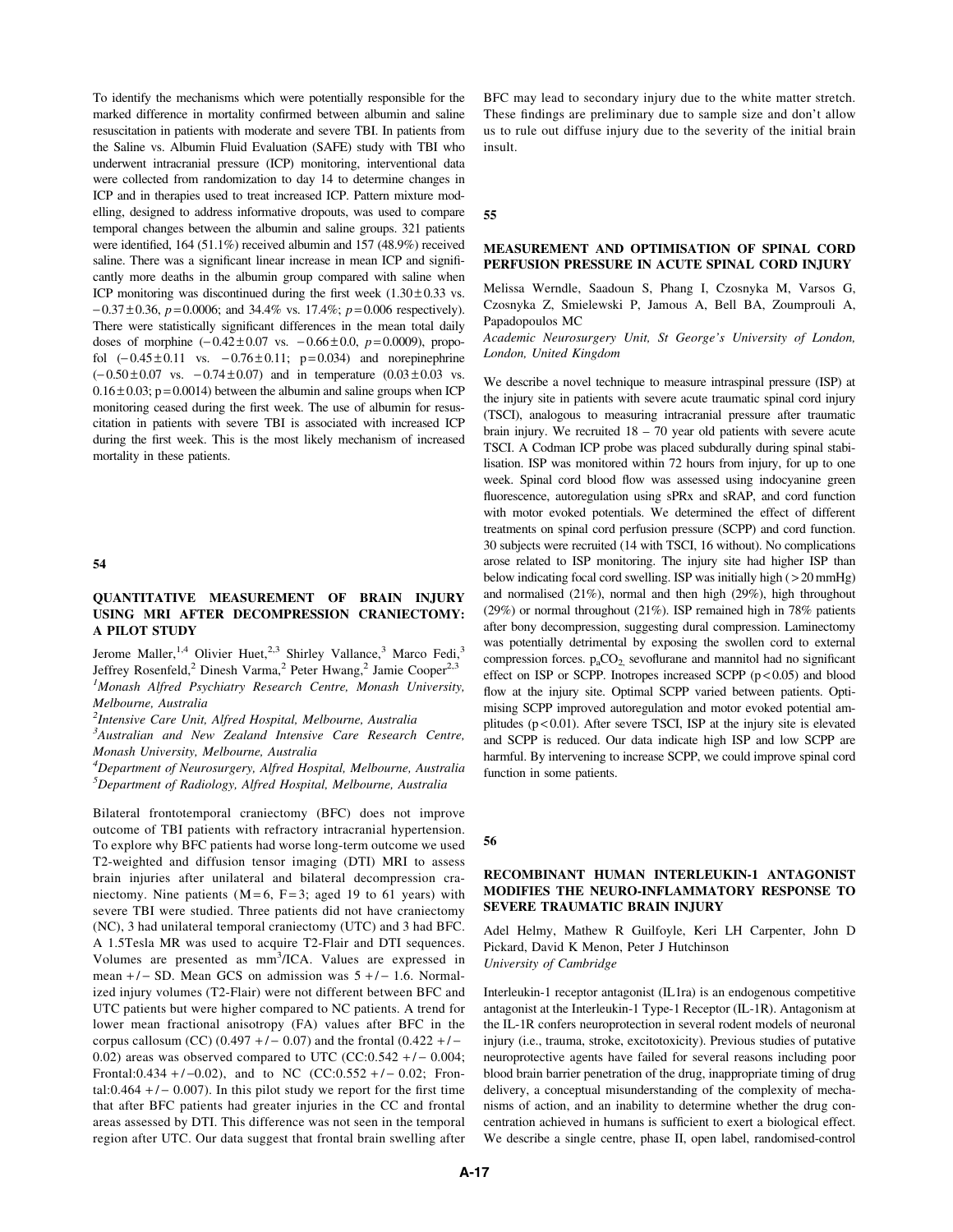study of recombinant human IL1ra (rhILra, anakinra) in severe traumatic brain injury (TBI), at a dose of 100 mg subcutaneously once a day for 5 days in 20 patients randomised 1:1. As well as providing safety data in this patient population we have utilised cerebral microdialysis to directly determine brain extracellular concentrations of IL1ra and to measure the biological impact on 41 cytokines and chemokines. IL1ra penetrated into plasma and the brain extracellular fluid. PCA demonstrated a separation in cytokine profiles following IL1ra administration. A candidate cytokine from this analysis, Macrophage Derived Chemoattractant, was significantly lower in the rhIL1ra treated group. By using Partial Least Squares Discriminant Analysis (PLS) we have demonstrated that IL1ra administration increases chemokines which we speculate to be related to macrophage recruitment. This combination of randomised trial methodology and a thorough assessment of the downstream biological consequences has the capacity to increase our understanding of the complexity of neuro-inflammation following TBI.

## 57

# COX-2 REGULATION DIFFERS BETWEEN SEXES IN THE SECONDARY INFLAMMATORY RESPONSE FOLLOWING EXPERIMENTAL PENETRATING FOCAL BRAIN INJURY IN RATS

Mattias Gunther, Stefan Plantman, Johan Davidsson, Maria Angéria, Tiit Mathiesen, Marten Risling

Department of Neuroscience and Clinical Neuroscience; Experimental Traumatology Unit and Section of Neurosurgery, Karolinska Institutet, Stockholm, and Chalmers University of Technology, Gothenburg, Sweden

Traumatic brain injury (TBI) is followed by secondary neuronal degeneration, largely dependent on an inflammatory response. This response is probably gender specific, since females are generally better protected than males in animal models and human epidemiological studies of TBI. The reasons are not fully known. We examined aspects of the inflammatory response following experimental TBI in male and female rats to explore possible gender differences. A penetrating brain injury model was used to produce focal TBI in male  $(n = 10)$  and female  $(n = 10)$  rats. After 24 h and 72 h the brains were removed and subjected to immunohistochemical analyses and in situ hybridization. Cox-2 mRNA was elevated in the perilesional area compared to the un-injured contralateral side, and significantly higher in males compared to females at  $24 h$  and  $72 h$  ( $p < 0.05$ ). iNOS mRNA and protein expression, GFAP, osteopontin, 3-nitrotyrosine and Fluoro Jade positive cells were upregulated in the perilesional area at 24 h with no difference between sexes. Our findings showed a gender difference in posttraumatic Cox-2 levels in Sprague-Dawly rats. It is possible that the sex specific trait of the secondary inflammatory response may be connected to prostaglandin regulation rather than oxidative stress also in clinical contexts. The difference did, however, not correlate with altered neuronal death at 24 h. Astrogliosis and microgliosis did not differ between sexes. This heterogeneity comprises a sex dependent quality. The identification of gender specific post-traumatic processes demonstrates a gender-specific metabolic quality, which may partially explain variances in outcome after TBI.

# 58

## IMPACT OF WINTER SPORTS HELMETS IN SKIERS AND SNOWBOARDERS ON HEAD TRAUMA INCIDENCE AND **SEVERITY**

Dominik Baschera, Rebecca Hasler, David Taugwalder, Aristomenis Exadaktylos, Andreas Raabe Inselspital, Bern University Hospital

Head injuries are major cause of death and morbidity in skiing and snowboarding accidents. Despite the increased use of helmets it is perceived that the incidence and severity of snow sports related head injuries has not changed. Our aim was to examine the rate of helmet use, their efficiency as well as other possible predictors of outcomes in skiers/snowboarders treated for head injuries.

Retrospective review of all head trauma admissions due to Snowboarding/Skiing accidents to a Level 1 Trauma centre 2000/01–2010/ 11. Patients were called to enquire whether they wore a helmet at the time of the accident and for assessment of the outcome using the Glasgow Outcome Scale.

Of the 363 snowboarders (117) and skiers (246) helmet data and Glasgow Outcome Score could be obtained from 222 (72 snowboarders/150 skiers). 54% of snowboarders and 52% of skiers wore helmets. 33 patients received neurosurgical interventions : 18 invasive ICP monitoring, 12 craniotomy and 3 burr holes. 38% (8/21) of respondents who received various neurosurgical interventions wore helmets. We found no statistically significant correlation between wearing a helmet and outcome. Helmet use increased greatly from 2000–2011. The incidence of severe head injury did not decrease. A significant correlation with the severity of head trauma was found for skiing/ snowboarding off the marked slope.

Patients that required any neurosurgical intervention were less often wearing a helmet compared to the entire cohort. We recommend that skiers and snowboarders wear helmets and place more emphasis on risk taking behaviours in snow sports in the prevention of head injuries.

#### 59

# PART 1–TIME COURSES OF NEUROINFLAMMATION, CORPUS CALLOSUM DEMYELINATION, SENSORIMOTOR DEFICITS, EDEMA AND LESION AFTER TRAUMATIC BRAIN INJURY BY CONTROLLED CORTICAL IMPACT IN MICE

Cho AH, Taib T, Leconte C, Deou E, Palmier B, Plotkine M, Marchand-Leroux C, Besson VC

Paris Descartes University, Sorbonne Paris Cité Faculté des Sciences Pharmaceutiques et Biologiques EA4475 - Pharmacology of Cerebral Circulation

Traumatic brain injury (TBI) results in neuroinflammation that may participate to white matter injury (WMI). The latter, evidenced by demyelination, is associated with neurological disorders. As only few data are available, the objective was to study their time-courses after TBI induced by controlled cortical impact (CCI) on adult male Swiss mice between 6 h and 12 w post-TBI.

Microglia activation was present from  $24 h (558 \pm 51 \text{CD}11b + \text{ cells},$ P < 0.001) up to 7d post-TBI  $(390 \pm 42 \text{CD}11b + \text{cells}, P < 0.001)$ , showing neuroinflammation. TBI induced a decrease of MBP protein expression in the ipsi- and contralateral corpus callosum at 7d (ipsi: 1437 – 289 AU, P < 0.01; contra: 1160 – 276 AU, P < 0.01) that persisted at  $12 \text{ w}$  (ipsi:  $885 \pm 459 \text{ AU}$ , P<0.01; contra:  $1141 \pm 476 \text{ AU}$ , P<0.01), demonstrating bilateral demyelination. Moreover, it promoted a bilateral increase of CNPase expression at  $48 h$  (ipsi:  $273 \pm 41 A U$ , P < 0.01; contra:  $238 \pm 42$  AU, P < 0.01) suggesting TBI-induced maturation of non-myelinating oligodendrocyte to myelinating oligodendrocyte with a decrease at 12 w. TBI increased brain water content at 6 h  $(81.6 \pm 0.2\%)$ , P<0.001) that persisted until 5d (81.4 $\pm$ 0.4%, P<0.01), demonstrating edema. A cerebral lesion was visible at  $24 h (9.4 \pm 2.5 \text{ mm}^3) P < 0.001$ ) persisting up to 72 h ( $5.6 \pm 1.8$  mm,<sup>3</sup> P < 0.01) that evolved toward a scar. Sensorimotor deficits were observed at 6h (string test:  $0.97 \pm 0.43$ , P < 0.05; grip test:  $17.6 \pm 3.2$  s, P < 0.05; adhesive removal time for contralateral front paw:  $46.7 \pm 13.0$  s, P < 0.01) until 72 h (string test: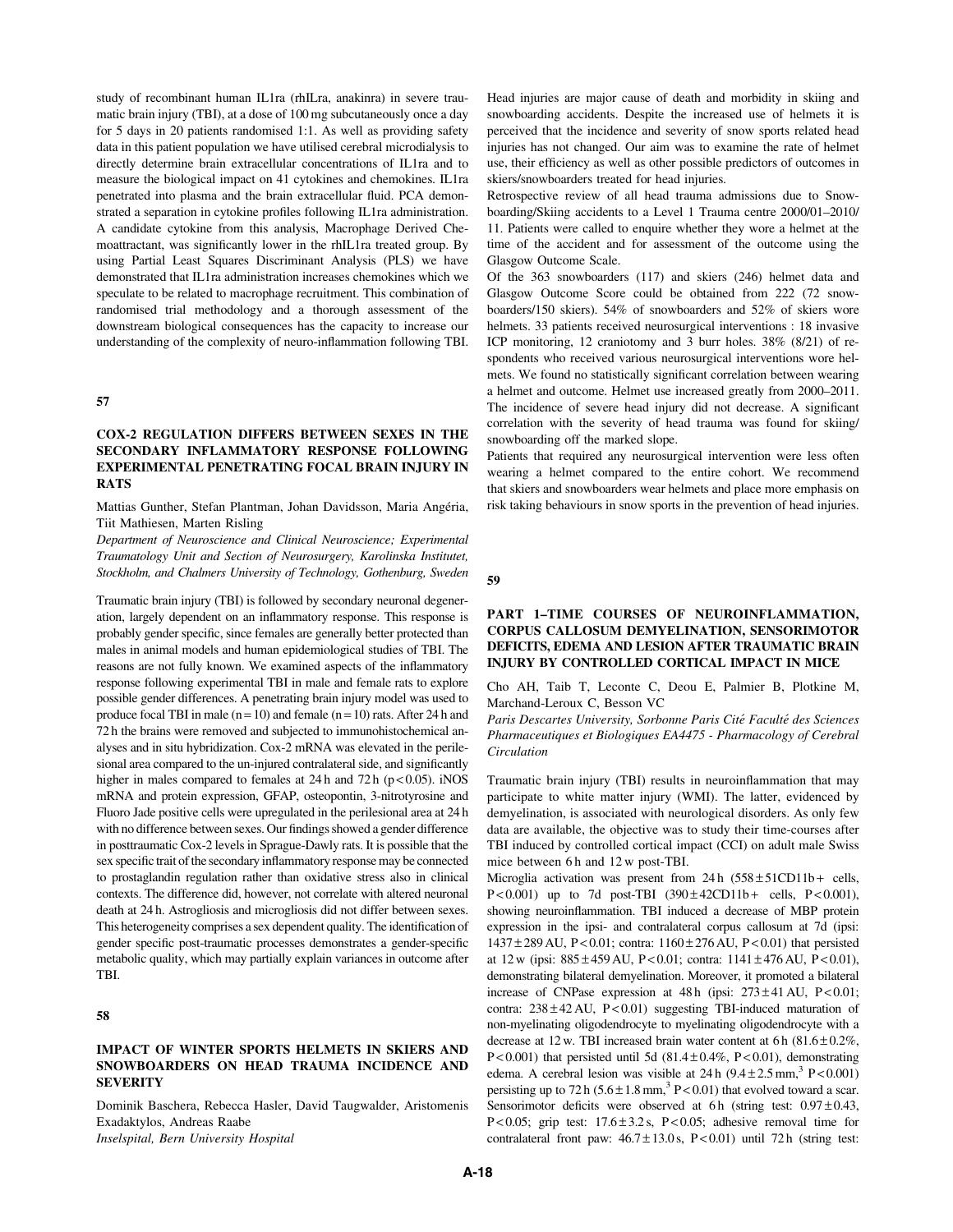$0.97 \pm 0.43$ , P < 0.05) and at 12 w (string test:  $0.33 \pm 0.13$ , P < 0.05; grip test:  $12.3 \pm 1.8$  s, P < 0.05).

Our data afford an overall view of neuroinflammation, demyelination and sensorimotor deficits in CCI model of TBI that could help to validate pharmacological strategy for preventing post-traumatic WMI.

## 60

## PART 2–LATE NEUROBEHAVIORAL DISORDERS AFTER TRAUMATIC BRAIN INJURY BY CONTROLLED COR-TICAL IMPACT IN MICE

Leconte C, Benedetto C, Cho AH, Mongeau R, Plotkine M, Marchand-Leroux C and Besson VC

Paris Descartes University, Sorbonne Paris Cité Faculté des Sciences Pharmaceutiques et Biologiques EA4475 – Pharmacology of Cerebral Circulation

Traumatic brain injury (TBI) results in white matter injury, evidenced by demyelination, that is associated with late neurological disorders in traumatized patients. Our data, submitted in another INTS2014 abstract, showed corpus callosum demyelination after experimental TBI. So the objective was to study the time-courses of behavioral disorders after TBI by controlled cortical impact on Swiss mice at 2 and 4 weeks post-injury.

Sensorimotor performances were determined with the pole test and actimetry. The spatial learning and memory, strategy and adaptability behavior were assessed with Barnes maze, a dry-land one less anxiogenic than Morris Water Maze. Anxiety-like behavior was measured by marble-burying test. TBI did not modified locomotor activity nor the time to turn and descend from the pole, showing unmodified sensorimotor performances. The time for burying marbles were not modified after TBI, suggesting no anxiety-like disorders. At 2 weeks, spatial learning performances were not disturbed. In the retention test, all mice discriminated the target area. However injured mice persisted to explore the target hole without escape box, suggesting a stubbornness. At 4 weeks, the unadapted behavior of injured mice was also present when moving the escape box location. Moreover, injured mice did not discriminate the target area, suggesting a spatial retention memory disorder. TBI-induced unadapted behavior suggests a decision-making disorder that is associated with demyelination, as in traumatized patients. Behavioral evaluations will be continued at 2, 3 and 6 months that will afford an overall view of neurobehavioral disorders in TBI that could help to validate pharmacological strategy.

#### 61

## NEW STRATEGIES FOR CHILDHOOD REHABILITATION FOLLOWING TRAUMATIC BRAIN INJURY

Anna Nielsen, Eli Gunnarson Karolinska Institutet, Department of Women's and Children's Health

Acquired brain injuries (ABI) in childhood represent a major cause of morbidity and mortality during development. Pediatric traumatic brain injuries (TBI) constitute a major patient group. The goal of rehabilitation is to ameliorate the long-term outcome. In the Stockholm region neurorehabilitation following childhood ABI takes place at Astrid Lindgren Children's Hospital at the Karolinska University Hospital. In 2007 the neurorehabilitation program was reconstructed to include three integrated multi-disciplinary teams: the hospital neurorehabilitation team, the school rehabilitation team and the outreach rehabilitation team. The teams were established to offer individualized rehabilitation based on injury severity and/or neurological or cognitive dysfunctions. As a consequence, we are able to offer long-term rehabilitation in a school environment over the course of 20 weeks following the rehabilitation in the hospital setting.

We hypothesize that the reconstructed neurorehabilitation care chain will improve long-term outcome following TBI in childhood.

Pediatric TBI patients enrolled in the rehabilitation program from 1998 to 2013, with at least 6 months interval since trauma, will receive a validated questionnaire (Mayo-Portland Adaptability Inventory-4) for long-term follow-up after TBI. Patients will be grouped according to injury related medical parameters and stratified with regard to when the patient was enrolled in the rehabilitation program: before or after the reconstruction.

It is of great importance to assess the impact of rehabilitation efforts on long-term outcome after childhood TBI.

### 62

## NOVEL MICRODIALYSIS METHOD TO STUDY THE ACUTE CYTOKINE RESPONSE TO DIFFUSE TRAUMATIC BRAIN INJURY IN THE RAT

Fredrik Clausen, Andreas Dahlin, Jiangtao Chu, Bodil Käller, Erik Düring, Niklas Marklund, Lars Hillered

Section of Neurosurgery Department of Neuroscience Uppsala University Uppsala Sweden

In traumatic brain injury (TBI) experimental and clinical studies have demonstrated a highly complex neuroinflammatory response including production of inflammatory mediators and immune cell recruitment. In neurointensive care (NIC) patients with diffuse TBI microdialysis (MD) data has shown concentrations of many cytokines and chemokines to be higher than in plasma suggesting intracerebral production. However, there is a delay of several hours before patient arrival to the NIC unit when MD sampling can be started.

To fill this knowledge gap we have used a midline fluid percussion injury (mFPI) to induce a diffuse TBI<sup>1</sup> in rats (n = 6) and immediately afterwards implanted dual 100 kDa cut off CMA-12 MD-probes, surface modified with Pluronic<sup>®</sup> F-127 and perfused with artificial CSF with Dextran 500 to improve sampling performance.<sup>2</sup> Duplicate samples were analyzed using a multiplex MagPix kit for 27 different cytokines and chemokines. Sham-operated animals not subjected to mFPI served as controls  $(n=4)$ .

Fifteen out of 27 biomarkers increased within the six hours of collection, with MIP-1 $\alpha$ , leptin, IL-1 $\alpha$  and IL-1 $\beta$  showing the greatest increase. Out of the 12 biomarkers that did not differ between injured and sham animals, 8 have previously been found to peak at later time points after TBI in patients and 4 showed no change.

This approach gives insight into the early cytokine and chemokine response to diffuse TBI and may be useful to fill the knowledge gap in NIC patient studies.

## 63

## ENERGY METABOLISM IN HUMAN TRAUMATIC BRAIN INJURY: 13C-LABELLED CEREBRAL MICRODIALYSIS AND HIGH-RESOLUTION NUCLEAR MAGNETIC RE-SONANCE STUDIES

Ibrahim Jalloh, Carpenter KLH, Gallagher CN, Grice P, Howe DJ, Mason A, Timofeev I, Helmy A, Murphy MP, Kirkpatrick PJ, Menon DK, Sutherland GR, Carpenter TA, Pickard JD, Hutchinson PJ Division of Neurosurgery, Department of Clinical Neurosciences, University of Cambridge, Cambridge, UK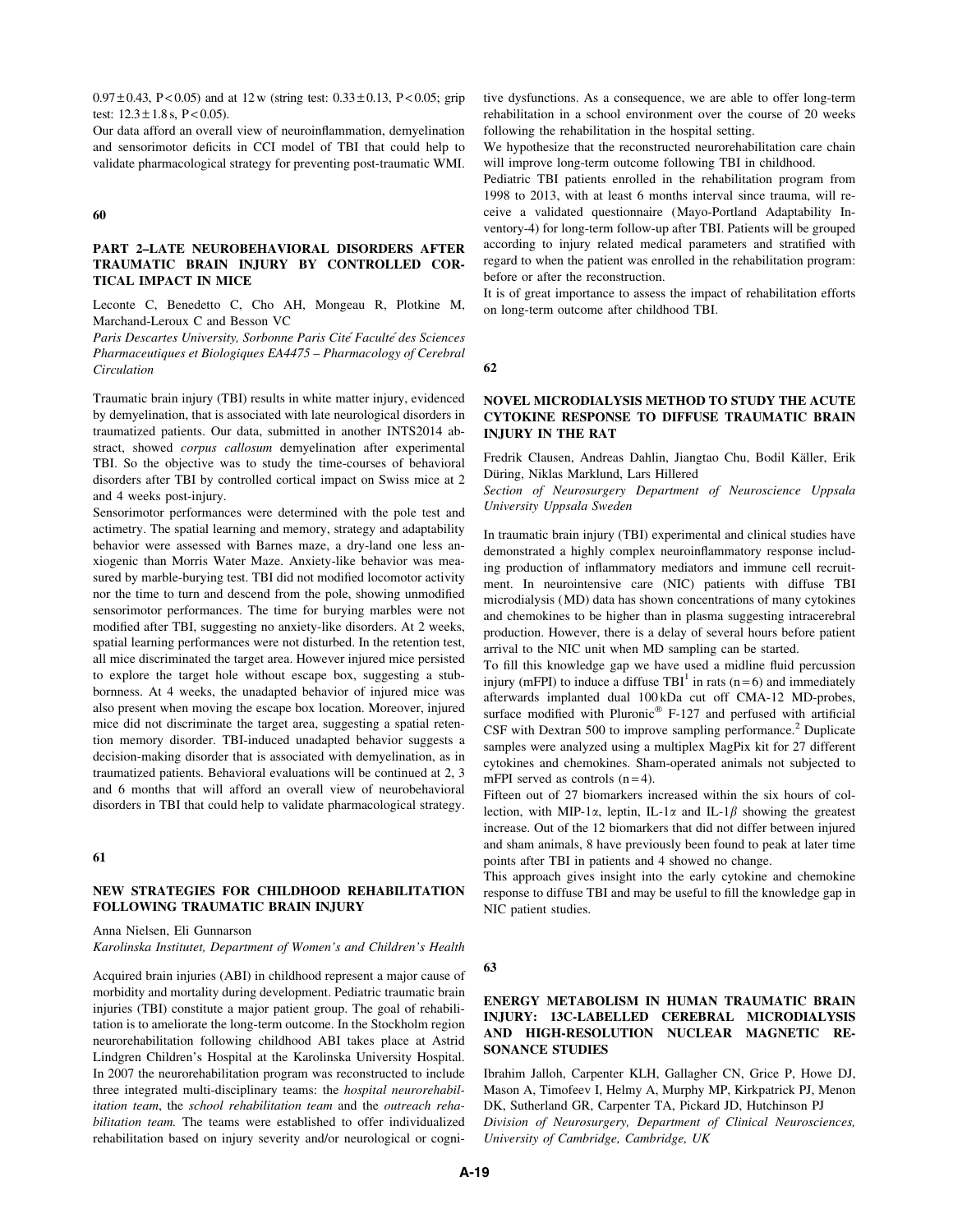Human brain chemistry is incompletely understood and better methodologies are needed. TBI causes metabolic derangement, with increased lactate production. Attention has largely focused on glycolysis, whereby glucose is converted to pyruvate, generating ATP and lactate, which is exported from cells and is proposed to act as an energy source by feeding into neurons' tricarboxylic acid (TCA) cycle. Also reportedly upregulated by TBI is the pentose phosphate pathway (PPP) that does not generate energy but produces molecules that are neuroprotective, antioxidant and reparative, in addition to lactate. We used a combination of microdialysis to deliver 13C-labelled substrates into brains of TBI patients and recover the 13C-labelled metabolites, and high-resolution 13C NMR analysis. Perfusion with 2-13C acetate or 3-13C lactate produced 13C signals for glutamine C4, C3 and C2, indicating TCA cycle operation. Perfusion with 1,2-13C2 glucose resulted in 13C signals as doublets for the C3 and C2 of lactate, indicating glycolysis as a major pathway. Small enrichment above natural abundance 13C was seen as a lactate C3 singlet representing PPP production of lactate. This was also apparent in normal brain but not in muscle. The injured brain can utilise lactate via the TCA cycle. Lactate production is mainly via glycolysis while PPP production of lactate is minor. This is the first direct comparison of glycolysis and PPP in human brain by 13C-labelled cerebral microdialysis. The technique will be extended to other substrates to further elucidate brain chemistry.

#### 64

# MILD TRAUMATIC BRAIN INJURY: CHANGES IN THE SEROTONERGIC, NORADRENERGIC AND GALANIN SYS-TEMS, REFERENCE TO PTSD

Lizan Kawa,<sup>1</sup> T Hökfelt,<sup>1</sup> DV Agoston,<sup>1,2</sup> U Arborelius,<sup>1</sup> M Risling<sup>1</sup> <sup>1</sup> Karolinska Institutet, Neuroscience, Stockholm, Sweden

 $2$ Uniformed Services University of the Health Sciences, Anatomy, Physiology and Genetics, Bethesda, MD, USA

A new array of diseases is being associated with mild blast traumatic brain injury (mbTBI). There is no acute symptomology or structural damage to the brain but months to years post injury there can be emotional and cognitive disturbances. Extreme stress without physical injury frequently results in post-traumatic stress disorder (PTSD). PTSD is characterised by anxiety and depression, an inability to regulate emotion and similar symptoms are also observed in mbTBI. The serotonergic and noradrenergic system found in the dorsal raphe (DRN) and locus coeruleus (LC) respectively, are involved in mood regulation and the neuropeptide galanin is co-expressed in these neurones. In order to identify the mechanism of mood disturbances in mbTBI, in this study, we analysed the temporal pattern of injury-induced changes in the above neurotransmitter systems in the select brain regions using an established model of mbTBI. We found that immediately post exposure (2 hrs) the levels of both tyrosine hydroxylase (the biosynthetic enzyme for noradrenaline) and galanin are upregulated in the LC. In the DRN, tryptophan hydroxylase (the biosynthetic enzyme of serotonin) is slightly elevated immediately post exposure but returned to sham levels by 1 day. While galanin levels gradually increased and remained upregulated at 7 days post trauma. The observed temporal pattern of changes in the various neurotransmitter levels reveal the brain region's differential sensitivity to injury and provides new insight into the mechanism of mood disturbances in mbTBI.

#### 65

## THE ATTENUATED RENAL S100B ELIMINATION FOL-LOWING NEUROTRAUMA SUGGESTS A PHYSIOLOGICAL CONSERVATION SYSTEM FOR NEUROTROPHIC PRO-**TEINS**

Francisco Miguel Marin Laut, Dirk Seggelke, Frank Dodoo-Schittko, Hans Parsch, Michael Buchfelder, Andrea Kleindienst

Dept. of Neurosurgery, Klinikum Amberg, University Erlangen-Nürnberg, Germany

The neurotrophic glial protein S100B has been promoted as a marker of brain injury for more than a decade. However, no data exist about the renal elimination of S100B. Furthermore, evidence suggests that extracranial sources may contribute to S100B levels. In the present study we aim investigate the S100B elimination from serum to urine in a larger cohort. In 154 subsequent patients treated on the operative intensive care unit, we measured S100B and creatinine in serum and urine. Blood samples were taken daily, immediately centrifuged for 10 min at  $1.300 \times G$  and  $4^{\circ}$ C and stored at a temperature of  $-80^{\circ}$ C until the assays were performed. Analysis was performed with commercially available kits on automated immunoanalyzers (LIAISON<sup>®</sup> Sangtec<sup>®</sup>100 by chemiluminescence immunoassay, Diasorin). The sensitivity of the assay was 0.02 ng/ml. Statistical analysis was performed with SPSS, and  $p < 0.05$  was accepted as significant. The mean age of the patients was 66.1 (17 to 95) years, 74 were male and 80 female. Patients were included following procedures involving the central nervous system (CNS,  $n = 49$ ), surgical procedures without intracranial injury (Surgery,  $n = 99$ ), and for exclusively conservative treatment (ICU,  $n = 9$ ). Group comparison by a rank sum test revealed that S100B was significantly increased following surgical procedures (CNS: serum  $0.46 \pm 0.12$  ng/ml, urine  $0.04 \pm 0.01$  ng/ml; Surgery:  $0.41 \pm 0.06$  ng/ml, urine  $0.07 \pm 0.03$  ng/ ml) as compared to conservative treatment (ICU: serum  $0.26 \pm 0.06$  ng/ml, urine  $0.01 \pm 0.00$  ng/ml). The renal function as estimated by the creatinine clearance did not affect the S100B elimination into urine. Interestingly, the renal S100B elimination  $(S100B<sub>urine</sub>/S100B<sub>serum</sub>)$  normalized for the creatinine clearance was significantly attenuated following neurosurgical procedures. The 10.5 KD monomeric protein S100B is not completely reabsorbed in the kidneys following an increased release into serum and urine measurements may thus offer an alternative source to screen for elevated S100B levels. Major surgery even without concomitant brain injury does affect S100B serum levels significantly. The attenuated renal S100B elimination following CNS injury suggests a physiological conservation system for neurotrophic proteins.

66

## TREATMENT WITH COMBINED EPO AND BDNF SUP-PORTS HIPPOCAMPAL NEUROGENESIS AND IMPROVES FUNCTIONAL OUTCOME FOLLOWING FOCAL TBI

Nicole Bye, Alison Conquest, Alex Gotama, Jeffrey V Rosenfeld, Maria Cristina Morganti-Kossmann

National Trauma Research Institute, Alfred Hospital and Department of Surgery, Monash University, Victoria, Australia

Neurogenesis in the hippocampal dentate gyrus (DG) and subventricular zone (SVZ) is stimulated by traumatic brain injury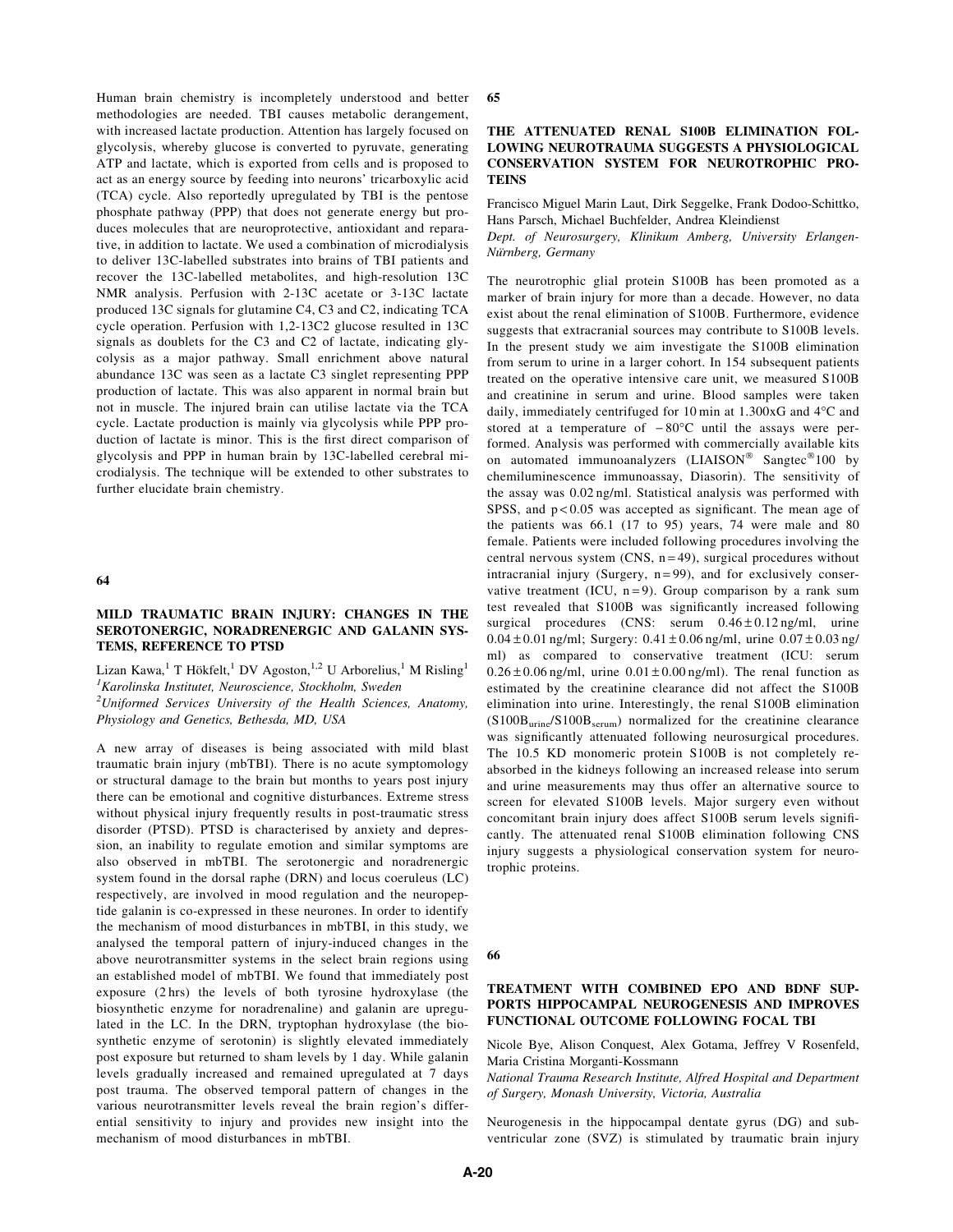(TBI), and provides a compelling target for novel therapies to improve recovery following trauma. In this study, we attempted to augment specific stages of neurogenesis in a closed head injury (CHI) model of unilateral focal TBI, by treatment with erythropoietin (EPO), brain-derived neurotrophic factor (BDNF), or EPO + BDNF. Adult male C57BL/6 mice were subjected to CHI or sham-operation. All mice received BrdU (150 mg/kg x2 daily, days 1–4 post-CHI) to label proliferating cells, and were treated with EPO (days 0–11 post-CHI) and/or BDNF (days 7–11 post-CHI), or vehicle. Following twice-weekly functional assessment, brains were collected at 1,2 and 6 weeks post-CHI  $(n=6-8)$ . Treatment with EPO + BDNF improved behavioral (P < 0.001) and motor  $(P = 0.002)$  outcomes of CHI mice compared to individual factors and vehicle controls. Numbers of BrdU + cells, DCX + neuroblasts, and new mature BrdU/NeuN + neurons were not affected by any treatment post-CHI in the SVZ or pericontusional cortex. However, in the DG, while no treatment affected proliferation at 1 week, EPO + BDNF increased the number of DCX + neuroblasts at 2 weeks post-CHI by 50% (P < 0.05 vs. vehicle), and BrdU/NeuN + neurons at 6 weeks by  $60\%$  (P < 0.05). These data demonstrate that a combination of EPO and BDNF, rather than either factor alone, is necessary to support post-traumatic neurogenesis.

#### 67

## CHARACTERISATION OF A NOVEL MODEL OF CHRONIC TRAUMATIC ENCEPHALOPATHY

Kelly McAteer, Frances Corrigan, Emma Thornton, Corinna van den Heuvel, Robert Vink

Discipline of Anatomy and Pathology, School of Medical Sciences, University of Adelaide, Adelaide, Australia

Chronic traumatic encephalopathy (CTE) is a neurodegenerative disease associated with exposure to repetitive mild traumatic brain injury (rmTBI). It is characterised by accumulation of phosphorylated tau and long-term cognitive deficits. Currently a number of in vivo models of rmTBI are in development, however there are concerns with their ability to replicate the human condition. This study aimed to characterise a model of rmTBI that accurately portrays the short and long-term clinical and histopathological features of clinical CTE. Forty-one male Sprague-Dawley rats were randomly subjected to 0, 1 or 3 mTBIs, spaced 5 days apart, induced by dropping a 450 g weight from a height of 1 m onto a steel disc attached to the skull. Motor and cognitive outcomes were assessed in the 12 weeks post-injury, with histopathology conducted in a subgroup of animals 24 hrs post-injury. 3 mTBI animals showed mild learning deficits as reflected by increased escape latency on the Barnes Maze  $(p < 0.001)$  and progressive decline in Y Maze performance, with associated decreased exploratory behaviour on the Open Field  $(p < 0.05)$  reflecting anxiety-like behaviours. Notably, no motor deficits were recorded on the rotarod at any timepoint following injury. 3 mTBI animals also showed increased tau phosphorylation ( $p < 0.01$ ), astrocyte reactivity ( $p < 0.05$ ) and microglial activation  $(p < 0.001)$  within the cortex, without overt tissue loss. The presence of persistent cognitive deficits associated with tau phosphorylation, in the absence of tissue loss or motor deficits, is consistent with descriptions of clinical CTE; therefore this may represent a clinically relevant model to further explore the pathophysiology of CTE.

#### 68

## MEASUREMENT OF BIOMARKERS OF BRAIN DAMAGE IN TBI PATIENTS RECRUITED IN THE EPO-TBI RANDO-MISED CLINICAL TRIAL

Hellewell SC,<sup>1,2</sup> Conquest AL,<sup>1,2</sup> Bye N,<sup>1,2</sup> Morganti-Kossmann MC<sup>3,4,5</sup> <sup>1</sup>National Trauma Research Institute, Alfred Hospital, Melbourne, Victoria, Australia

 $2$ Department of Surgery, Monash University, Melbourne, Victoria, Australia

<sup>3</sup>Department of Epidemiology and Preventive Medicine, Monash University, Melbourne, Victoria, Australia

4 Australian New Zealand Intensive Care Research Centre, Melbourne, Victoria, Australia

<sup>5</sup>Barrow Neurological Institute, Department of Child Health, University of Arizona, Phoenix, AZ, USA

A key problem in the management of traumatic brain injury (TBI) is the lack of diagnostic measures to elucidate severity of injury, detect occurrence of secondary insults, and predict long-term outcome. Serum biomarkers could provide valuable information in both an acute and a subacute setting, and may assist in the timing of interventions. By measuring biomarker levels over a time-course, it is possible to have a direct measure of the ongoing injury state of the brain, and uniquely, the efficacy of drug treatment in clinical trial.

Erythropoietin (EPO) has been posited as a neuroprotective agent capable of attenuating secondary pathology after TBI, and showing promising efficacy in other CNS pathologies such as stroke. EPO-TBI is a prospective, multicentre, double-blind, randomised controlled clinical trial to assess the efficacy of EPO in patients with moderate to severe TBI.

In this study, a 6 day time-course of serum samples from 56 patients enrolled in the EPO-TBI trial will be examined for specific biomarkers of neuronal, axonal and astrocytic damage  $(S100\beta$  [neuronal], UCHL-1 [neuronal], neurofilament 200 kDa heavy chain [NF-200; axonal], and glial acidic fibrillary protein [GFAP; astrocytic]). Biomarker levels will be correlated with the Extended Glasgow Outcome Scale (GOSE) 6 months post-injury.

We hypothesise that the production of biomarkers will be inversely correlated with the patients' GOSE scores, and a neuroprotective effect of EPO will be associated with a decrease in serum biomarker concentrations. Such a finding could allow biomarkers to be easily translated into clinical practice for the management and monitoring of TBI patients.

#### 69

## EVALUATING APP96-110, A PEPTIDE DERIVED FROM THE AMYLOID PRECURSOR PROTEIN, AS A NOVEL THER-APEUTIC AGENT AGAINST TRAUMATIC BRAIN INJURY

Stephanie Plummer,<sup>1</sup> Emma Thornton,<sup>1</sup> Frances Corrigan,<sup>1</sup> Robert Vink,<sup>1</sup> Roberto Cappai,<sup>2</sup> Corinna van den Heuvel<sup>1</sup>

<sup>1</sup>Adelaide Center for Neuroscience Research, The University of Adelaide, Australia

 $2$ Department of Pathology, The University of Melbourne, Australia

Traumatic Brain Injury (TBI) often results in considerable neurological damage which occurs through a cascade of deleterious physiological events over subsequent days. To date, no effective drugs exist to prevent this. The amyloid precursor protein (APP) and APP96-110 (a peptide corresponding to APP residues 96-110) have been identified as offering neuroprotective activity following TBI. This study examined the efficacy of intravenous administration of a single dose of  $2.5 \mu M$ ,  $25 \mu M$  and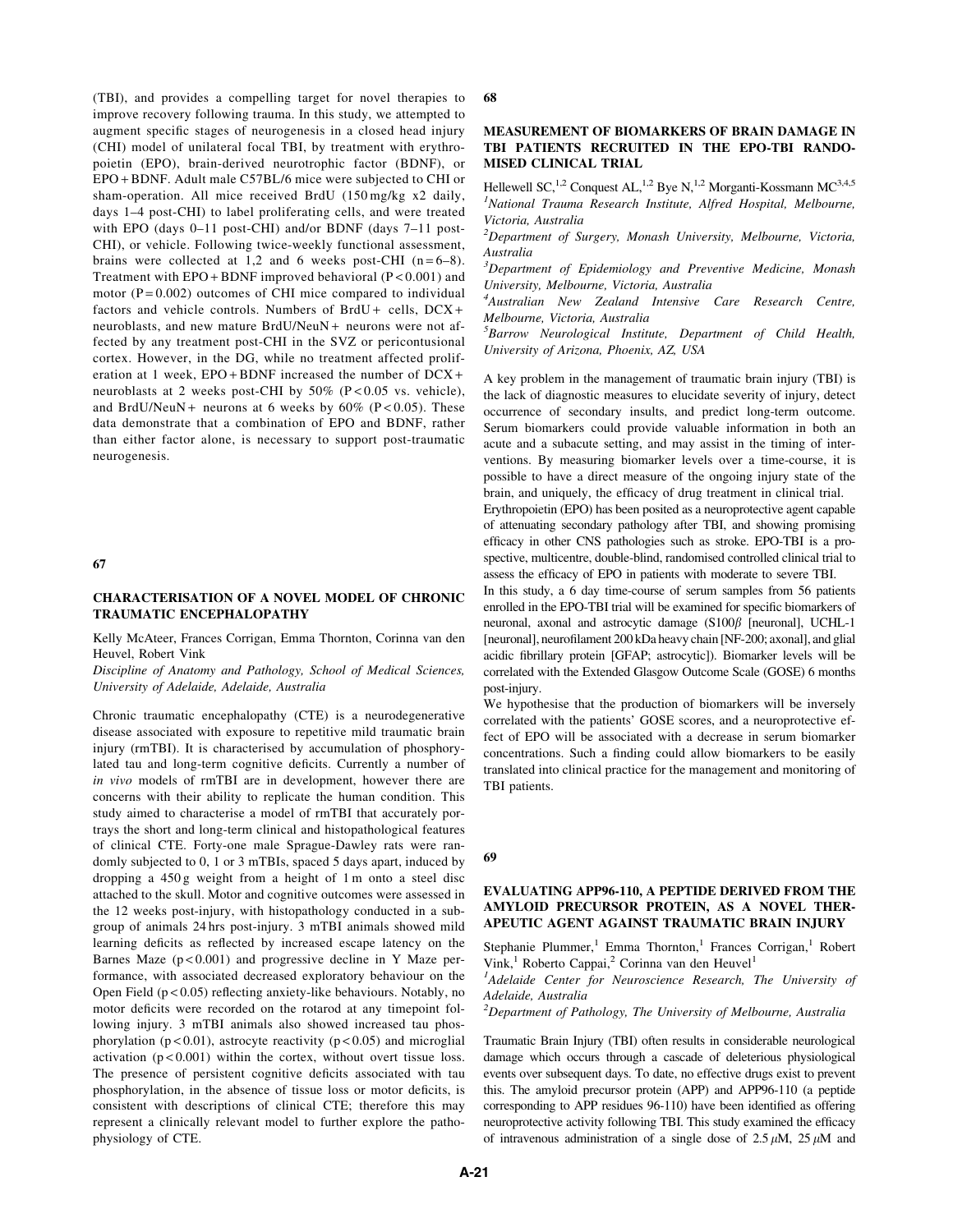$250 \mu M$  APP96-110 at 30 minutes following moderate-severe diffuse impact acceleration injury, to identify an optimal dose. Rats were assessed for motor deficits using the rotarod and cognitive deficits using the Y maze. Brains were perfused fixed at either 24 hours or 7 days post TBI, and examined histologically for axonal injury (AI), reactive astrogliosis (RA) and microglial activation (MA). Rats treated with  $25 \mu M$  APP96-110 showed an improvement in both motor and cognitive outcome, an effect not seen with either the  $2.5 \mu M$  or  $250 \mu M$  doses. This was accompanied by a reduction in AI in the corpus callosum and MA in both the cortex and corpus callosum at 7 days. Interestingly, the  $25 \mu M$ treatment elicited a peak in RA that exceeded vehicle levels at 24 hours post-injury in the cortex and corpus callosum, but was followed by a reduction to near-sham level by 7 days, suggesting that early RA may be a beneficial. This study identifies APP96-110 as a novel therapeutic option following moderate-severe TBI given its ability to attenuate neurological deficits, AI and neuroinflammation.

#### 70

# HYPOTHERMIA IN TBI FOR CONTROL OF IN-TRACRANIAL HYPERTENSION: STANDALONE THER-APEUTIC OPTION OR ADJUNCT? (DATA FROM THE EUROTHERM3235TRIAL IN INDIA)

Deepak Gupta,<sup>1</sup> Ashish Bindra,<sup>1</sup> Pankaj Kumar Singh,<sup>1</sup> Peter Andrews, $2$  SS Kale, $1$  BS Sharma<sup>1</sup>

<sup>1</sup>Department of Neurosurgery and Neuroanesthesia, JPN Apex Trauma Centre, AIIMS, Delhi

 $^{2}$ Department of Anesthesia, University of Edinburgh, UK

Hypothermia reduces intracranial pressure, neuroprotectant and reverses key destructive mechanisms postTBI. Present study tests titrated hypothermia for ICP reduction after TBI. Hypothesis is that therapeutic hypothermia will reduce morbidity/mortality compared to those receiving standard care. This prospective RCT examines effects of hypothermia (32– 35-C) on raised ICP after TBI. Adults with primary closed TBI with raised ICP > 20 mmHg for  $\geq$  5 minutes after first line treatments and with no obvious reversible cause are randomized to either hypothermia or normothermia group. Hypothermia initiated with refrigerated 0.9% saline/ maintained using surface cooling blankets. Depth of hypothermia guided by ICP with higher pressure level warranting cooler target temperature. Therapeutic hypothermia is maintained for > 48 hours in treatment group but if there is inadequate response to hypothermia patients are taken up for decompressive craniectomy. 28 patients (13 in hypothermia group, 15 in control group), mean age was 35.3 yrs, mean IC was 22.6 and 24 mm Hg in hypothermia and control group respectively. CT Marshall grade observed in 18/28 cases. Three patients in each group required decompressive craniectomy and two patients in each developed pneumonia. There were no coagulation abnormalities in either group. Mean duration of ICU/hospital stay was 10.2 days/9.5 days and 19.5/18.6 days in normothermia/hypothermia group respectively. Admission was longer in control group (p:NS). Hypothermia is safe as adjunct to other modalities for controlling ICP in severe TBI. It is not associated with a longer duration of ICU/ hospital stay when compared with controls.

# 71

## BRAIN EDEMA AND SWELLING PATHOGENESIS AND OPTIMAL PHARMACOTHERAPY SUBSTANTIATION IN CASE OF SEVERE CRANIOCEREBRAL TRAUMA

Gorodnik GA, Chukov A

Neurosurgery Department of Donetsk National Medical University, Donetsk, Ukraine

The research is devoted to clarification of pathogenesis of brain edema and swelling in dynamics of initial period of traumatic disease among the patients with severe craniocerebral trauma. The diagnostics of brain edema and swelling is improved and prognosis of trauma outcome and cerebral death is elaborated according to clinical, morphological, instrumental, pathophysiological and biochemical research methods in the dynamics of brain traumatic disease. Discovered morphological changes in the brain under the severe craniocerebral trauma in clinical ways determine the development of post-traumatic brain edema and swelling. Its manifestation depends on the grade of brain tissue damage, hemato-encephalitic barrier permeability, activation of lipid peroxidation, blood and liquid circulation damage. The method of hydration estimation of components of inner cerebral content is elaborated by us by means of computed tomography, that allows us to estimate selectively the degree of brain white and grey substance manifestation edema and swelling under the severe craniocerebral trauma. White substance and grey substance edema-swelling is developed in equal proportions in case of intracranial hematomas and brain contusion development. Within the period of 5 days in the development of brain edema and swelling there's a high pathogenesis significance of lipid peroxidation products (LPP), hypernatremia, osmotic pressure changes. These indices may be a kind of prognostic criteria of craniocerebral trauma outcome. The decrease in lethality is 19% in case of citicoline (Ceraxon) and actovegin administration.

#### 72

## NEW MICRODIALYSIS METHOD FOR PROTEIN BIO-MARKER SAMPLING IN THE NEUROINTENSIVE CARE **SETTING**

Lars Hillered, Andreas Dahlin, Karlis Purins, Magnus Wetterhall, Jonas Bergquist, Klas Hjort, Per Enblad, Anders Lewén

Div of Neurosurgery, Dept of Neuroscience and Div of Microsystems Technology, Dept of Engineering Sciences, Div of Analytical Chemistry, Dept of Chemistry, BMC, Uppsala University, Uppsala, Sweden

Cerebral microdialysis (MD) is currently well established for sampling of low molecular weight (MW) biomarkers of energy metabolic perturbation and cellular distress in the neurointensive care (NIC) setting. There is now a growing interest in MD for sampling of protein biomarkers of secondary injury mechanisms in traumatic brain injury (TBI). Published data point to inherent problems with this methodology including protein adhesion, protein-protein interaction and biofouling, potentially leading to unstable MD catheter performance, i.e., fluid recovery (FR) and extraction efficiency (EE). Our recent results suggest that a surface modified MD catheter in combination with high MW colloid addition to the perfusate leads to a more robust in vitro performance with less protein adsorption, optimized FR and improved EE.

In the present work we tested the new MD method in a porcine brain death model. Two adjacent MD catheters (71 High Cut-Off Brain Microdialysis Catheter, M Dialysis AB, Stockholm, Sweden), one naïve and one surface modified by Pluronic F-127, inserted in the frontal cortex, were perfused with mock CSF with 3% Dextran 500 addition. Naïve catheters showed an unstable FR sensitive to ICP changes which was stabilized by surface modification. Routine low MW biomarkers analyzed with the ISCUSflex showed a similar and expected response to the step-wise ICP elevation for both catheters. MD samples were analyzed by iTRAQ + nanoflow LC-MS/ MS identifying 17 proteins in all 7 pigs with  $\geq$ 95% confidence. These proteins showed a more homogenous response to the ICP intervention in surface modified MD catheters with an improved EE for most of the proteins. The new MD method appears to be a promising tool for more accurate protein biomarker sampling in the NIC setting.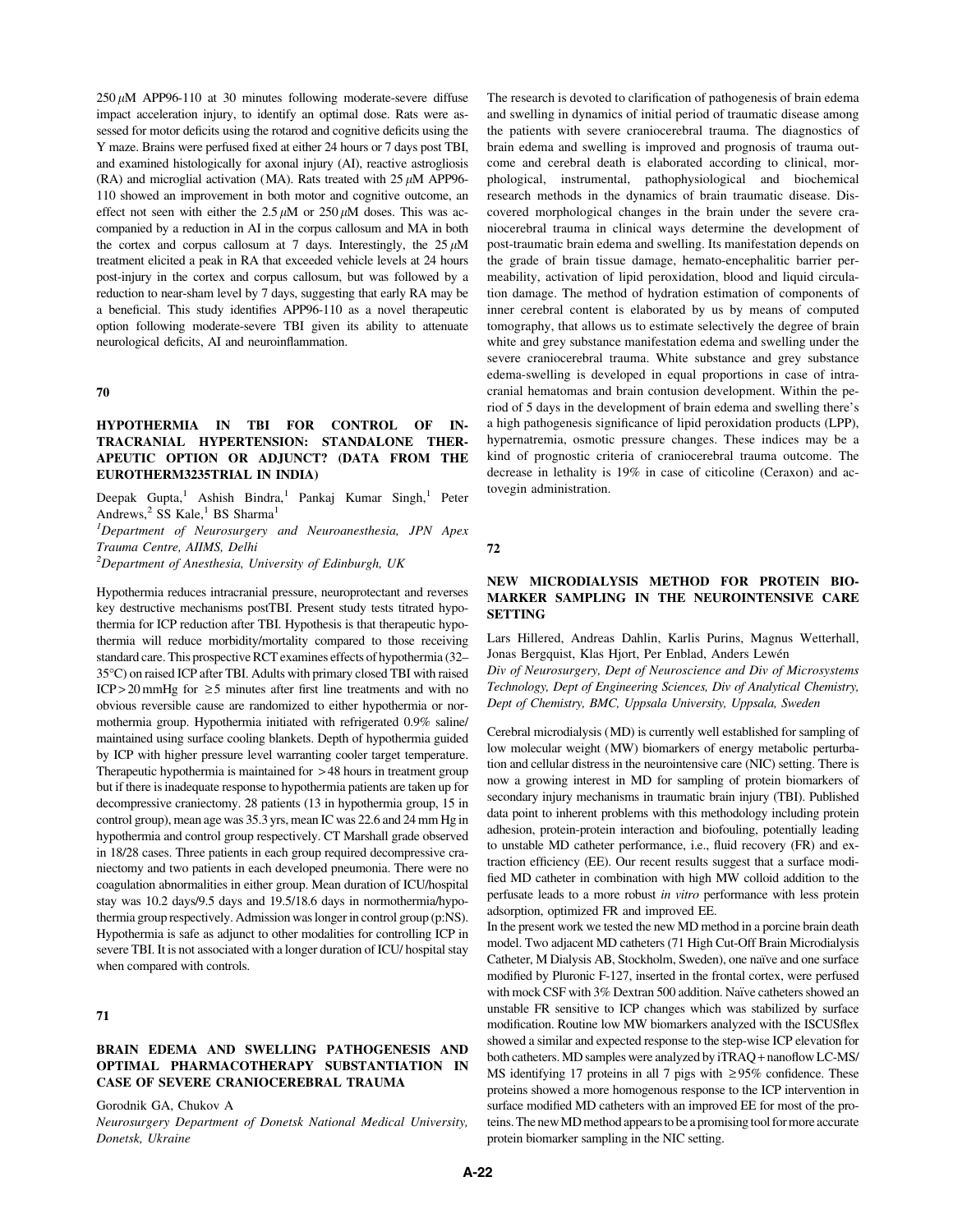# EFFECTS OF HYDROSTATIC CEREBROSPINAL FLUID PRESSURE IN DIFFERENT BODY POSITIONS ON CERE-BROSPINAL FLUID MOVEMENT

Klarica M,<sup>1</sup> Vukić M,<sup>2</sup> Radoš M,<sup>1</sup> Jurjević I,<sup>1</sup> Erceg G,<sup>1</sup> Petošić A,<sup>3</sup>  $Orešković  $D^4$$ 

<sup>1</sup>Department of Pharmacology, School of Medicine, University of Zagreb and Croatian Institute for Brain Research, Zagreb, Croatia

<sup>2</sup>Department of Neurosurgery, School of Medicine University of Zagreb, Zagreb

 $3$ Department of Electroacoustics, Faculty of Electrical Engineering, and Computing, University of Zagreb, Zagreb, Croatia

<sup>4</sup>Department of Molecular Biology, Ruđer Bošković Institute, Zagreb, Croatia

According to classical hypothesis of cerebrospinal fluid (CSF) physiology, it is clear that the pressure gradient which enables the unidirectional CSF circulation should include the following: the highest pressure value has to be at the site of the CSF secretion inside the ventricles, it should be somewhat lower in the cisterna magna and around the subarachnoid space, and the lowest at the site where CSF is passively absorbed. However, unknown factors determine CSF pressure inside craniospinal space during body position changes. In this paper a new CSF pressure regulation hypothesis is proposed. According to this hypothesis, the CSF pressure depends on the laws of fluid mechanics and on the anatomical characteristics inside the cranial and spinal space, and not, as is today generally believed, on CSF secretion, circulation and absorption. The volume and pressure changes in the newly developed CSF model, which by its anatomical dimensions and basic biophysical features imitates the craniospinal system in cats, are compared to those obtained on cats with and without the blockade of craniospinal communication in different body positions. During verticalization, a permanent appearance of negative CSF pressure inside the cranium without changes in the blood and CSF volume was observed. CSF pressure gradients change depending on the body position, but those gradients do not enable unidirectional CSF circulation from the hypothetical site of secretion to the site of absorption in any of them. Thus, our results indicate the existence of new physiological/pathophysiological correlations between CSF and blood inside the craniospinal space.

#### 74

## EFFECTS OF OSOMOTIC AND HYDROSTATIC PRESSURE CHANGES ON CEREBROSPINAL FLUID VOLUME REG-ULATION

Vukic M,<sup>1</sup> Maraković J,<sup>2</sup> Chudy D,<sup>2</sup> Jurjević I,<sup>3</sup> Orešković D,<sup>4</sup> Klarica M<sup>3</sup> <sup>1</sup>Department of Neurosurgery, Clinical Hospital Center Zagreb  $^{2}$ Department of Neurosurgery, Clinical Hospital Dubrava, Zagreb <sup>3</sup>Department of Pharmacology, School of Medicine University of Zagreb and Croatian Institute for Brain Research, Zagreb <sup>4</sup>Department of Molecular Biology, Ruđer Bošković Institute, Zagreb, Croatia

It is not known how hydrostatic and osmotic changes in cerebral blood and CSF affect the CSF volume and pressure. In order to examine this, we used three different models on cats (ventriculo-cisternal perfusion, free drainage model, and ventriculo-aqueducal perfusion). Using the model of ventriculo-aqueductal perfusion, which has been developed in our laboratory, it has been noticed that there is no net formation of CSF volume inside the isolated ventricles, even during the period of several hours. Namely, during the perfusion of ventricular system by isoosmolar mock CSF, the same volume that has been infused was also collected. However, an increase of the perfusate osmolarity instantly leads to an increase of the output volume, and even greater output volume is collected if the same hyperosmolar mock CSF is used to perform a ventriculo-cisternal perfusion (perfusion accross the greater/wider CSF system surface). It was noticed on the models of spontaneous CSF leakage that an increase of the blood osmolarity decreases the output CSF volume, and that a decrease of blood osmolarity increases the output CSF volume, together with a decrease in cerebral metabolites concentration, such as 5-HIAA and HVA. These results clearly indicate that CSF volume inside the isolated ventricles, as well as inside the entire CSF system, is under the influence of/ controlled by osmotic forces that exist inside the CSF system and CNS microvessels.

75

# TBI IN AN AGING POPULATION WITH CO-MORBIDITIES AND THEIR THERAPIES

Fiona Lecky,<sup>1,2</sup> Tom Stacey,<sup>2</sup> Tony Kehoe,<sup>3</sup> David Yates<sup>2</sup>

<sup>1</sup> Emergency Medicine Research in Sheffield, Health Services Research, School of Health and Related Research, University of Sheffield

 $2$ Trauma Audit and Research Network University of Manchester <sup>3</sup>Plymouth Hospitals NHS Trust

The Trauma Audit and Research Network (TARN) is the largest European trauma and TBI registry. It has been collecting data and auditing trauma care since 1989 in English, Welsh and European trauma receiving hospitals. It now contains detailed records of 80,000 TBI victims. In 2000 only 20% of all TBI victims were over 65 years but the proportion is now  $>30\%$  in 2013. During my presentation I will highlight the findings of TARN data to demonstrate that older TBI victims differ from younger adults in terms of

- (i) A higher prevalence of low energy falls and pre-existing diseases.
- (ii) A higher presenting Glasgow Coma Score but worse outcome for any given TBI in low energy falls, particularly in patients with co-morbidity.
- (iii) Types of co-morbidity that increase exponentially in prevalence with ageing, and those that reduce with age.
- (iv) Some of the management challenges that this increasingly important group present to clinicians with particular reference to anti-coagulation, and likely benefit (or/not) from specialist care

The presentation will utilise published and unpublished TARN analyses and refer to other published work where relevant, together with the latest iteration of NICE Head Injury Guidance (2014).

76

# MULTI-TARGET, DUAL-ELECTRODE DEEP BRAIN STI-MULATION OF THE THALAMUS AND SUBTHALAMIC AREA FOR TREATMENT OF HOLMES' TREMOR AFTER BRAIN INJURY

Kazutaka Kobayashi, Atsuo Yoshino, Yoichi Katayama Division of Neurosurgery, Department of Neurological Surgery, Nihon University School of Medicine, Tokyo, Japan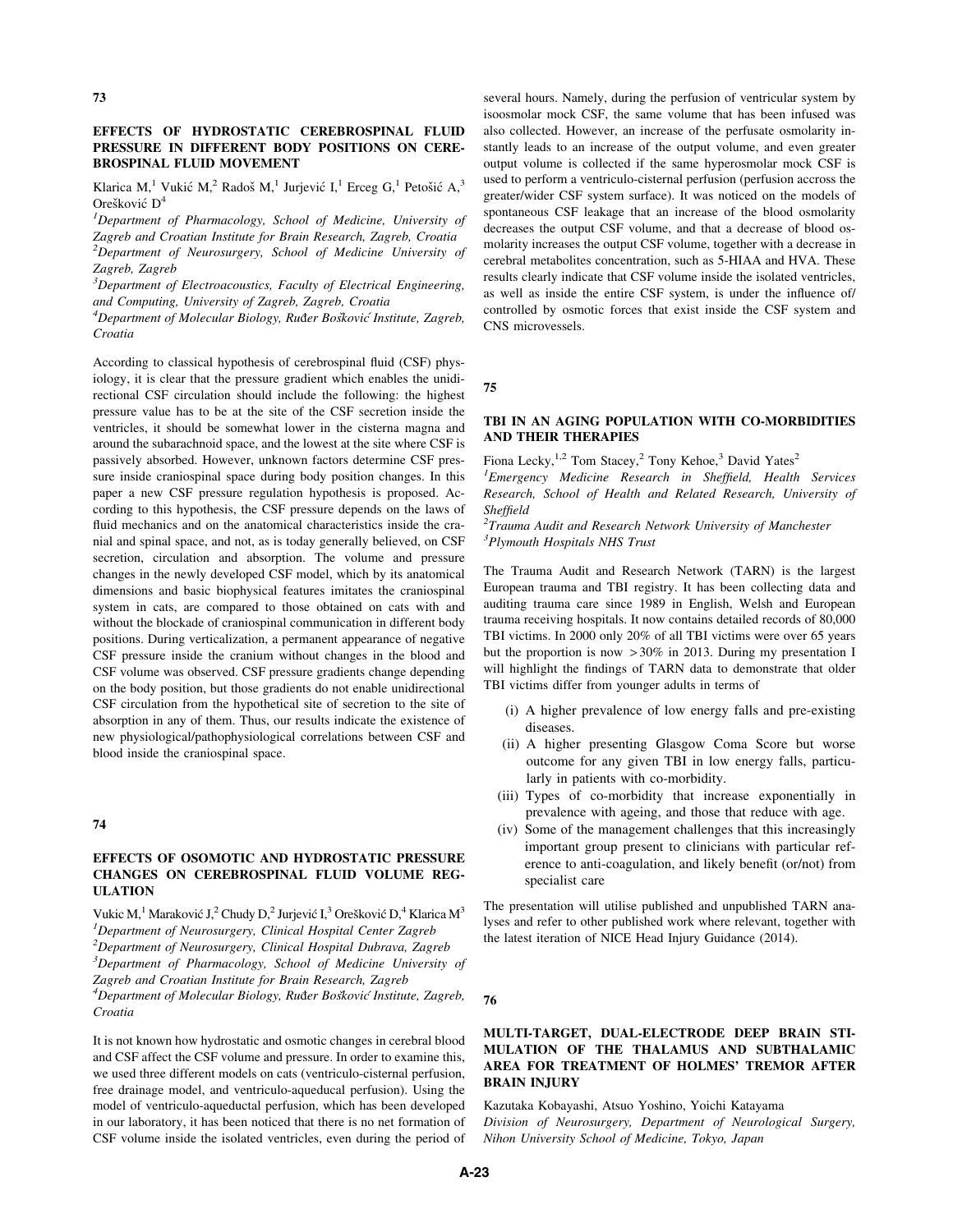Post-traumatic tremor is the most common movement disorder that results from severe brain injury. It can occur within a month or years after the actual trauma and can include resting, postural, kinetic, and intention tremor. The combination of resting, postural, and intention tremor is often referred to as Holmes' tremor (HT). The tremor is defined by the following criteria proposed by the Movement Disorder Society: (1) the presence of both resting and intentional tremor, (2) a slow frequency, usually below 4.5 Hz, and (3) a variable delay between lesion occurrence and first appearance of the tremor. Deep brain stimulation (DBS) therapy for essential tremor and Parkinsonian tremor has been quite successful. On the other hand, outcomes of surgical treatment for HT have been disappointing. The authors applied two DBS electrodes (one at Vo/Vim and the other at the subthalamic area) in four HT patients including a case of post-traumatic tremor. Tremor at rest and intention tremor in all patients were improved significantly. Stimulation with both electrodes provided greater effects on tremor than stimulation with one electrode. The presence of tremor at rest and intentional tremor suggests the combined destruction of the pallidothalamic and cerebellothalamic pathways. Therefore, a larger stimulation area may be required in cases of HT.

## 77

## INDICATORS OF QUANTITATIVE EEG CAN BE USED TO PREDICT RECOVERY OF CONSCIOUSNESS IN ACUTE CEREBRAL INSUFFICIENCY OF VARIOUS ORIGINS

TV Cherniy, KG Gorodnik, MA Andronova, GA Gorodnik, IA Andronova, AA Chukov

Vascular Neurosurgery Department, Donetsk Regional Territorial Medical Association, Donetsk, Ukraine

103 patients (aged from 28 to 67 years) with severe traumatic brain injury (STBI) - 55 patients, with acute stroke (AS) - 48 patients - we examined. The depth of coma was estimated using the Glasgow Coma Scale (GCS). EEG recordings using neurophysiological complex with an Medicor electroencephalograph were performed.

Levels of 1st integral coefficient  $((\delta + \theta + \beta 1) / (\alpha + \beta 2))$  in 32 patients with acute cerebral insufficiency was fixed within Me  $(\pm 95\%) = 4.36$  $(3.55 - 5.04)$  (1 group) and were higher ( $p \le 0.05$ ) parameters in 51 patients (Me  $(\pm 95\%) = 3.23$  (3,11-3,6)) (2 group). The complex of intensive therapy included drug Gliatilin a daily dose of 1000– 2000 mg. By the 7th day of treatment in group 1 score GCS increased to Me  $(\pm 95\%) = 12 (11-14)$ , but was lower ( $p \le 0.05$ ), than in group 2-Me  $(\pm 95\%) = 14 (13-15)$ .

The values of the 1st integral coefficient of less than 3,5 corresponded to higher levels of AFM in the range of 0–1 Hz, 4–5 Hz and 6–8 Hz, associated with functional viability neuroglial, adrenergic and cholinergic activity of CNS. Reduction in neurological deficit GCS in 1st group study took place more slowly than in 2nd group.

## 78

## BIOMARKERS OF MILD TBI

Bo-Michael Bellander

Dept Clinical Neuroscience, Section for Neurosurgery, Karolinska Institutet, Solna, Sweden

Minor head injury represents 95% of all head injuries. Management involves in-hospital observation and/or computed tomography (CT). Inhospital observation is relatively expensive. Risk of deterioration in patients presented as GCS 15 and an early negative CT scan is low, approximately 1/21.700, but CT is often impractical. Between 37–51% of the TBI patients are alcohol intoxicated, with a subsequent risk of aspiration and poor quality CT scans due to uncontrolled movements. CT involves potentially harmful ionizing radiation. Furthermore, only a limited number of patients with mild head injury have intracranial injuries and even fewer require neurosurgical intervention. The astrocytic protein S100B has been suggested to detect intracranial pathology, and the risk of a negative S100B sample despite positive findings on CT is regarded low. A total of 6 patients out of 2.466 (0.26%) included in a review study showed low S100B serum levels despite positive CT scans but only 1 of these patients (0.04%) had a clinically relevant CT finding. Approximately one third of performed CT scans on patients suffering from MHI have been regarded possible to omit in a defined patient group. The role of the biomarker S100B in the assessment of patients suffering from mild head injury is discussed.

79

# THE NEUROPROTECTIVE THERAPEUTIC WINDOWS FOR INHIBITING POST-TBI SECONDARY INJURY ARE SIMI-LAR IN ANIMALS AND HUMANS

## Edward D Hall

University of Kentucky, College of Medicine, Spinal Cord & Brain Injury Research Center, Lexington, KY, USA

Over the last three decades there has been intense effort to discover pharmacological or hypothermic neuroprotective therapies to limit secondary injury after traumatic brain injury (TBI) in animal (mostly rodent) models and to translate those into improved survival and neurological outcome in large phase II and III clinical trials. However, despite often impressive results in the animal models none of the trials have revealed clinical efficacy in terms of improving the primary outcome measure. Many plausible reasons have been identified for the failure to achieve successful translation from mouse and rat TBI models to man (Narayan et al., J. Neurotrauma 19:503-557, 2002). One of the contributors has been a lack of comparison of the time course of the targeted secondary injury mechanism in animals and man. It has long been assumed that since mice and rats have higher metabolic rates than humans, the evolution of post-TBI secondary injury is likely to be faster in the animal models compared to humans. Accordingly, TBI clinical trials to date have been designed with a time to treatment in excess of what was predicted for the therapeutic efficacy window predicted from animal data. In contrast, recent biomarker results will be presented comparing the time courses of oxidative, mitochondrial and proteolytic damage in animals versus man suggesting that the progression of secondary injury mechanisms, and accordingly the neuroprotective efficacy window, may not be significantly different between rodent and the human. If true, then future clinical trials need to be designed such that the demonstrated preclinical therapeutic efficacy window is taken more literally.

#### 80

## PRE-CLINICAL DISCOVERY SESSION PRO AND CON

#### Esther Shohami

Dept. of Pharmacology, Institute of Drug Research, The Hebrew University School of Pharmacy, Jerusalem, Israel

In spite of numerous pre-clinical studies, which taught us about the pathophysiology of TBI, and novel promising therapeutic agents which were tested in clinical trials, careful perusal of the results of the human studies shows that, to date, the attempts to translate from the bench to the clinic failed. Several barriers may account for this failure to crossing the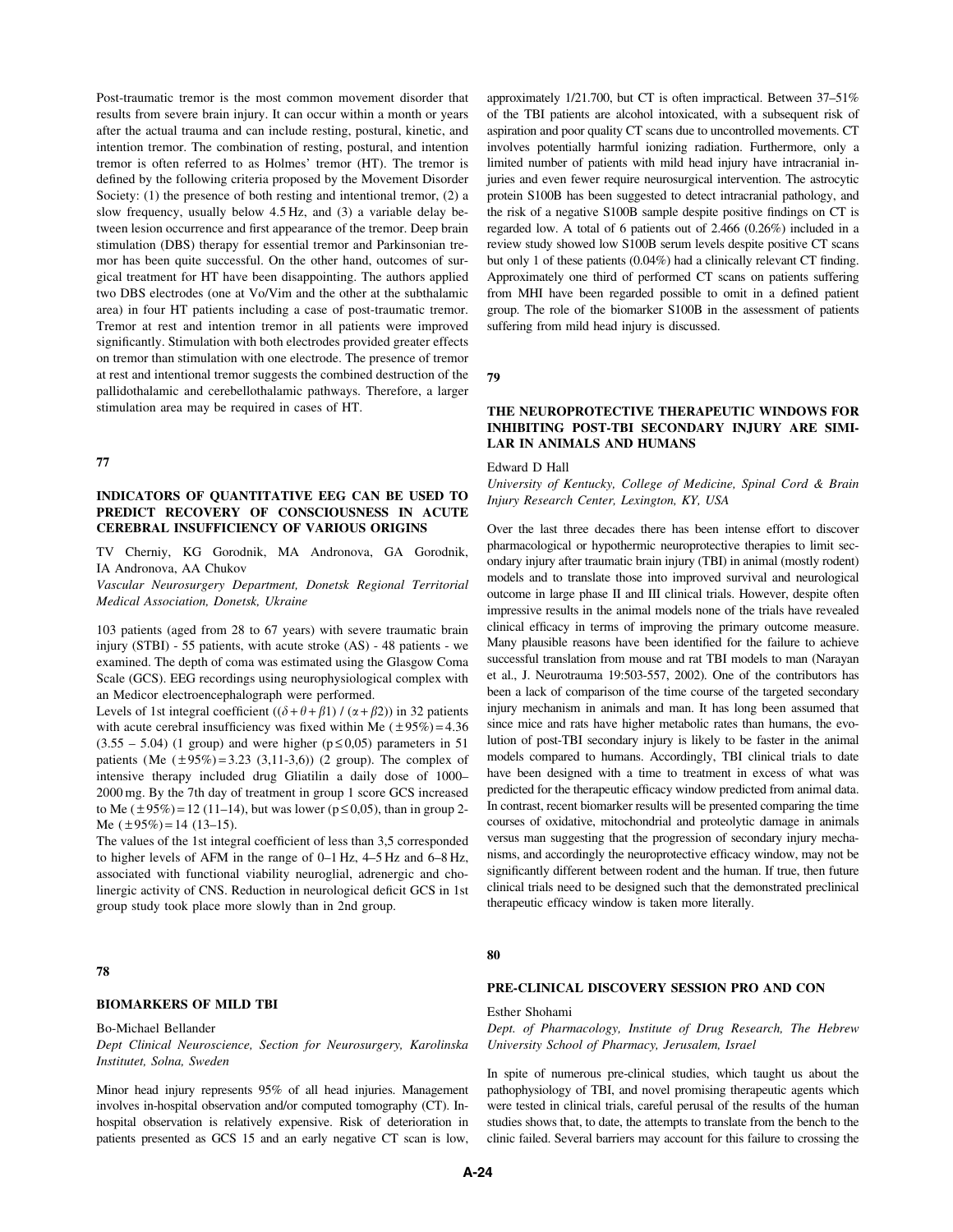translational gap. These include either using inappropriate animal models, mainly the lack of pre-clinical studies with large animals, or lack of long-term monitoring of the clinically relevant physiological parameters and the functional and cognitive outcomes in the small animal models. However, the failure to successfully translate therapeutic modalities into human TBI may not result only from limitations of the animal models or the lack of adequate monitoring. Of no less importance is the lack of proper translation of the timing or the dosing for treatment. As an example of the failure to achieve a successful translation probably due to a poor clinical study design, this presentation will review how the NMDA antagonists, that were shown to be beneficial in many experimental models of TBI, failed in the clinical application.

#### 81

## ALCOHOL AND LONG-TERM MORTALITY FOLLOWING SEVERE TRAUMATIC BRAIN INJURY

Rahul Raj, Markus Skrifvars, Riku Kivisaari, Juha Hernesniemi, Jaakko Lappalainen, Jari Siironen

Departments of Neurosurgery and Intensive Care Medicine, Helsinki University Hospital, Helsinki, Finland

Positive blood alcohol concentrations (BAC) have been associated with a lower risk of short-term mortality in TBI patients. However, little is known about the relationship between BAC and long-term mortality, or the influence of chronic alcohol abuse (CAA). A retrospective analysis of all TBI patients admitted to a neurosurgical ICU during a four-year period (2009–2012), who had BAC measured on admission, was conducted. Patients were categorized as: no  $(0.0\%_{0.0})$ , low ( $\langle 2.3\% \rangle$  and high ( $\geq 2.3\%$ ) BAC with or without CAA. Multivariate logistic regression analysis was used to assess the independent relationship between BAC, CAA and 6-month mortality, adjusting for markers of injury severity using the IMPACT (International Mission for Prognosis and Analysis of Clinical Trials in TBI) prognostic model, independent of GCS variables as BAC is known to impede with these. Of 400 patients included; 25% were classified as no, 34% as low and 41% as high BAC; 47% had a history of CAA. In univariate analysis, patients with CAA had a significantly lower mortality compared to those with no CAA  $(30\%, 17\%, p=0.003)$  and trend towards a lower mortality in patients with low BAC compared to high and no BAC was noted  $(18\%, 30\%, 24\%, p=0.080)$ . After adjusting for markers of injury severity, CAA (OR 2.07, 95% CI 1.16- 3.70) and low BAC (OR 0.44, 95% CI 0.21-0.96) showed a significant association with 6-month mortality. Our results show that low BAC significantly decreases while a history of CAA significantly increases the risk of six-month mortality following TBI.

### 82

## A NOVEL MOUSE MODEL OF PENETRATING TBI

Stefan Plantman, Marten Risling, Johan Davidsson

Departement of Neuroscience Karolinska Institutet Stockholm, Sweden

A penetrating traumatic brain injury (pTBI) occurs when an object hits the head with sufficient force to penetrate the skin, skull, and meninges, and inflict injury directly to the brain parenchyma. This type of injury has been notoriously difficult to model in small laboratory animals. We recently developed a rat model for pTBI (Plantman et. al. J Neurotrauma 2012 29:1219-32). The present study describes the adaptation of this model for use with mice. Our novel pTBI model is based on a modified air rifle that accelerates a pellet,

which in turn hits a small probe that then causes the injury to the animal's brain. The speed and depth of penetration is controlled by adjusting the loading pressure in the air-rifle. The present study includes a technical characterization of issues such as the relationship between loading pressure and depth of penetration. Further, we have characterized the tissue destruction, including increasing cavity formation, neuronal degeneration, blood-brain barrier defects, and gliosis. We also evaluated basic outcome measures (survival, weight gain and performance on rotarod). We expect this model will prove useful in our efforts to unravel the biological events underlying injury and regeneration after pTBI.

83

## THE STOCKHOLM EXPERIENCE OF INTRASPINAL PLEXUS REPAIR

Thomas Carlstedt, T Hultgren, K Pedersen, M Svensson Dept Hand Surgery, Södersjukhuset and Dept Neurosurgery Karolinska Sjukhuset, Stockholm, Sweden

There is a 20 years' experience of intraspinal repair of plexus injuries in Stockholm. This surgery has been performed in obstetrical lesions, in children and adults with traumatic brachial plexus injuries as well as in lumbosacral plexus lesions. An obvious lesson from this experience is the narrow time window for the surgery to be successful. Expected outcome if surgery is performed within 1 month after trauma is a useful shoulder and elbow function with pain alleviation. The most successful case was a preadolescent boy who after surgery had return of useful arm as well as hand function together with elimination of serious pain. The worst case had a late operation that did not help in functional restoration or pain alleviation. Obstetrical cases had no benefit from late intraspinal repair. Repair of root ruptures in lumbosacral plexus injury has led to useful functional return in proximal hip and leg muscles.

#### 84

## CHITOSAN-BASED BIOMATERIALS FOR CLOSURE OF DURAL DEFECTS

Maksym Pogorielov, Kravtsova A, Kalinkevich O, Deyneka V, Kalinkevich A, Pyatikop V, Kutovoy I

Sumy State University, Medical Institute, Sumy, Ukraine Applied Physic Institute, Sumy, Ukraine Kharkov National Medical University, Neurosurgical Department, Kharkov, Ukraine Kharkov Regional Clinical Hospital, Neurosurgical Department, Kharkov, Ukraine

Closure of dural defects is a necessity after neurosurgical procedures to prevent cerebrospinal fluid leakage and to reduce the risk of perioperative infections. Reconstruction of the dura mater with endogenous material becomes very common. However, harvesting of periosteum or fascia lata may require extended surgical approach, additional incisions and time intensive suturing. A wide range of biomaterials, both of natural and synthetic origin, are being investigated for potential applications in dural defect repair.

Biocompatibility, nontoxicity and lack of antigenic activity represent the key determining criteria to create new biomaterials. Antibacterial properties and ability to stimulate regenerative processes are the desirable properties of new biomaterials. Chitosan is one of the highpromising bases for it.

Thus, the aim of our research is to create a biocompatible and nontoxic chitosan-based material to repair dural defects. Besides, we evaluate its biological properties.

The artificial membrane was prepared in 3% chitosan solution (molecular weight  $-200$  kDa, degree of deacetylation  $-80 - 90\%$ ) with addition of chitin in ration 50:50. The film was made of it; then the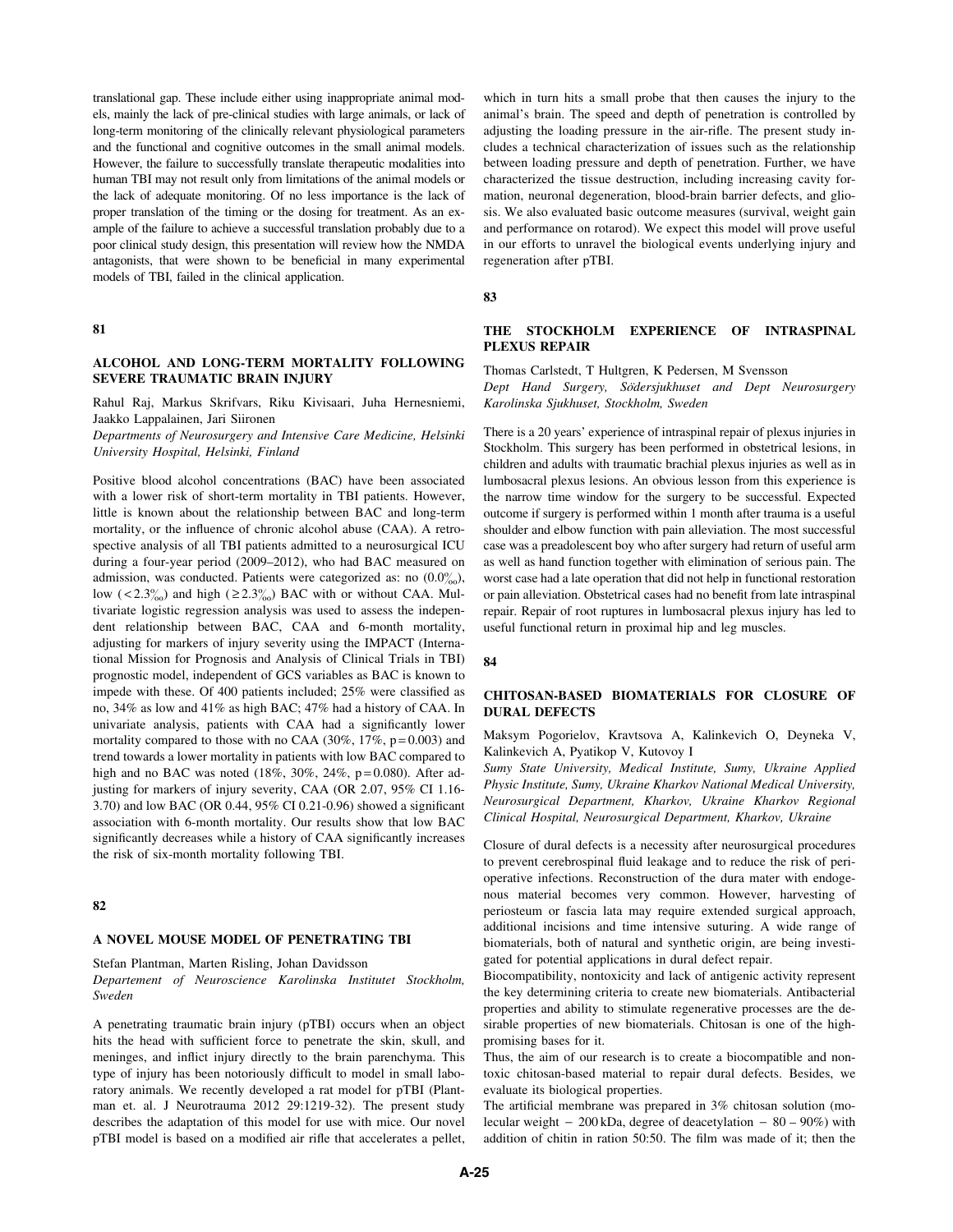film was treated with 5% NaOH and glycerin solution to improve elasticity. We examined membranes for certain characteristics: tensile strength, rate of biodegradation and biocompatibility.

Our results appeared to confirm high strength properties that were slightly different from those of the native dura. Regarding to the rate of biodegradation this material can be applied as a permanent material to repair dural defects.

85

## ACUTE ANTAGONISM OF THE COMPLEMENT ANAPHY-LATOXIN RECEPTOR C5aR IMPROVES THE OUTCOME FROM EXPERIMENTAL SPINAL CORD INJURY

Marc J Ruitenberg,<sup>1,2</sup> Faith H Brennan,<sup>1</sup> Richard Gordon,<sup>1</sup> Linda V Blomster,<sup>1</sup> Hong Wa Lao,<sup>1</sup> Gary J Cowin,<sup>3</sup> Stephen M Taylor,<sup>1</sup> Trent  $M$  Woodruff<sup>1</sup>

<sup>1</sup>School of Biomedical Sciences, The University of Queensland, Brisbane, Australia

 $^{2}$ Queensland Brain Institute, The University of Queensland, Brisbane, Australia

<sup>3</sup>Centre for Advanced Imaging, The University of Queensland, Brisbane, Australia

We investigated the role of the complement activation fragment C5a in secondary immunopathology following contusive spinal cord injury (SCI). Using  $C5ar^{-1}$  mice, which lack the G protein-coupled receptor for C5a, we show that C5a signaling during the acute phase of SCI is injurious as  $C5ar^{-1}$  mice displayed significantly improved recovery at 7 days post-SCI. Acute pharmacological blockade of C5aR with the selective antagonist PMX205 (1 mg/kg; day 0–7) similarly improved outcomes for up to at least 35 days post-SCI. Intriguingly, the early signs of improved recovery in  $C5ar^{-1}$  mice deteriorated in the postacute phase (day 14 onward) and absence of C5aR ultimately led to worsened SCI outcomes, i.e., poorer functional recovery, greater lesion volumes and reduced white matter sparing, compared to wild type (WT) mice. Continuous treatment of WT mice with the C5aR antagonist PMX205 recapitulated the  $C5ar^{-1}$  phenotype, thereby confirming the dual nature of C5a signaling and indicating that C5aR serves a more reparative role in the post-acute phase of SCI. Experiments in bone marrow chimeric mice revealed that the dual and opposing roles of C5aR in SCI were mostly mediated via cells that are resident to the CNS and not infiltrating leukocytes. Additional in vivo and in vitro experiments showed that C5a signaling is required for astrocyte proliferation, suggesting that impaired glial scar formation may underpin the ultimately worsened recovery of  $C5ar^{-1}$  mice from SCI. Collectively, these findings highlight the complexity of the inflammatory response to SCI and stress the importance of optimizing the timing of therapeutic interventions.

#### 86

## PIVOTAL ROLE OF VASOPRESSIN V1A RECEPTORS FOR BRAIN EDEMA FORMATION, SECONDARY BRAIN DA-MAGE AND REGULATION OF CEREBRAL AQUAPORINS FOLLOWING TRAUMATIC BRAIN INJURY IN MICE

Katrin Rauen,<sup>1</sup> Raimund Trabold,<sup>1</sup> Viorela Pop,<sup>2</sup> Jerome Badaut,<sup>2</sup> Nikolaus Plesnila<sup>1,3</sup>

<sup>1</sup>Institute for Surgical Research & Department of Neurosurgery, University of Munich Medical Center, Munich, Germany

<sup>2</sup>Department of Pediatrics, Loma Linda University School of Medicine, Loma Linda, CA, USA

<sup>3</sup>Institute for Stroke and Dementia Research (ISD), University of Munich Medical Center, Munich, Germany

Brain edema formation is well known to result in secondary brain damage and unfavorable outcome following TBI. Aquaporins, ubiquitous and highly specific water channels, mediate post-traumatic brain edema formation, but the mechanisms of their cerebral regulation remain still unclear. The current study was carried out to elucidate whether arginine-vasopressin  $V_{1a}$  receptors mediate posttraumatic brain edema formation through regulation of cerebral AQPs. WT and  $V_{1a}$ <sup>-/-</sup> mice were subjected to CCI (8 m/s, 1 mm). Brain water content (baseline/ 24 h), secondary contusion volume (15 min/ 24 h), neurological outcome, body weight and mortality were observed over 7 days. AQP1 and AQP4 mRNA were quantified by RT-PCR (baseline/ 24 h). AQP1 and AQP4 were localized and quantified by immunohistochemistry  $(+/-$  NeuN, GFAP) (baseline, 15 min, 1, 3, 12 or 24 h). AQP4 mRNA was constitutively expressed in astrocytes. AQP1 mRNA was up-regulated in neurons 24 h after trauma.  $V_{1a}$  receptor-deficient mice had less post-traumatic brain water content, reduced secondary contusion volume, better neurological outcome and reduced weight-loss following TBI. Both AQP1 and AQP4 were regulated in a  $V_{1a}$  receptor dependent manner after TBI. AQP1 immunoreactivity increased in the contralateral hemisphere, while AQP4 was mainly up-regulated in the traumatized brain.  $V_{1a}$  receptor deficiency decreases post-traumatic brain edema and secondary brain damage. AQP1 was found on cortical neurons. Up-regulation of AQP1 and AQP4 is mediated by  $V_{1a}$  receptors leading to post-traumatic brain edema formation. Thus,  $V_{1a}$  receptors may represent novel therapeutic targets for the treatment of aquaporin-mediated brain edema formation.

87

## TREATMENT WITH ETIFOXINE IMPROVES FUNCTIONAL RECOVERY FOLLOWING TRAUMATIC BRAIN INJURY IN RATS

Emmanuelle Simon O'Brien, Marc Verleye **Biocodex** 

Etifoxine (EFX) is a non benzodiazepine compound exhibiting anxiolytic properties in the treatment of adjustment disorders with anxiety in humans<sup>1</sup>. An enhancement of GABAergic neurotransmission underlies its anxiolytic profile directly after binding on the GABAA receptor or indirectly, involving the activation of translocator protein 18 kDa (TSPO) that leads to an increase in the synthesis of neuroactive steroids with GABAergic properties<sup>2</sup>. Considering that the GABAergic system is involved in the physiopathology of traumatic brain injury (TBI), and also that TSPO is upregulated in response to injury<sup>3</sup>, we evaluated the effects of EFX on recovery of sensorimotor function in a rat model with mild TBI. Male Sprague-Dawley rats were treated with etifoxine (EFX; 50 mg/kg, i.p.) or saline (5 mL/kg) and received contusion injuries or sham injuries centered directly lateral to bregma over the left sensorimotor cortex. EFX treatment was administered 30 min following injury and every day during 7 days. Rats were tested on a variety of tests to measure sensorimotor performance (bilateral tactile adhesive removal test, limb-use asymmetry test and tapered beam walk test). Brain-injured rats exhibited significant sensorimotor function deficits compared to sham-injured rats. After two days of EFX treatment, behavioral impairments observed on the bilateral tactile adhesive removal test, the limb-use asymmetry test, and the tapered beam walk test were significantly reduced. The present results showed that the GABAergic compound EFX improved functional recovery following mild TBI in rats. These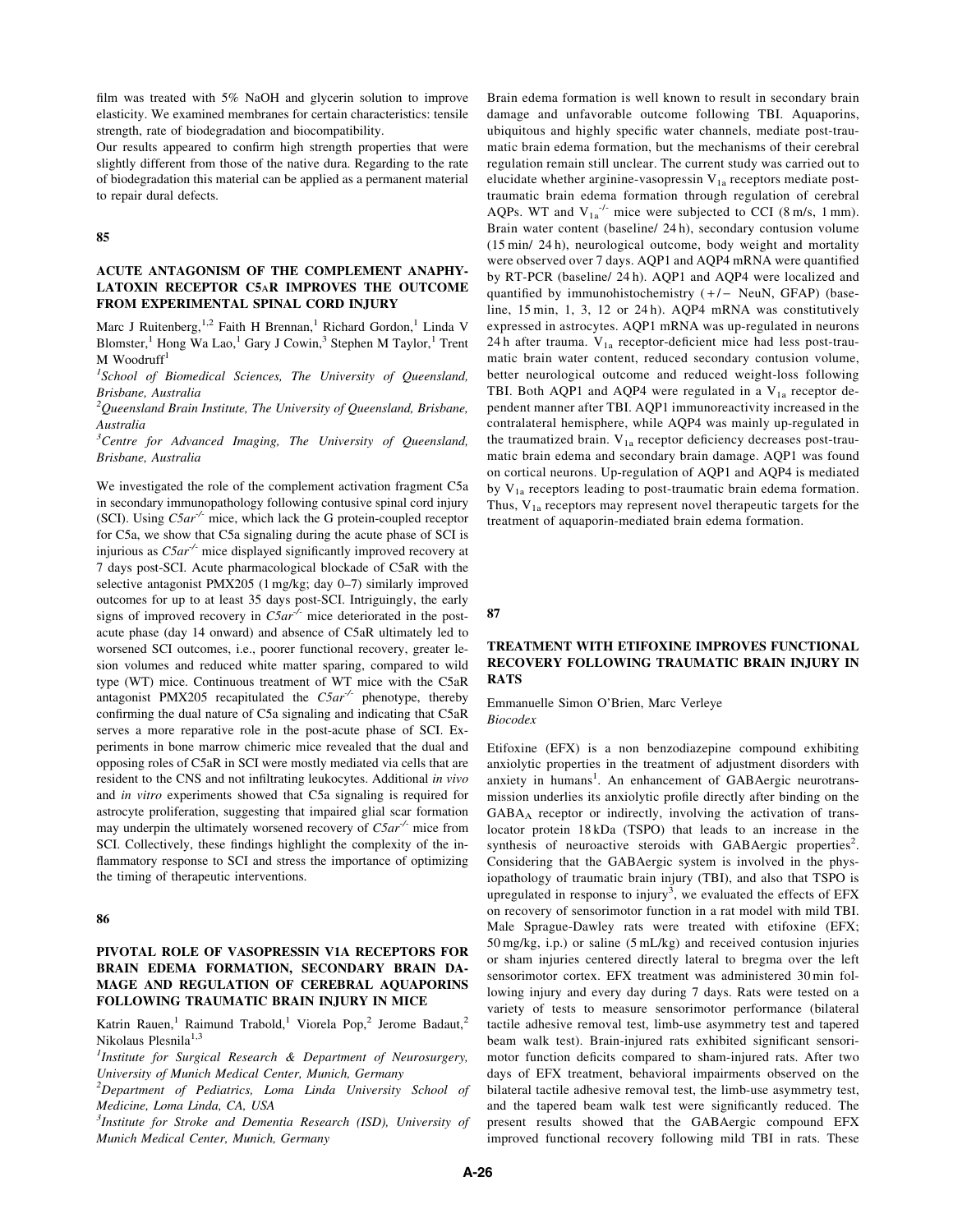current findings suggest that etifoxine may have therapeutic potential for the treatment of TBI.

#### 88

## INTRACRANIAL HYPERTENSION MODEL IN PIGS: AS-SESSMENT WITH TRANSCRANIAL DOPPLER AND IN-TRACRANIAL PRESSURE MONITORING

Almir Ferreira de Andrade, Matheus S, Gustavo C Patriota, Alessandro Belon, Wellingson S Paiva, Brasil P Jeng, Edson Bor-Seng-Shu, Marcelo Oliveira, Clarissa Nascimento, Robson Amorim, Eberval G Figueiredo, Jose P Otoch, Manoel J Teixeira

Division of Neurosurgery and Laboratory of Surgical Technique at University of Sao Paulo Medical School, Sao Paulo, Brazil

Objective: Intracranial hypertension (IH) develops in approximately 50% of all patients with severe traumatic brain injury (TBI). Therefore, it is very important to identify a suitable animal model to study and understand the pathophysiology of refractory IH to develop effective treatments. Methods: We describe a new experimental porcine model designed to simulate expansive brain hematoma causing IH. Under anesthesia, IH was simulated with a balloon insufflation. The IH variables were measured with intracranial pressure (ICP) parenchymal monitoring, epidural, cerebral oximetry, and transcranial Doppler (TCD). Results: None of the animals died during the experiment. The ICP epidural showed a slower rise compared with parenchymal ICP. We found a correlation between ICP and cerebral oximetry. Conclusion: The model described here seems useful to understand some of the pathophysiological characteristics of acute IH.

#### 89

# MODERATE TRAUMATIC BRAIN INJURY: ACUTE PHASE COURSE AND DEVIATIONS IN PHYSIOLOGICAL VARI-ABLES IN THE INTENSIVE CARE UNIT AND AT THE WARD

Stine Borgen Lund,<sup>1</sup> Kari H Gjeilo,<sup>2,5</sup> Kent G Moen,<sup>1,6</sup> Kari Schirmer-Mikalsen,<sup>3,5</sup> Toril Skandsen,<sup>4,6</sup> Anne Vik<sup>1,6</sup>

<sup>1</sup>Dept. of Neurosurgery

<sup>2</sup>Dept. of Cardiothoracic Surgery

<sup>3</sup>Department of Anaesthesia and Acute Medicine

<sup>4</sup>Dept. of Physical Medicine and Rehabilitation, St. Olavs Hospital, Trondheim University Hospital

 ${}^{5}$ Dept. of Circulation and Medical Imaging

<sup>6</sup>Dept of Neuroscience, Norwegian University of Science and Technology (NTNU)

Patients with moderate traumatic brain injury (TBI) have no guidelines for observation and treatment in the acute phase. The aim of this study was to describe the acute phase course in a cohort of moderate TBI patients. We also studied deviations in physiological variables based on guidelines for severe TBI the first three days post-injury. During a 5-year period (2004–2009), 119 adults ( > 16 years) according to the Head Injury Severity Scale were admitted to a level 1 trauma center. The cohort was divided into patients staying  $\geq$  3 days at an Intensive Care Unit (ICU patients) and patients who did not stay or stayed < 3 days at an ICU (non-ICU patients). Injury-related and acute phase data were collected prospectively, while deviations in physiological variables (hypotension, hypoxia, hyperthermia, hyponatremia, hyperglycemia and anemia) were collected retrospectively. 84% of the patients were admitted to an ICU the first day, and  $52\%$  stayed  $\geq 3$  days in ICUs. The ICU patients had lower median Glasgow Coma Scale score, higher median Injury Severity Score and more subdural hematomas than the non-ICU patients ( $p < 0.05$ ). Frequency of evacuation of intracranial mass lesions was similar in the groups (13%). More ICU patients had hypoxia (58%), hyperglycemia (65%), hyperthermia (60%) and anemia (53%) than non-ICU patients ( $p < 0.05$ ). More than 50% of moderate TBI patients stayed in ICUs  $\geq$  3 days due to intra- and extracranial injuries. The ICU patients had more deviations in physiological variables than the non-ICU patients, and lack of guidelines for moderate TBI patients may allow deviations to pass uncorrected.

90

## BRAIN EDEMA RESPONSE FOLLOWING EXPERIMENTAL FOCAL TRAUMATIC BRAIN INJURY

Jonas Blixt, Svensson M, Gunnarson E, Wanecek M Department of Physiology and Anatomy, Faculty of Medical Sciences, Karolinska Institute, Stockholm, Sweden

The pathophysiological course following traumatic brain injury (TBI) often involves development of brain edema. The therapeutic options are limited and few are targeting the mechanisms. Changes in the function of the blood brain barrier (BBB) and variations in the expression of aquaporins (AQP), allowing water movement between different compartments in the brain, have been suggested to be involved. In order to study these mechanisms and their dynamic response to TBI, rats were subjected to blunt controlled head trauma. We performed MR imaging, immunohistofluorescence, immunohistochemistry and quantitative protein analysis on day 1 and 4 after trauma. Non-traumatized animals served as controls. The TBI resulted in a significant midline shift and a 12% decrease in ADC, indicating a hemispheric enlargement due to cytotoxic edema. The presence of IgG in the perilesional brain tissue was increased by 18%, which was associated with a 25% decrease of the anchoring tight junction protein zona occludens-1, both findings in accordance with a BBB breakdown. Immunohistofluorescence and Western blot showed that the total amount of AQP4 protein decreased by 18%. The disruption of the BBB and the hemispheric enlargement were present at both day 1 and 4 after trauma while the decreased AQP4 protein levels were restored at day 4. In summary, the findings indicate that focal brain injury results in an edema response involving both cytotoxic and vasogenic types, a persistent BBB breakdown and a temporary decrease in AQP4 and suggests that both types of edema should be targeted in traumatic brain edema treatment.

## 91

## A MODEL FOR IN VITRO HIGH-ENERGY TRAUMA

Yuli Cao, Mattias K Skold, Elisabeth Malm, Anders Sonden, Marten Risling

Department of Neuroscience, Karolinska Institute, Solna, Sweden

A model for high-energy in vitro trauma designed and evaluated. The flyer-plate accelerates a metal fragment hitting cell-cultures and traumatises with good reproducibility. Glioma, caco2, and neuroblastoma are used to characterise post-trauma cellular events. The observations include micrographing, automated imaging (Cell IQ),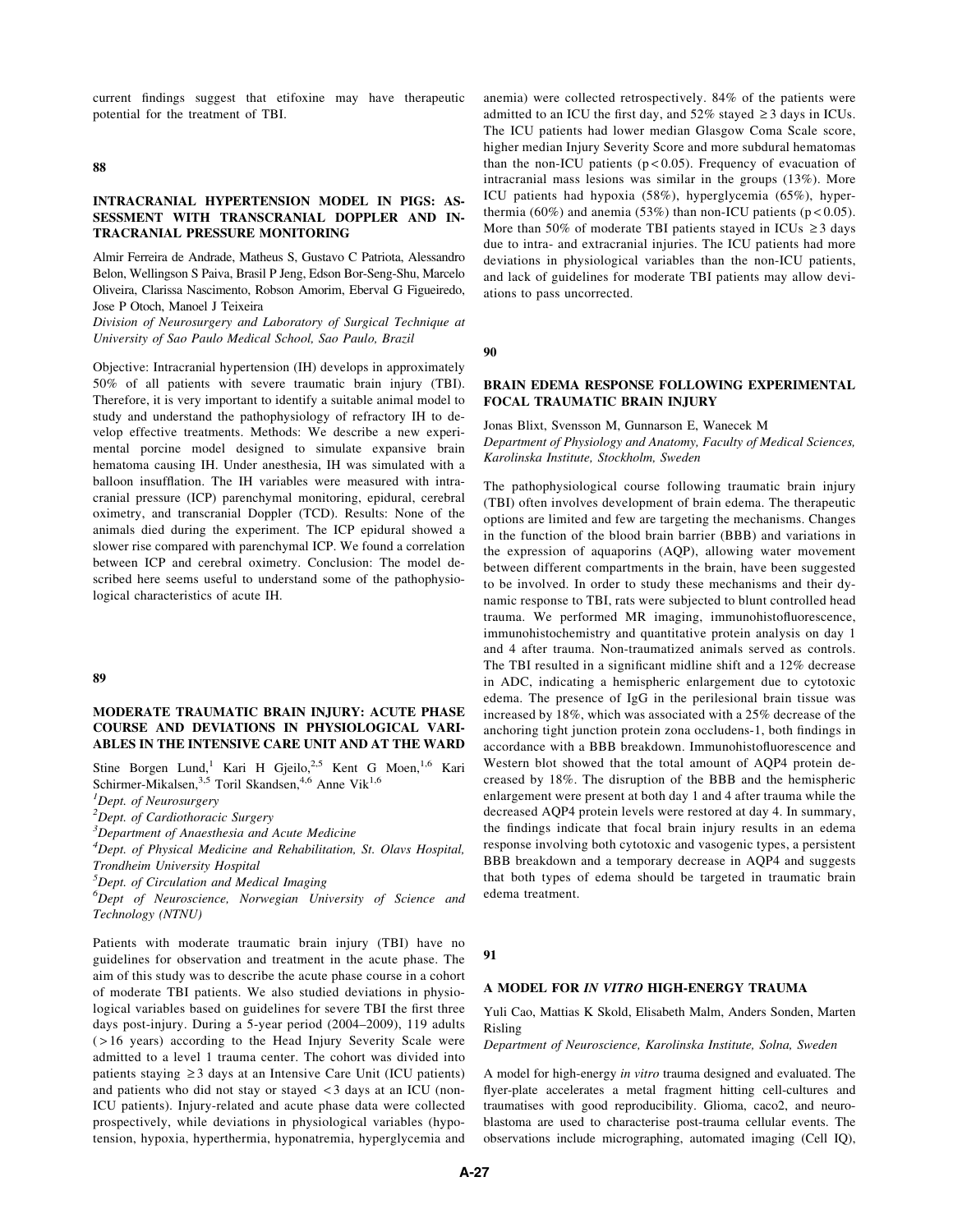mitosis (BrdU-DAPI), and Gene Arrays. Cell-cultures were micrographed five times, up to 26 hr post-trauma. Significant regeneration was seen in all cell types (lesion-size change in time),  $P < 0.0001$ . Regeneration rate was different between cell-types, P < 0.0001. The cell-type specific regeneration also changed over time, P < 0.0001. Time-lapse imaging analysis  $1<sup>st</sup> - 26<sup>th</sup>$  hr post-trauma showed, that all cell-types underwent regeneration. Traumatised colonies' cellgrowth was more pronounced than that of the controls. Lesion periphery makes us especially curious - a less cell-dense zone between the cell-free lesion and confluent zone. BrdU-DAPI stained neuroblastoma and glioma 24 hr post-trauma was employed to explore zonal differences. In both cell-types, mitosis percentage is higher in the lesion periphery than the confluent zone and in the controls. The mitotic activity differed between the cell-types. Distinct expression profiles were seen in 24 hr post-trauma neuroblastoma and glioma. These preliminary array data also reflected some pathophysiological responses to trauma. Regeneration in this model is cell-type specific. Mitosis level in lesion periphery differs from the confluent zone and controls, as well as between cell-types. We find the flyer-plate an advantageous cell model to explore highenergy trauma yet poorly understood.

#### 92

## TRAUMATIC AXONAL INJURY AND THE IMPORTANCE FOR REDUCTION OF GLASGOW COMA SCALE SCORE: AN MRI STUDY

Hans Kristian Moe,<sup>1</sup> KG Moen,<sup>1,2</sup> SB Lund,<sup>2</sup> T Skandsen,<sup>1,3</sup> TI Hansen,<sup>1</sup> A Vik<sup>1,2</sup>

<sup>1</sup>Department of Neuroscience, Norwegian University of Science and Technology, Trondheim, Norway

 $^{2}$ Department of Neurosurgery St. Olavs University Hospital, Trondheim, Norway

<sup>3</sup>Department of Physical Medicine and Rehabilitation, St. Olavs Hospital, Trondheim, Norway

In the common grading of traumatic axonal injury (TAI grades 1–3) thalamus lesions are classified as grade 1 and brain stem lesions as grade 3. We wanted to develop a modified TAI grading to investigate which TAI locations that had the most profound impact on consciousness.

98 patients with moderate to severe traumatic brain injury (TBI) without mass lesions were prospectively included and GCS scores were registered. Analyses of early MRI (FLAIR, T2\*GRE and DWI, median 8 days, range 0–28) were done blinded for clinical information. The modified TAI grading was: no TAI group  $(n = 15)$ , TAI group 1 (hemispheric lesions;  $n = 23$ ), TAI group 2 (corpus callosum, unilateral brain stem- and/or unilateral thalamus lesions;  $n = 46$ ), and TAI group 3 (bilateral brain stem- and/or bilateral thalamus lesions;  $n = 14$ ).

Median GCS score was 12 (IQR: 9–13) in the no TAI group, 10 (IQR 8–13) in TAI group 1, 9 (IQR 6–11.25) in TAI group 2, and 4 (IQR 3– 6) in TAI group 3.

A linear decrease in GCS-score was found for these modified TAIgroups (Kendall's tau:  $-0.387$ ,  $p < 0.001$ ). Patients in TAI group 2 had significantly higher GCS scores than those in TAI group 3  $(p < 0.001)$ , whereas the common TAI grading showed no differences between patients with TAI grade 2 and 3 ( $p = 0.521$ ). The modified TAI grading correlated with GCS score and differentiated between TAI groups 2 and 3. Hence, this new grading could be a purposeful way of grouping TAI lesions in patients with moderate to severe TBI.

#### 93

## INJURED SPINAL CORD PRESSURE EVALUATION (ISCoPE) STUDY: EXPANSION DUROPLASTY REDUCES SPINAL CORD PRESSURE IN ACUTE SPINAL CORD INJURY

Phang IS, Werndle MC, Varsos G, Smielewski P, Czosnyka M, Zoumprouli A, Papadopoulos MC

Academic Neurosurgery Unit, St George's University of London, London, UK; Department of Neurosurgery, Cambridge University, Addenbrookes Hospital, Cambridge, UK; Department of Neuroanaesthesia, St George's NHS Trust, London, UK

We recently described a novel method to monitor intraspinal pressure (ISP) and spinal cord perfusion pressure (SCPP) after severe traumatic spinal cord injury (tSCI) at the level of maximal cord swelling<sup>1</sup>. High ISP in tSCI was not effectively reduced by laminectomy, suggesting cord compression against dura. We hypothesize expansion duroplasty lowers ISP and improves SCPP. 7 patients with severe tSCI (ASIA A-C) had open reduction of spinal fracture, posterior fixation and laminectomies within 72 hours of injury. The dura and arachnoid were incised posteriorly in the midline. A subdural pressure probe was inserted at the level of injury. Expansion duroplasty was done by suturing an elliptical collagen patch to the dural margin followed by fibrin glue. ISP and radial arterial blood pressure were monitored for 7 days. We calculated SCPP (mean arterial pressure, MAP, -ISP) and spinal pressure reactivity index (sPRx). AP dural diameter at the level of injury on T2W MRI increased after laminectomy and expansion duroplasty compared to laminectomy alone  $(58.7\% \pm 37.4\%, n=7, vs. 21.0\% \pm 18.3\%, n=6, p<0.05)$ . In 3 patients the injured spinal cord expanded into the expansion duroplasty space. Compared with our non-duroplasty cohort, expansion duroplasty reduced mean ISP  $(20.3 \pm 6.2 \text{ vs. } 13.3 \pm 6.7 \text{ mmHg}, P < 0.05)$ , increased mean SCPP ( $68.2 \pm 14.3$  vs.  $86.8 \pm 15.6$  mmHg, P < 0.05) and improved  $sPRx$  (0.15  $\pm$  0.08 vs. 0.02  $\pm$  0.10, P < 0.01).

There was one CSF wound leak and one probe dislodgement. No patients deteriorated neurologically.

Expansion duroplasty reduces ISP and increases SCPP after tSCI without neurological deterioration.

#### 94

## COPING, COMPLAINTS AND WORK RESUMPTION THREE MONTHS AFTER MILD-TO-MODERATE TRAUMATIC BRAIN INJURY. PRELIMINARY RESULTS OF THE UPFRONT-STUDY

ME de Koning, ME Scheenen, HJ van der Horn, G Roks, T Yilmaz, JM Spikman, J van der Naalt

University Medical Center Groningen

Investigate the incidence of complaints 3 months post trauma in relation to coping styles in a cohort of mild to moderate Traumatic Brain Injury (TBI) patients and to determine the rate of return to work (RTW).

Multicenter prospective longitudinal cohort study of mild to moderate TBI patients admitted to the Emergency Department. Patients received a baseline questionnaire 2 weeks post trauma covering complaints, RTW and coping styles. Coping styles were divided in passive and active coping styles. Three months post trauma, work resumption and complaints were assessed with a follow-up questionnaire.

The questionnaires were completed by 202 patients (mean age of 48.3 (19.7) years, range 16–91) and GCS scores ranging from 9–15 with 97% mild TBI). Three months post trauma 69% of all patients reported complaints.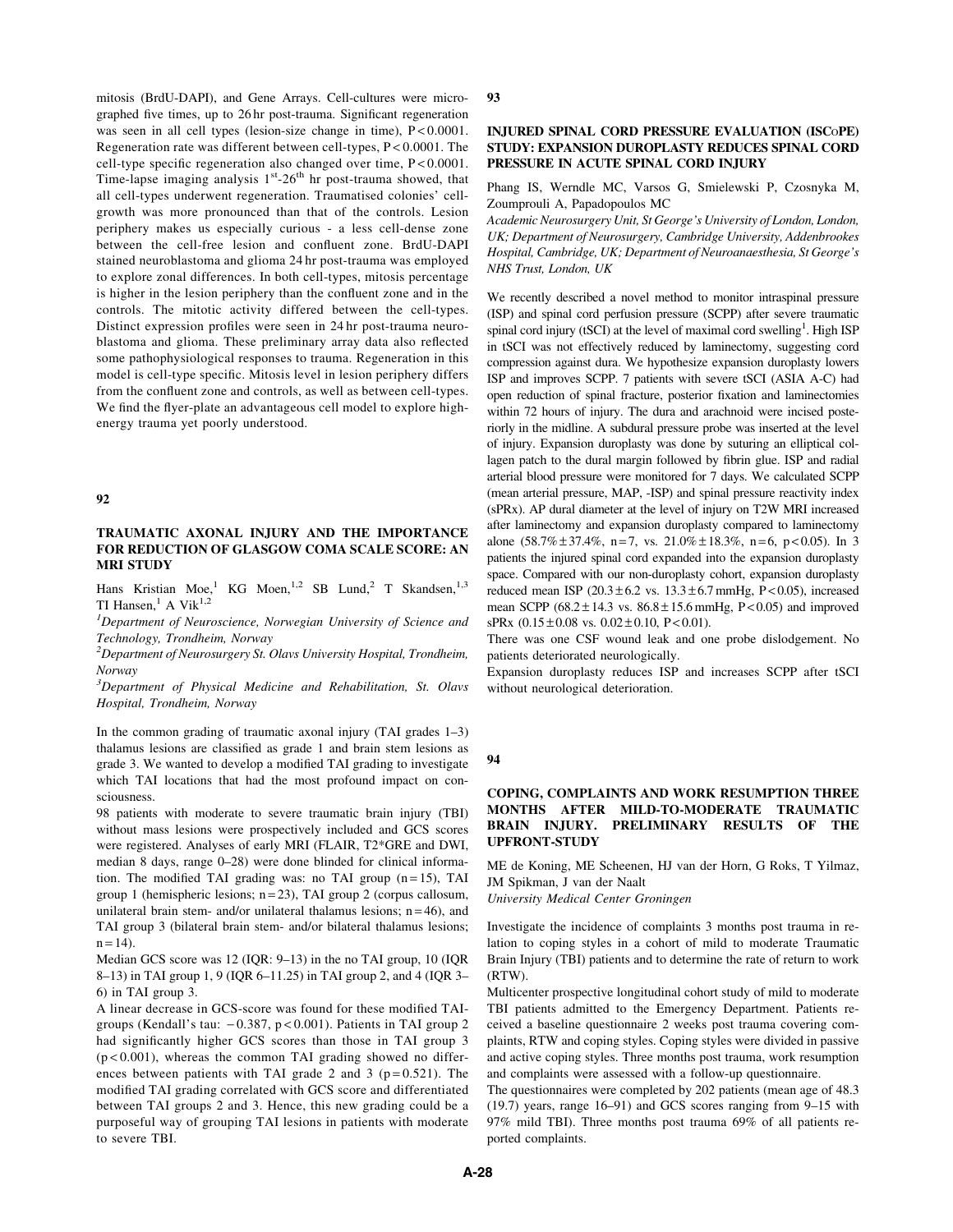Of those patients who were employed  $(n = 87)$  at the time of the injury, 59% completely resumed their occupational activities 3 months post trauma whereas 21% worked on a lower level (or a less amount of hours) and 20% did not resume work at all.

The participants that resumed their work (completely and partly) reported significantly less complaints compared to the non resumers (4 vs.  $9, t(55) = 2,81, p = .007$ . In both groups, the most frequent reported complaints were sleepiness, increased fatigability, dizziness and forgetfulness. Concerning the influence of coping style; a passive coping style was associated with the cluster of emotional complaints (irritability and anxiety)  $(r=.177, p < .020)$ .

Three months after mild to moderate TBI 69% of all patients still has complaints that might intervene with successful resumption of work. Preliminary analysis suggests a relation with coping style.

### 95

## MECHANISMS OF ENDOGENOUS INTOXICATION SYN-DROME AT TRAUMATIC DISEASE IN BRAIN INJURY

Korovka SS, Voennyy IV, Gritsenko OO

Donetsk Regional Clinical Medical Association, Ukraine

Object of our work is devoted to the problem of the decision of an actual scientific task in the field of traumatic brain injury. On the basis of complex dynamic research mechanisms that determined the progressive advance of four stages of syndrome of endogenous intoxication in traumatic brain injury: reaction-metabolic (hyperergic reaction of neuroendocrine system, hypermetabolism, hyperglycemia, and insulin resistance), inflammatory-toxic (hyper-fermentation, endogenous intoxication, generalized inflammatory reaction), the stages of systemic endogenous intoxication (progressive hypoxemia, sharp secondary worsening of metabolism, and accumulation of toxins) and the stages of multiple organ failure (development of systemic hypoxemia and intoxication, sharp accumulation of metabolism products and markers of brain damage and myocardium, arising of autoimmune reaction) have been studied. Predicted data were defined - multiple increase of absolute value of metabolism index; average molecular mass, the level of neuronal proteins (NSE and S100B), corticosterone, C-reactive protein and interleukin 1B. The study was conducted on 555 white rats, weighing between 190 grams to 200 grams, under the age of 6 months. Developed model for the study of pathological mechanisms development of endogenous intoxication in traumatic brain disease, which can reproduce a head injury with 0,516 joules of energy, and 82% mortality within 5 days after the injury. The maximum level of mortality was 48 hours and 5 days after injury, allowing time to consider these as critical. Based on the data key activities in the first stage are hypermetabolic warning, then intensive detoxification, preventing the development of acute inflammatory and autoimmune processes and intensification of lipid peroxidation.

#### 96

## EXTRACELLULAR N-ACETYLASPARTATE IN HUMAN TRAUMATIC BRAIN INJURY

Richard J Shannon, Eleanor L Carter, Ibrahim Jalloh, David K Menon, Keri LH Carpenter, Peter J Hutchinson

Division of Neurosurgery, Department of Clinical Neurosciences, University of Cambridge, UK

Wolfson Brain Imaging Centre, Department of Clinical Neurosciences, University of Cambridge, UK

Division of Anaesthesia, Department of Medicine, University of Cambridge, UK

N-acetylaspartate (NAA) is regarded as a marker for neuronal health. A decrease in brain NAA, measured using in vivo 1H-MRS, is a characteristic of many neurological pathologies. MRS measures total intracellular and extracellular concentration only during the scan, while microdialysis measures extracellular NAA continuously and hence can detect change with time. It is unknown whether extracellular NAA can be used as a biomarker of neuronal health or injury. We therefore measured NAA in brain microdialysates from traumatic brain injury (TBI) patients.

Microdialysis catheters (CMA71, 100 kDa cut-off) were inserted into the cerebral parenchyma of 5 TBI patients and perfused with CNS perfusion fluid  $(0.3 \mu l/min)$ . Microdialysate collection vials were changed hourly, pooled into 8 h periods for each patient, and NAA concentrations measured by HPLC.

Microdialysate collection for NAA analysis started at a median of 50.4 h post-injury (minimum 26.1 h, maximum 82.2 h) and finished at a median of 142.3 h post injury (minimum 109.9 h, maximum 190.6 h). The median (inter-quartile range; IQR) concentration of NAA in the 62 pooled samples from the 5 TBI patients was  $18.9(15.8-26.0)\mu M$ . There was a significant inverse correlation between microdialysate NAA concentration and time post-injury (n = 62 data-points, Spearman  $r = -0.311$ , p = 0.015). Median (IQR) concentration of NAA in microdialysates before 72 h was  $22.8(15.9-35.7)\mu M$ , compared with  $18.5(15.6-21.3)\mu M$ after 72 h.

Extracellular NAA concentrations in TBI patients showed an overall pattern of decrease post-injury to reach a steady level of approximately 20  $\mu$ M. The study is ongoing, in a multimodality monitoring study determining whether extracellular NAA concentration correlates with secondary injury after TBI.

#### 97

# REMOVAL OF ACUTE SUBDURAL HEMATOMA IN PA-TIENTS WITH SEVERE CEREBRAL EDEMA WITH DISLOCATION SYNDROME BY DECOMPRESSIVE CRA-NIOTOMY, MULTIPLE INCISION OF THE DURA MATER

Voennyy IV, Korovka SY, Korovka SS, Gritsenko OO Donetsk Regional Clinical Medical Association, Ukraine

Analyzed 22 case histories with acute subdural hematoma, urgent treatment admissions in the neurosurgical clinic in critical condition. The age group 18 to 72 years. In conducting imaging studies obtained informative parameters that characterize all of the components of intracranial contents, making it possible to trace the dynamics of severe head injury with acute subdural hematoma complicated by severe edema, swelling of the white and gray matter with the reduction of cerebral blood flow. In this regard, it was decided to conduct these patients decompressive craniotomy, removing acute subdural hematoma by multiple incision of the dura mater, which led to the passive removal of the hematoma and decompression through the sections of the brain substance without damage to the cerebral cortex. Intracranial pressure sensor installed to the correct tactics to further intensive care. Following the operations manual, imaging was performed, confirming the success of the intervention. In the postoperative period, significantly worsened the prognosis over 65 years, the postoperative level of intracranial pressure above 30. Postoperatively, 11 cases were positive, which is 26% higher in comparison with the test group, who underwent surgery conventional manner. The method of disposal of subdural hematomas in patients with severe edema, swelling of the brain by means of decompression craniotomy, evacuation of the hematoma by multiple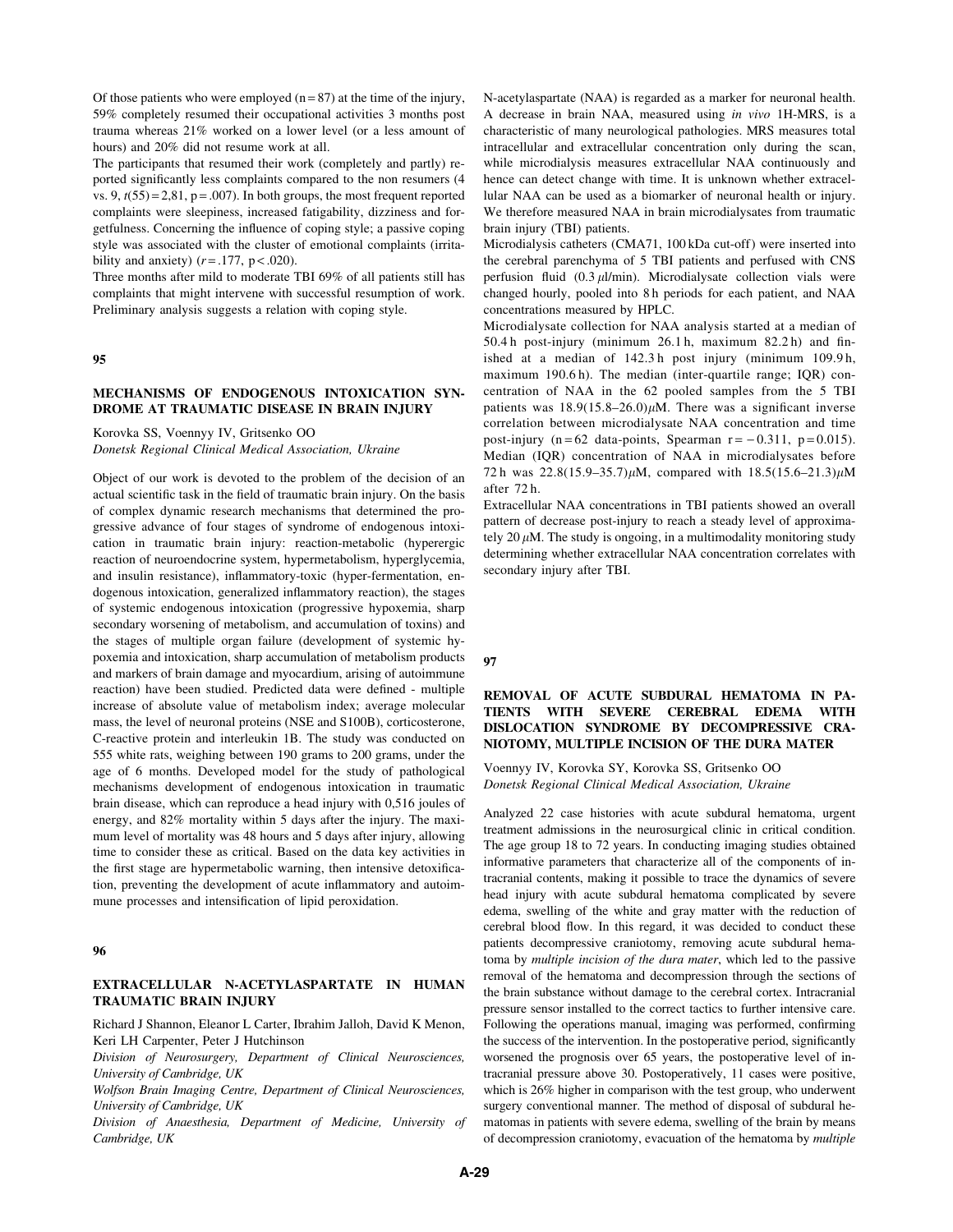incision of the dura mater is a promising technique, which helps to minimize surgical trauma, prevents damage to the gray matter of the brain and improves treatment outcomes and survival rates.

#### 98

## RILUZOLE PROVIDES NEUROPROTECTION AND AT-TENUATES ISCHEMIA REPERFUSION INJURY FOLLOW-ING SURGICAL DECOMPRESSION IN EXPERIMENTAL CERVICAL SPONDYLOTIC MYELOPATHY

Spyridon Karadimas,<sup>1,2</sup> A Laliberte,<sup>1,2</sup> YS Chung,<sup>2</sup> WD Foltz,<sup>3,4</sup>  $MG$  Fehlings<sup>1,2,5</sup>

<sup>1</sup>Institute of Medical Sciences, University of Toronto, Ontario, Canada

 $^{2}$ Division of Genetics & Development, Toronto Western Research Institute, and Spinal Program, Krembil Neuroscience Centre, University Health Network, Toronto, Ontario, Canada

<sup>3</sup>STTARR Innovation Centre, Department of Radiation Oncology, Princess Margaret Hospital, Toronto, Ontario, Canada

 ${}^{4}$ Department of Radiation Oncology, University of Toronto, Toronto, Ontario, Canada

5 Department of Surgery, Division of Neurosurgery, University of Toronto, Toronto, Ontario, Canada

Cervical spondylotic myelopathy (CSM), which is caused by progressive compression of the cervical cord due to spondylosis, is the most common cause of spinal cord impairment worldwide. While decompression - the only treatment option for CSM - demonstrates efficacy, the physiological consequences of decompression have yet to be studied. Here, we used a preclinical rat CSM model to characterize the physiological changes in spinal cord after decompression and to examine the synergistic effects of decompression and riluzole administration.

Spinal cord blood flow (SCBF) and levels of oxidative damage were evaluated before and after decompression using MRI and fluorescent microspheres. Then using a novel experimental paradigm we examined the effects of combinatorial strategy consisting of decompression and riluzole. Immunohistochemistry were used to evaluate apoptosis and axonal integrity.

We demonstrated increased SCBF, clinical decline and oxidative damage soon after decompression indicating ischemia-reperfusion injury (IRI). In vivo and in vitro studies confirmed that decompressionmediated IRI could be prevented by riluzole administration. Moreover, combinatorial strategy markedly improves hand and gait function and attenuates below-level neuropathic pain compared to decompression alone. Finally, combined strategy reduces axonal damage, cellular apoptosis and motoneuronal injury in the cervical area as well as suppressing microglial and activation in the lumbar dorsal horns.

This work provides evidence of IRI development following decompression in CSM and mechanistic insights into the protective effect of riluzole. This study paved the way for CSM Protect clinical trial which examines the synergy of decompression and riluzole in human CSM.

## 99

# RESULTS FROM THE FIRST RANDOMISED CONTROLLED TRIAL OF SURGERY FOR TRAUMATIC INTRACEREBRAL HAEMORRHAGE [STITCH(TRAUMA)]

David A Mendelow, Barbara A Gregson, Elise N Rowan, Richard Francis, Patrick Mitchell Newcastle University, Newcastle, UK

There have been a number of trials investigating surgery for spontaneous intracerebral haemorrhage but none of traumatic intraparenchymal haemorrhage (TICH). This study aimed to establish whether a policy of early surgery for TICH improves outcome compared with a policy of initial conservative treatment.

This was an international multicentre pragmatic randomised parallel group trial with primary outcome measured at six months. The study planned to recruit 840 adult patients. Patients had no more than two haematomas greater than 10 ml and were within 48 hours of head injury. They did not have a SDH or EDH that required evacuation. Patients were randomised via an independent telephone/web-based randomisation service to early surgery within 12 hours or initial conservative treatment. Extended Glasgow Outcome Scale was measured at 6 and 12 months via a postal questionnaire.

Patient recruitment began in 2010 but was halted by the funding body for low UK recruitment in September 2012. 170 patients were randomised from 31 centres in 13 countries:; 83 to early surgery and 87 to initial conservative treatment. Six and 12 month outcomes were obtained for 99%. Mortality was significantly higher in the initial conservative treatment group. Patients in the early surgery group were 10% more likely to have a favourable outcome but this did not reach statistical significance because of the reduced sample size.

This is the first ever trial of surgery for TICH and indicates that early surgery is a valuable tool in the treatment of TICH. Further research is warranted.

#### 100

## THE CLINICAL PITFALLS AND POSSIBILITIES USING S100B MONITORING IN NEURO INTENSIVE CARE IN PA-TIENTS SUFFERING FROM TRAUMATIC BRAIN INJURY

Eric Thelin, Bo-Michael Bellander

Department of Clinical Neuroscience, Section for Neurosurgery, Karolinska Institutet, Solna, Sweden

With the growing frequency of traumatic brain injury (TBI) globally there is an intensifying need to develop clinical tools to facilitate and improve care. The protein S100B has been shown to increase in serum after injuries to the central nervous system (CNS). In moderate-tosevere TBI, S100B have been shown to correlate to the extent of the injury and to predict outcome.

In the neuro-intensive care unit (NICU) environment, frequent S100B sampling could be used to monitor patients suffering from cerebral lesions and hence facilitate decision making concerning radiological examination and neurosurgical interventions.

Due to the short half-life of S100B, 30–90 minutes, it is important to consider the sampling time as well as the temporal pattern of subsequent serum levels. The development of secondary peaks  $> 0.05 \mu g/L$ of S100B, have also been shown strongly correspond to the development of secondary radiological deterioration following TBI.

Other pathologies may increase serum S100B, such as non-CNS trauma, recent surgery or malignancies, which will make the S100B contribution from the potentially affected CNS difficult to evaluate. Due to these extracranial sources, the specificity of S100B is not optimal, especially within the first 12 hours after trauma in affected patients.

In aggregate, S100B is an important biomarker in TBI care; however, knowledge of the protein dynamics and extracranial S100B sources is important to fully utilize this biomarker's clinical capabilities to predict outcome, display extent of CNS injury and monitor patients in the NICU.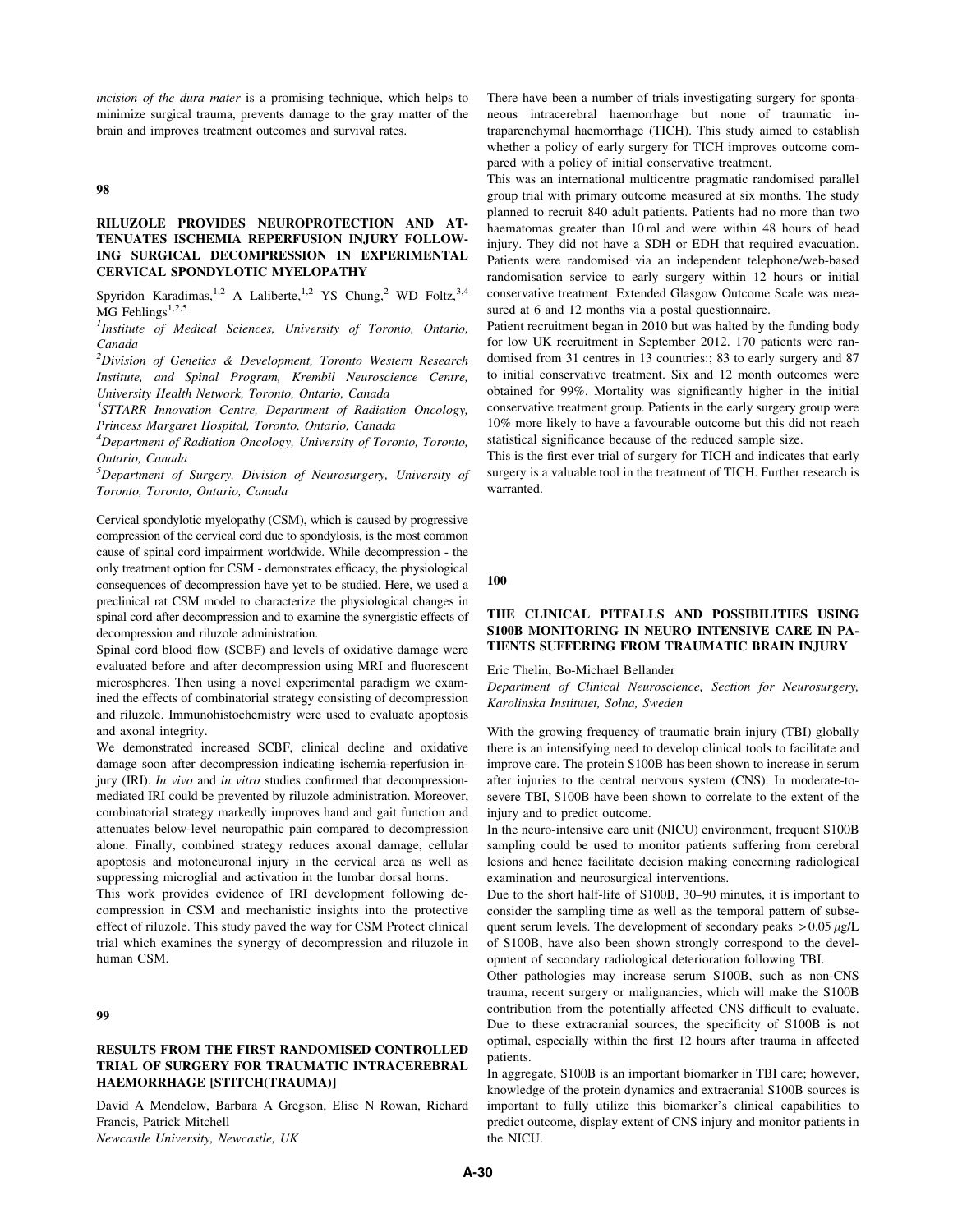## THE EFFECT OF CROSSOVERS IN THE FIRST RANDOMISED CONTROLLED TRIAL OF SURGERY FOR TRAUMATIC IN-TRACEREBRAL HAEMORRHAGE [STITCH(TRAUMA)]

Barbara A Gregson, David A Mendelow, Elise N Rowan, Richard Francis, Patrick Mitchell

Newcastle University, Newcastle, UK

This study aimed to establish whether a policy of early surgery (ES) for traumatic intracerebral haemorrhage improves outcome compared with a policy of initial conservative treatment (ICT). Surgical trials are often associated with a high ''crossover'' rate because of the impossibility of blinding the treatment allocation together with changes in status after randomisation leading to changes in equipoise of the clinician, patient or relative.

An international multicentre pragmatic randomised parallel group trial with primary outcome measured at six months. Patients were adult with no more than two haematomas > 10 ml and were within 48 hours of head injury; with no SDH or EDH requiring evacuation. Patients were randomised to ES within 12 hours or ICT. Extended Glasgow Outcome Scale was measured at 6 and 12 months via a postal questionnaire.

170 patients were randomised from 31 centres in 13 countries; 83 ES and 87 ICT. Outcome at six months was available for 99%. Of those allocated to ES 26% did not receive surgery (24% died and 52% had a favourable outcome) and 74% did (11% died and 67% a favourable outcome). Of those allocated to ICT 37% had surgery, mainly for deterioration (22% died and 35% had favourable outcome) compared 27% died and 63% favourable outcome in those who did not crossover. Logistic regression demonstrated that surgical patients were more likely to have a favourable outcome if they were younger and if the pre-surgery GCS was higher.

This analysis suggests that the beneficial results observed in the intention to treat analysis for the ES group are achieved by undertaking surgery prior to further deterioration.

#### 102

# EFFECTS OF EXPERIMENTAL TRAUMATIC BRAIN IN-JURY ON HIPPOCAMPAL SYNAPTIC SNARE COMPLEXES

Edward C Dixon

Department of Neurological Surgery University of Pittsburgh Health Research Scientist VA Pittsburgh Healthcare System Pittsburgh, PA, USA

Traumatic brain injury (TBI) impairs neuronal function which can culminate in lasting cognitive dysfunction. Multiple reports indicate that TBI produces an impairment in evoked neurotransmitter release, but the mechanisms are unknown. Formation of the soluble Nethylmaleimide-sensitive factor attachment protein receptor (SNARE) complex is a key step in vesicle fusion and synaptic neurotransmitter release. We hypothesized that TBI produced by controlled cortical impact (CCI) alters the levels of SNARE proteins (monomer and complexes) and cysteine string protein  $(CSP\alpha)$ , a chaperone protein that promotes SNARE complex formation. Male Sprague Dawley rats subjected to sham surgery or CCI (2.7 mm deformation, 4 m/s) and sacrificed at either 6 hours, 1 day, 1, 2, or 4 weeks post-injury  $(n=6)$ group). Western blot analysis was used to measure changes in protein abundance in hippocampal homogenates compared to sham homogenates. The abundance of the synaptosome-associated protein of 25 kDa (SNAP-25) was elevated by  $42\%$  at 1 week (p < 0.01), but was

reduced by  $21\%$  at 2 weeks post-injury ( $p < 0.05$ . Synataxin-1 levels were not altered by CCI. Vesicle-associated membrane protein (VAMP2) abundance was reduced by 29% and 63% at 1 week ( $p$ <0.05) and 4 week ( $p$ <0.01), respectfully. CSP $\alpha$  was reduced by 20% at 1 day ( $p < 0.05$ ) and 26% at 1 week following CCI ( $p < 0.01$ ). Assessment of SNARE complex formation using SNAP-25 and Syntaxin-1 both revealed greater than 48% reductions in complex formation at 1 week  $(p < 0.05)$  and 2 weeks  $(p < 0.01)$  following CCI. Future studies will evaluate the role of TBI-induced alterations in SNARE complex formation on neurotransmitter release deficits. These results provide novel evidence that TBI alters SNARE protein abundance and impairs SNARE complex formation.

#### 103

## CT DENSITOMETRY TO PREDICT CONTUSION EN-LARGEMENT IN TRAUMATIC BRAIN INJURY (TBI)

Simon Hill, Jennifer Fugate, Mathew Guilfoyle, Virginia Newcombe, Jonathan Coles, David K Menon

University of Cambridge, Department of Medicine, Division of Anaesthesia, Cambridge, UK

Microvascular failure in the periphery of contusions is thought to be an important mechanism in driving lesion expansion. It remains unclear whether the mechanism that underlies this process is expansion of primary haemorrhage in the lesion core, or multifocal haemorrhage in the pericontusional tissue. Quantitative computed tomography (CT) variables can predict expansion of spontaneous intracerebral haemorrhage; we therefore explored whether the same was true for TBI contusions.

Images from 24 patients with TBI were analysed. Patients were included if they had two head CT scans within 5 days of injury and traumatic contusions. We defined the total mixed density contusion, the hyperdense core, and the hypointense oedema as separate regions of interest (ROI), and measured volume, mean voxel density, standard deviation, skewness, kurtosis and coefficient of variation of each ROI. We used non-parametric statistics (Spearman rank test) to examine the relationship between ROI metrics and cube root of change in volume. Growth dichotomised as greater than 30% was analysed by logistic regression.

Twenty-four patients with TBI were included, although 1 follow on scan could not be transferred for analysis. Spearman rank test for growth in lesion core was highly significant for core skewness  $(p=0.0085)$ , with negative skewness correlating with core growth. No other measure of variance in any ROI was significant for core growth. This study suggests that measures of lesion variance in the contusion core may a predict growth after admission. These data suggest expansion of the core, rather than multifocal haemorrhage in devitalised tissue. Further study is required to explore this.

## 104

## QUANTITATIVE ASSESSMENTS OF TRAUMATIC AXONAL INJURY IN THE LIVING HUMAN BRAIN: COMBINED MI-CRODIALYSIS AND ADVANCED MRI APPROACHES

Sandra Magnoni,<sup>1</sup> Christine L Mac Donald,<sup>5</sup> Thomas J Esparza,<sup>5</sup> Valeria Conte,<sup>1</sup> James Sorrell,<sup>5</sup> Giulio Bertani,<sup>2,4</sup> Riccardo Biffi,<sup>3</sup> Mario Macri,<sup>4</sup> Antonella Costa,<sup>3</sup> Brian Sammons,<sup>5</sup> Abraham Z Snyder,<sup>5,6</sup> Joshua Shimony,<sup>6</sup> Fabio Triulzi,<sup>3</sup> Nino Stocchetti,<sup>1,4</sup> and David L Brody<sup>5</sup>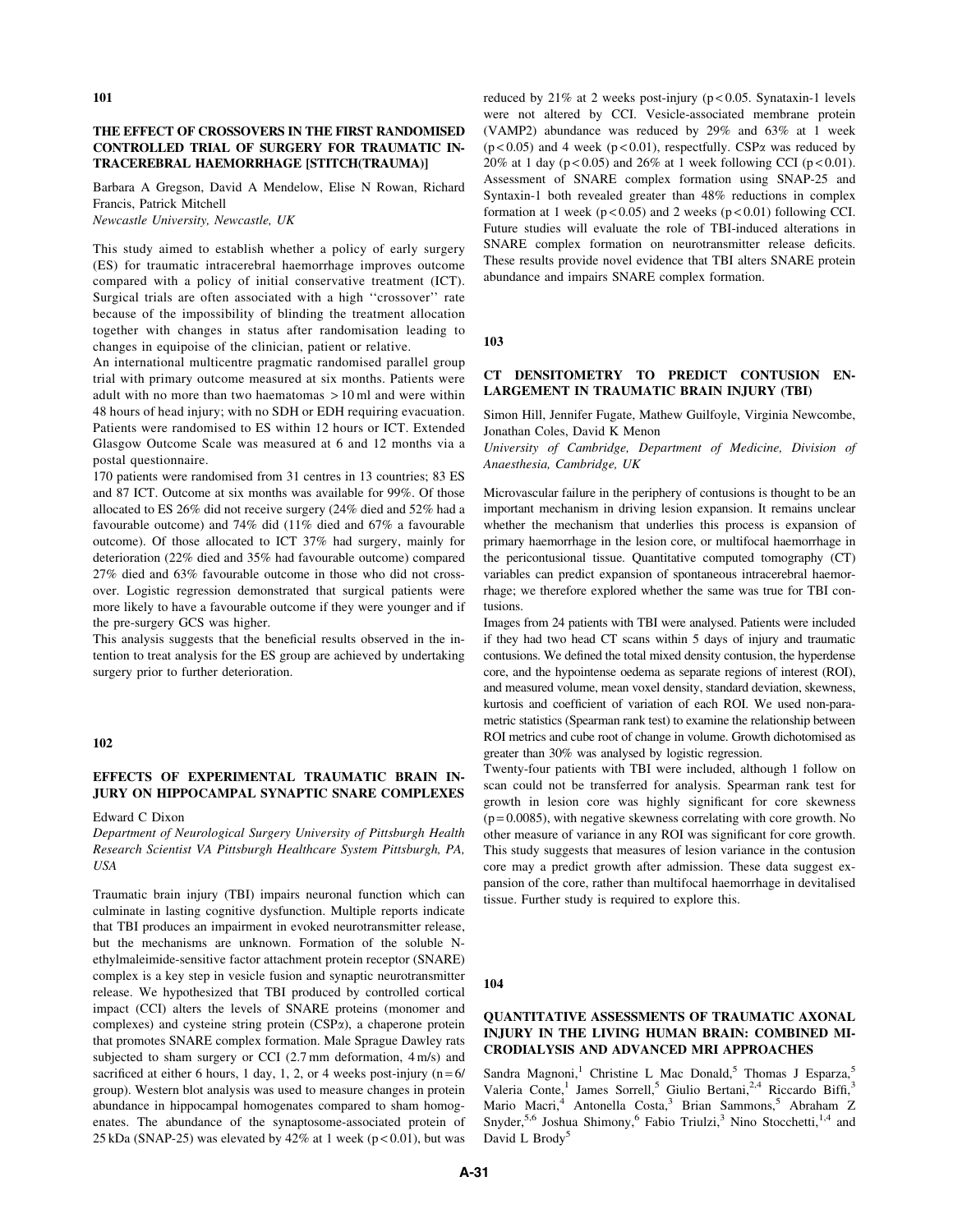<sup>1</sup>Department of Anesthesia and Intensive Care, <sup>2</sup>Department of Neurosurgery, <sup>3</sup>Department of Neuroradiology, Fondazione IRCCS Cà Granda-Ospedale Maggiore Policlinico, Milan, Italy

<sup>4</sup>Milan University, Milan, Italy

<sup>5</sup>Department of Neurology, <sup>6</sup>Mallinckrodt Institute of Radiology, Washington University, St Louis, MO, USA

Axonal injury is a major contributor to adverse outcomes following traumatic brain injury (TBI). The extent of axonal injury cannot currently be assessed reliably in living humans. We used microdialysis (MD) measurements of cytoskeletal protein tau and Diffusion Tensor Magnetic Resonance Imaging (DTI) to independently assess axonal pathology following TBI.

We studied 15 patients admitted to ICU for severe TBI. MD catheters were placed in normal appearing white matter (WM). Total tau levels were measured by ELISA in MD samples collected continuously for at least 72 hrs. Patients underwent DTI between 2 wks and 3 yrs after TBI. We used DTI to quantitatively assess WM integrity in brain regions of interest (ROIs) within 20 mm of the location of the MD catheters and in spatially matched ROIs in 5 age-sexmatched controls for each patient. Our primary outcome was the normalized difference in fractional anisotropy (FA) between each patient and the controls, defined in units of SD (z-scores). Abnormalities were defined as z-scores of  $FA < -2$ . We found that regions with reduced FA had initial tau levels higher than ROIs with normal anisotropy ( $p = 0.036$ ). Their tau levels ranged between 13,517 and 18,743 (median 13,747) pg/ml and 3,942–5,093 (median 4,612) pg/ml. A significant inverse correlation was observed between levels of tau and FA  $(r = -0.55, p = 0.018)$ .

This study shows a meaningful correlation between MD measurements of tau and DTI-based measurements of reduced brain WM integrity. We interpret this result to mean that both methods accurately reflect traumatic axonal pathology.

#### 105

## DIFFERENT IMPLICATIONS OF MILD TRAUMATIC BRAIN INJURY – OUR EXPERIENCE

Mladen Karan,<sup>1</sup> Kosta Petrović,<sup>2</sup> Vojislava Bugarski,<sup>3</sup> Bojan Jelača,<sup>1</sup> Vladimir Papić,<sup>1</sup> Đula Đilvesi,<sup>1</sup> Željka Nikolašević,<sup>4</sup> Petar Vuleković<sup>1</sup> <sup>1</sup>Clinic of Neurosurgery, Clinical Centre of Vojvodina, Novi Sad, Serbia

<sup>2</sup>Radiology Centre, Clinical Centre of Vojvodina, Novi Sad, Serbia <sup>3</sup>Neurology Clinic, Clinical Centre of Vojvodina, Novi Sad, Serbia <sup>4</sup>Department of Psychology, University of Novi Sad, Novi Sad, Serbia

Mild traumatic brain injury (mTBI) is the most common form of TBI with possible emotional, behavioral and cognitive consequences. Disturbing epidemiological situation requires multidisciplinary approach in order to identify patients with possible psychological disorder.

To reevaluate diagnostic criteria for mTBI, introduce contemporary imaging modalities and establish neuropsychological assessment as a part of treatment for mTBI.

One year ago prospective clinical study was started at Neurosurgery Clinic, Clinical Centre of Vojvodina in order to improve treatment of injured with mTBI using multidisciplinary approach. Patients underwent clinical observation, early MRI examination in first 72 hours after injury and neuropsychological assessment (Beck's Depression Inventory and MMSE) one month and seven months after injury.

Twenty men and ten female patients, mean age 33,27 year, mean GCS score of 14.57 were examined. 80% of patients had headache, 53,3%

vegetative disturbances, and 46,7% fatigue. Mean duration of retrograde amnesia was 15–30 minutes and mean duration of anterograde amnesia was less than 15 minutes. Most of patients were injured in traffic accidents (40%) and falls (40%). MRI head examinations were performed in 73% of patient. All patients had good results on MMSE. 90% of patients had minimal or no depression, 7% had mild and 3% moderate depression. We did not find significant correlation between clinical findings and presence of psychological disorders.

Great variety of cognitive, emotional and behavioral difficulties can be caused by mTBI so patients and medical professionals can benefit from better and faster diagnostic of these disturbances.

106

## EFFECT OF MANNOSE BINDING LECTIN PHARMACOLO-GICAL INHIBITION IN CONTROLLED CORTICAL IMPACT BRAIN INJURED MICE

Daiana de Blasio, Franca Orsini, Stefano Fumagalli, Luca Longhi, Fabrizio Ortolano, Nino Stocchetti, Maria-Grazia de Simoni IRCCS Mario Negri Institute; University of Milano, Department of Pathophysiology and Transplantation, Fondazione IRCCS Ca' Granda – Ospedale Maggiore Policlinico, Milano, Italy

We have previously shown that mannose binding lectin (MBL), one of the main activators of the lectin complement pathway, is expressed in the injured brain of patients and in that of mice subjected to controlled cortical impact (CCI) and that its deletion (as assessed in MBL-A and -C double KO mice) is protective (Longhi et al. submitted). We have now evaluated the effects of pharmacological MBL inhibition using Polyman-2, a compound that binds MBL-A with high (while MBL-C with low) affinity and endowed with neuroprotective properties (Orsini et al., Circulation 2012).

Eight-week old male C57Bl/6 mice were subjected to anesthesia with Pentobarbital (65 mg/kg) followed by CCI brain injury (parameters: velocity 5 meter/sec and depth 1 mm). At 10 minutes postinjury, mice  $(n=8)$  randomly received an intravenous infusion of either Polyman-2 (142  $\mu$ g/mouse) or saline (equal volume, 100  $\mu$ l). Additional mice received identical anesthesia, surgery, and saline/drug to serve as uninjured controls. Neurobehavioral outcome was evaluated weekly for four weeks by performing neuroscore and beam walk test; cognitive function was evaluated at four weeks postinjury using the Morris water maze.

All brain-injured mice showed sustained sensorimotor and cognitive deficits. Brain-injured mice receiving saline or Polyman-2 showed similar performance in neuroscore, beam walk and in Morris water maze.

Polyman-2 did not improve neurobehavioral performance after TBI. Since post-traumatic expression of MBL-C is greater than that of MBL-A, novel compounds with greater affinity for MBC-C should be investigated in the setting of TBI.

107

## IS N-ACETYLASPARTATE A MEASURE OF MITOCHON-DRIAL DYSFUNCTION AFTER TRAUMATIC BRAIN INJURY?

William Brooks, Janna Harris, Henry Yeh, In-Young Choi, Phil Lee, Russell Swerdlow

University of Kansas Medical Center, Hoglund Brain Imaging Center, Kansas City, KS, USA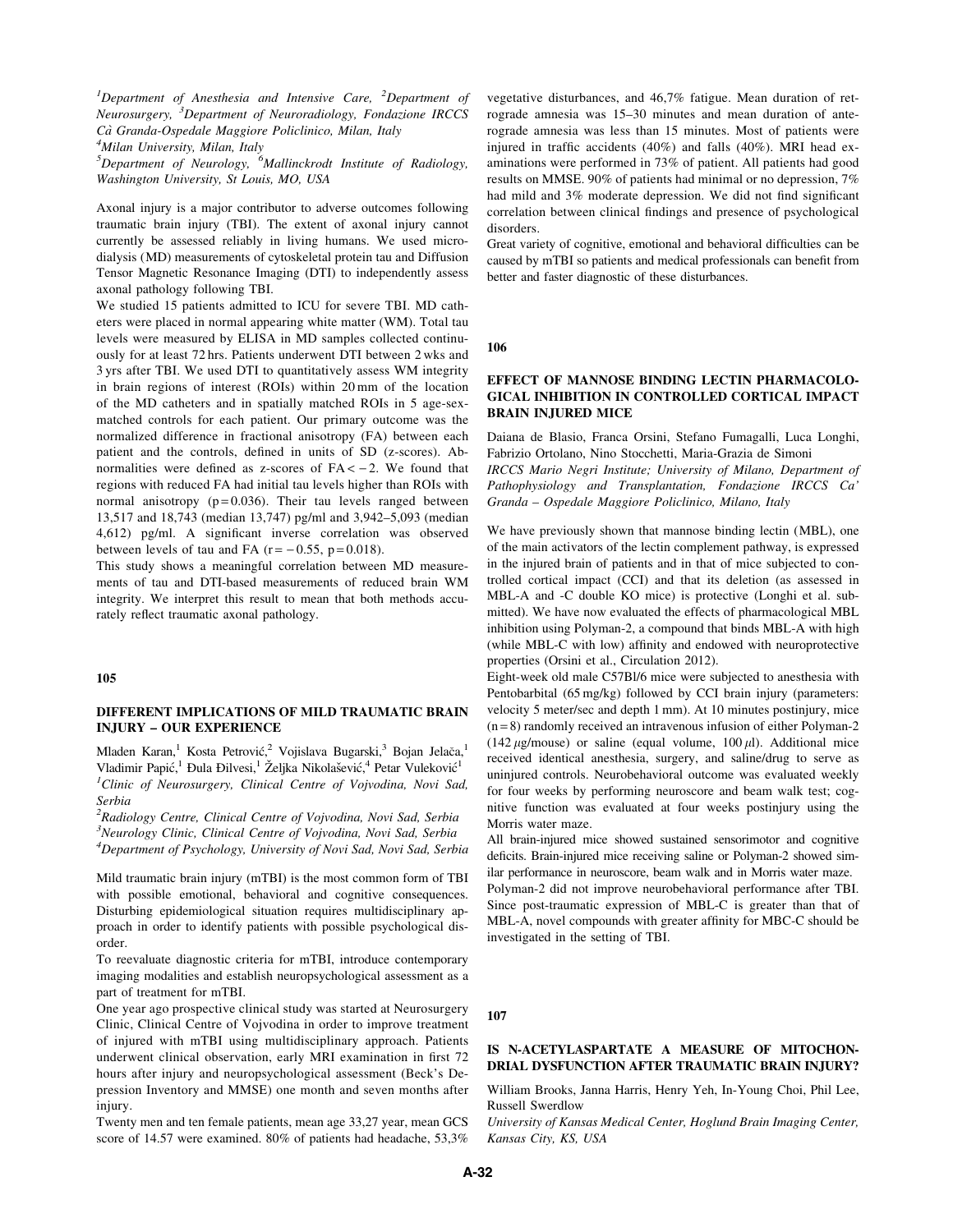Energy metabolism is compromised following traumatic brain injury (TBI). Magnetic resonance spectroscopy provides non-invasive quantification of neurochemicals. Loss of N-acetylaspartate (NAA), a byproduct of the Krebs cycle, suggests mitochondrial dysfunction. The current goal was to establish the relationships between NAA and other neurochemicals for better understanding brain metabolic dysfunction following TBI.

We used high-field  $9.4T$  short echo  ${}^{1}H$ -MRS to quantify neurochemicals in cerebral cortex (lesion site) and hippocampus (perilesional) in 12 male F344 rats (3 mo) before and three days after a controlled cortical impact injury (5 mm tip, 3 m/s, 2 mm depth, 300 ms contact time). Animals were anesthetized with isoflurane during all experiments in accordance with institutional guidelines. We used LCModel to calculate absolute concentrations of NAA, glucose, lactate, alanine, and glutamate. The change in concentration of each neurochemical after injury and the correlations between changes in pairs of neurochemical were calculated. Data from both locations were combined to provide a range of injury severity.

NAA loss was highly correlated with lactate increase  $(r^2 = 0.76)$  and lactate increase was correlated with glucose loss  $(r^2 = 0.29)$ . Increases in alanine and lactate were highly correlated  $(r^2 = 0.79)$ . Finally, loss of NAA and glutamate were highly correlated  $(r^2 = 0.69)$ .

These results provide quantitative non-invasive evidence of mitochondrial dysfunction, leading to elevated accumulation of lactate and alanine. The correlation between NAA and glutamate suggests that the glutamate observed by <sup>1</sup>H-MRS is associated with brain energy metabolism. Thus, MRS biomarkers provide non-invasive assessment of brain metabolism that can be translated to humans.

### 108

# CORRELATION BETWEEN CHANGES IN GREY AND WHITE MATTER RADIODENSITY WITH PROGNOSIS AFTER CRANIOPLASTY

Arthur Maynart Pereira Oliveira, Robson Luís Oliveira de Amorim, Wellingson Silva Paiva, Almir Ferreira de Andrade, Fernando Mendes Paschoal Junior, Edson Bor-Seng-Shu, Fernanda Coelho, Gabriel Scarabotolo Gattas, Renato Anghinah, Manoel Jacobsen Teixeira University of Sao Paulo, Department of Neurology, Discipline of

Neurosurgery, Sao Paulo, Brazil

Cranioplasty following decompressive craniectomy is reported to result in brain anatomical changes and concomitant neurological recovery. As attenuation measurement of brain nonenhanced CT scan (CT) can predict neurological prognosis in patients after cardiac arrest, we decided to perform a study to evaluate whether changes in radiodensity occur after cranioplasty and, if these changes may be related to neurological outcome. We prospectively evaluated patients with cranial vault defect by CT, before and after cranioplasty. We have measured the density in HU of WM and GM ipsilateral to bone defect. The neurological assessement was performed with the modified Rankin scale (mRs), the Mini mental state examination (MMSE) and the Barthel index (time frame: before and six months after cranioplasty). We evaluated 30 patients and observed an increased density of GM after surgery from  $28.7 + / -8.02$  HU (mean and SD) to  $30.51 + / - 7.94$  (mean and SD) (p=0.144), while for WM there was a reduction from  $27.08 + / -3.80$  HU (mean and SD) to  $26.11 + / - 3.82$  HU (mean and SD) (p=0.052). There was a significant increase in GM/WM ratio after cranioplasty from 1.05 to 1.18  $(p=0.007)$ . We also have observed correlation between the increase on GM/WM ratio with improvement in postoperative MMSEv  $(p=0.041)$ . Our study showed that attenuation changes in the brain occur after cranioplasty. Also, this changes seems to be correlated with cognitive outcome. Our work is the first to describe a GM/WM after cranioplasty may be related to better prognosis.

109

#### WHAT CAN WE REALLY EXPECT OF CEREBRAL BLOOD FLOW AFTER CRANIOPLASTY?

Arthur Maynart Pereira Oliveira, Robson Luís Oliveira de Amorim, Wellingson Silva Paiva, Almir Ferreira de Andrade, Fernando Mendes Paschoal Junior, Edson Bor-Seng-Shu, Fernanda Coelho, Gabriel Scarabotolo Gattas, Renato Anghinah, Manoel Jacobsen Teixeira University of Sao Paulo, Department of Neurology, Discipline of Neurosurgery, Sao Paulo, Brazil

Cranial vault defects may be related with neurological deficits that can be associated with changes in cerebral hemodynamics. Our goal was to evaluate if cerebral blood flow (CBF) increases after cranioplasty using computed tomography perfusion (CTP). We prospectively evaluated patients with bone defect after decompressive craniectomy (DC) with CTP before and after cranioplasty. We performed neurological examination and evaluation of prognostic scales (mRs, MMSE and Barthel index) before and after six months. Of 30 patients, 15 (50%) had DC related to TBI and the remaining, due to cerebrovascular disease. The mean preoperative CBF was  $24.13 + / -6.3$  ml/  $100 \text{ g}$  / min (SD) ipsilateral to the bone defect and  $27.75 + (-6.21 \text{ ml})$  $100 g / min$  (SD) contralateral to the bone defect. The mean postoperative CBF was  $22.63 +/- 8.2$  ml/100 g / min (SD) ipsilateral to the bone defect and  $26.23 + (-5.73 \text{ ml}/100 \text{ g} / \text{ min (SD)})$  in the contralateral hemisphere. Although there's difference in CBF between both hemispheres that remains after cranioplasty  $(p=0,262)$ , this procedure did not cause significant changes in CBF (ipsilateral,  $p = 0.31$ ; contralateral,  $p = 0.24$ ). The absolute values of mean transit time (MTT) decreased in both hemispheres, being significant ( $p = 0.02$ ) on the defect side. We also observed that there was significant improvement in all neurological parameters. Although all literature reports show CBF increment after cranioplasty and correlate this finding with clinical improvement, we observed that the best parameter to assess hemodynamics condition for these parients is MTT. After cranioplasty could occur a downregulation of the cerebral autoregulation curve, allowing suitable neuronal function with lower CBF.

# 110

## MORPHOLOGICAL CHANGES ON CORTICAL SURFACE AND THEIR CORRELATION OF WITH NEUROLOGICAL OUTCOME IN PATIENTS WITH BONE DEFECTS AFTER DECOMPRESSIVE CRANIECTOMY

Arthur Maynart Pereira Oliveira, Robson Luís Oliveira de Amorim, Wellingson Silva Paiva, Almir Ferreira de Andrade, Fernando Mendes Paschoal Junior, Edson Bor-Seng-Shu, Fernanda Coelho, Gabriel Scarabotolo Gattas, Renato Anghinah, Manoel Jacobsen Teixeira University of Sao Paulo, Department of Neurology, Discipline of Neurosurgery, Sao Paulo, Brazil

Deformity of cortex may occur with several lesions that compresses the cortical surface (tumors or hematomas). The purpose of our study was to evaluate if cortical deformity related to bone defect can be reversed after cranioplasty and its correlation with neurological improvement. We prospectively evaluated patients with bone defect after decompressive craniectomy (DC) using CT before and after cranioplasty. We estimated the degree of cortical sulci effacement, the amount of brain midline shift (MLS) and, the ratio of the cortical surface in two points (anterior and posterior) in the frontal and temporal lobes to the midline, between both hemispheres. We performed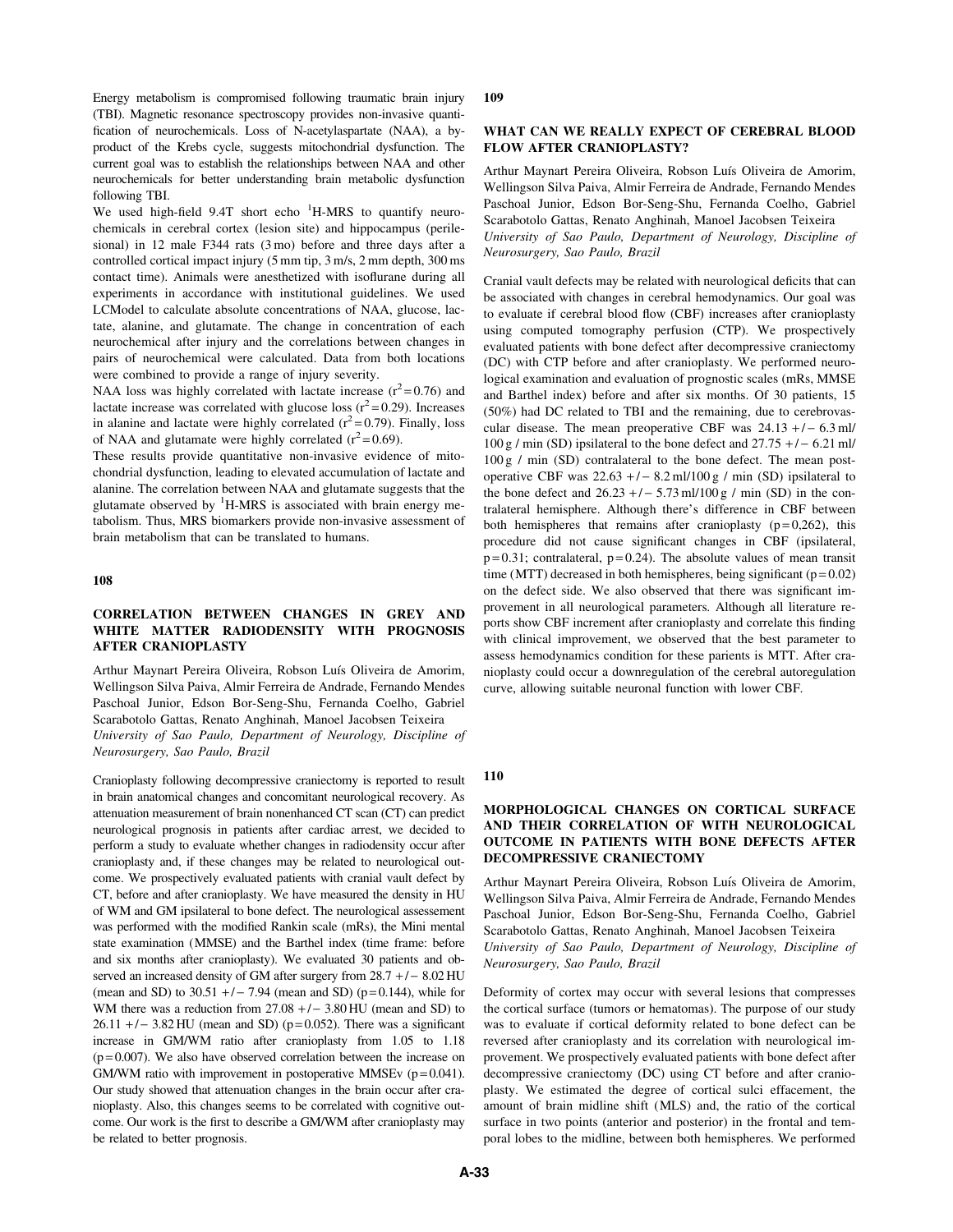the neurological assessment with the prognostic scales (mRs, MMSE, Barthel index) before and after six months. There was persistence of a normal condition (presence of cortical sulci) or returning to normal in 86.6% of patients after cranioplasty (p < 0.001). We verified a MLS decrease from  $2.43 + / - 2.55$  mm (mean and SD) to  $1.16 + / - 1.93$  mm (mean and SD) ( $p = 0.004$ ). None of these parameters was correlated with neurological improvement. The difference of the anterior (frontal) distance decresed from  $9.04 + / - 7.04$  mm (mean and SD) to  $2.94 + / -$ 4.57 mm (mean and SD) p < 0.001. The relation between the posterior (temporal) distances also decreased from 1.13 to 1.04 ( $p = 0.047$ ). This last measurement was the one which correlated with better prognosis according to Barthel index,  $(p=0.035)$ . There are no papers in literarature about cortical morphometric that correlate with improved prognosis after cranioplasty. Possibly this clinical improvement correlates with anatomical and functional restructuring of the cortical mantle being, a nonenhanced CT scan a simple and effective diagnostic tool.

## 111

## PATTERN OF HEAD INJURY IN CYCLISTS

Lakmini De Silva, Clare Sweasey, Hilary Madder, J Tailor, C Sweasey, H Roy, T Lawrence, Kerr, H Madder

Neurosciences Intensive Care Unit Level 1, West Wing, John Radcliffe Hospital, Oxford, UK

Oxfordshire has a higher percentage of population that cycles at least once a week at 28% compared with the rest of UK at 10% (1). Here we describe head injuries in cyclists over the period 2008 – 2013 that required admission to a major trauma centre.

Of the 786 patients admitted to Oxford University Hospital Trust during that period, 8.3% or 65 admissions were due to cyclists. Helmets were worn in 27.7% (18/65) of patients. There were 24.6% (16 patients) in which it was unknown if a helmet was worn or not. Of note, 47.8% (31/65) of patients did not wear a helmet. Alcohol was a factor in 10.8% of accidents.

The severity of head injury seen was quite high with 13/65 or 20% being a GCS 3–8 on admission. 29.2% (19/65) had a moderate head injury with GCS 9–13 and, 50.8% (33/65) were mild with GCS 14–15. Admission to Neuro Intensive Care Unit was required in 36.9% of presentations (24/65). Mortality during admission in this population was 6.2% (4/65) with only one of these deaths not directly attributed to head injury.

It is clear that cyclists are at risk of head injury and that this risk decreases with the number of cyclists on the road per capita. What remains contentious is the issue of bicycle helmets and whether these are significantly effective at reducing the morbidity and mortality to justify changes to legislation to mandate the legal requirement of wearing bicycle helmets.

#### 112

## HIPPOCAMPAL NEURON LOSS, WHITE MATTER DAMAGE AND BEHAVIORAL ALTERATIONS FOLLOWING A FLUID PERCUSSION INJURY IN MICE

Lee A Shapiro, Andre Obenaus, Sanjib Mukherjee, Jacob Hurst, Jessica Kain, Richard Tobin, Karen Newell-Rogers Texas A & M Health Science Center, TX, USA

We have previously shown gross histopathology and increased seizure susceptibility in a novel mouse model of fluid percussion injury (Mukherjee et al. 2013). In that study, we demonstrated the pattern of neurodegeneration and neuron loss in the ipsilateral cortex between 1–30 days after injury. We also showed the pattern of ipsi- and contralateral astrocyte and microglial activation within these time points. While the previous study established the fundamental gross neuropathology in this model, we sought to further elucidate the pathological features in this mouse model of traumatic brain injury. To accomplish this goal, the current study examined hippocampal cell loss, white matter damage and behavioral performance between 1 and 30 days after a fluid percussion injury in our mouse model. The results demonstrate hippocampal cell loss, white matter damage and behavioral deficits following fluid percussion injury. The results further support the use of this mouse model of traumatic brain injury for future studies involving the central nervous system (CNS).

## 113

# EMPLOYING BLOOD BIOMARKERS IN TBI CLINICAL TRIALS: FINDINGS FROM THE INTREPID2566 TRIAL

Stefania Mondello,<sup>1</sup> Kara Schmid,<sup>2</sup> Frank C Tortella,<sup>2</sup> Larry Glass<sup>3</sup> <sup>1</sup>Department of Neuroscience, University of Messina, Messina, Italy  $2$ Department of Applied Neurobiology, Division of Psychiatry and Neuroscience, Walter Reed Army Institute of Research, Silver Spring, MD, USA

<sup>3</sup>Neuren Pharmaceuticals Limited, Bethesda, MD, USA

The multicenter INTREPID-2566 trial, which is investigating the safety and efficacy of NNZ-2566 in patients with traumatic brain injury (TBI), uses circulating brain damage markers to improve identification and characterization of patients and to monitor effects of therapeutic intervention. The study is examining whether changes in brain biomarkers over time are associated with clinical variables and outcomes in the trial.

Seventy-six moderate to severe TBI patients from the INTREPID-2566 trial were included. Glial (glial fibrillary acid protein [GFAP]), neuronal (ubiquitin C-terminal hydrolase [UCH-L1]) and axonal (aII-spectrin breakdown products 150 [SBDP150]) markers were measured by ELISA in serum on admission, at 12, 24, 36 and 48 hours and 3, 4 and 5 days after injury. Associations of initial Glasgow Coma Scale (GCS) score, age, gender, mechanism of injury and Glasgow Outcome Scale (GOS) score with biomarker profiles were investigated. Area under the curve (AUC) as a best estimate of the total amount of biomarker release was calculated for each marker in all patients.

RESULTS: All biomarkers were increased early after injury. UCH-L1, GFAP, and SBDP150 serum levels on admission strongly correlated with 1-month mortality ( $p = 0.001$ ,  $p = 0.008$  and  $p = 0.007$ , respectively) and UCH-L1 and GFAP with 3-months mortality  $(p=0.002$  and  $p=0.03$ , respectively), but not with age, gender, or GCS. UCH-L1 weakly correlated with CT findings ( $p = 0.047$ ). The greatest AUC values for UCH-L1, GFAP, and SBDP150 over 5 days of observation had the strongest association with 3-months mortality  $(p=0.0006, p=0.006$  and  $p=0.004$ , respectively), AUC values were also associated with 1-month mortality ( $p = 0.003$ ,  $p = 0.03$  and  $p = 0.02$ , respectively). These results suggest that determination of serum levels of brain damage proteins as well as their change over time may be useful in the characterization and stratification of patients with TBI, increasing the possibility of identifying a positive effect of the drug. These data emphasize the importance of including biomarker measurement in TBI trials.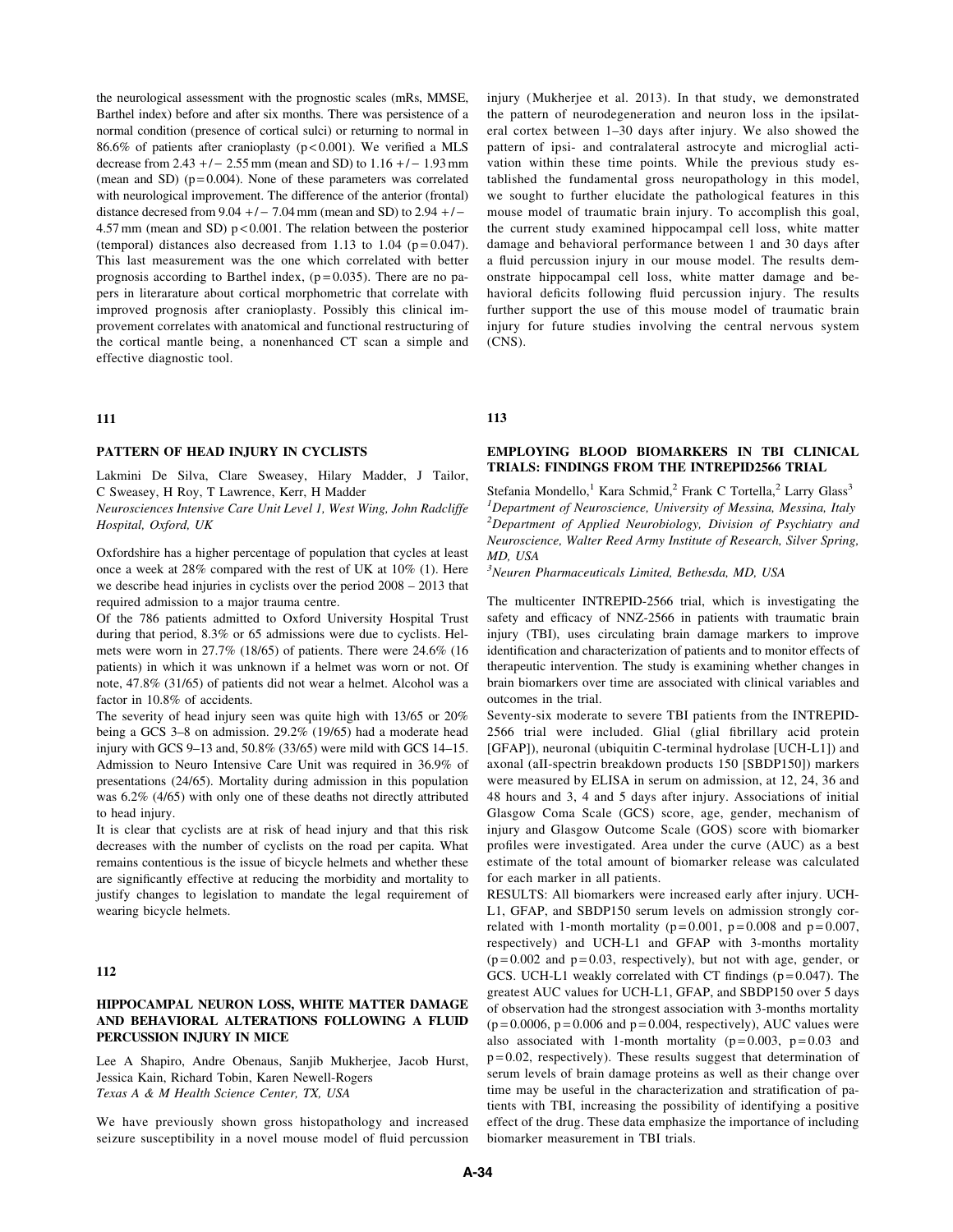114

## CHARACTERIZATION OF TBI MODELS AND EVALUATION OF EFFICACY OF NICOTINAMIDE, ERYTHROPOIETIN, AND CYCLOSPORIN A USING SERUM BIOMARKERS: RESULTS FROM OPERATION BRAIN TRAUMA THERAPY

Stefania Mondello,<sup>1</sup> Deborah A Shear,<sup>2</sup> Helen M Bramlett,<sup>3</sup> Edward C Dixon,<sup>4</sup> Kara Schmid,<sup>2</sup> W Dalton Dietrich,<sup>3</sup> Kevin KW Wang,<sup>5</sup> Ronald L Hayes, <sup>6</sup> Frank C Tortella,<sup>2</sup> Patrick M Kochanek<sup>4</sup>

 ${}^{1}$ Department of Neuroscience, University of Messina, Messina, Italy  $2$ Department of Applied Neurobiology, Division of Psychiatry and Neuroscience, Walter Reed Army Institute of Research, Silver Spring, MD, USA

 $3$ Department of Neurosurgery, University of Miami Miller School of Medicine, Miami, FL, USA

<sup>4</sup>Department of Critical Care Medicine, University of Pittsburgh School of Medicine, Pittsburgh, PA, USA

 ${}^{5}$ Departments of Psychiatry and Neuroscience, University of Florida, Gainesville, FL, USA

 $^6$ Department of Clinical Programs, Banyan Biomarkers Inc., Alachua, FL, USA

OBTT is a multicenter preclinical drug screening consortium for TBI. We measured serum glial fibrillary acidic protein (GFAP) and Ubiquitin C-terminal hydrolase (UCH-L1) in 3 rat models (parasagittal fluid percussion injury [FPI]), controlled cortical impact [CCI] and penetrating ballistic-like brain injury [PBBI]) treated with vehicle, or low or high doses of nicotinamide, erythropoietin [EPO] or Cyclosporin A [CsA]. At 4h after TBI UCH-L1 was significantly higher in CCI vs. FPI and PBBI, and GFAP lower in PBBI vs. CCI and FPI. Sham and TBI+Veh groups did not differ across experiments in the same model confirming intra-model reproducibility. But shams differed across models with highest UCH-L1 levels in CCI and lowest GFAP in FPI. High-dose nicotinamide reduced GFAP but not UCH-L1 in PBBI at 24 h. High-dose EPO increased UCH-L1 at 4 h and reduced it at 24 h in CCI, but did not affect GFAP. CsA showed a dose-dependent increase in GFAP at 4 h in CCI and PBBI but a reduction trend in FPI vs. Veh. CsA had no impact on UCH-L1. Different models produced distinct biomarker profiles replicable across experiments supporting use of biomarkers to characterize, standardize and refine TBI animal models. Importantly, this study demonstrates that drugs differently affect distinct types of lesions as reflected by distinct biomarker pathways. Taken together, these findings provide robust evidence for a potential application of biomarkers in TBI theranostics thereby holding promise for personalized medicine. Support: US Army W81XWH-10-1-0623.

#### 115

## AMNIOTIC FLUID DERIVED MESENCHYMAL STROMAL CELLS PROTECT ORGANOTYPIC BRAIN SLICES AFTER OXIGEN-GLUCOSE DEPRIVATION INJURY

Francesca Pischiutta, Emanuela Parotto, Pietro Romele, Ornella Parolini, Maria-Grazia De Simoni, Elisa R Zanier

IRCCS-Istituto di Ricerche Farmacologiche Mario Negri, Department of Neuroscience, Milan, Italy

We established a model of cortical brain organotypic slices and oxygen-glucose deprivation (OGD) to assess the protective effects of amniotic mesenchymal stromal cells (AMSCs) or their conditioned medium (CM) on cortical ischemia, a critical component of brain damage following traumatic brain contusion. Prefrontal cortex organotypic slices (P1-3 mice) were subjected to 2h OGD (hypoxic chamber: N2:95%, CO2:5%, O2:0.1%; DMEM without glucose). Control slices were maintained in culture medium in normoxic conditions. One hour post-OGD, the slices were cultured in: 1) culture medium; 2) co-culture with AMSCs; 3) 50% CM. Cell death evaluation: OGD increased propidium iodide (PI) incorporation both at 24 h (mean  $\pm$  SD: +2000 $\pm$ 459%) and 48 h (+5000 $\pm$ 1588%) compared to controls. AMSC exposure following OGD significantly reduced PI incorporation both at  $24 h (-35 \pm 19\%)$  and  $48 h (-48 \pm 23\%)$  compared to OGD alone. CM exposure following OGD significantly reduced PI incorporation at  $24 h (-28 \pm 23\%)$  but no longer at  $48 h$  $(-26 \pm 42\%)$  compared to OGD alone. Edema evaluation: OGD induced a marked slice swelling at  $24 h$  (137 $\pm$ 32%) and  $48 h$  (122 $\pm$ 10%) compared to pre-OGD. AMSC exposure following OGD significantly reduced slice swelling at  $24 h$  ( $122 \pm 18\%$ ) compared to OGD alone resulting in the complete resolution of edema at  $48h(99 \pm 4\%)$ .

Control slices co-cultured with AMSCs or CM never differed from those in culture medium. Our data show that AMSCs are able to protect cortical brain slices after ischemic injury and that CM from AMSCs confers transient protection. This model represents a reliable tool to investigate specific mechanisms associated with AMSC protection in the ischemic injury.

116

# BONE MARROW MESENCHYMAL STROMAL CELLS DRIVE PROTECTIVE M2 MICROGLIA POLARIZATION AFTER BRAIN TRAUMA

Elisa R Zanier, Francesca Pischiutta, Loredana Riganti, Federica Marchesi, Elena Turola, Stefano Fumagalli, Carlo Perego, Emanuela Parotto, Paola Vinci, Pietro Veglianese, Giovanna D'Amico, Claudia Verderio, Maria-Grazia De Simoni

IRCCS-Istituto di Ricerche Farmacologiche Mario Negri, Department of Neuroscience; Milan, Italy

Microglia/macrophages (M) are major contributors to post-injury inflammation but they may also promote brain repair in response to specific environmental signals that drive classic (M1) or alternative (M2) polarization. We investigated the activation and functional changes of M in mice subjected to controlled cortical impact (CCI) receiving human bone marrow mesenchymal stromal cells (MSCs) or saline infusion. MSCs up-regulated Ym1 and Arginase-1 mRNA (p < 0.001), two M2 markers of protective M polarization, at 3 and 7d post-injury and increased the number of Ym1 + cells at 7d post-injury  $(p<0.05)$ . MSCs reduced the presence of the lysosomal activity marker CD68 on the membrane surface of CD11b positive M  $(p<0.05)$ , indicating a reduced phagocytosis. MSC-mediated induction of the M2 phenotype in M was associated with recovery of neurological functions (assessed by composite neuroscore and beam walk) 7d post-injury  $(p < 0.01)$  and reparative changes of the lesioned microenvironment. In vitro, MSCs directly counteracted the pro-inflammatory response of primary murine microglia stimulated by TNF $\alpha$ +IL17 or by TNF $\alpha$ +INF $\gamma$  and induced M2 pro-regenerative traits, as indicated by the down-regulation of iNOS and up-regulation of Ym1 and CD206 ( $p < 0.01$ ) mRNA. In conclusion we found evidence that MSCs can drive the M transcriptional environment and induce the acquisition of an early, persistent M2 beneficial phenotype both in vivo and in vitro. Increased Ym1 expression together with reduced in vivo phagocytosis indicates M selection by MSCs towards the M2a subpopulation, which is involved in growth stimulation and tissue repair.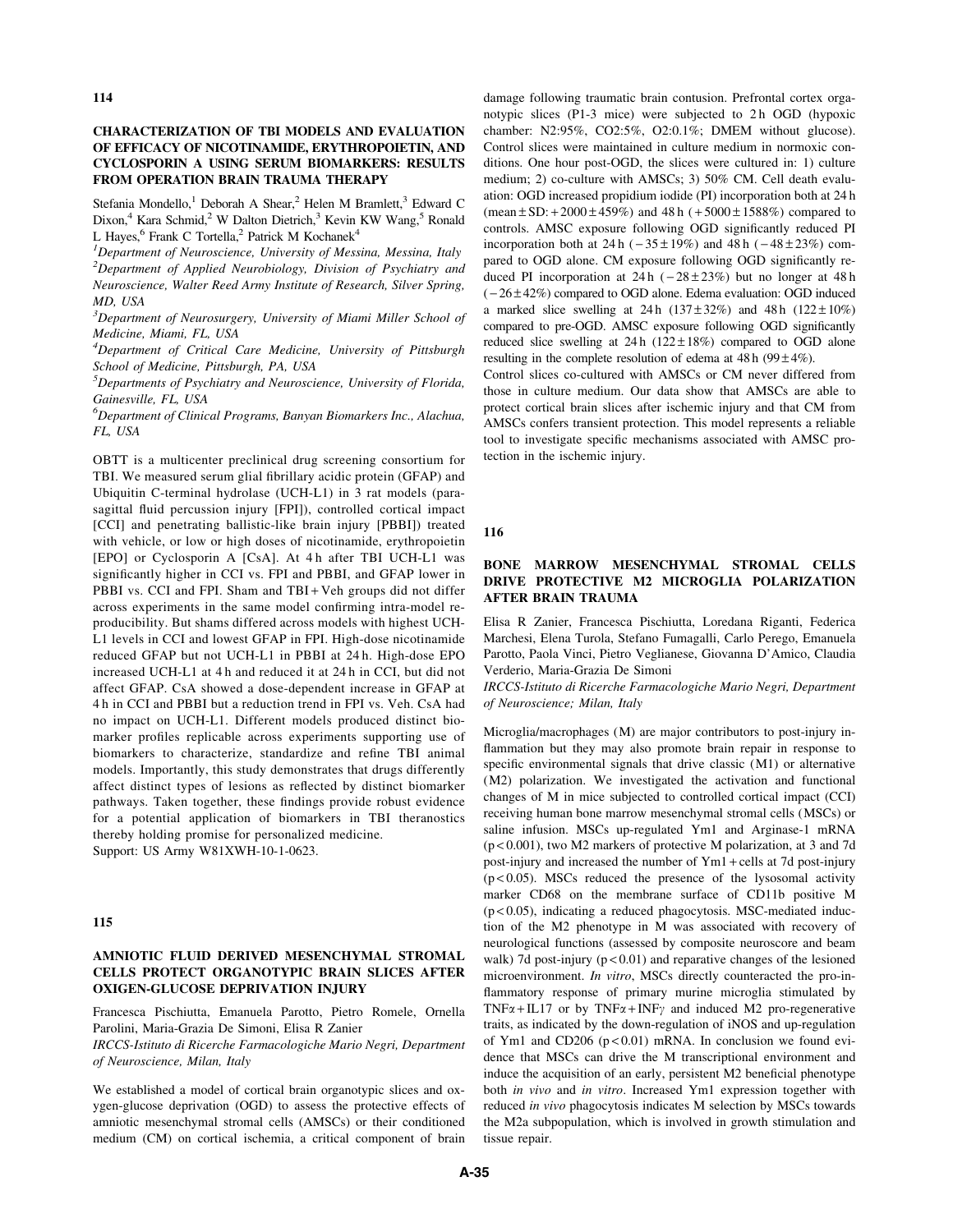## DIFFERENTIAL ACUTE AND CHRONIC RESPONSE OF CX3CR1 DEFICIENT MICE TO EXPERIMENTAL BRAIN TRAUMA

Federica Marchesi, Fabrizio Ortolano, Carlo Perego, Francesca Pischiutta, Tommaso Zoerle, Maedeh Arabian, Emanuela Parotto, Elisa R Zanier and Maria-Grazia De Simoni

IRCCS-Istituto di Ricerche Farmacologiche Mario Negri, Department of Neuroscience, Milan, Italy

We investigated the consequences of  $CX<sub>3</sub>CR1$  fractalkine receptor deletion on neurobehavioral and histopathological outcome, and microglia/macrophage (M) phenotypical features in mice after traumatic brain injury (TBI) induced by controlled cortical impact (CCI). Four and seven days after injury  $CX_3CR1^{-/-}$  mice (n = 12) subjected to CCI showed early significant reduction of sensorimotor deficits, evaluated using composite neuroscore, associated to lower cortical damage assessed by neuronal count and TUNEL staining compared to WT mice. Conversely, at 35 days they showed a delayed worsening of sensorimotor deficits and histological damage. M phenotypical features were assessed by immunohistochemistry for CD11b (% of stained area), CD68 (% of stained area), a marker of phagocytosis, and iNOS (numbers of positive cells/ $mm<sup>2</sup>$ ), a marker of M1 phenotype. At early time points immunoreactivity for CD11b was increased  $(+25\%),$ p < 0.05) while that for CD68 and for iNOS was decreased (CD68:  $-33\%$ , p < 0.001; iNOS:  $-40\%$ , p < 0.001) in CX<sub>3</sub>CR1<sup>-/-</sup> compared to WT injured mice. In contrast, at 35 days a selective increase of iNOS  $(+189\%, p<0.001)$  with no changes for the other markers was detected in  $CX_3CR1^{-/-}$  compared to WT mice. These data show an early protection followed by a chronic exacerbation of TBI damage in absence of CX<sub>3</sub>CR1. The different polarization of M observed at early and late stages in  $CX_3CR1^{-/-}$  mice suggests that fractalkine-mediated M activation may play a role in facilitating long-term recovery and repair after TBI.

## 118

## THE FEATURES OF TRAUMATIC BRAIN INJURY WITH ACUTE DETERIORATION AFTER RECOVERY OF CON-**SCIOUSNESS**

Tasuke Tanaka, Akinori Wakai, Mitsuo Ohnishi, Daikai Sadamitsu Osaka National Hospital, Osaka, Japan

In the last five years, we experienced four cases of traumatic brain injury which suddenly deteriorated despite recovery of consciousness. Therefore, we analyzed this and report the characteristics of the injuries.

- 1. A twenty-eight-year-old woman was injured in a traffic accident. Her consciousness was E3V2M6 (GCS) on arrival. A craniotomy and removal of the hematoma was performed. Her normal temperature (TEMP) was maintained. On the 7th hospital day (HD), her consciousness recovered to M6, but on the 12th HD acute deterioration occurred and she was dead on the 17th HD. AIS4 (head) ISS26 Ps0.955.
- 2. A seventeen-year-old boy was injured in a railway accident. His consciousness was E1V1M4 on arrival. A craniotomy and removal of the hematoma was performed followed by therapeutic hypothermia. On the 8th HD consciousness recovered to M6, but on the next day, acute deterioration occurred and he was dead on the 16th HD. AIS5 (head) ISS30 Ps0.830.
- 3. A twenty-five-year-old woman was injured in a crash. Her consciousness was E1V4M6 on arrival. Her normal TEMP was maintained. On the 5th HD consciousness recovered to M6, but on the 7th HD acute deterioration occurred and she was dead on the 19th HD. AIS4 (head) ISS21 Ps0.941.
- 4. A twenty-nine-year-old woman was injured in a crash. Her consciousness was E1V1M1 on arrival. Her normal TEMP was maintained. On the 4th HD consciousness recovered to M5 under sedation, but on the 7th HD, acute deterioration occurred and she was dead on the 18th HD. AIS4 (head) ISS21 Ps0.941.

All of the patients were young and had fractures in the posterior fossa and hemorrhage in the frontal lobe. There was no change of intracranial pressure (ICP) around the acute deteriorated area in all of the cases. There was acute deterioration 12 weeks after admission.

#### 119

## PATTERNS OF SEVERITY AND OUTCOME OF TRAU-MATIC BRAIN INJURIES BY LOCATION OF TRAUMA IN AUSTRIA

Marek Majdan,<sup>1,2</sup> Walter Mauritz,<sup>2</sup> Martin Rusnak,<sup>1,2</sup> Alexandra Brazinova,  $i^2$  Johannes Leitgeb<sup>3</sup>

<sup>1</sup>Department of Public Health, Faculty of Health Sciences and Social Work, Trnava University, Trnava, Slovakia

 $2$ International Neurotrauma Research Organisation (INRO), Vienna, Austria

<sup>3</sup>Dept. of Traumatology, Medical University of Vienna, Vienna, Austria

Traumatic brain injuries (TBIs) are a major public health problem. Although they are relatively well studied, information on some aspects, such as location, is limited. The aim of this paper was to describe patterns of TBI related to places where trauma occurred, analyse their causes and relations with severity and outcome.

1098 cases of TBI admitted to hospitals in Austria were analysed with respect to where they occurred. Primary populations at risk were identified for each location as well as demographic factors, patterns of injury severity, extent of injury and short and long-term outcomes.

TBIs at home occurred mostly in elderly after falls and had the worst outcome. TBIs on streets/public places were caused mostly by falls or traffic accidents. TBIs on roads/highways were the most common, especially in young ages. Outdoor/sports injuries were caused mainly by sports or falls. Workplace TBIs happened almost solely to men and were the most severe.

TBIs at different locations display distinctive patterns as to causes, severity, outcome and populations at risk. Location is therefore a relevant epidemiological aspect of TBI and we advocate its inclusion in future studies. Definitions of primary populations at risk at different locations could aid targeted public health actions.

### 120

## DYNAMIC EVOLUTION OF ATROPHY AFTER MODERATE TO SEVERE TRAUMATIC BRAIN INJURY

Virginia Newcombe, Christian Ledig, Guilia Abate, Joanne Outtrim, Doris Chatfield, Thomas Geeraerts, Anne Manktelow, Peter J Hutchinson, Jonathan Coles, Guy Williams, Daniel Rueckert, David K Menon Division of Anaesthesia, University of Cambridge Wolfson Brain Imaging Centre, University of Cambridge Department of Computing, Imperial College, London, UK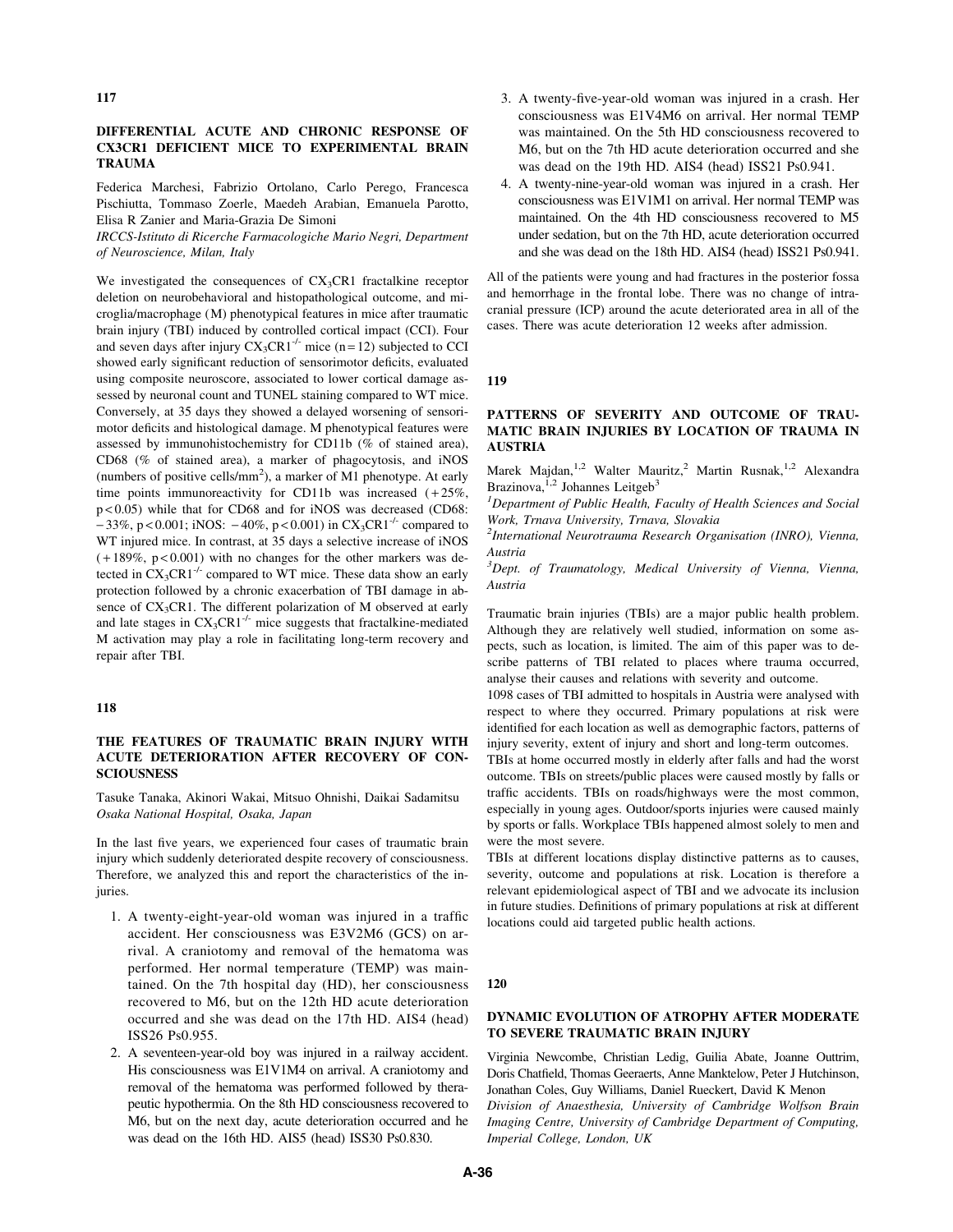It is clear that many of the sequelae of Traumatic Brain Injury (TBI) are not just a direct consequence of the acute event, but represent a dynamic process, with changes occurring many years after the event. Here we investigate the temporal changes in regional volumes after TBI. Twelve patients who had sustained moderate to severe TBI, underwent serial MR imaging on at least three and up to five occasions. All were imaged within 1 week of injury as well as twice five or more months post injury which included 3D T1-weighted structural sequence. Eight controls underwent three imaging sessions over the same time period. Subject specific probabilistic segmentation estimates of regions of interested were derived using an atlas-based approach based on an expectation-maximization framework. Non-parametric statistics were used. The thalamus and cerebral white matter showed a significant volume loss over time for patients but not controls (P < 0.001). The lateral ventricles showed a significant volume increase in the patient group  $(P < 0.001)$ . In contrast there was no significant volume change in the hippocampus for either patients or controls. The differential effects of volume change are consistent with progressive but selective damaging effects of TBI on the white and grey matter, indicating that individual regions have different resilience and/or vulnerabilities to the effects of injury. The volume changes seen are likely secondary to the influence of edema in the acute scans. Late changes in regional volume are attributable to a range of pathophysiological process, including Wallerian degeneration, metabolic changes, and inflammation.

### 121

# LONG-TERM CHANGES OF PERIVASCULAR MATRIX AFTER JUVENILE TRAUMATIC BRAIN INJURY: POSSIBLE RELATION WITH AMYLOID-BETA ACCUMULATION

Amandine Jullienne,<sup>1</sup> Jill Roberts,<sup>3</sup> Viorela Pop,<sup>1</sup> M Paul Murphy,<sup>3</sup> Elizabeth Head,<sup>3</sup> Gregory J Bix,<sup>3</sup> Jérôme Badaut<sup>1,2,4</sup>

<sup>1</sup>Department of Pediatrics, Loma Linda University, Loma Linda, CA, USA

 $^{2}$ Department of Physiology, Loma Linda University, Loma Linda, CA, USA

 $3$ University of Kentucky, Sanders-Brown Center on Aging, Lexington, KY, USA

4 Bordeaux University, CNRS UMR 5287, Bordeaux, France

Traumatic brain injury (TBI) is a leading cause of long-term disability in the pediatric population. Juvenile (j)TBI induces phenotypic changes of the blood-brain barrier (BBB) and accumulation of amyloid- $\beta$  (A $\beta$ ) at 2 months. Recently, we demonstrated emergence of cognitive dysfunctions up to 6 months after jTBI, suggesting that long-term changes of the BBB could participate in the establishment of neurodegenerative process. We hypothesized that early TBI induces changes in the neurovascular unit (NVU), associated with  $A\beta$ accumulation. We investigated NVU changes up to 6 months in a rat jTBI model, with a focus on the transporter P-glycoprotein (P-gp) and on the basement membrane proteins perlecan and fibronectin, known to be involved in  $A\beta$  clearance.  $A\beta$  staining is present and increased after jTBI around cerebral blood vessels, and the diameter of the cerebral microvessels is decreased by 25 and 34% at 2 and 6 months, respectively, without significant angiogenesis. P-gp staining in endothelium is decreased by 22% and parallels an increase of perlecan and fibronectin staining around cerebral blood vessels.

In conclusion, a brain injury occurring during childhood could accelerate neurodegenerative processes underlined by  $A\beta$  deposition and leading to cognitive dysfunctions. Associated with  $A\beta$  accumulation, the BBB

phenotype is changed with a decrease of P-gp and an increase of perlecan and fibronectin, both proposed to be involved in  $A\beta$  fibrillization and stabilization. These results strongly suggest that the emergence of behavioral dysfunctions observed in our model at long-term could be related to vascular dysfunctions such as a decrease of  $A\beta$  clearance.

## 122

#### A SWINE MODEL OF INTRACELLULAR CEREBRAL EDEMA

Guy Rosenthal, Fernando Ramirez de Noreiga, Samuel Moscovici, Eyal Itshayek, Ramez Abu Shkara, Yakov Felig, Geoffrey T Manley Hadassah-Hebrew University Medical Center University of California, San Francisco, CA, USA

Large animal models of traumatic brain injury (TBI) provide a platform to study cerebral physiology but to date, few have succeeded in achieving raised intracranial pressure (ICP) above the 20–25 mm Hg threshold considered critical in human TBI. We describe a swine model of water intoxication and its cerebral histological and physiological sequale.

Female swine weighing 35–45 kg were anesthetized and continuously monitored with systemic and cerebral physiological monitors including ICP and Licox brain tissue oxygen tension (PbtO2) monitors. Four serum sodium intervals were designated: baseline (135– 145 mEq/L), mild (130–134 mEq/L), moderate (125–129 mEq/L), and severe hyponatremia (116–124 mEq/L), and attained by infusing hypotonic saline. Both at baseline and at the end of the experimental protocol a wedge biopsy was obtained for pathological examination and electron microscopy.

We studied 8 swine that received a total of  $7.0 \pm 2.0$  liters of hypotonic saline over a mean of  $4.5 \pm 1.1$  hours. We found a substantial and consistent rise in ICP with decreasing serum sodium. Mean ICP rise from a baseline value of  $6\pm 2$  to  $28\pm 6$  mm Hg during severe hyponatremia, while cerebral perfusion pressure (CPP) decreased from a baseline of  $72 \pm 10$  to  $46 \pm 11$  mm Hg. We also found a decrease in PbtO2 from a baseline value of  $18.4 \pm 8.9$  to  $5.2 \pm 3.0$ . Electron microscopy demonstrated substantial intracellular edema and astrocytic foot process swelling following water intoxication.

The swine model of water intoxication leads to elevated ICP, decreased PbtO2, and intracellular cerebral edema demonstrated on electron microscopy. This model may be a useful platform with clinical relevance to study intracellular cerebral edema in a setting similar to the modern ICU.

123

# DO PATIENTS WITH TRAUMATIC BRAIN INJURY AND GCS SCORE 13 HAVE DIFFERENT MRI FINDINGS OR OUTCOME THAN PATIENTS WITH GCS 9–12?

Toril Skandsen,<sup>1,2</sup> Kent Geran Moen,<sup>1,3</sup> Stine Borgen Lund,<sup>3</sup> Cathrine Elisabeth Einarsen,<sup>1,2</sup> Rune Hatlestad Karlsen,<sup>1</sup> Anne Vik<sup>1,3</sup>

<sup>1</sup>Department of Neuroscience, Norwegian University of Science and Technology, Trondheim, Norway

 $2$ Department of Physical Medicine and Rehabilitation, St. Olavs Hospital, Trondheim University Hospital, Norway

<sup>3</sup>Department of Neurosurgery, St. Olavs Hospital, Trondheim University Hospital, Norway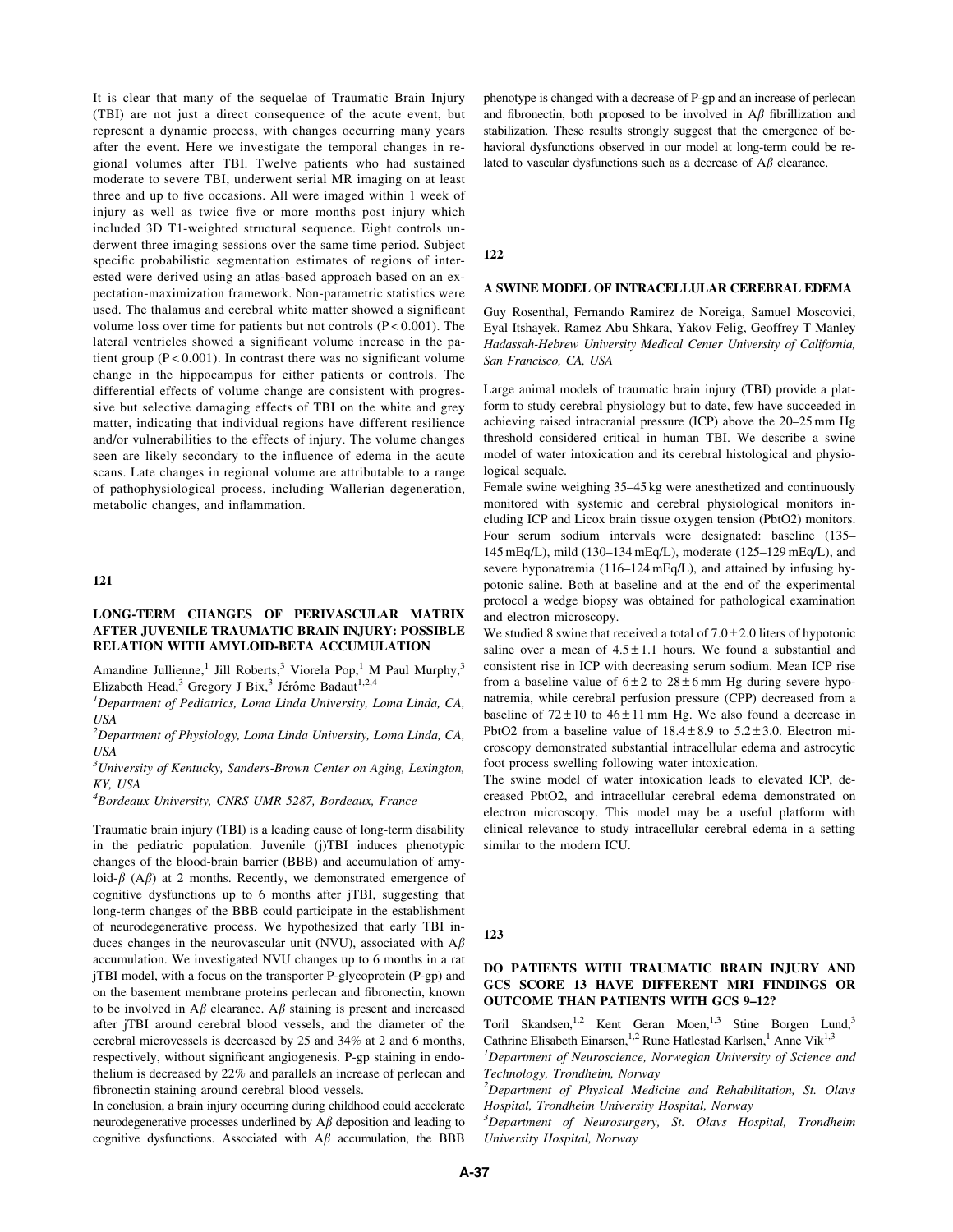There is no agreement whether a traumatic brain injury (TBI) with Glasgow Coma Scale (GCS) score 13 should be classified as mild or moderate. Objective was to compare MRI findings and functional outcome in. patients with GCS score 13 and patients with GCS score 9–12. During 2004–2009, 119 patients (aged 6–94) with GCS score 9– 13 were admitted to a level1 trauma center, and 67 (56%) had early MRI (FLAIR, T2\*GRE and DWI) at median 8 days (range 0 to 28 days). Patients were divided into GCS score 13 ( $n = 27$ ; mean age 35) and GCS score  $9-12$  (n = 40; mean age 36). Outcome was assessed with Glasgow outcome Scale Extended (GOSE) after 12 months. MRI was normal in 1 patients with GCS score 13 and in 1 with GCS score 9–12. Traumatic axonal injury (TAI) was found in 16 patients (59%) with GCS score 13 and in 30 patients (75%) with GCS score 9–12  $(p=0.29)$ . TAI in the brain stem (TAI grade 3) was more common in patients with GCS score 9–12; (28% vs. 7%;  $p = 0.041$ ). No difference was found regarding frequency of contusions ( $p = 0.32$ ). 78% of patients with GCS score 13 and 63% of patients with GCS score 9–12 experienced good recovery (GOSE 7-8) ( $p = 0.19$ ). Almost all patients with GCS score 13 exhibited MRI findings, and frequency of TAI or contusions was not different from patients with GCS score 9–12. Patients with GCS score 13 had less often TAI in the brain stem. Outcome did not differ significantly.

124

## DECOMPRESSIVE CRANIECTOMY VS HINGE CRA-NIOTOMY IN PATIENTS WITH SEVERE TRAUMATIC BRAIN INJURY – A PROSPECTIVE STUDY

Ibrahim Omerhodžić,<sup>1</sup> Adi Ahmetspahić,<sup>1</sup> Salko Zahirović,<sup>1</sup> Kresimir Rotim, $2$  Kenan Arnautovic<sup>3</sup>

 ${}^{1}$ Department of Neurosurgery, Clinical Center University of Sarajevo, Sarajevo, Bosnia and Herzegovina

 $2$ Department of Neurosurgery, Sisters of Charity University Hospital, Zagreb, Croatia

 $3$ Semmes-Murphey Clinic and Department of Neurosurgery, University of Tennessee, Memphis, TN, USA

The problem of treatment of severe head injury neurosurgical patients with refractory intracranial hypertension (RIH) was dilemma for neurosurgical community for decades. Despite progress in understanding, monitoring and treatment the outcome of patients with intracranial hypertension and brain edema remains poor.

We have compared the effects of treatment and outcome of patients who have undergone to classical decompressive craniectomy (DC) and modified spared technique Hinge craniotomy (HC) in patients with severe traumatic brain injury (TBI).

In a prospective controlled randomized three-year study we followed 67 patients with RIH. In 41 patients the cause of the RIH was severe TBI. Of the 41 patients with TBI, 29 were treated surgically (29/41, 70%). Thirteen (44.8%) patients were treated with DC, 10 patients (34.5%) with HC, while 6 patients (20.7%) were treated with both DC and HC (bilateral craniec-/craniotomy).

Results suggest that surgical treatment of patients with RIH as terminal treatment option is justified and superior compared to conservative treatment. The decision whether to make a DC or HC should be made intraoperatively depending on the findings and the condition of the brain, rather than preoperatively only on the basis of imaging. In both techniques it is crucial to make the basal decompression by removing the lateral wall and part of floor of middle cranial fossa in order to relieve compression of the brain stem and prevent uncal herniation.

125

#### A LONGITUDINAL COHORT STUDY OF PATIENTS WITH MILD AND MODERATE TBI: A PILOT STUDY

Rune Hatlestad Karlsen,<sup>1</sup> Cathrine Einarsen,<sup>1,2</sup> Hans Kristian Moe,<sup>1</sup> Virginia Newcombe,<sup>3,4</sup> David K Menon,<sup>3,4</sup> Asta Kristine Hoberg,<sup>1</sup> Live Eikenes,<sup>1</sup> Anne Vik,<sup>1,5</sup> Jian Xu,<sup>6</sup> David McDonagh,<sup>1,7</sup> Toril  $Skandsen<sup>1,2</sup>$ 

<sup>1</sup>Department of Neuroscience, Norwegian University of Science and Technology, Trondheim, Norway

 $2$ Department of Physical Medicine and Rehabilitation, St. Olavs University Hospital, Trondheim, Norway

<sup>3</sup>Division of Anaesthesia, Department of Medicine, University of Cambridge, Cambridge, UK

4 Wolfson Brain Imaging Centre, Department of Clinical Neurosciences, University of Cambridge, UK

5 Department of Neurosurgery, St. Olavs University Hospital, Trondheim, Norway

<sup>6</sup>Department of Medical Imaging, St. Olavs University Hospital, Trondheim, Norway

<sup>7</sup>Trondheim Municipality Outpatient Clinic, Trondhein, Norway

Outcome after mild and moderate traumatic brain injury (TBI) varies greatly. Prospective studies combining advanced MRI with a broad collection of predictors are needed. As preparation for a collaborative study with University of Cambridge, and participation in the EU study CENTER-TBI, a pilot study was conducted. The objective was to investigate the frequency of eligible patients, willingness to participate, feasibility of study procedures and also provide preliminary results.

Patients with TBI (18 to 60 years) and Glasgow Coma Scale (GCS) score 9–15 were prospectively included for 12 weeks from a regional Level 1 Trauma Center in Norway and the municipal outpatient clinic. All patients were asked to participate with basic information (cohort 1). Those without major premorbid medical conditions were selected to an in-depth study with repeated advanced MRI, questionnaires and cognitive computerized testing (CANTAB) (cohort 2). Outcome was assessed in all patients 3 months post-injury.

To date, after 8 weeks of inclusion, 38 patients satisfied inclusion criteria and 34 (90%) were enrolled. 19 of these (55%) were eligible for cohort 2, whereof 5 chose only basic registration. 66% had GCS score 15. CT was performed in 94% (abnormal in 22%). The completed pilot sample will be presented at the conference with CT and MRI findings, rate of post-concussion syndrome, emotional/somatic symptoms and premorbid factors.

Rate of participation was high. We recommend differentiating level of participation, since most patients were willing to report outcome, but several were excluded from the in-depth study.

126

#### WHOLE BRAIN TRACTOGRAPHY – A PROGNOSTIC TOOL IN ACUTE PHASE OF TBI AND SAH – PRELIMINARY RESULTS

Süleyman Sener, Wim Van Hecke, Bart Feyen, Tomas Menovsky, Paul Parizel, Andrew IR Maas

Antwerp University Hospital and University of Antwerp, Department of Neurosurgery and Radiology, Antwerp, Belgium

Severe traumatic brain injury (TBI) and subarachnoid haemorrhage (SAH) are the most common pathologies on the neuro-ICU and are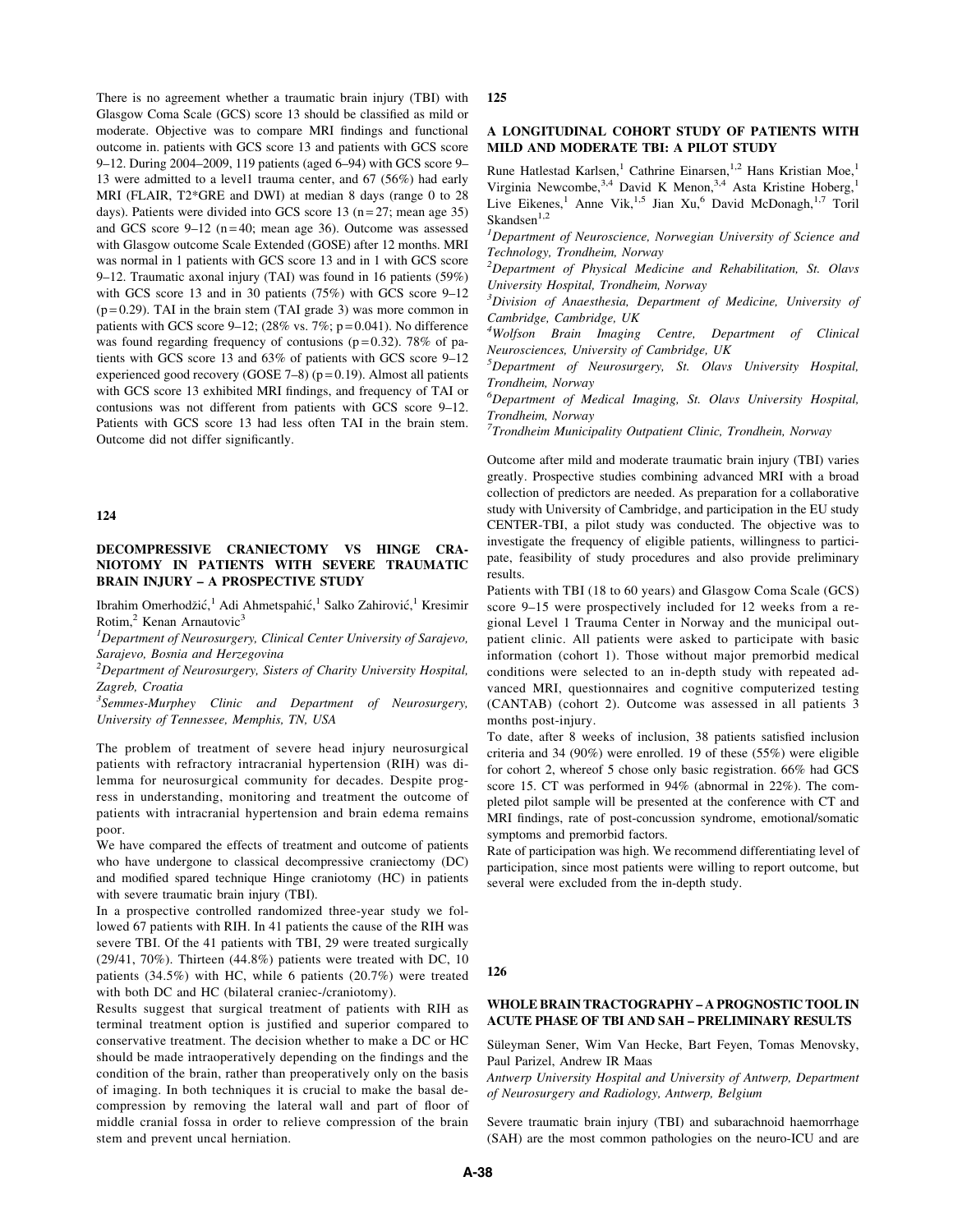associated with high mortality and morbidity. Diffusion tensor imaging (DTI) can provide useful information on the extent of damage in these conditions.

50 patients (28 SAH and 22 TBI) were included in an observation study. In these patients MRI with DTI analysis were performed on day twelve after admission. Due to various reasons (early death, haemodynamic instability, high oxygen requirements) some patients were not able to transport to the MRI, leaving 30 MRI scans (15 SAH, 15 TBI).

Fractional anisotropy (FA), average tract length, number of tracts, total tract length, axial diffusivity, radial diffusivity and mean diffusivity were measured in all patients. These results were compared between survivors and non-survivors at 6 months. The analysis was performed for the SAH and TBI group alone and the total group. Preliminary results show that DTI analysis on day 12 show significant differences between survivors and non-survivors at 6 months on FA, average tract length, total tract length and number of tracts. No differences were observed between patients with SAH and TBI. Preliminary results from MRI scanning with diffusion tensor imaging (DTI) show significant differences between survivors and nonsurvivors on day 12. No differences were observed between the SAH and TBI patients, which is important since both have different pathophysiological mechanisms. However these results are very promising, further research and validation in larger patient populations is needed.

## 127

# RESCUE-ASDH STUDY – A RANDOMISED TRIAL OF PRI-MARY DECOMPRESSIVE CRANIECTOMY VERSUS CRA-NIOTOMY FOR ACUTE SUBDURAL HAEMATOMAS

Angelos G Kolias,<sup>1</sup> Antonio Belli,<sup>2</sup> Geoffrey T Manley,<sup>3</sup> Clare N Gallagher,<sup>4</sup> Andrew T King,<sup>5</sup> Ivan Timofeev,<sup>1</sup> David A Mendelow,<sup>6</sup> Gillian S McHugh,<sup>7</sup> John D Pickard,<sup>1</sup> Franco Servadei,<sup>8</sup> Peter J Kirkpatrick,<sup>1</sup> David K Menon,<sup>9</sup> Peter J Hutchinson<sup>1</sup> on behalf of the RESCUE-ASDH Collaborative Group

<sup>1</sup>Division of Neurosurgery, Department of Clinical Neurosciences, Addenbrooke's Hospital & University of Cambridge, Cambridge Biomedical Campus, Cambridge, UK

 $2$ NIHR Centre for Surgical Reconstruction and Microbiology, Queen Elizabeth Hospital & University of Birmingham, Birmingham, UK

<sup>3</sup>Department of Neurological Surgery, University of California, San Francisco, CA, USA

 ${}^{4}$ Division of Neurosurgery, Department of Clinical Neurosciences, University of Calgary, Calgary, Alberta, Canada

<sup>5</sup>Division of Neurosurgery, Salford Royal Hospital & University of Manchester, Manchester, UK

6 Division of Neurosurgery, Royal Victoria Infirmary & Newcastle University, Newcastle, UK

 $7$ Centre for Population Health Sciences, University of Edinburgh, Edinburgh, UK

8 Neurosurgery-Neurotraumatology Unit and Department of Emergency Medicine, University Hospital of Parma, Parma, Italy

<sup>9</sup>Division of Anaesthesia, Addenbrooke's Hospital & University of Cambridge, Cambridge Biomedical Campus, Cambridge, UK

In the context of TBI, the bone flap can be left out when evacuating an acute subdural haematoma (ASDH) in the acute phase (primary decompressive craniectomy; DC).

The RESCUE-ASDH trial (Randomised Evaluation of Surgery with Craniectomy for patients Undergoing Evacuation of Acute Sub-Dural Haematoma) is a multi-centre, pragmatic, parallel group randomised

trial of primary DC versus craniotomy for head-injured patients with an ASDH.

RESCUE-ASDH aims to determine the effectiveness of DC versus craniotomy in 'the real world'; hence, following consent, surgeons will decide upon the suitability for randomisation of individual patients intra-operatively similar to routine practice.

The criteria which will be used to determine eligibility of individual patients are:

- Inclusion criteria
- Adult head-injured patients (aged > 16 years)
- Acute subdural haematoma on CT
- The admitting neurosurgeon feels that the haematoma needs to be evacuated either by a decompressive craniectomy or craniotomy (bone flap  $> 11$  cm)
- Exclusion criteria
- Bilateral fixed and dilated pupils and/or brainstem injuries on CT - Uncorrected coagulopathy
- Severe pre-existing physical or mental disability or severe comorbidity which would lead to a poor outcome even if the patient made a full recovery from the head injury.

The primary outcome measure will be the extended GOS at 12 months post-injury. The study will start with an internal pilot phase in July 2014, which, if successful will be followed by the substantive phase.

128

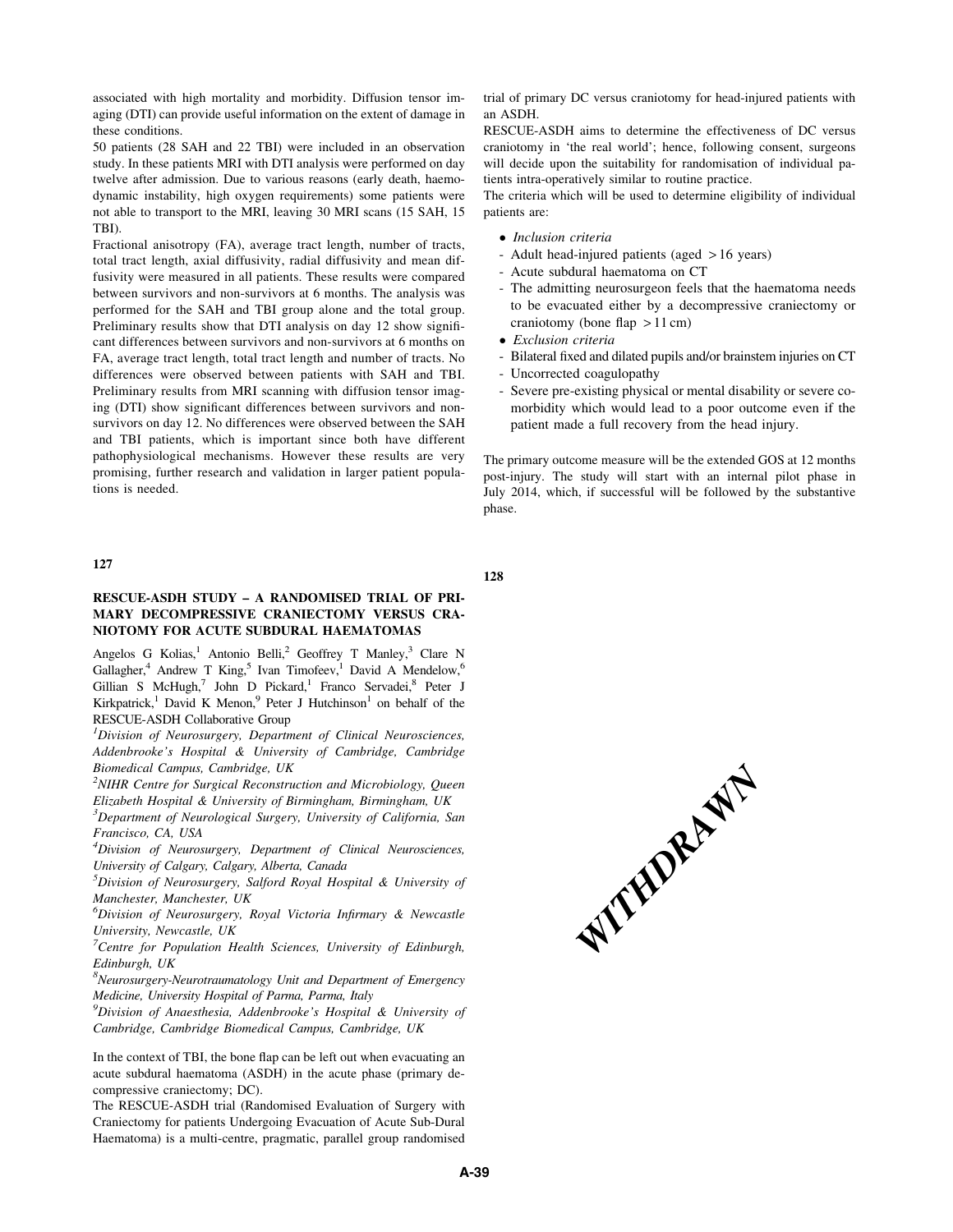## SHOULD PATIENTS WITH GCS SCORE 13 BE CLASSIFIED AS MODERATE TRAUMATIC BRAIN INJURY?

Cathrine Elisabeth Einarsen,<sup>1,2</sup> Rune Hatlestad Karlsen,<sup>1</sup> Stine Borgen Lund,<sup>3</sup> Kent Goran Moen,<sup>1,3</sup> Anne Vik,<sup>1,3</sup> Toril Skandsen<sup>1,2</sup>

<sup>1</sup>Department of Neuroscience, Norwegian University of Science and Technology, Trondheim, Norway

 $2$ Department of Physical Medicine and Rehabilitation, St. Olavs Hospital, Trondheim University Hospital, Norway

<sup>3</sup>Department of Neurosurgery, St. Olavs Hospital, Trondheim University Hospital, Norway

There is no agreement whether patients with Glasgow Coma Scale (GCS) score 13 should be classified as mild or moderate traumatic brain injury (TBI). The objective was to compare CT findings and functional outcome in patients with GCS score 13 versus patients with GCS score 9–12. During a 7-year period (2004–2011), 170 patients with TBI (aged 6–97) and GCS score 9–13 were admitted to a level 1 trauma centre. They were divided into patients with GCS score 13  $(n=69; \text{ mean age } 47)$  and GCS score  $9-12$   $(n=101; \text{ mean age } 44)$ . Intracranial pathology on CT scan at admission was described and classified according to Rotterdam CT classification. Outcome was assessed with Glasgow Outcome Scale Extended (GOSE) 12 months after injury. No differences were found regarding intracranial CT findings in patients with GCS score 13 compared to those with GCS score 9–12 (77% vs. 80%,  $p=0.57$ ). There were no differences in the frequency of subdural haemorrhage, epidural haemorrhage, subarachnoid haemorrhage or cranial fractures. Median Rotterdam CT score was 3 in both groups (interquartile range, IR 2–3 in both groups, p = 0.77). Median GOSE score was 8 in GCS score 13 and 7 in GCS score 9–12 (IR  $6-8$  in both groups), (p=0.34). Frequency of good recovery (GOSE 7–8) was  $66\%$  and  $62\%$  (p=0.63). TBI patients with GCS score 13 did not differ significantly from patients with GCS score 9–12 with regard to CT findings and outcome, and hence might be classified as moderate TBI.

### 130

# CAN MAGNETIC RESONANCE SPECTROSCOPY SI-MULTANEOUSLY PROBE LINKS BETWEEN EDEMA AND ENERGY DISRUPTION FOLLOWING TRAUMATIC BRAIN INJURY?

William Brooks, Janna Harris, Henry Yeh, Phil Lee, In-Young Choi, Russell Swerdlow

University of Kansas Medical Center, Hoglund Brain Imaging Center and Departments of Neurology, Biostatistics, and Molecular and Integrative Physiology, Kansas City, USA

Following traumatic brain injury (TBI) energy disruption, neurons and astrocytes exude organic osmolytes, including taurine and inositol, to maintain volume homeostasis. Recent high-field magnetic resonance spectroscopy (MRS) findings have documented that taurine and inositol changes can be quantified non-invasively after TBI. Other evidence showing post-injury N-acetylaspartate (NAA) loss in humans and animals after TBI is often interpreted as mitochondrial dysfunction. Our goal was to determine whether organic osmolyte loss, presumably indicating edema, was associated with energy disruption. We used high-field 9.4T short echo STEAM MRS to quantify neurochemicals in cerebral cortex (lesion site) and hippocampus in 12 male F344 rats (3 mo) before and three days after a controlled cortical impact (5 mm tip, 3 m/s, 2 mm depth, 300 ms contact time). Animals

were anesthetized with isoflurane for all surgery and scanning in accordance with institutional guidelines. We used LCModel to determine absolute concentrations of N-acetylaspartate, lactate, taurine, and inositol. We calculated the change in neurochemical concentration after injury and the correlations between changes in pairs of neurochemicals. Data from both locations were combined to provide a range of injury severity. Taurine and inositol fell gradually after TBI providing evidence of cell volume osmoregulation. Taurine and inositol changes were also correlated  $(r^2 = 0.84)$ . NAA fell and lactate increased rapidly. Moreover, NAA and lactate changes were strongly correlated  $(r^2 = 0.76)$  suggesting disrupted mitochondrial energy production leading to upregulated glycolysis. The strong correlation of loss of each of taurine and inositol  $(r^2 > 0.85)$  with NAA loss suggests that energy metabolism might play a role in osmoregulation.

131

### MATRIX METALLOPROTEINASE 9 LEVELS ARE IN-CREASED IN PERI-CONTUSIONAL BRAIN: A PAIRED MI-CRODIALYSIS STUDY

Mathew R Guilfoyle,<sup>1</sup> Adel Helmy,<sup>1</sup> Keri LH Carpenter,<sup>1,2</sup> David K Menon,<sup>2,3</sup> John D Pickard,<sup>1,2</sup> Peter JA Hutchinson<sup>1,2</sup>

<sup>1</sup>Division of Neurosurgery, Department of Clinical Neurosciences, University of Cambridge, Cambridge, UK

<sup>2</sup>Wolfson Brain Imaging Centre, Department of Clinical Neurosciences, University of Cambridge, Cambridge, UK

<sup>3</sup>Division of Anaesthesia, Department of Medicine, University of Cambridge, Cambridge, UK

Matrix metalloproteinases (MMP) are a family of extracellular enzymes that have important roles in the secondary injury cascade following traumatic brain injury (TBI). In particular, MMP-9 has been implicated as a key mediator of blood brain barrier disruption, lesion expansion, and brain oedema in experimental models. Clinical studies have suggested that cerebral MMP-9 levels are increased in TBI patients but it remains unclear if this is localised to sites of focal brain injury such as contusions. Twelve patients with severe TBI admitted to critical care were enrolled in the study. Microdialysis catheters (CMA 71, 100 kDa cut-off) were inserted in peri-contusional brain, either via a cranial access device or at the time of craniotomy. A second microdialysis catheter was placed in radiologically normal brain based on the presenting CT scan. Microdialysate was assayed in a multiplex ELISA for MMPs 1, 2, 7, 9, and 10 (Millipore/Luminex). Data were analysed with repeated measures analysis of variance. Levels of MMP-9 were significantly higher in peri-contusional brain compared with radiologically normal brain  $(p=0.03)$ . There was also a significant reduction in MMP-9 levels from early  $(< 72$  hours) to later time points ( $> 72$  hours) following injury ( $p = 0.04$ ). In contrast, levels of MMP-1, 2, 7, and 10 were comparable at both sites and did not show similar temporal changes. MMP-9 expression is increased early following TBI and is principally localised to regions of injury. Inhibition of MMP-9 may be a promising target to reduce contusion expansion and peri-contusional oedema.

132

WITHDRAWN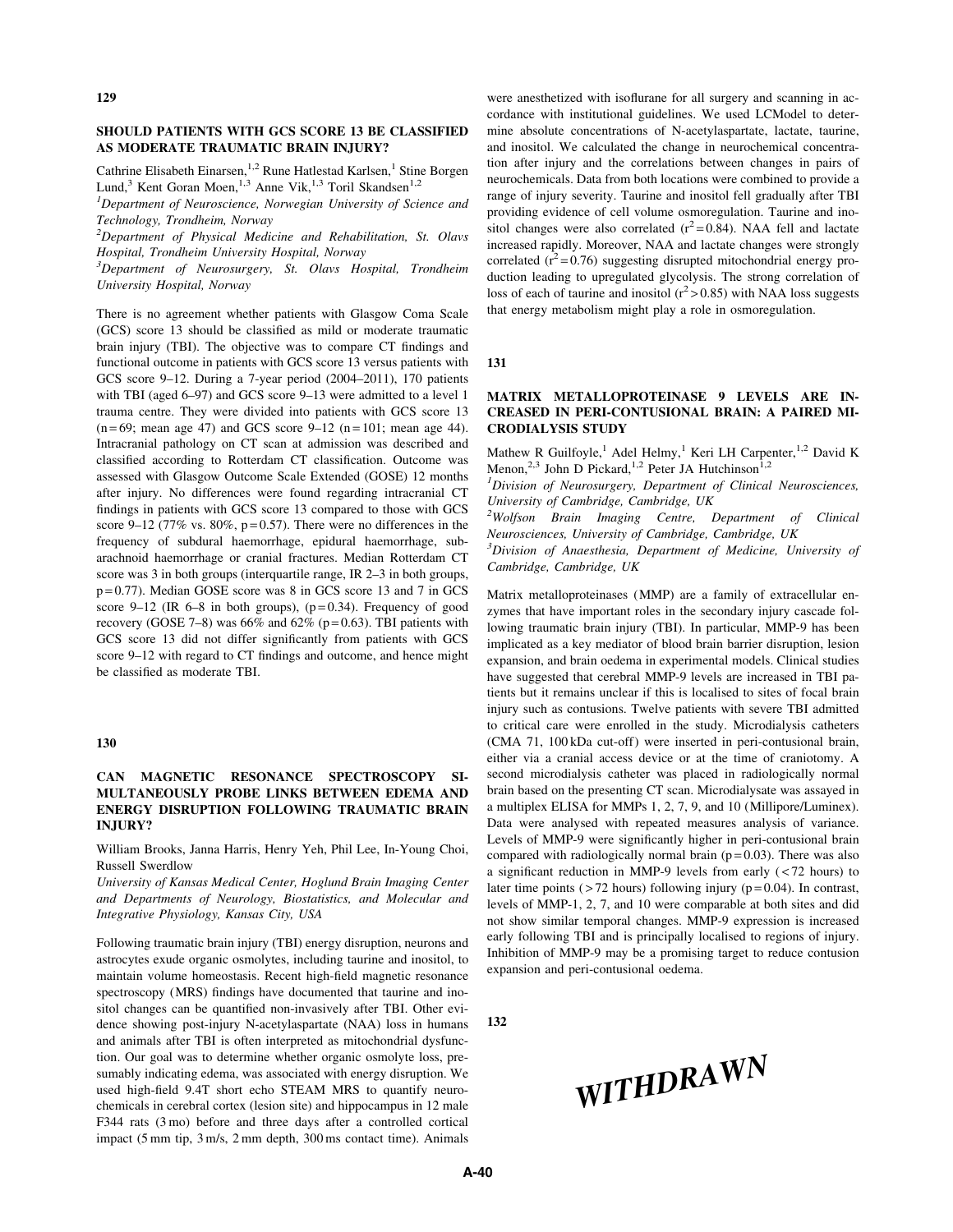# INCIDENCE AND RISK FACTORS FOR SUICIDAL IDEA-TION AFTER MILD TRAUMATIC BRAIN INJURY

Leodante da Costa, Allison Bethune, Scott McCullagh, Elizabeth Waknine, Xiong Wei, Anthony Feinstein

Department of Surgery, Division of Neurosurgery, Sunnybrook Hospital, University of Toronto, Ontario, Canada

Mild traumatic brain injury (mTBI) is highly prevalent and may be associated with risk of suicidal ideation (SI). Little attention is given to identification of possible risk factors for SI in ER assessment. A large cohort of mTBI patients was examined prospectively to investigate the prevalence and risk factors for SI. Prospective data was collected over 14 years. Over 50 demographic, outcome and psychometric measures were evaluated: radiological and clinical features collected at admission, psychiatric and social assessment at 3 and 6 months. Chi-square analyses were used to determine correlates of SI, logistic regression analysis to model the predictors. 2296 patients (mean age = 34.7) were seen, 82% suffered mTBI. The frequency of SI was high: 24% (3 months) and 53% (6 months). Altered level of consciousness ( $p = 0.008$ ) and female sex ( $p = 0.01$ ) was correlated with higher probability of SI. Radiological and clinical variables (GCS, amnesia length, CT findings) commonly assessed in the ER were not. In follow-up there was an increase in incidence of SI. At 6 months unemployment ( $p = 0.024$ ) and no past history TBI ( $p = 0.0008$ ) were predictive of SI, while initial clinical and radiological findings were not. Suicidal intent following mTBI is frequent and risk does not decrease with time from injury. Current routines for assessment of mTBI fail to identify patients at highest risk. Improvements in the ER assessment with inclusion of demographic, psychiatric and socioeconomic factors in the initial evaluation. Our observation of a delayed increase in SI indicates a time window for therapeutic intervention.

### 134

### MILD TRAUMATIC BRAIN INJURY: VESTIBULAR CON-**SEQUENCES**

Skobska O, Kadzhaya N, Andreev

A.P. Romodanov Institute of Neurosurgery, Chernihiv Regional Hospital, Chernihiv, Ukraine

A mild traumatic brain injury (mTBI) is often invisible, producing no gross pathological evidence like a hemorrhage, or structural damage to the skull or areas of the brain that can be seen via CT scan or MRI. Recent works indicates that over 90% of patients will have mTBI associated balance disorders. mTBI is a difficult diagnosis to prove in court. Proving a brain injury to a jury when there is visible evidence gives the defense a strong case to present. To verify vestibular disorders in patients with mTBI, computer stabilography (CS) has been successfully used since recently. This retrospective analysis included 22 patients (age =  $35,5 \pm 0,9$  years: 10 males, 12 females) with mTBI. A standardized clinical protocol for the examination was used. The average age of patients was years. Postural control function was assessed with ''Stabiloanalyzer 01-03'' (''Rhythm'', Russian Federation), using open and closed eye Romberg test and dynamic stability test with active maximum body bent in a prescribed direction. For the control group 15 healthy persons were used. Symptoms from concussions and mTBI may not present themselves for 24-to-72 hours after the injury, and not during the first couple of hours when most victims go to the ER for evaluation. Due to our results, a moderate disturbances level of subjective vestibular disorders (average score =  $3,6 \pm 0,5$ ), according to the International classification of functional disturbances scale (WHO, 2001) was found. Almost at 54.5% of inspected patients, a spontaneous nystagmus during first days after trauma was exposed and also his complete disappearance by 10–13 day after a trauma was marked. All patients showed specific stabilography changes and among them the extension of statokinesiogram area over than  $200 \text{ mm}^2$  was marked as the most prominent. The fluctuations of pressure center was more significant in the sagittal plane. Values of ''speed'' and ''quality of equilibrium function'' were lower  $(p < 0.05)$  in comparison with control group. Vestibular disorders are the most common manifestations ('sentinel finding') of mTBI. A concussion or a mTBI can seriously impact on the quality of life, ability to gainfully work, and developing stable personal and social relationships. The use of CSin patients with mild head injury opens new opportunities of medical-legal evaluation of vestibular dysfunction.

#### 135

# SYMPTOMS AFTER MILD TRAUMATIC BRAIN INJURY CORRELATE WITH CEREBROVASCULAR REACTIVITY CHANGES IN BOLD MRI

Leodante da Costa, CHB van Niftrik, D Crane, J Fierstra, A Bethune Department of Surgery, Division of Neurosurgery, Sunnybrook Hospital, University of Toronto, Ontario, Canada

The aim of this study is to investigate the relationship between cerebrovascular reactivity (CVR) to  $CO<sub>2</sub>$  measured with BOLD MRI and post concussion symptoms (PSC) following a mild traumatic brain injury (mTBI). Twenty-five patients (mean age = 42.6; 72% males) who sustained a recent mTBI were submitted to CVR testing using MRI blood oxygen level dependent (BOLD) images (average 63 days post-injury) and  $CO_2$  manipulation with the RespirAct<sup>TM</sup>, a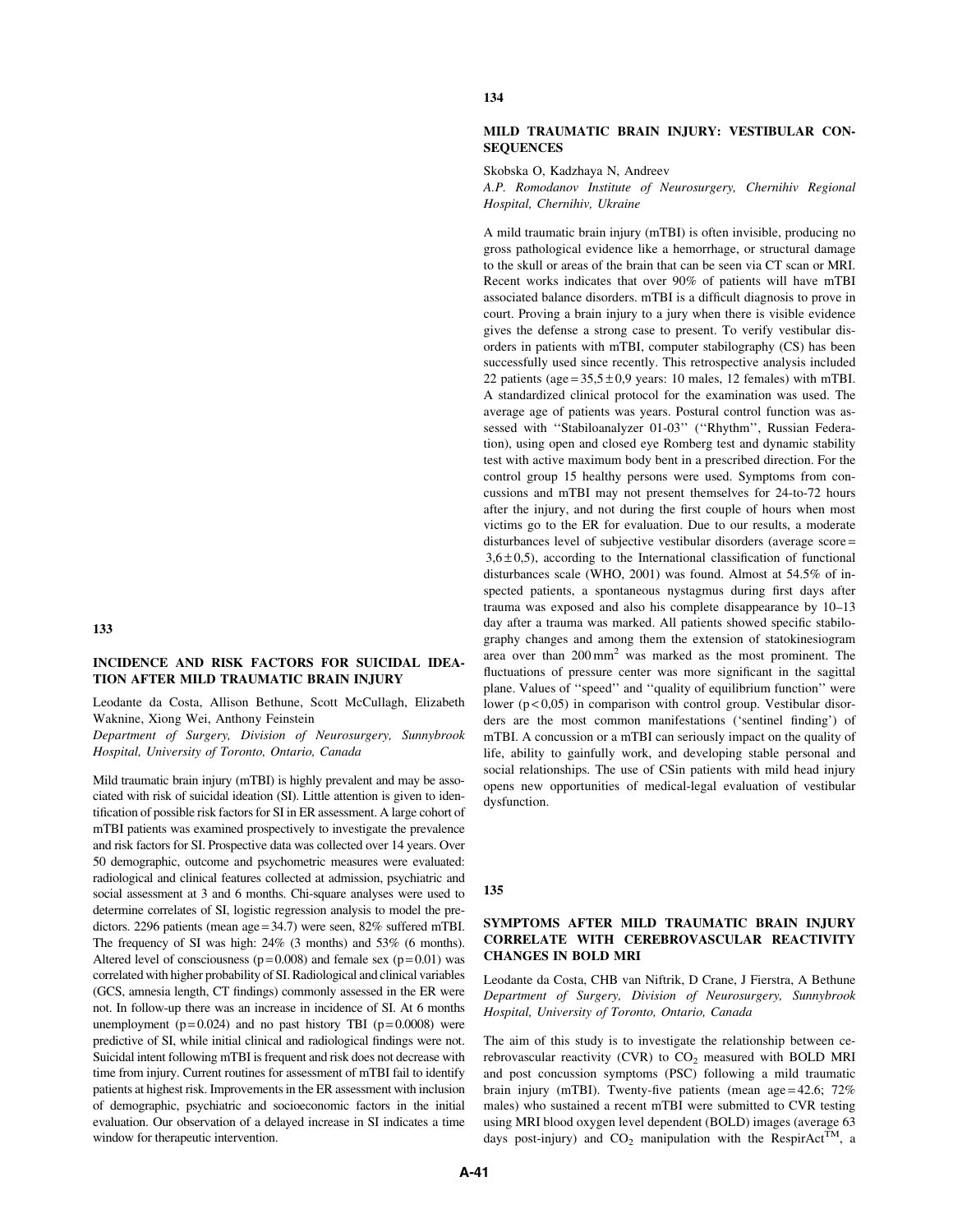custom built automated gas sequencer and breathing circuit combination. PSC was assessed using SCAT2 questionnaire. Mean CVR indexes were generated for whole brain, grey and white matter. Pearson coefficient was used to evaluate the correlation between global, White Matter (WM) and Grey Matter (GM) CVR and SCAT-2 scores. Global CVR and SCAT-2 showed a significant correlation  $(r=0.4, p=0.048)$ , with patients with lower CVR indexes (indicating a state of vasoparalysis in response to  $CO<sub>2</sub>$ ) more likely to have lower SCAT2 scores (more symptoms). A significant correlation was also found between GM CVR and SCAT2 scores  $(r=0.4, p=0.044)$ . No significant relationship was found between gray matter WM CVR and SCAT2 ( $r = 0.31$ ,  $p = 0.13$ ). Severity of PSC correlates with impairment of CVR seen on BOLD MRI. Regional variations in CVR impairment can be detected by the technique. BOLD CVR needs to be investigated longitudinally as an imaging indicator of severity of injury in seemingly mild injuries, and may help to answer important questions such as time to return to work / play, and monitor response to treatment.

#### 136

## BLOOD BRAIN BARRIER DISRUPTION PERSISTS FOR YEARS AFTER A SINGLE TRAUMATIC BRAIN INJURY IN HUMANS

Jennifer Hay,<sup>1,2</sup> Adam MH Young,<sup>1,2</sup> Victoria Johnson,<sup>3</sup> Douglas H Smith, $3$  William Stewart<sup>1,2</sup>

 $<sup>1</sup>$ University of Glasgow, Glasgow, UK</sup>

<sup>2</sup>Department of Neuropathology, Southern General Hospital, Glasgow, UK

<sup>3</sup>Penn Centre for Brain Injury and Repair and Department of Neurosurgery, Perelman School of Medicine, University of Pennsylvania, Philadelphia, PA, USA

Traumatic brain injury (TBI) is a recognised risk factor for dementia, with the associated pathology best described as a 'polypathology'. However, the mechanism driving this late neurodegeneration remains elusive. Increasingly, blood brain barrier (BBB) disruption is recognized as a facet of a range of neurological disorders, including neurodegeneration. Whilst acute BBB disruption is recognised post-TBI, the longer term dynamics of this disruption remain to be described. From the Glasgow TBI Archive cases of single moderate/severe TBI with survival greater than 1 year  $(n=32)$  and age matched controls  $(n=21)$  were identified and sections of parasagittal cortex stained for fibrinogen and immunoglobulin G as markers of BBB disruption. These sections were then screened and assessed for pattern, distribution and extent of staining using a standard semi-quantitative scoring system.

Widespread extravascular fibrinogen immunoreactivity was present in a higher proportion of long-term TBI survivors (58%) in comparison to age-matched controls (9.5%). This increased staining was evident in all anatomical regions examined, including all cortical layers and at the crests of gyri and depths of sulci; though the greatest difference was noted in the deeper cortical layers (layers IV-VI). A similar pattern and distribution of immunoreactivity was observed in sections stained for immunoglobulin G.

These results provide evidence of widespread BBB dysfunction in a majority of long-term TBI survivors in comparison to more localised and limited disruption in a smaller number of age-matched controls. This post-TBI BBB disruption requires further characterisation and may serve as an anatomical substrate contributing to post-TBI neurodegenerative pathologies.

137

### RECURRENT TRAUMATIC BRAIN INJURY (TBI) IN A NEW ZEALAND POPULATION-BASED INCIDENCE SAMPLE

Alice Theadom,<sup>1</sup> Valery L Feigin,<sup>1</sup> Suzanne Barker-Collo,<sup>2</sup> Nicola Starkey,<sup>3</sup> Kelly Jones,<sup>1</sup> on behalf of the BIONIC Research Group <sup>1</sup>National Institute for Stroke and Applied Neuroscience, Auckland University of Technology, Auckland, NZ

<sup>2</sup>Department of Psychology, University of Auckland, Auckland, NZ <sup>3</sup>Department of Psychology, University of Waikato, Hamilton, NZ

The impact of recurrent traumatic brain injury (TBI) is far in excess of what would be expected if the subsequent injury occurred in isolation. However, little is known about the prevalence, risk factors and longterm consequences of sustaining more than one (recurrent) TBI in the general population.

All new cases of TBI were identified over a one-year period as part of a population-based TBI incidence study using multiple, prospective, case ascertainment sources in the Hamilton and Waikato districts of New Zealand. All living cases of all ages were invited to participate in a follow-up assessment, one-year post-injury to assess the occurrence of recurrent brain injuries, post concussive symptoms, cognitive functioning, and community integration.

Prior to entry into the incidence study,  $27\%$  of the total sample (N=725) of participants had experienced a previous TBI. Over the one year follow-up period, 8% had sustained at least one further TBI. Recurrent injuries occurred most frequently in males (60%), with highest peaks in prevalence in the under 5's and 18–25 year olds. The most frequent mechanisms of recurrent injuries were falls (47%) and assaults (16%). Children and young adults were at greatest risk of recurrent injury, increasing the lifetime impact of recurrent TBI. Given the mechanism of injury was frequently the same as the registering injury, the results suggest that greater efforts are needed to prevent recurrent TBIs.

#### 138

# INCIDENCE OF TRAUMATIC BRAIN INJURY ACROSS THE SPECTRUM: A POPULATION-BASED STUDY IN NEW ZEALAND (THE BIONIC STUDY)

Alice Theadom,<sup>1</sup> Valery L Feigin,<sup>1</sup> Suzanne Barker-Collo,<sup>2</sup> Nicola Starkey,<sup>3</sup> Kathryn McPherson,<sup>4</sup> Michael Kahan,<sup>5</sup> Anthony Dowell,<sup>6</sup> Paul Brown,<sup>7</sup> Varsha Parag,<sup>8</sup> Robert Kydd,<sup>9</sup> Kelly Jones,<sup>1</sup> Amy Jones,<sup>1</sup> Shanthi Ameratunga,<sup>10</sup> on behalf of the BIONIC Research Group

<sup>1</sup>National Institute for Stroke and Applied Neurosciences, Faculty of Health and Environmental Studies, AUT University, Auckland, New Zealand

 $2$ Department of Psychology, The University of Auckland, Auckland, New Zealand

<sup>3</sup>School of Psychology, Faculty of Arts & Social Sciences, The University of Waikato, Hamilton, New Zealand

 $4$ Health and Rehabilitation Research Institute, Faculty of Health and Environmental Studies, AUT University, Auckland, New Zealand

<sup>5</sup>Rehabilitation Unit & Concussion Clinic, Waikato Occupational Services Ltd, Hamilton, New Zealand

 ${}^{6}$ University of Otago, Newtown, Wellington, New Zealand

<sup>7</sup>School of Social Sciences, Humanities and Arts, University of California, Merced, California, USA

 ${}^{8}$ National Institute for Health Innovation, The University of Auckland, Auckland, New Zealand

 $^{9}$ Department of Psychological Medicine, The University of Auckland, Auckland, New Zealand

 $10$ School of Population Health, Faculty of Medical & Health Sciences, University of Auckland, Auckland, New Zealand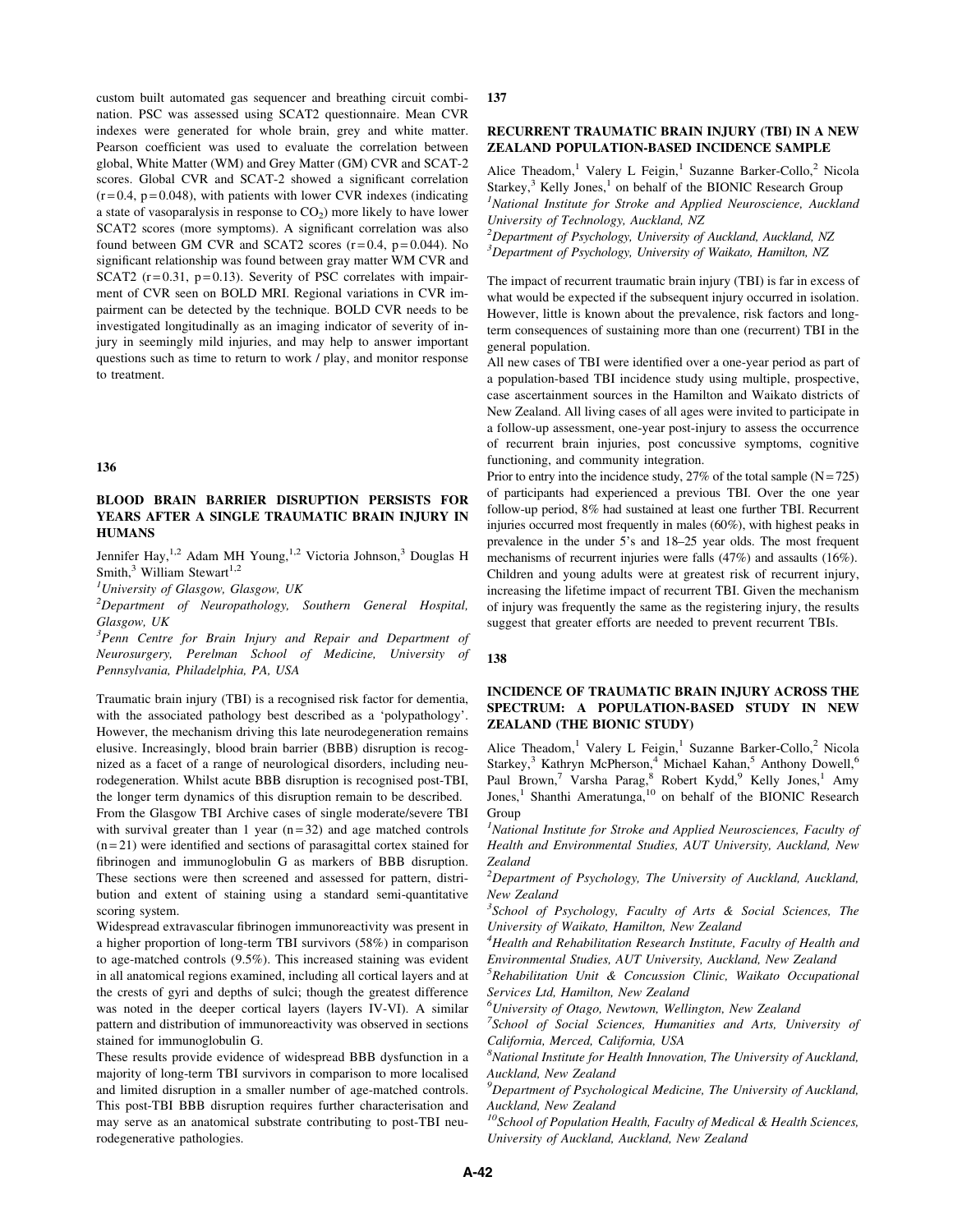Traumatic brain injury (TBI) is a leading cause of disability in children and young adults. Yet despite the high frequency and impact of TBI, few population-based incidence studies have been conducted, potentially resulting in cases of TBI being missed from incidence estimates.

A prospective population-based TBI incidence study was conducted in the Hamilton and Waikato regions of New Zealand (173,205 residents). All new cases of TBI (in people of all ages) including hospitalised/non-hospitalised and fatal/non-fatal injuries that occurred over a 12-month period (2010–2011) were identified using multiple overlapping sources of information. Incidence rates per 100,000 person-years with 95% confidence intervals (CI) were calculated using Poisson distribution.

The total incidence rate of TBI was 790 (95% CI 749, 832) per 100,000. The majority of cases (95%) were classified as mild in severity, with 36% of cases not attending hospital immediately following injury. Nearly 70% of all TBI cases were aged < 35 years. Males had a 77% (95% CI 58%, 97%) greater risk of sustaining a TBI than females. The most common mechanism of injury was due to a fall (37.7%).

The incidence of TBI, particularly mild TBI, is far greater than previously estimated. Case ascertainment methods need to include community sources of referrals to capture the full spectrum of TBI. The high proportion of people not attending hospital following injury is a concern and programmes to increase awareness of TBI and potential complications are urgently needed.

139



140

### RIGHT MEDIAN NERVE ELECTRICAL STIMULATION IM-PROVES THE OUTCOME OF TRAUMATIC COMA PA-**TIENTS**

Guo-yi Gao, Yinghui Bao, Yumin Liang, Shenghao Ding, Jiyao Jiang Department of Neurosurgery, Renji Hospital, Shanghai Jiaotong University School of Medicine, Shanghai Institute of Head Trauma, Shanghai, China

To evaluate the clinical benefits of right median nerve electrical stimulation on traumatic coma patients. Coma patients following traumatic brain injury were recruited into clinical trail from 2005 to 2011. Patients were randomized to receive routine management or routine management plus right median nerve electrical stimulation (RMNS) according to the trail protocol. All patients received RMNS treatment 2 week or more and were followed up at the end of 6 months after injury, to the endpoint of level of consciousness. In right median nerve electrical stimulation group, 122 of 204 patients regained consciousness and 84 of 182 patients from control group were awakened. Both the brain stem auditory evoked potentials and blood perfusion in treatment group were improved significantly. The technique of right median nerve electrical stimulation shows effectiveness on unconsciousness and might be therapeutic choice which benefits the outcome of traumatic coma patients.

## 141

## REGENERATION AND RELAYS IN THE INJURED SPINAL **CORD**

#### Armin Blesch

Spinal Cord Injury Center, University Hospital Heidelberg, Germany

Over the last 20 years, major advances have been made in understanding the mechanisms limiting axonal regeneration in the injured adult mammalian CNS. Besides inhibitory signals and a lack of stimulatory influences in the environment of injured axons, a means to activate the regenerative capacity of injured neurons might be needed to achieve long-distance growth of injured axons. Regeneration of the dorsal column sensory axon system has been one focus of our experiments to achieve functional target reinnervation across a spinal cord lesion site using a combination of cellular graft, neurotrophin gradients and stimulation of the intrinsic growth competence of injured neurons. As an alternative approach, neural stem cells grafted to a lesion site might be able to serve as a neuronal relay that receives supraspinal input and sends projections to distal target neurons. This approach has recently been shown to partially restore some sensorimotor and cardiovascular parameters in rats with complete spinal cord transections. This talk will summarize some of these data highlighting the complexity of axonal regeneration for meaningful functional recovery.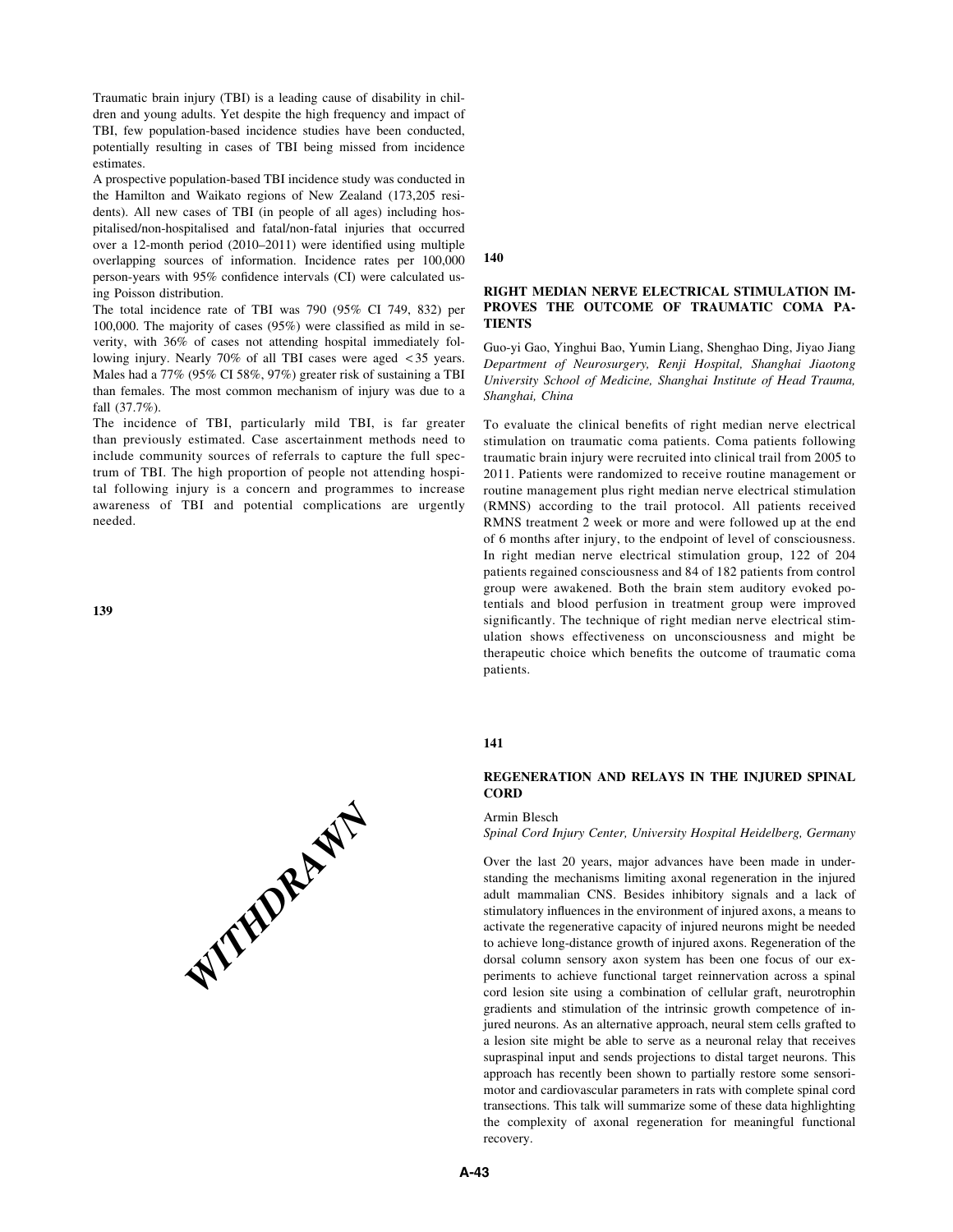### IDENTIFYING THE THERAPEUTIC WINDOW; THE ISSUE OF TIMESCALES IN CLINICAL VERSUS EXPERIMENTAL TRAUMATIC BRAIN INJURY

DV Agoston, M Risling, D Nelson

USU, Bethesda, MD, USA and Karolinska Institute and Hospital, Stockholm, Sweden

Traumatic brain injury (TBI) is one of the most complex human diseases involving dynamically changing pathologies such as altered metabolism, inflammation, cell death, etc. Experimental TBI, using mostly rodents has developed several successful evidence-based treatments that significantly improved the outcome of injured animals. These treatments however have only been poorly, if at all are translated into the clinic. As therapies can only be efficient when administered during their specific therapeutic window, our current lack of understanding of how rodent and human timescales are related can significantly contribute to the failure of translating effective therapies from the bench to the bedside. The timescales of basic biological processes such as enzyme kinetics are comparable between species. More complex physiological processes, e.g., gestation, sexual maturation and lifespan however run on vastly different timescales in rodents than in humans. Similarly, as recent evidence has demonstrated a ''rat day'' is not equivalent to a human day when it comes to complex pathologies, such as sepsis and inflammation.

In order to improve translating successful experimental treatments into successful treatments of TBI patients, we will compare the rodent and human timescales of major pathologies in experimental vs. clinical TBI. We then review existing ''best practices'' in clinical and experimental TBI with emphasis on the timescales of monitoring changes of various biomarkers so can we generate experimental data comparable to clinical timescales. Finally, we will address the feasibility and the potential of developing algorithms converting existing temporal data between rodent and human TBI studies.

### 143

## MINIMAL BRAIN INJURY: LONG-TERM NEUROPSYCHIA-TRIC CONSEQUENCES

Eda Zanetti Guertzenstein

Divisio de Clínica Neurocirúrgica / Instituto de Neurologia / Hospital das Clínicas da Faculdade de Medicina da Universidade de Sao Paulo, Sao Paulo, Brasil

Minimal Brain Injury (MBI) is defined as Glasgow Coma Scale (GCS) score of 15, normal findings on neurologic examination in emergency room, and negative findings on head computed tomographic (CT) scan.

The purpose was to evaluate the neuropsychiatric consequences in 15 adults (11 men and 4 women) aged 23 to 30, after 3 years of MBI as result of car accident. They had a GCS score of 15 - no loss of consciousness (LOC) or amnesia - and negative findings on CT upon evaluation in emergency room. Besides this: no previous psychiatric and neurologic disorders, head injury, substance abuse history. All patients were employed, and no one developed posttraumatic stress disorder after injury.

Patients were diagnosed by Schedules for Clinical Assessment in Neuropsychiatry and free detailed clinical interview. Signs and symptoms were compatible with DCR-10, ICD-10 and DSM-5.

Patients presented a combination of organic mood (affective) disorders, organic anxiety disorder, mild cognitive disorder, intermittent explosive disorder and oppositional defiant disorder.

This study presents certain limitations: it is retrospective with a limited number of patients, showing a specific subpopulation of head injured patients.

It is important to note that the criterion was limiting. The disorders, according to the free detailed clinical interview, were present long ago but had not been diagnosed. My study was retrospective, and I specifically examined patients with delayed injury rather than acute patients.

This research supports a main conclusion: physical trauma need not be great to cause adverse psychiatric disorders, even in individuals who have stable backgrounds.

144



145

# EFFECT OF CYCLOPHILIN D KNOCK-OUT ON DIFFERENT SUBDOMAINS OF TRAUMATICALLY INJURED AXONS

Anders Hånell, John E Greer, Melissa J McGinn, John T Povlishock Department of Anatomy and Neurobiology, Virginia Commonwealth University School of Medicine, Richmond, VA, USA

Genetic deletion of Cyclophilin D (CypD) reduces formation of the mitochondrial permeability transition pore. We have previously used APP immunohistochemistry to demonstrate that this deletion reduces axonal pathology in the mouse neocortex following central fluid percussion injury (cFPI). We now extend this work to enable pathological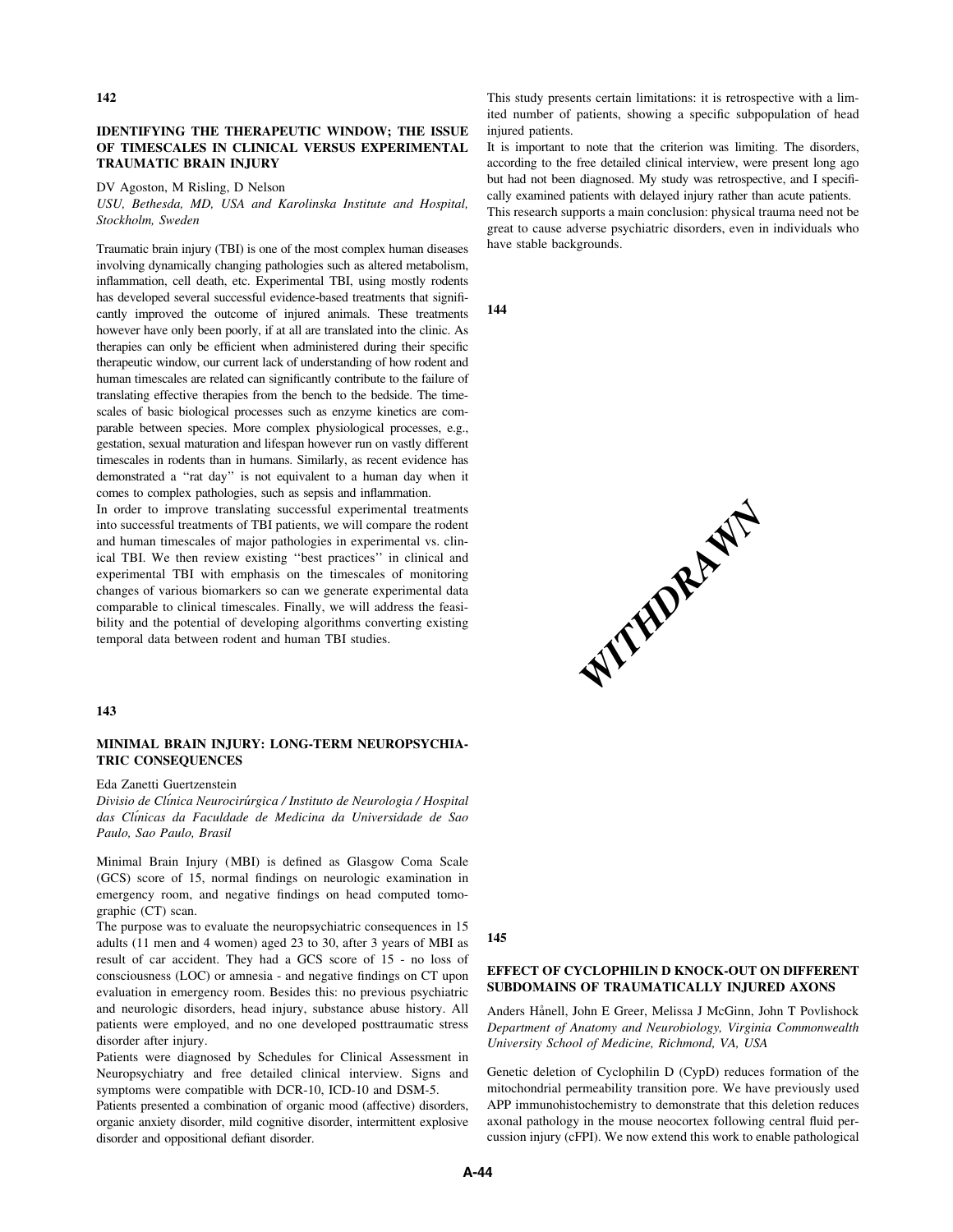assessment in specific axonal subdomains by using  $CypD^{-1}$  and  $CypD^{+/+}$  mice expressing neuronal yellow fluorescent protein (YFP). Mice were exposed to either sham or cFPI with 3 or 24 h survival times. YFP positive axonal swellings were counted and categorized as localized within or exterior to the axon initial segment (AIS). Axonal varicosities, defined as an axon containing multiple adjacent swellings, were classified as callosal or cortical. The number of axonal swellings was not significantly reduced in  $CypD^{-/-}$  animals compared to  $CypD^{+-}$ animals, regardless of location or time-point. Absence of CypD did, however, significantly decrease the numbers of both callosal (48%) and cortical (57%) varicosities at 24 h, but not at 3 h post-injury. Further, survival time point comparisons in  $CypD^{+/+}$  mice revealed a statistically significant eight-fold reduction of AIS swellings over time while the callosal varicosities increased seven-fold and cortical varicosities increased two-fold. These results further support the role for CypD as a potential drug target for axonal injury although its effect may be restricted to specific axonal compartments. The striking difference in temporal dynamics between axonal swellings located in the AIS compared to the varicosities may suggest a difference in the underlying molecular mechanisms in these compartments.

#### 146

# AXONAL INJURY AND MICROGLIAL ACTIVATION FOL-LOWING MILD DIFFUSE TRAUMATIC BRAIN INJURY IN THE PIG: A COMPONENT OF THE OPERATION BRAIN TRAUMA THERAPY CONSORTIUM

Audrey Lafrenaye, John T Povlishock

Department of Anatomy and Neurobiology, Virginia Commonwealth University Medical Center, Richmond, VA, USA

Traumatic brain injury (TBI) is a major heath care concern. Although our knowledge of the complex pathologies associated with TBI has progressed and many therapeutics have shown promising results in rodent models of TBI, this efficacy has been limited when translated to humans. Recently there has been a call for higher order animal experimental models to better evaluate potential therapeutics prior to human translation. With this goal in mind we have begun characterization of a central fluid percussion injury (CFPI) model of mild diffuse TBI in the adult micro pig. In this model, macroscopic examination of the brain at six hours post-TBI was followed by quantitative assessment of diffuse axonal injury (DAI) achieved by computer assisted counting of axonal profiles exhibiting accumulation of amyloid precursor protein (APP). The CFPI employed did not result in contusion or hematoma formation and only minimal subarachnoid hemorrhage was apparent, consistent with mild diffuse TBI. Analysis of multiple brain sites revealed DAI, which was particularly abundant in the thalamus and corpus callosum. Increases in morphologically altered Iba-1 + microglia were also observed in areas associated with DAI, with the suggestion that these cellular responses are linked. The consistent spatial and temporal features of DAI in this animal model are reminiscent of those seen in humans, suggesting that this would constitute an excellent animals model for future drug screening. Supported by the US Army grant W81XWH-10-1-0623.

# 147

# A TIME-COURSE OF HISTOLOGICAL AND BEHAVIORAL PATHOLOGY ASSOCIATED WITH INTRACRANIAL PRES-SURE ELEVATION FOLLOWING MODERATE DIFFUSE TRAUMATIC BRAIN INJURY

Audrey Lafrenaye, John T Povlishock

Department of Anatomy and Neurobiology, Virginia Commonwealth University Medical Center, Richmond, VA, USA

The association between secondary elevations of intracranial pressure (ICP) above 20 mmHg following traumatic brain injury (TBI) and increased mortality/negative outcomes in humans has been well established. Apart from global ischemia caused by the impact of extremely elevated ICP on cerebral perfusion pressure (CPP), however, little is known about the pathology associated with modestly elevated ICP following TBI. The current study explores the histopathology and behavioral morbidity associated with elevated ICP over time post-TBI. We utilized a model of moderate TBI in rats followed by either intraventricular ICP monitoring or manual ICP elevation to 20 mmHg without reducing CPP below autoregulatory limits, precluding ischemia. Neuronal pathology was quantified via hematoxylin and eosin analysis. The degree of myelin pathology was semi-quantitatively analyzed via myelin basic protein immunohistochemistry. To evaluate the effect of elevated ICP on behavioral morbidity we utilized the whisker nuisance task, in which the whiskers were manually stimulated and responses to this normally innocuous stimulation were analyzed. All histological and behavioral analyses were assessed through 8 weeks following moderate TBI with or without secondary ICP elevations. These ongoing studies demonstrate that histopathology and behavioral morbidity are altered over time by modest ICP elevations following TBI, independent of global ischemia, as compared to animals sustaining TBI alone. Additionally the histopathology directly correlates to behavioral morbidity, specifically at 4 weeks post-TBI. Understanding these ICPmediated pathologies could lead to better therapeutic management of patients with TBI and ICP elevation.

#### 148

# 25 YEARS EXPERIENCE OF DC: THE QUESTION HAS BEEN REDUCED TO ONLY WHEN AND HOW INSTEAD OF DOING IT OR NOT

András Csokay, László Lipóth, Attila Jósvai Military Hosp. Department of Neurosurgery, Budapest, Hungary

The debate around DC has lasted for 100 years. The top of the unbelievable process was the publication of DECRA published in NEJM (2011).

Our aim was to certify the debate about when and how to do it instead of doing it or not. The question was examined not only from the scientific point of view, but of bioethics, as well. We examined the results of 43 DC including 4 very early DC in children.

DC was performed above 25 mmHg ICP for 2–3 hours. The very early DC was performed above 20 mmHg ICP. Exclusion criterion was the fatal brain stem damage on CT.

We performed a historical comparative study with a control group treated conservatively with the same method in 20 patients. The mortality rate within one month decreased by 60% Severe disability within 1 year follow-up decreased by 35%. Good recovery increased by 50%. Death can be caused by hundreds of unknown factors so we must not examine the cases according to some well known constants like ICP, CT scan etc. Probably we are going to operate many times in vain, but we can avoid the mindless death of the patients especially in children caused by a reversible curative pathological process called brain oedema. We should continue the debate not about the performance of DC, but how to increase the efficacy of the DC.

### 149

## THE CEREBROVASCULAR AND AXONAL RESPONSES TO REPETITIVE MILD TRAUMATIC BRAIN INJURY IN THE JUVENILE RAT

Takashi Miyauchi, Enoch P Wei, John T Povlishock Department of Anatomy and Neurobiology, Virginia Commonwealth University, Richmond, VA, USA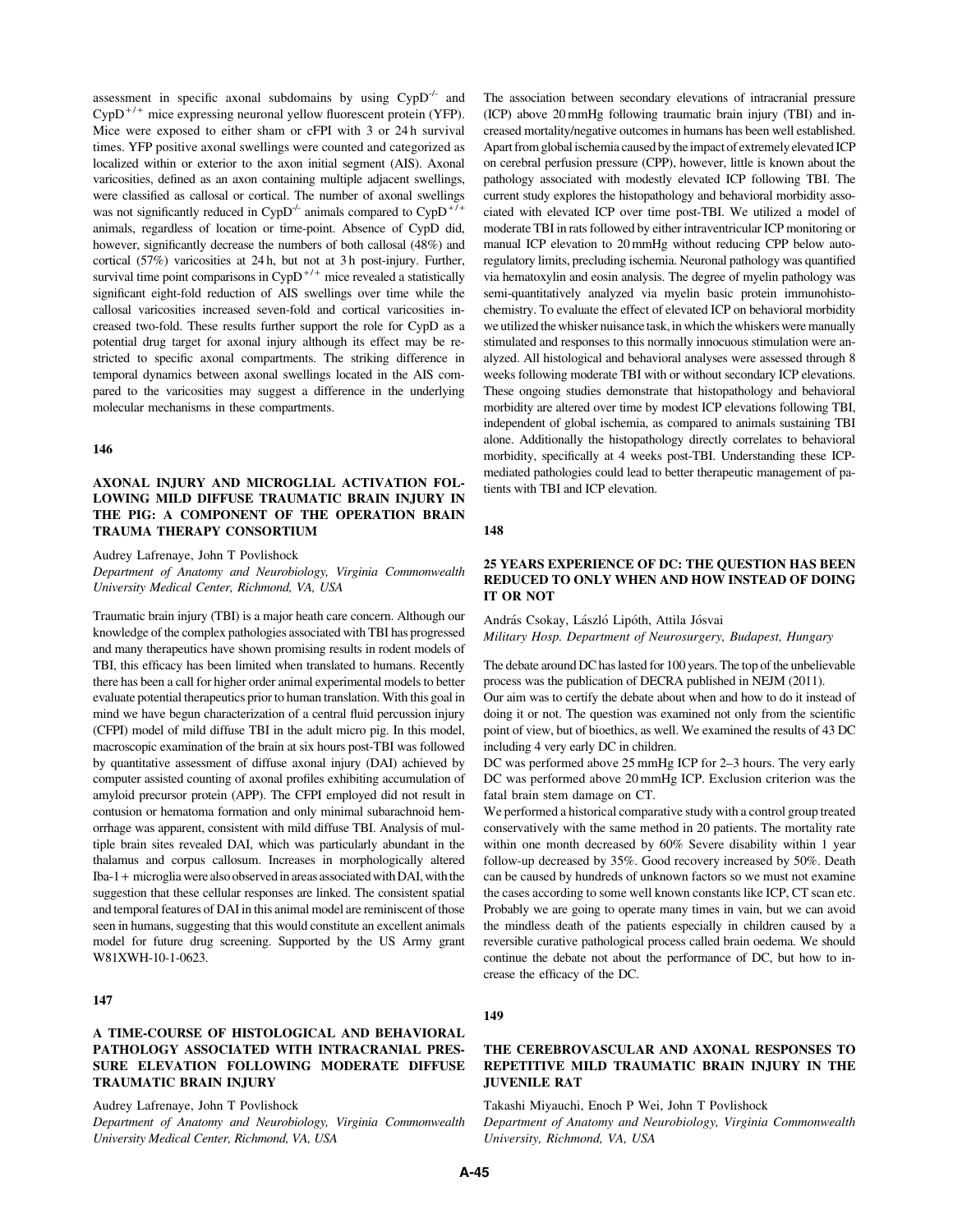We have previously reported the damaging consequences of repetitive mild traumatic brain injury (mTBI) in adult rats while identifying various neuroprotective strategies. In this communication we revisit repetitive brain injury in the juvenile brain to determine if the threshold for injury and the intervals between repetitive injury needed for damage are comparable to those in adults and if they respond in a similar fashion to select therapeutic interventions including mild 35°C vs. moderate 33°C hypothermia. Juvenile rats were subjected to a subthreshold mTBI incapable of eliciting either axonal or vascular change, yet when repeated within a 3h timeframe could evoke significant microvascular dysfunction and/or axonal damage. The potential for vascular function was assessed through the use of cranial windows, with the analysis of fixed tissue for APP immunoreactivity to assess the burden of axonal damage. Unlike adult rats, a significantly reduced level of subthreshold impact was needed to elicit significant vascular dysfunction when the TBI was repeated within 3 h. Unlike the adults, this repetitive injury did not evoke significant APP linked axonal damage. Further, unlike the adult situation, only the use of moderate hypothermia - but not mild hypothermia provided significant cerebrovascular protection. These results illustrate that juvenile brains are significantly more vulnerable to lower threshold injuries and that their therapeutic attenuation requires more aggressive therapeutic approaches than those proving efficacious in adults.

#### 150

# CORTICAL REORGANISATION IN THE CHRONIC PHASE OF SPINAL CORD INJURY

Liis Sabre, Tiiu Tomberg, Janika Kōrv, Joosep Kepler, Kalle Kepler, Ülla Linnamägi, Toomas Asser

Department of Neurology and Neurosurgery, University of Tartu, Tartu, Estonia

Plastic changes within cortical areas occur after traumatic spinal cord injury (TSCI).

The aim of the study was to assess cortical activation in the chronic phase of TSCI using functional magnetic resonance imaging (fMRI). Ten right-handed patients with paraplegia and 18 age- and gender matched healthy controls were studied by fMRI. Individuals performed simple flexion/extension of the right hand fingers and the right ankle during fMRI. The activation volumes, maximum t values (Tmax) and centres of gravity (COG) were calculated. The extent of injury was estimated according to the American Spinal Injury Association (ASIA) classification scale.

The mean time since trauma was  $1848 \pm 1046$  days (range 388 – 4459). During hand movements the volume of activation (VOA) in the contralateral primary motor cortex was nonsignificantly larger among the TSCI patients (3650 vs 2777,  $p = 0.09$ ). The VOA of the patients with complete TSCI who did not recover was significantly larger than the controls  $(4112 \text{ vs } 2777, \text{ p} = 0.02)$ . The VOA did not enlarge during the ankle movement (2420 vs 1114,  $p = 0.08$ ).

The Tmax values and COGs in BA4 were similar in both groups. There was a significant relationship between the VOA in BA4 and ASIA motor score  $(p=0.03)$  during hand movements but no correlation was found during ankle movement (0.41). A positive correlation was also found during hand movement in the VOA of BA4 and time since injury ( $r = 0.62$ ,  $p = 0.05$ ).

The increased cortical activation in the chronic phase of thoracolumbar TSCI may be caused by increased use of upper limbs.

#### 151

# COMBINED TREATMENT OF SELF-ASSEMBLING PEP-TIDES AND NEURAL PRECURSOR CELLS AFTER EX-PERIMENTAL CERVICAL SPINAL CORD INJURY

Klaus Zweckberger,<sup>1,2,3\*</sup> Jian Wang,<sup>2</sup> Yiang Liu,<sup>2</sup> Michael G Fehlings<sup>2,3</sup>

<sup>1</sup>Dept. of Neurosurgery, University Heidelberg, Germany  $2$ Dept. of Genetics and Development, University of Toronto, Canada <sup>3</sup>Dept. of Neurosurgery, University of Toronto, Canada

The pathophysiology of spinal cord injury (SCI) involves inflammation and tissue scarring interfering with regeneration and recovery. A combined treatment approach with self-assembling peptides (SAP) and neural precursor cells (NPC) might improve this inhibitory environment and neuronal regeneration.

Following cervical laminectomy, rats were subjected to SCI. After randomization (NPC, SAP, NPC+ SAP, vehicle, sham) SAPs and NPCs were injected into the spinal cord 1 day and 14 days after trauma. All animals received growth factors subdurally and immunosuppressive therapy. Neurological function was assessed on a weekly basis. 4 weeks after SCI rats were sacrificed and cryosections were prepared for immunohistochemical staining.

Animals treated with SAPs showed a larger amount of surviving NPCs  $(18.088 \pm 4.044 \text{ vs. } 11.493 \pm 4.111; \text{ n} = 6; \text{ p} = 0.019)$  and greater levels of differentiation: neurons  $(8.7\% \text{ vs. } 5.8\%; \text{ p} = 0.015)$  and oligodendrocytes (11.6% vs. 9.1%;  $p=0.005$ ). Furthermore, animals treated with SAPs alone or as a combined approach with NPCs had smaller intramedullary cysts  $(p=0.07)$  and a larger percentage of preserved tissue. In the combined treatment group astrogliosis (GFAP density) and tissue scarring (CSPG density) were significantly reduced. Though the total number of motor-neurons was diminished, there was no significant difference between the groups. Synaptoconnectivity (Synaptophysin-density) was increased both in the NPC and in the combined treatment group. Behavioral assessments showed improvements favoring the animals treated combinatorially 4 weeks after SCI.

Shaping the inhibitory environment using SAPs reduces astrogliosis and tissue-scarring, supports NPC survival and differentiation, and reduces intramedullar cyst formation leading to an improved neurological outcome.

#### 152

### PITUITARY ADENYLATE CYCLASE-ACTIVATING PEP-TIDE (PACAP) INDUCES AGE-DEPENDENT CHANGES IN VASOMOTOR RESPONSES ON ISOLATED RAT ARTERIES

I Ivic,<sup>1</sup> Z Vamos,<sup>1</sup> P Cseplo,<sup>1,2</sup> R Szollosi,<sup>1</sup> D Reglodi,<sup>3</sup> A Tamas,<sup>3</sup> A Koller<sup>1,4</sup>

<sup>1</sup>Department of Pathophysiology and Gerontology, Medical School, University of Pecs and Szentagothai Research Centre, Pecs, Hungary  $2$ Department of Central Anesthesiology and Intensive Care Unit, Petz Aladar County Training Hospital, Gyor, Hungary

<sup>3</sup>Department of Anatomy, Medical School, University of Pecs, Pecs, Hungary

<sup>4</sup>Department of Physiology, New York Medical College, Valhalla, NY, USA

PACAP is a potent vasodilator, but less is known about its organ specific and age related vasomotor effects. We hypothesized that

<sup>\*</sup>This work was funded by a grant of the German research society (DFG Forschungsstipendium), and the Krembil and CIHR foundations.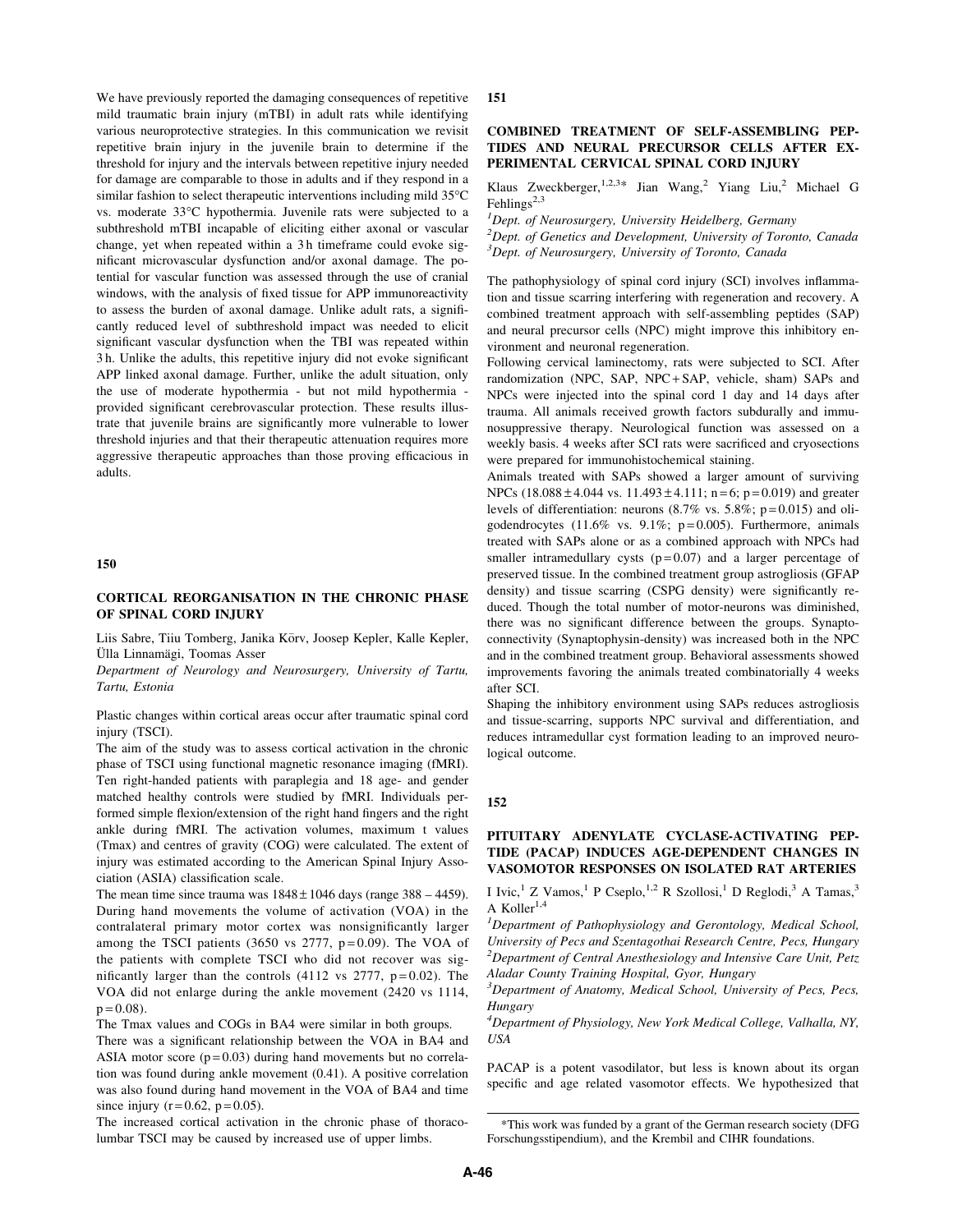vasomotor effects of PACAP depend on the origin of vessels and aging substantially modulates them.

Carotid (CA) and basilar arteries (BA) were isolated from young (2 month:  $2 \text{ m}$ ,  $\text{n} = 7$ ) and senescent (28 months:  $28 \text{ m}$ ,  $\text{n} = 7$ ) rats. Their vasomotor responses were measured with an isometric myograph (DMT-610 M) in response to cumulative concentrations of PACAP 1- 38 ( $10^{-9}$  M -  $10^{-6}$  M).

Isolated CAs and BAs were contracted by KCl (60 mM, CA: 2 m:  $6 \pm 0.51$  mN,  $28$  m:  $3,48 \pm 0.58$  mN and BA  $2$  m:  $5,43 \pm 0,35$  mN,  $28$  m:  $4,52 \pm 0,44$  mN, respectively). In 2 m CA, reduction in isometric force to increasing concentrations of PACAP were:  $(\Delta F 10^{-9}M: -0.37 \pm \Delta)$ 0,07 mN,  $\Delta F$  10<sup>-8</sup> M: -1.08 ± 0.09,  $\Delta F$  10<sup>-7</sup> M: -1.77 ± 0.08,  $\Delta F$  $10^{-6}$ M:  $-2,3 \pm 0,12$  mN; p < 0,05), whereas in 28 m CA, there were only slight reduction in isometric force  $(\Delta F 10^{-9} M: -0.13 \pm 1.0)$ 0,03 mN,  $\Delta F$  10<sup>-8</sup> M:  $-0.2 \pm 0.04$ ,  $\Delta F$  10<sup>-7</sup> M:  $-0.36 \pm 0.06$ ,  $\Delta F$  $10^{-6}$ M:  $-0.83 \pm 0.12$  mN; p < 0.05). In BA, relaxations to increases concentration of PACAP was minimal, both in 2 m and 28 m old rats  $(2 \text{ m}: \Delta \text{F} \ 10^{-9} \text{M}: \ -0.26 \pm 0.08 \text{ mN}, \ \Delta \text{F} \ 10^{-8} \text{M}: \ -0.73 \pm 0.08, \ \Delta \text{F} \ 10^{-9} \text{M}: \ -0.73 \pm 0.08, \ \Delta \text{F} \ 10^{-9} \text{M}: \ -0.73 \pm 0.08, \ \Delta \text{F} \ 10^{-9} \text{M}: \ -0.73 \pm 0.08, \ \Delta \text{F} \ 10^{-9} \text{M}: \ -0.73 \pm 0.08, \ \Delta \text$  $10^{-7}$  M:  $-0.85 \pm 0.12$ ,  $\Delta F$   $10^{-6}$ M:  $-0.86 \pm 0.11$  mN; p < 0.05; and 28 m:  $\Delta F$  10<sup>-9</sup> M:  $-0.23 \pm 0.08$  mN,  $\Delta F$  10<sup>-8</sup> M:  $-0.47 \pm 0.07$ ,  $\Delta F$  $10^{-7}$  M:  $-0.58 \pm 0.05$ ,  $\Delta F$   $10^{-6}$ M:  $-0.68 \pm 0.05$  mN; p < 0.05), whereas responses of BA 2 m and 28 m did not differ from each other. Thus PACAP elicits dose-dependent relaxations in isolated CA and BA of rats, which were significantly greater in CA than in BA. Aging substantially reduces PACAP-induced relaxations in CA, but not in BA, which favor the idea that PACAP provides specific vasoprotection for cerebral vessels in older age.

# 153

## ROLE OF INTRACELLULAR CALCIUM-ION IN THE DE-VELOPMENT OF HEMOLYSED-BLOOD INDUCED CERE-BROVASCULAR CONSTRICTION

P Cséplö,<sup>1,2</sup> Z Vámos,<sup>1</sup> P Kalinics,<sup>1</sup> O Török,<sup>1</sup> V Csató,<sup>3</sup> IZ Bátai,<sup>1</sup> A Tóth, $3$  Á Koller<sup>1,4</sup>

<sup>1</sup>Department of Pathophysiology and Gerontology, Medical School, University of Pecs and Szentagothai Research Centre, Pecs, Hungary  $2$ Department of Central Anesthesiology and Intensive Care Unit, Petz Aladar County Training Hospital, Gyor, Hungary

<sup>3</sup> Institute of Cardiology, Division of Clinical Physiology, Medical and Health Science Centre, University of Debrecen, Hungary

<sup>4</sup>Department of Physiology, New York Medical College, Valhalla, NY, USA

Acute subarachnoid hemorrhage is followed by an early and delayed type of vasospasm, which severely reduces regional cerebral blood flow. However, the vasoconstrictor effects of whole hemolysed blood (HB) have not yet been characterized. We hypothesized that hemolysed blood reduces the diameter of cerebral vessels.

Basilar arteries (BA) were isolated from male Wistar-rats, cannulated at both ends and mounted into pressure-flow myograph chamber in the presence of zero flow and 80 mmHg of intraluminal pressure. Vessels diameter were measured by video-microscopy. The effect of extravasated blood was modeled by adding HB directly to the chamber. Changes of intracellular  $Ca^{2+}$ -ion concentrations were measured with ratiometric calcium-measurement at the wavelength of 340 and 380 nms using fura2-AM fluorescence dyes.

The AD of the BA was  $278 \pm 12 \,\mu m$ , whereas the passive diameter was  $392 \pm 8 \mu$ m. Perivascular HB (200  $\mu$ l in 10 mL bath solution) reduced the diameter to  $164 \pm 11 \mu$ m. Presence of HB did not change the dilation to nifedipine (32 $\pm$ 3 vs. 28 $\pm$ 3 BD%). HB increased the ratio of 340/380 nm from  $1,118 \pm 0,043$  to  $1,397 \pm 0,016$ . After washout the ratio returned to control level.

Thus hemolysed blood causes significant constrictions in isolated basilar arteries, which can be explained by the elevation of intracellular  $Ca^{2+}$ -ion concentration in smooth muscle. These findings can contribute to the refinement of the treatment and better prognosis of patients with subarachnoid hemorrhage.

(Supported by: Hungarian National Science Research Fund (OTKA) K 108444, Developing Competitiveness of Universities in the South Transdanubian Region, ''Identification of new biomarkers.'' SROP-4.2.2.A-11/1/KONV-2012–0017 and ''Complex examination of neuropeptide.'' SROP-4.2.2.A-11/1/KONV-2012-0024 and SROP-4.2.4.A/ 2-11-1-2012-0001''National Excellence Program'')

#### 154

# THE  $CA^{2+}$ -BINDING PROTEIN S100B ELICITS A CON-CENTRATION-DEPENDENT RELAXATION ON ISOLATED CEREBRAL ARTERIES

Z Vámos,  $^{1,3}$  P Cséplö,  $^{1,2}$  I Ivic,  $^{1}$  M Belák,  $^{1}$  T Molnár,  $^{3}$  Á Koller $^{1,4}$ <sup>1</sup>Department of Pathophysiology and Gerontology, Medical School, University of Pecs and Szentagothai Research Centre, Pecs, Hungary  $2$ Dept. of Central Anesthesiology and Intensive Care Unit, Petz Aladar County Training Hospital, Gyor, Hungary

<sup>3</sup>Department of Anesthesiology and Intensive Therapy, Medical School, University of Pecs, Pecs, Hungary

<sup>4</sup>Department of Physiology, New York Medical College, Valhalla, NY, USA

The  $Ca<sup>2</sup>$  + -binding protein-S100B (S100B) is expressed in the nervous system and in the extracellular space increased levels of S100B have been detected in several neurological disorders (e.g., brain injury and trauma). We hypothesized that S100B elicits dilation/relaxation of isolated rat basilar arteries.

Basilar arteries (BA) from 2 months-old rats were isolated and placed into an isotonic (diameter) or isometric (mN) myograph chamber, and responses to S100B ( $10^{-11}$  to  $10^{-6}$ M) were measured (isometric force and diameter). The maximal passive diameter and maximal relaxation of vessels were determined in the presence of nifedipine plus  $Ca^{2+}$ free KREBS solution.

Basal diameter of BA was  $275 \mu m$  S100B significantly increased the diameter of BA in a dose-dependent manner (from  $280 \pm 7$  to  $317 \pm 8 \,\mu m$  at 10-6M. n = 5, p < 0.05). Also, S100B elicited relaxation of BA (from  $0 \pm 0.02$  to  $-0.7 \pm 0.03$  mN, n = 5, p < 0.05). Repeated administration of S100B elicited similar magnitude of changes. The ACh-induced vasomotor response did not change after S100B administration (diameter:  $92 \pm 15 \mu m$  vs.  $108 \pm 9 \mu m$ , n = 5).

Thus the  $Ca^{2+}$ -binding protein S100B elicits dilation/relaxation of isolated basilar arteries without affecting endothelial function, suggesting that its mechanism of action relates to the smooth muscle  $[Ca<sup>2</sup> +$  ]i level and we propose that S100B may provide neuroprotection in neurological disorders by increasing cerebral blood flow to the injured areas.

(Support: Hungarian National Science Research Fund (OTKA) K 108444, Developing Competitiveness of Universities in the South Transdanubian Region, ''Identification of new biomarkers.'' SROP-4.2.2.A-11/1/KONV-2012–0017 and ''Complex examination of neuropeptide.'' SROP-4.2.2.A-11/1/KONV-2012-0024 and SROP-4.2.4.A/ 2-11-1-2012-0001 ''National Excellence Program'')

#### 155

#### ''IMMUNE MARKERS OF INFLAMMATION IN TBI''

Maria Cristina Morganti-Kossmann

Department of Epidemiology and Preventive Medicine, ANZICS, Monash University, Melbourne, Australia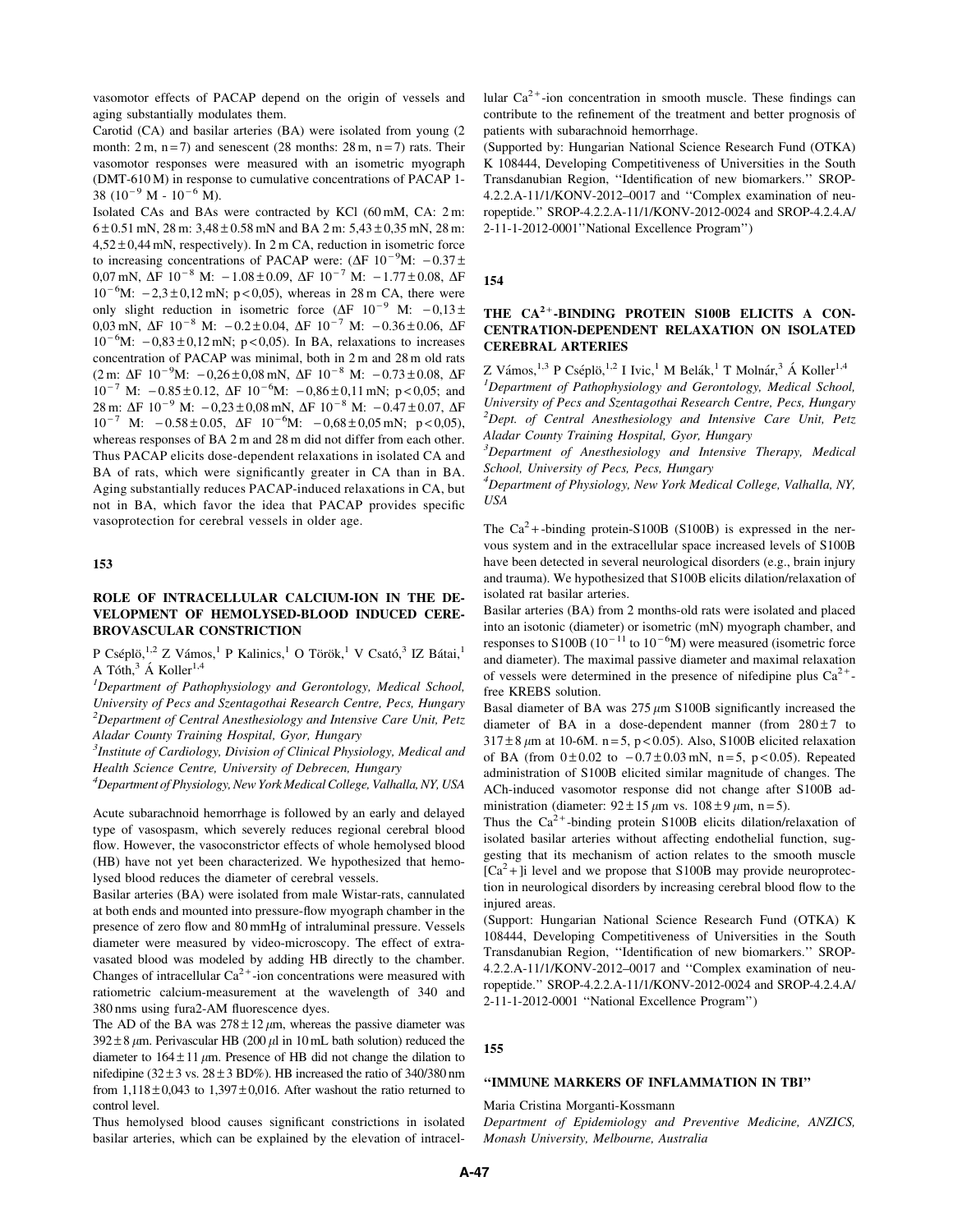Traumatic brain injury (TBI) is a complex disease to diagnose, treat and prognosticate. Much effort aims to identify biomarkers of brain injury to refine the diagnosis and prognosis of TBI. Biomarkers are defined as CNS proteins, released into blood and CSF following injury, which correlate with injury severity, neuroimaging findings and outcome. Although not brain-specific, inflammatory mediators have been investigated as potential biomarkers of TBI mostly due to their ability to exacerbate neurological damage or sustain repair. Cytokines are released within minutes following TBI to initiate, progress and terminate the inflammatory response. Several groups correlated cytokines measured in serum, plasma, CSF and microdialysates with GCS, ICP, TBI classification, GOS(E), mortality and BBB dysfunction. Although much endeavor exists to validate cytokines as biomarkers of TBI, the findings are sparse and often contradictory. Many groups have found no significant associations with clinical parameters, while others have shown that IL-6 and IL-8 and IL-10 correlate with mortality in both adults and pediatric TBI; Thresholds of IL-6 in plasma differentiate severe TBI whereas early IL-6 predicts ICP elevation. TNF was reported to correlate with higher ICP and lower CPP. IL-1 measured within 6 hours correlates with GCS and has been linked to poor outcome and increased ICP. The novel approach using IL-1/IL-1ra ratios in microdialysates revealed to predict favourable outcome; however the broad practicality of this method remains questionable. In this presentation, clinical studies on cytokine-related work will be discussed and related to experimental findings to highlight similarities and differences in cytokine research.

#### 156

### REHABILOMICS RESEARCH: EXAMINING APPROACHES TO PERSONALIZED MEDICINE IN TBI

Amy Wagner

## Department of Physical Medicine and Rehabilitation, University of Pittsburgh, Pittsburgh, PA, USA

The molecular mechanisms underlying TBI pathophysiology and recovery are both complex and varied. Further, the pathology and medical complications underlying many of the clinical sequelae observed in this population evolve over the acute injury period and encompass the subacute and chronic rehabilitation phases of recovery. This framework supports the contemporary concept that TBI is a chronic, yet temporally dynamic, state rather than a static insult from which limited recovery occurs. Despite ongoing neurodegeneration, and other chronic state pathology, the TBI recovery period is also characterized by a propensity for neuroplasticity and rewiring through multiple mechanisms. This Rehabilomics presentation summarizes key elements of how multidimensional and functional outcomes can be paired with genetic, proteomic, and hormonal biomarkers to inform chronic TBI pathology, to enhance early prognostication and screening measures, and to elucidate biosusceptibility markers for TBI relevant complications. In reviewing these concepts, implications for future research and theranostic principles for individualized patient care and comparative effectiveness studies are discussed.

## 157

## DECOMPRESSIVE CRANIECTOMY FOR REFRACTORY INTRACRANIAL HYPERTENSION OF SEVERE TRAU-MATIC BRAIN INJURY IN CHINA

Ji-yao Jiang, Guo-yi Gao

Department of Neurosurgery, Shanghai Renji Hospital, Shanghai Jiaotong University School of Medicine, Shanghai, China

Severe traumatic brain injured patients  $(GCS \leq 8)$  were randomly divided into two groups: patients with standard trauma craniectomy group  $(n=241)$  got unilateral frontotemporoparietal bone flap  $(12 \times 15 \text{ cm})$ , and patients with limited craniectomy group  $(n=245)$ received routine temporoparietal scalp flap  $(6 \times 8 \text{ cm})$ . Refractory intracranial hypertension caused by unilateral massive lesions was confirmed on CT scan in all 486 cases. At 6 month follow-up according to Glasgow Outcome Scale (GOS), 96 cases in standard trauma craniectomy group had favorable outcome (39.8%), including 62 cases with good recovery and 34 cases with moderate deficit, other 145 cases got unfavorable outcome (60.2%), including 73 cases with severe deficits, 9 cases with persistent vegetative status and 63 cases with death. However, only 70 cases in limited craniectomy group got favorable outcome (28.6%), including 41 cases with good recovery and 29 cases with moderate deficit, other 175 cases had unfavorable outcome (71.4%), including 82 cases with severe deficits, 7 cases with persistent vegetative status and 86 cases with death  $(P< 0.05)$ . Furthermore, the incidence of delayed intracranial hematomas, incisural hernia and CSF fistulae in standard trauma craniectomy group was lower than that in limited craniectomy group  $(P<0.05)$ . But the incidence of acute encephalomyelocele, traumatic seizure and intracranial infection was not significantly different between two groups  $(P > 0.05)$ . Our data confirm that Standard trauma craniectomy significantly improves the outcome of severe traumatic brain injured patients with refractory intracranial hypertension, which indicates that standard trauma craniectomy, but not limited craniectomy should be recommended for those patients.

158

# HEAD-INJURED PATIENTS WHO TALK AND DETERIO-RATE: ANALYSIS OF 192 CASES REGISTERED IN THE JAPAN NEUROTRAUMA DATA BANK

Takeshi Maeda,<sup>1,2</sup> Takahiro Kumagawa,<sup>1</sup> Masahiro Tado,<sup>1</sup> Yoshino Atsuo,<sup>1</sup> Yoichi Katayama<sup>1,2</sup>

<sup>1</sup>Department of Neurological Surgery, Nihon University School of Medicine, Tokyo, Japan

 $2$ The Japan Neurotrauma Data Bank Committee (The Japan Society of Neurotraumatology)

The clinical course of talk and deteriorate (T&D) reflects serious progression of secondary brain injury. The treatment of traumatic brain injuries (TBI) is nothing but to prevent the secondary injury. It is important to understand the pathophysiology of T&D in establishing the treatment of the severe TBI. In order to clarify the clinical profile of TBI patients who T&D into coma, we reviewed 1091 patients with TBI who were registered in Japan Neurotrauma Data Bank from 2009 to 2011. One hundred ninety two (18%) patients presented T&D, and 160 deteriorated in to coma ( $GCS \leq 8$ ). In the majority of cases, CT scans revealed development of focal lesion(s) with mass effect and resultant midline shift. One hundred six patients (55%) had a subdural hematoma, 45 (23%) had an epidural hematoma, 26 (14%) had cerebral contusion / intracerebral hematoma and 15 (8%) had DBI. The GOS was GR in 26 (14%), MD in 27 (14%), SD in 50 (26%), VS in 27 (14%), and D in 62 (32%). The latent periods to deterioration were  $\leq$  3 hours in 110 (57%), 3–6 hours in 33 (17%), and > 6 hours in 49 (26%), demonstrating a shorter latency than those reported in previous studies. One hundred forty nine patients (78%) underwent surgery, i.e., evacuation of hematoma, and/or contusion necrotomy. The predictors for a poor outcome were a low GCS following deterioration, subdural hematoma, and being an elderly patient. In contrast, GCS during lucid intervals, and the length of time until deterioration or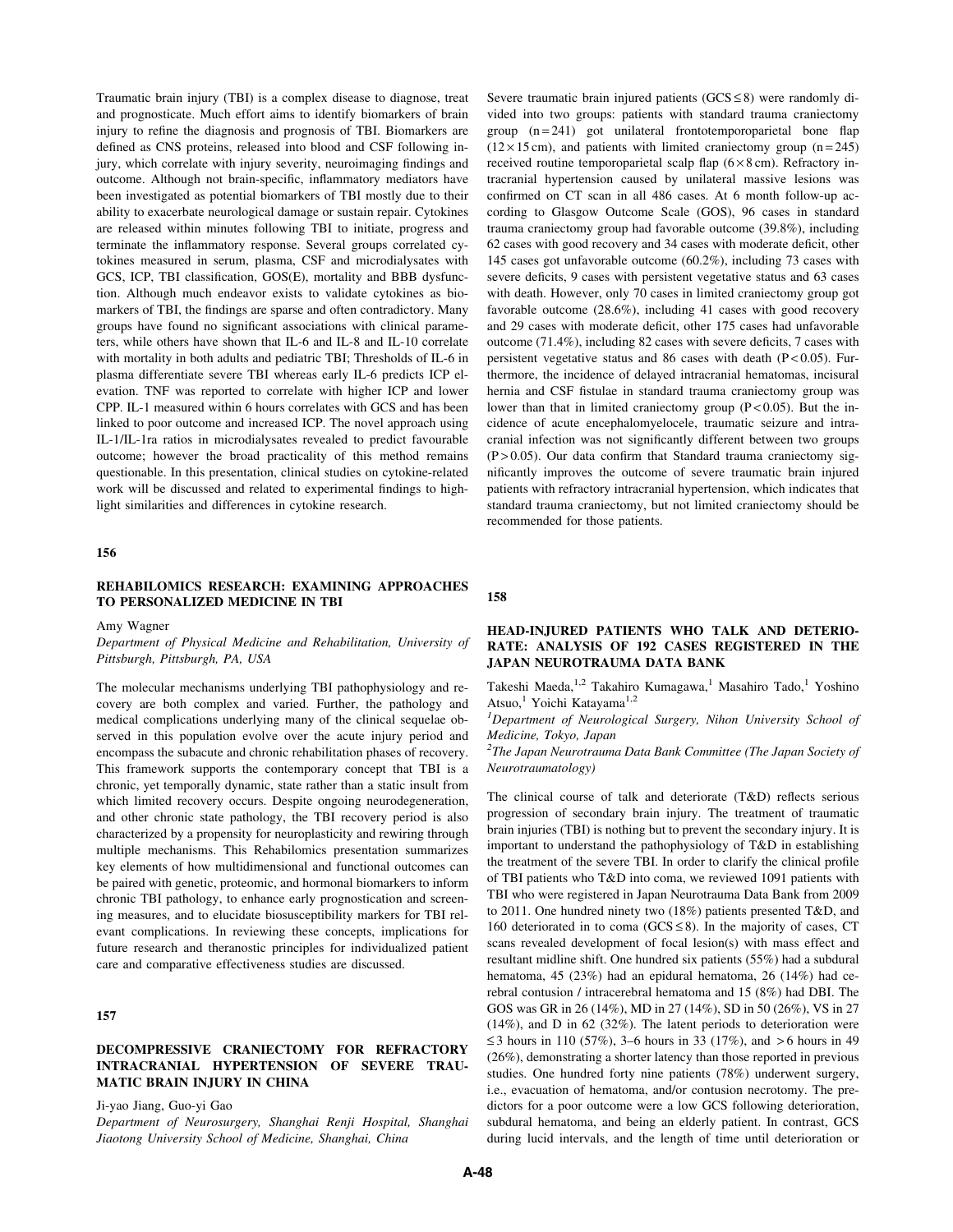until operative intervention did not influence the final result. A majority of cases showed deterioration within 6 hours post trauma, caused by a progressive mass effect. Deterioration into a low GCS resulted in a poor outcome, so early operative intervention is strongly recommended prior to the inevitable deterioration.

### 159

# NEUROTRAUMA–THE ROLE OF THE RESIDENTS? THE CHANGING FACE OF TBI CARE

#### Engel DC

Department of Neurosurgery, Cantonal Hospital of St. Gall, St. Gall, Switzerland

Neurosurgical residents are the workhorses who are responsible for the primary care of neurotrauma patients. Neurotrauma is an important field within neurosurgery, but is often not perceived as challenging as vascular surgery. As a consequence residents lose interest in neurotrauma as they mature during training. Finding an appropriate balance between resident training and provision of the highest quality of care for these patients is challenging, especially outside of normal working hours. Limitations imposed by the EU Working Time Directive substantially impact on the quantity of exposure necessary for training, and variability between teachers can be confusing to residents. The extent of care the resident is allowed to perform with or without supervision is a factor for both training and quality of care. It might even, because of that, not get enough attention during training. In contrast, provision of the best quality of care requires knowledge of evidence-based medicine (and guidelines) and an experienced and interested doctor. In the care for neurotrauma roles are changing with an increased input of A&E and ICU doctors. Because of this, the risk exists that neurosurgeons take less interest in neurotrauma. Yet, neurosurgeons are the specialists with most knowledge of cerebral pathophysiology of neurotrauma and are best positioned to weigh the pros and cons of conservative versus surgical therapy. All that shifts the interest of neurosurgical residents away from neurotrauma and the question is: is this a good shift?

### 160

# THE NEUROREGENERATIVE POTENTIAL OF S100B IN-DUCES SYNAPTOGENESIS FOLLOWING EXPERIMENTAL BRAIN INJURY

Justus Baecker, Tina Sehm, Michael Buchfelder, Andrea Kleindienst University Erlangen-Nürnberg, Faculty of Medical Sciences, Depratment of Neurosurgery, Erlangen, Germany

We demonstrated earlier that the neurotrophic factor S100B increases hippocampal neurogenesis and promotes cognitive performance in a hippocampus-dependent learning task after traumatic brain injury (TBI). The objective of the present study was to elucidate cellular mechanisms mediating this positive effect on morphological and functional neuroregeneration. Rats were randomly subjected to lateral fluid percussion or sham injury and subsequent treatment  $(n=24)$ . S100B (50 ng/hr) or vehicle was infused into the lateral ventricle for 7 days via an osmotic micropump. The expression of synaptophysin and ED1 (microglia) was quantified in the granular cell layer (GCL), CA3 region and hilus of the hippocampus and in the subcortical area in 5  $\mu$ m brain sections, 100  $\mu$ m apart (bregma - 3.3 to - 5.6 mm) on day 5 or 5 weeks post-injury.

While S100B induced a long-term synaptophysin expression in the GCL (p < 0.05 on day 34) in non-injured rats, this effect was present only early after TBI ( $p < 0.05$  on day 5). Microglial activation was widespread following TBI and S100B treatment (all areas: p < 0.05 on day 34).

The neurogenic activity of S100B induces a significant synaptogenesis in the germinative area of the hippocampus, the GCL, in non-injured rats. Following injury, the S100B-induced synaptogenesis is localized to the GCL only initially, while the subsequent migration of the newly generated neurons to injured brain regions dilutes the quantitative verification. The neuroregenerative process is monitored by activated microglia in this diffuse TBI model. The results also support our earlier findings indicating that better cognitive abilities are directly related to neuroregenerative effects of S100B.

#### 161

### DEVELOPMENT AND VALIDATION OF TWO ZEBRAFISH MODELS OF TBI

Victoria McCutcheon,<sup>1</sup> Eugene Park,<sup>2</sup> Elaine Liu,<sup>2</sup> Pooya Sobhe Bidari,<sup>3</sup> Jahan Tavakkoli,<sup>3</sup> Andrew J Baker<sup>1,2,4</sup>

<sup>1</sup>Institute of Medical Sciences, University of Toronto, Toronto, ON, Canada

 $2$ Keenan Research Centre in the Li Ka Shing Knowledge Institute at St. Michael's Hospital, Toronto, ON, Canada

<sup>3</sup>Department of Physics, Ryerson University, Toronto, ON, Canada <sup>4</sup>Departments of Anesthesia & Surgery, University of Toronto, Toronto, ON, Canada

Traumatic brain injury (TBI) is a leading cause of death and morbidity in industrialized countries with considerable associated direct and indirect health care costs. Zebrafish (ZF) are an emerging model organism for studies of disease and development owing to their unique advantages in genome manipulation, whole animal in vivo imaging, rapid rate of procreation and amenability to large scale preclinical drug validation. We developed a ZF model of chemically-induced brain injury in 4 dpf larvae using a 10 mM dose of glutamate. The NMDA receptor antagonist, MK-801, applied at of 62.5 nM, 125 nM, and 250 nM concentrations resulted in a dose-dependent delayed larval survival. We are currently evaluating other known neuroprotective compounds as validation of the larvae ZF model. Candidate compounds will be further evaluated in an adult ZF model. We use a targeted 1-MHz pulsed high intensity focused ultrasound (pHIFU) system applied to adult ZF to produce a non-penetrating head injury to the brain. Preliminary results indicate that pHIFU pressure amplitude at 10 MPa results in a 70.5  $\pm$  1% and 102  $\pm$  1% change in NF160 expression at 5,000 and 10,000 cycles respectively. Beta-III tubulin shows a  $14 \pm 1\%$  and  $16 \pm 1\%$  increase at the same parameters. We also found a  $30 \pm 1\%$  increase in cleaved caspase-3 in injured brains compared to controls. Post-injury recovery times show a linear increase with increasing injury severity. Our preliminary results indicate that the ZF response to brain trauma exhibits similar mechanisms of secondary injury to mammalian pathophysiology after TBI. Further refinement of the model is in progress with the aim to use the model to identify pharmacotherapeutic compounds via high throughput compound library drug screening.

#### 162

# REMOTE-ISCHEMIC PRECONDITIONING AS A PROPHY-LACTIC TREATMENT FOR MILD TRAUMATIC BRAIN INJURY

Eugene Park,<sup>1</sup> Misbah Nadeem Lalani,<sup>2</sup> Katya J Park,<sup>1</sup> Andrew J  $Baker<sup>1,2,3</sup>$ 

<sup>1</sup> Keenan Research Centre in the Li Ka Shing Knowledge Institute at St. Michael's Hospital

 $2$ Departments of Anesthesia & Surgery, University of Toronto

<sup>3</sup>Department of Critical Care St. Michael's Hospital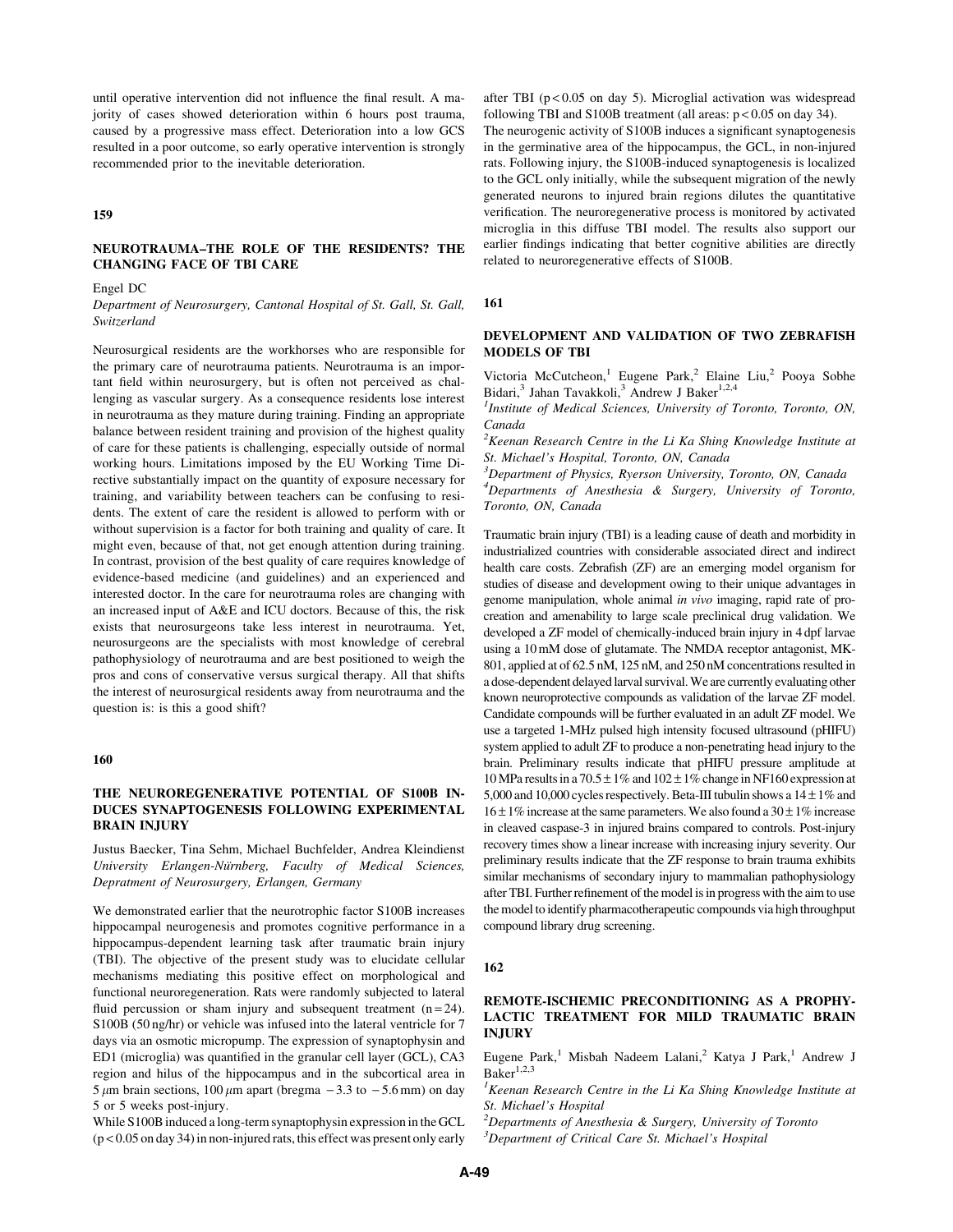Mild traumatic brain injury (mTBI) accounts for the largest proportion of brain injury cases. Sports injuries and military trauma in particular have high incidences of repetitive mTBI occurrences. Treatments to reduce the secondary cellular injury mechanisms associated with mTBI remain elusive. We previously developed a model of mTBI using a shock wave generating device which demonstrated hallmark features of white matter pathophysiology and persistent neurobehavioural deficits relevant to mTBI. Remote ischemic preconditioning (rIPC) has been shown to provide benefit to tissues in instances of cardiovascular stress such as ischemic stroke and cardiac surgery. In the current study we evaluated the use of rIPC as a potential prophylactic treatment for mTBI. Anesthetized adult male Sprague-Dawley rats were subject to 4 cycles of hind-limb ischemia applied for 5 minutes followed by 5 minutes of reperfusion. A control group consisted of rats subjected only to anesthesia. 48 hours after treatment, rats were subjected to a  $\sim$  38–40 kPa primary blast exposure. Preliminary results indicate a reduction in aII-spectrin breakdown in the corpus callosum of rIPC treated rats, independent of protective effects exerted by isoflurane preconditioning. rIPC also modulated the heavy neurofilament response to primary blast trauma. Immunoblotting for HIF-1 $\alpha$  indicated a lack of expression in all injury groups suggesting that ischemia did not play a role in the blast mTBI model. The current results suggest that rIPC may reduce pathophysiological response after mTBI, independent of ischemic signalling pathways.

## 163

## A STUDY OF CONCUSSION INHIBITORY EFFECT OF RE-COMMENDATIONS ON SPORTS HEAD INJURIES

Haruo Nakayama, Tatsurou Kawamata, Masahiro Ogino, Masato Noji, Tadashi Nariai, Osamu Fukuda, Tsuyoshi Maeda, Satoshi Tani, Satoshi Iwabuchi, Shinji Nagahiro

Toho University Ohashi Medical Center, The Japan Society of Neurotraumatology Sports Head Injury Committee

Recommendations on sports head injuries is composed of evaluation for concussion, Medical imaging, and GRTP (Graduated return to play protocol). This recommendation aimed to common recognition for corresponding to sport-concussion in Japanese neurosurgery. This study was made to elucidate the concussion inhibitory effect of recommendations on sports head injuries. X University American football team was subjected to this examination. This team's team doctor is entrained three seasons from 2010 to 2012. Total number of players registered in this period is 221 people. Similarly, the total number of games registered in this period is 25 games. We reviewed the incidence of concussion from 2010 to 2013 in this team. During these 4 years, there were 8 cases / 7 players of concussions. Overall concussions occurred most frequently among senior players, most frequently during Kicking game, and most frequently be blocked. Comparing the earlier 2 years  $(2010 \sim 2011)$ ; Pre recommendations period) with the later 2 years ( $2012 \sim 2013$ ; Post recommendations period), there was a slight decrease in the incidence of concussions in the later period. In particular, no recurrence case has occurred in the later period. Our results suggest that reduction the risk of recurrence by the GRTP. Finally, Inhibition of chronic traumatic brain injury is expected. So, put the recommendations to practical use for examination & management of sports concussion. Further research to evaluate the timing to RTP, and the long-term outcome of rest, is needed.

#### 164

#### TRAUMATIC BRAIN INJURY MORTALITY IN THE SLO-VAK REPUBLIC IN 2009–2012

Veronika Gonsorova,<sup>1</sup> Alexandra Brazinova,<sup>1,2</sup> Lubomir Holkovic,<sup>1</sup> Marek Psota,<sup>1</sup> Walter Mauritz,<sup>2,3</sup> Marek Majdan<sup>1,2</sup>

<sup>1</sup>Department of Public Health, Faculty of Health Care and Social Work, Trnava University, Slovakia

 $2$ International Neurotrauma Research Organisation, Vienna, Austria <sup>3</sup>Trauma Center "Lorenz Boehler", Vienna, Austria

Traumatic brain injuries (TBI) are the most common cause of death among all injuries. Knowledge on causes and mortality trends is essential for effective prevention. The aim of this study was to describe mortality data due to TBI in the Slovak Republic in 2009–2012.

Death certificate data on TBI-related deaths in 2009–2012 were obtained from the Statistical Office of the Slovak Republic. ICD-10 codes for TBI deaths were used to select TBI-related deaths.

We have analyzed all 2327 deaths caused by TBI in the Slovak Republic in the years 2009–2012. This number represents 20% of all trauma deaths in the Slovak Republic in the given period. Out of TBI mortality cases, 80% are men and 20% are women. Mean age of men is 9 years less than of women (54 versus 63 years). Mortality rates in individual age groups differ widely. For men, the mortality rate increases rapidly, from 2 in age group  $0-4$  to 80 in  $85 +$  per 100,0000. The steady incline is interrupted by a peak of 12 per 100,000 in age group 20–24, it is lower in the next age groups and rises steadily again. The increase after the age of 65 is rapid, with additional 10 per 100,000 for each 5-year age group. Increase in mortality rates in consecutive age groups in women is much less rapid than in men, starting with 1 per 100,000 in 0–4 and reaching as high as 46 per 100,000 in 85 + . Again, the steepest increase is after the age of 65. The most common mechanisms of injury for all population are falls in 48% followed by traffic accidents in 26%. This distribution differs

when looking at individual genders. In men, 47% of all TBI deaths is caused by falls, 26% by traffic accidents and 12% by suicide by firearm. In women, 56% all TBI deaths is caused by falls, 29% by traffic accidents and 8% by assault. When looking at mechanisms of brain injury in individual age groups, at highest risk of death by TBI in traffic accident are age groups 1–34 years. Falls are the most common cause of death by TBI in children 0– 4 and above 40 years of age. Suicide by gun is also a common cause of TBI death, especially in age groups 25–64. We see gender differences in the distribution of mechanisms of death. Apart from falls and traffic accidents, assault is also a common mechanism of TBI death for women, especially in age groups 30–59.

To conclude, our basic description of TBI mortality rates between 2009 and 2012 in Slovakia shows several facts. The TBI mortality increases in men and women across the age groups with the steepest increases after 65th year of age. The most common causes of injury are falls and traffic accidents. In the future we will focus on more detailed analysis of TBI mortality rates according to regions and other variables.

#### 165

## TRAUMATIC BRAIN INJURY MORTALITY IN AUSTRIA IN 1980–2012 IN OLDER ADULTS

Lubomir Holkovic,<sup>1</sup> Veronika Gonsorova,<sup>1</sup> Alexandra Brazinova,<sup>1,2</sup> Marek Psota,<sup>1</sup> Walter Mauritz,<sup>2,3</sup> Marek Majdan<sup>1,2</sup>

<sup>1</sup>Department of Public Health, Faculty of Health Care and Social Work, Trnava University, Slovakia

 $^{2}$ International Neurotrauma Research Organisation, Vienna, Austria <sup>3</sup>Trauma Center "Lorenz Boehler", Vienna, Austria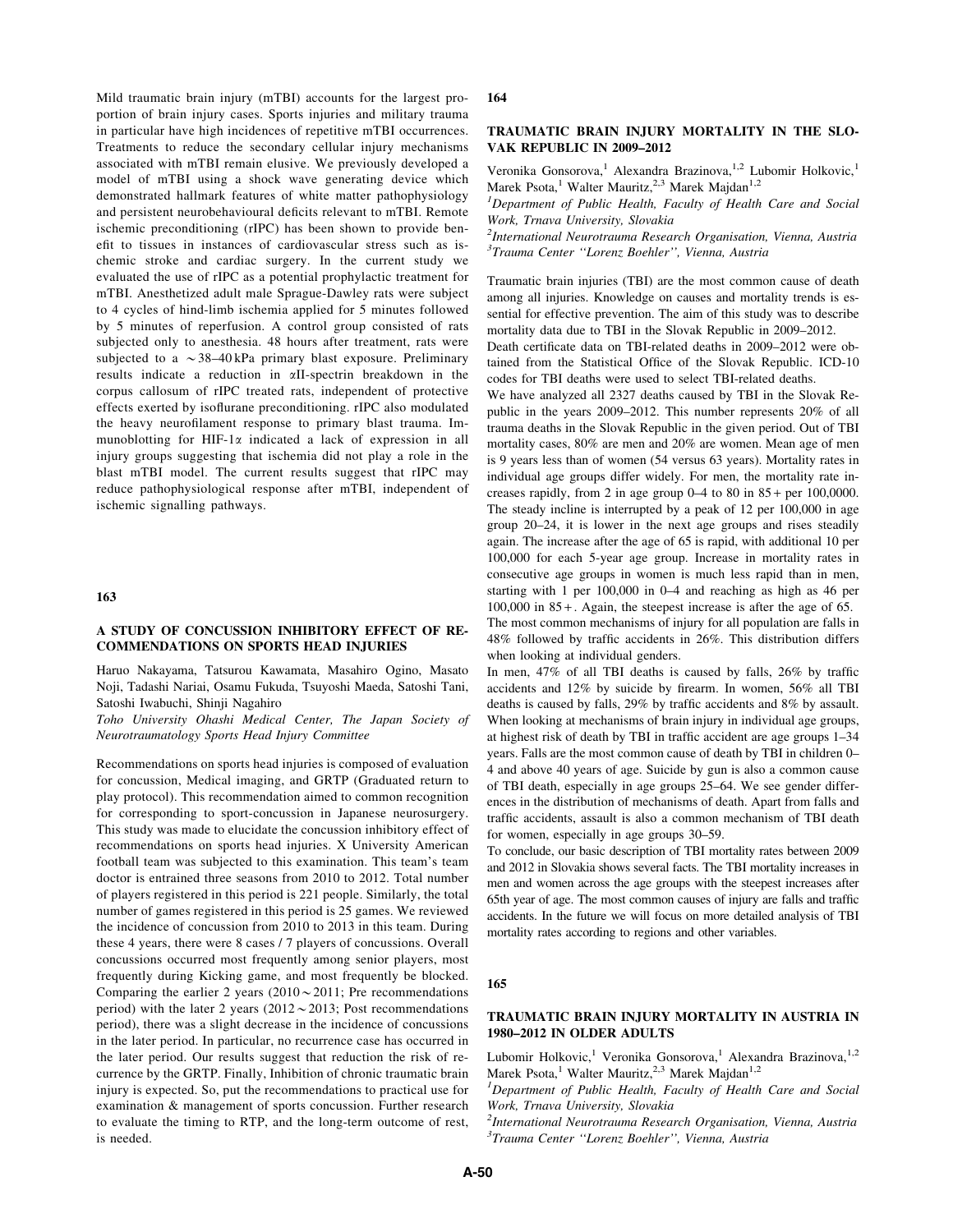Traumatic Brain Injury (TBI) is a serious problem in elderly adults, causing high hospitalization and mortality rate. Old age is recognized as an independent predictor of worse outcome after TBI.

Methods: Information on all deaths in Austria between January 1, 1980 and December 31, 2012 was obtained from the Statistical Office of Austria. These data are based on information from death certificates. To filter the deaths caused by TBI we have used the International Classification of Diseases (ICD). The codes of the 9th edition of the ICD were used to classify deaths between 1980 and 2001 and the codes of the 10th edition of ICD were used in deaths occurring in 2002 and onwards. The Centers for Disease Control and Prevention (CDC) definition of TBI was used.

We have reviewed mortality caused by TBI in Austria in people of 65 years of age and older in the time period 1980–2012. Overall, TBI mortality in the studied group was in slight decline from 1980 till 2000, and then it started to rise. In the given time period, we identified 16,204 fatal TBI cases, out of which 39% were women and 61% men. Overall mortality in Austrians of 65 years of age and older in the time period 1980–2012 was 40 per 100,000 inhabitants.

In the given age group, the most common cause of TBI were falls (47%) followed by traffic injuries (22%) and suicides (17%). The pattern differs by gender and in individual age groups. In women, falls cause 57%, traffic 25% and suicides 7% of mortality causes. In men, falls cause death by TBI in 42%, traffic in 21% and suicides in 23%. TBI mortality in Austria in citizens of 65 years of age and older has over past 30 years stable trend, with rising increase in the oldest age groups.

#### 166

## INTRAPARENCHYMAL ELECTRODE RECORDINGS OF CORTICAL SPREADING DEPOLARISATION AND CON-TINUOUS SEIZURE ACTIVITY - NEUROVASCULAR DIS-RUPTION AND SEIZURE OXYGEN THRESHOLDS

Toby Jeffcote,<sup>1</sup> S Jewell,<sup>1</sup> C Pahl,<sup>1</sup> C Tolias,<sup>1</sup> D Walsh,<sup>1</sup> A Strong,<sup>1</sup> S Mulcahy, $2^2$  M Boutelle<sup>2</sup>

<sup>1</sup>Kings College London, London, UK

<sup>2</sup>Imperial College London, London, UK

Work is in press from our group detailing methods for the detection of cortical spreading depolarization (SD) with intraparenchymal electrodes. Here, we describe the recording of SD and epileptic seizures using a Spencer type depth electrode inserted into the cortex of a patient fol-

lowing traumatic brain injury. This single patient case report details the dynamic brain tissue oxygen changes that occur as a result of clustered SD waves  $(n = 106)$  and the electrophysiological progression from repeated SDs to intermittent and then continuous seizure activity. In addition to documenting the changes in neurovascular response to repeated episodes of SD, we found consistent falls in pbO2 following the onset of seizure. We submit that this represents evidence for the loss of neurovascular coupling to seizure activity in metabolically compromised tissue.

Consistent temporal relationships were found between the onset of ictal activity and time to reduction in tissue pbO2 (med. 37 sec IQR 23 – 41) and the termination of seizure activity and the start of tissue pO2 recovery (med. 28 sec IQR 13–34.5). A median fall in pbO2 of 19% (IQR 14–23%) was found at seizure termination with a median total pbO2 reduction following seizure of 22% (IQR 18–25%).

A significant negative correlation between seizure intensity and pbO2  $(n = 28, p < 0.05)$  was found, indicating that in these data, an oxygen threshold exists for the maintenance of ongoing ictal activity. We hypothesize that the breach of this threshold is one mechanism for seizure termination.

167



168

## A REPORT OF 93 CASES OF TRAUMATIC PROGRESSIVE EPIDURAL HEMATOMAS

Yu-min Liang, Ying-hui Bao, Guo-yi Gao, Yao-hua Pan, Yu-hua Yin, Si-yi Xu, Jun-feng Feng, Jiang Ji-yao

Jiaotong University School of Medicine, Department of Neurosurgery, Renji Hospital, Shanghai, China

To investigate the clinical characteristics and methods for early diagnosis and treatment of traumatic progressive epidural hematoma (TPEDH). The clinical and radiological data and outcome of 93 patients with TPEDH were reviewed retrospectively. Having reviewed the literature, the results of these cases were analyzed. Among the 93 cases, 72 were male and 21 female, with an average age of  $33 \pm 12$  years. The average interval time from injury to the confirmed diagnosis of TPEDH was  $8 \pm 13$  hours. TPEDH was formed by the enlargement of small hemorrhage on initial CT scanning in 41 cases, and in the other 52 cases, the TPEDH oc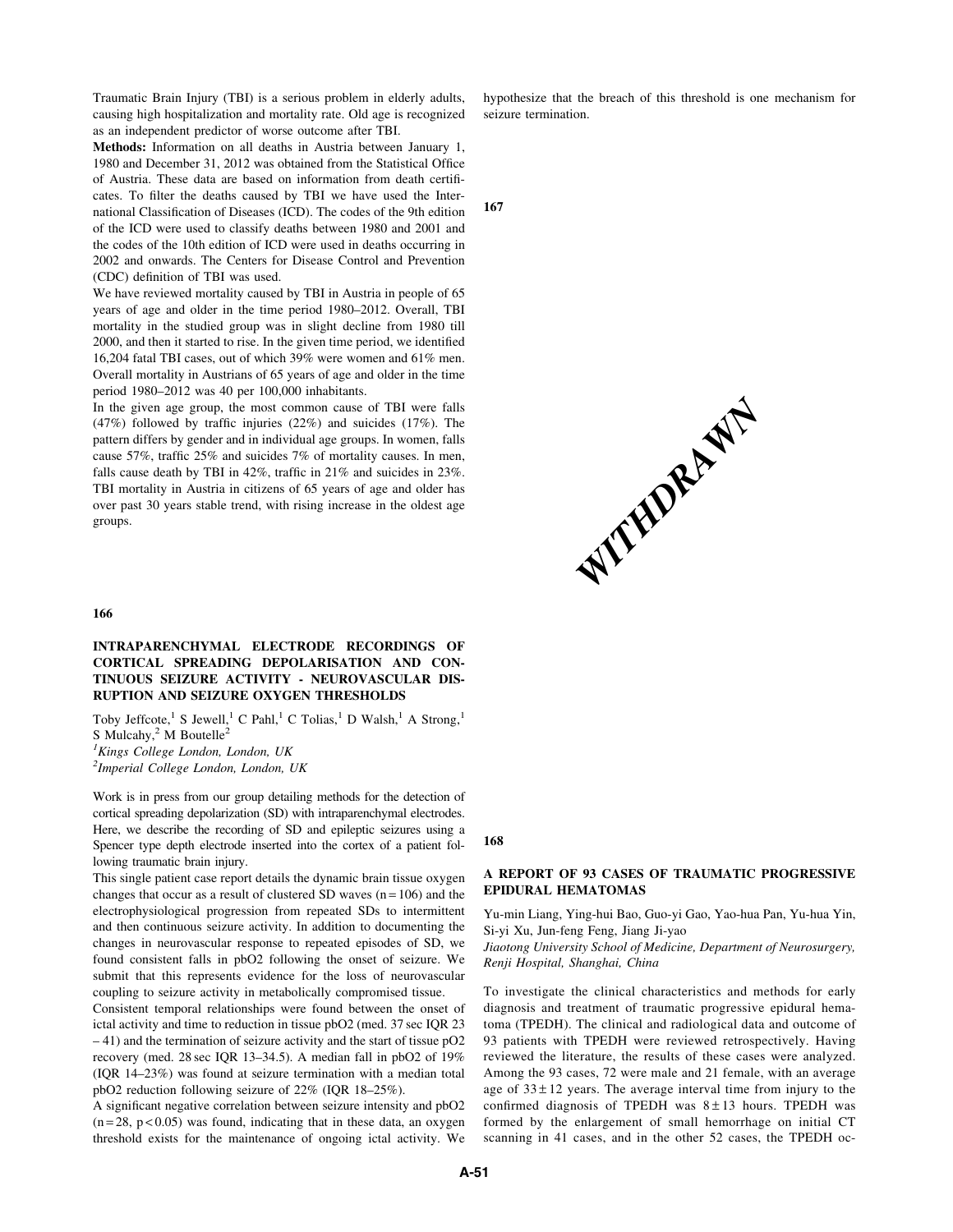curred in the location of no hemorrhage on initial CT scanning. Among them, TPEDH in 28 cases was found after initial decompressive craniectomy. The most common locations of TPEDH were tempo-parietal region and fronto-temporal region, followed by the frontal, parietal, parieto-occipital and occipital regions. The TPEDH was unilateral in 83 cases and bilateral in 10. Deterioration of consciousness was the most common manifestation and increased ICP after operations was the dominating manifestation in the cases who received initial decompressive craniectomy. Conservative therapy was used in 5 cases and surgery in the other 88. Primary decompressive craniectomy was made in 33 cases. Skull fracture was confirmed in 83 cases of TPEDH. The following Glasgow Outcome Scale (GOS) scores of 5-4-3-2 and 1 were experienced in 56-20-10-3 and 4 patients respectively on discharge. Most TPEDH occurred within the first 12 hours after injury and located at the impact site. Skull fracture at the impact site was the basic risk factor for the occurrence of TPEDH. Dynamic evaluation and repeated CT scanning of the head would contribute to the early diagnosis, and improvement of the outcome for such cases could be enhanced if the occupying TPEDH was evacuated promptly.

#### 169

## CRANIOPLASTY, A TRIVIAL PROCEDURE? INTENT AND DETAILS OF THE GERMAN CRANIAL RECONSTRUCTION REGISTRY (GCRR) PROPOSAL

Thomas Sauvigny,<sup>1</sup> Henrik Giese,<sup>2</sup> Jan Regelsberger,<sup>1</sup> Oliver W Sakowitz for the GCRR consortium<sup>2</sup>

 $<sup>1</sup> University$ </sup> Hospital Hamburg-Eppendorf, Department of Neurological Surgery, Hamburg, Germany

 $^{2}$ University Hospital Heidelberg, Department of Neurosurgery, Heidelberg, Germany

Cranioplasty is conceived as a standard neurosurgical procedure which is important to restore the integrity of the skull, to protect the brain, maintain or improve cosmesis and to prevent the sinking skin flap syndrome. Despite being a standard procedure, it is performed with large technical variety and is associated with a significant spectrum of complications, such as wound healing disorders, intracranial bleedings or biological incompatibility of the cranioplastic material. While appropriate studies on cranioplasties are not available at present, profound data collection is the overarching principle of the GCRR to finally improve the clinical course of these patients.

The GCRR is a project initiated by a consortium of individual members of the Section for Neurotrauma and Intensive Care in Neurosurgery of the Deutsche Gesellschaft für Neurochirurgie (DGNC). Every neurosurgical unit in Germany conducting cranioplasties is/will be invited to join the registry. With the help of a specially designed questionnaire, patients receiving a cranioplasty will be recorded in a multicenter and prospective database. Patient specific risk factors, surgical details, materials for cranioplasty and intra- and postoperative complications will be recorded. The investigation period will cover acute complications as well as subsequent problems and long-term outcome. All results of the GCRR including epidemiological data, surgical techniques, material for cranioplasty, complications, risk factors and long-term outcome will be published and/or reported at forthcoming trauma meetings.

The structural details of the GCRR and the prospective questionnaire are presented to launch data acquisition and to encourage other institutions or similar consortia to participate in the registry.

#### 170

## PLATELET AGGREGATION INHIBITION OF IN-TRAVENOUS ADMINISTRATION OF NSAIDS AFTER HER-NIATED DISC SURGERY

Erzsébet Ezer,<sup>1</sup> Laura Csabai,<sup>2</sup> Péter Cséplö,<sup>3,4</sup> Péter Kanizsai,<sup>5</sup> Katalin Szenohradszki,<sup>1</sup> Zoltán Vámos<sup>1,3,4</sup>

 ${}^{1}$ Department of Anaesthesiology and Intensive Therapy, University of Pecs, School of Medicine, Pecs, Hungary

 $2$ University of Pecs, School of Medicine, Pecs, Hungary

 $3$ Department of Pathophysiology and Gerontology, University of Pecs, School of Medicine, Pecs, Hungary

4 Hungarian National Ambulance Service

5 Department of Anaesthesia and Intensive Care, Division of Emergency Medicine, Semmelweis University, Budapest, Hungary

The perioperative pain management is an essential component of shared responsibility between anaesthetists and surgeons. The rationale of using non-steroidal anti-inflammatory drugs (NSAIDs: metamizol, diclofenac or paracetamol) as analgesic adjuvants is to reduce opioid use and consequently alleviate opioid-related adverse effects. However, it is less known whether NSAIDs possess any antiplatelet effect in a timely fashion after operation of spinal disc herniation. The aim of this in vivo study was to examine if intravenously ad-

ministered metamizol, diclofenac and paracetamol have an effect on COX-dependent platelet aggregation after surgical intervention.

In our in vivo study intravenous metamizol, diclofenac and paracetamol were selectively administered intravenously during the surgical intervention. The epinephrine-induced platelet aggregation was determined by Multiplate<sup>®</sup> optical aggregometry. Blood samples were taken before and 1, 4 and 6 hours (h) after drug administration.

Diclofenac induced an immediate platelet aggregation inhibiton which could not be observed after 6 h (0 h:  $73 \pm 6$  AUC, 1 h:  $21 \pm 8$  AUC, 4 h:  $51 \pm 11$  AUC). Metamizol also induced an immediate platelet aggregation inhibition that lasted for longer than six hours (0h: 96 ± 14 AUC, 1 h: 25 ± 9 AUC, 4 h: 22 ± 5 AUC, 6 h: 31 ± 8 AUC). Paracetamol did not show any antiplatelet effect (0 h:  $116 \pm 12$  AUC, 1 h:  $97 \pm 1$  AUC).

The findings of the present study show that intravenously administered metamizol and diclofenac but not paracetamol exhibited a timedependent inhibiton of platelet aggregation. Further elucidation of the underlying mechanisms of platelet aggregation inhibition could contribute to a better understanding of this process and might affect the treatment of perioperative hemorrhage.

171

## CRANIOPLASTY WITH INDIVIDUALLY PREPARED CRA-NIAL IMPLANTS USING THE CAD/CAM TECHNIQUE

György T Szeifert, György Pulay, Dusan Vitanovics, János Vajda Dept. of Neurotraumatology, Péterfy Traumatological Center & National Institute of Neurosciences, Semmelweis University of Budapest, Hungary

Facts support that decompressive craniectomy alleviates life-threatening acute high intracranial pressure and it is performed worldwide. Less attention has been paid to the late negative consequences of the widely open intracranium. Although the missing protection of the brain and cosmetic setback would be enough indications for a timely closure of the skull, the insufficient regional blood flow and consecutive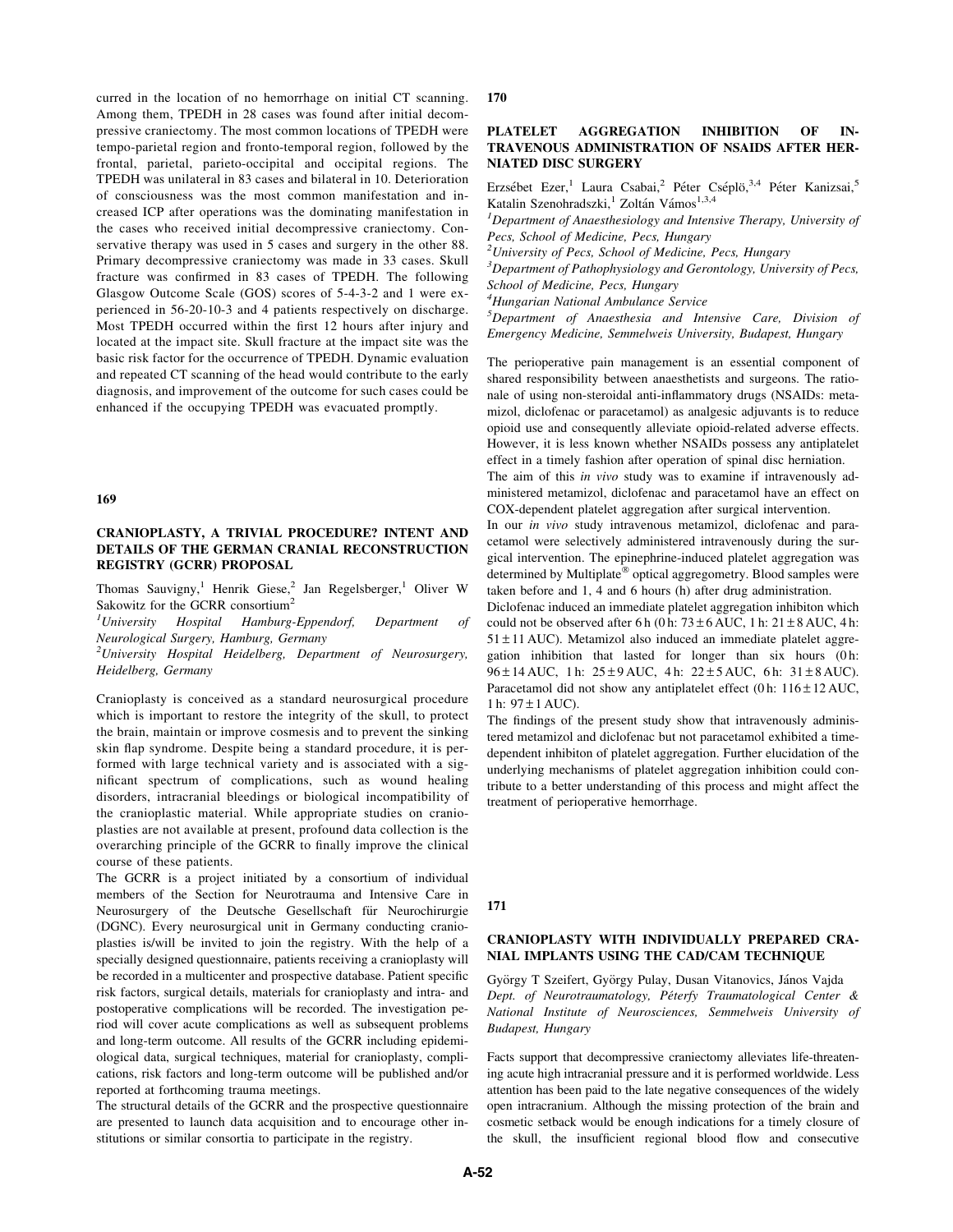neurological symptoms are more compelling to schedule the cranioplasty as soon as the intracranial pressure normalized.

Recent investigations demonstrated improved cerebral blood perfusion in the brain area following reconstructive surgery of cranial defects.

Results of cranial reconstruction after head trauma (63%), or decompressive craniectomy for middle cerebral artery occlusion (37%) were analyzed. A series of 204 consecutive patients were operated on with cranioplasty. Following CT bone scans the implanted cranial prosthesis were formed individually for every patient from polyethylene material using computer-aided design and computer-aided manufacturing (CAD/CAM) technique. Cranioplasty was performed at 4 months after the head trauma in patients without primary dural injury and at 6 months in the group with dural injury. Follow-up period was at least 6 months up to 10 years. Precise coverage of the defect and acceptable aesthetic results were achieved in every case. Neurological improvement appeared immediately after cranioplasty in 12%, or at a later stage of rehabilitation (54%). Neurological deterioration was not detected. Transient minor complications, like subgaleal hematoma developed in 20% of the patients. Skin necrosis necessitated removal of the implant in two patients.

## 172

## QUANTITATIVE ASSESSMENT OF CORTICAL ATROPHY AND AXONAL DEMYELINATION IN SEVERE TRAUMATIC BRAIN INJURY USING MULTIMODAL NEUROIMAGING

Andrei Irimia,<sup>1</sup> SY Matthew Goh,<sup>1</sup> Carinna M Torgerson,<sup>1</sup> Paul M Vespa, $<sup>2</sup>$  John D Van Horn<sup>1</sup></sup>

 $<sup>1</sup>$ Institute for Neuroimaging and Informatics, University of Southern</sup> California, Los Angeles, CA, USA

<sup>2</sup>Departments of Neurology and Neurosurgery, University of California, Los Angeles, CA, USA

Cortical atrophy and axonal demyelination are prominent neuroanatomic sequelae of traumatic brain injury (TBI), and their extent can have appreciable repercussions for patient recovery and rehabilitation. To perform a preliminary assessment and mapping of gray matter (GM) atrophy and axonal demyelination in the white matter (WM) for a cohort of 20 human adults across the first 6 months post-TBI, with a focus on feasibility and proof-ofconcept analysis. The study was implemented in accordance with the Declaration of Helsinki and with approval from the UCLA Institutional Review Board. Neuroimaging data were acquired from TBI patients admitted to the Neurointensive Care Unit of the UCLA Medical Center. A Siemens Magnetom Trio Tim scanner was used to acquire  $T_1$ - and  $T_2$ -weighted magnetic resonance imaging (MRI) volumes both acutely and chronically (several days and  $\sim$  6 months post-injury, respectively). After affine coregistration of all acquired volumes within each subject, segmentation and cortical thickness calculations were performed using FreeSurfer software. Manual corrections were implemented by three experienced users with training in neuroanatomy. The extent of axonal demyelination was estimated based on the ratio of voxel intensities between  $T_1$  and  $T_2$  volumes following Glasser & Van Essen ( Journal of Neuroscience, 2011, vol. 31, p. 11597). Cortical atrophy and demyelination measurements obtained from voxels exhibiting pathology-related alterations in image intensity were discarded from the analysis. Bilateral cortical atrophy was identified consistently across subjects over extensive portions of healthy-appearing cortex (mean thickness change over cortical

locations and subjects:  $-0.55$  mm; standard error of the mean over subjects: 0.20 mm). Cortical regions exhibiting mean atrophy over subjects greater than 1 mm were in the temporal lobe (middle and inferior temporal gyri, lingual, fusiform and parahippocampal gyri, temporal pole), frontal lobe (orbital gyri, straight gyrus, transverse frontopolar gyri), and limbic lobe (anterior cingulate gyrus and sulcus). WM demyelination was found to be distributed diffusely throughout the cerebrum, with predominance in frontal and temporal regions.

Discussion. The atrophy and demyelination patterns identified here occur in regions which are involved in memory formation and retrieval (lateral and medial temporal lobe), speech (ventromedial temporal lobe), personality and temperament (prefrontal cortex), and cognitive control (anterior limbic areas), all of which are often impacted by TBI. These preliminary findings may contribute to elucidating the relationship between neuropsychological deficits and structural brain changes due to TBI, with potential relevance to personalized treatment and rehabilitation.

## 173

#### INFLAMMASOMES IN THE CENTRAL NERVOUS SYSTEM

Robert W Keane,  $1,3$  Juan Pablo de Rivero Vaccari $2,3$ <sup>1</sup>Department of Physiology and Biophysics

<sup>2</sup>Neurological Surgery and

<sup>3</sup>The Miami Project to Cure Paralysis, University of Miami, Miami, FL, USA

The inflammasome is a multi-protein complex involved in the activation of the inflammatory caspase, caspase-1. Caspase-1 is responsible for the processing of the pro-inflammatory cytokines interleukin-1 $\beta$  (IL-1 $\beta$ ) and IL-18. We have previously shown that the inflammasome in the central nervous system (CNS) is involved in the generation of an innate immune inflammatory response through the activation of caspase-1 and the maturation of IL-1 $\beta$  and IL-18. The inflammasome also contributes to a cell death mechanism known as pyroptosis. Here we describe the role of the NLRP1, NLRP2 and AIM2 inflammasomes in the inflammatory response in neurons and astrocytes and the mechanisms of inflammasome activation involving DNA, ATP and potassium in cells of the CNS after brain and spinal cord injury.

#### 174

## PREDICTING OUTCOME AFTER TBI: CURRENT STATUS AND FUTURE PERSPECTIVES

Ewout W Steyerberg, Hester F Lingsma

Department of Public Health, Erasmus MC, Rotterdam, The Netherlands

Traumatic brain injury (TBI) is a heterogeneous condition that encompasses a broad spectrum of disorders. Accurate outcome prediction is relevant both for clinical practice and for research purposes. We aim to provide an overview of the current state of affairs with respect to assessment and prediction of outcome after TBI. Moderate and severe TBI

For TBI patients with Glasgow Coma Score  $\lt$  = 12, the IMPACT and

CRASH models have been developed on large datasets with state-ofthe-art methods. These models have been externally validated in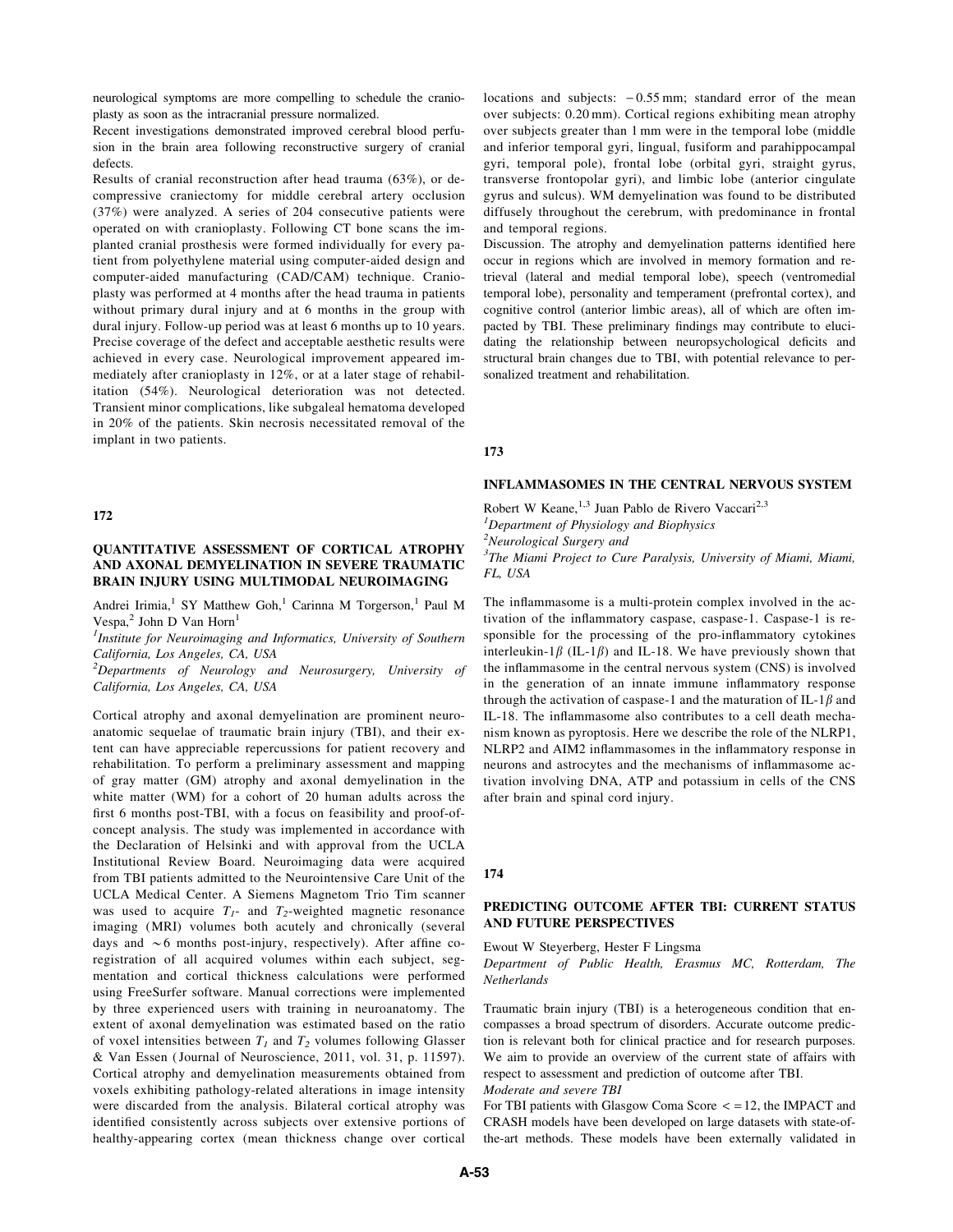multiple recent patient cohorts from different countries including the US, the UK, Austria, Italy and the Netherlands. These validation studies show adequate performance for both models. Furthermore, the simple models perform close to more complex variants, indicating that the main prognostic information in moderate and severe TBI patients is captured by age and TBI severity as represented by the Glasgow Coma Scale and pupillary reactivity.

Mild TBI

For those with Glasgow Coma Score 13–15, a recently published prognostic model was of limited methodological quality and performed poorly at external validation. Currently available cohorts are of insufficient size or quality to develop valid prognostic models. Exploratory analyses in the TRACK-TBI pilot study indicate that socioeconomic and psychosocial factors are more discriminative between good and poor outcome than injury severity in mild TBI.

Large international collaborative studies, such as CENTER-TBI and TRACK-TBI, will collect high quality data on large numbers of patients across the full injury severity spectrum, including mild TBI. These data will allow for further improvement of prediction of various outcomes, up till 24 months after injury, by including better predictors such as more advanced imaging parameters and biomarkers, and by using a more dynamic approach to prediction using information from baseline to the first days and weeks after trauma.

For moderate and severe TBI, basic but solid predictions can well be made. Improvements may come from new biomarkers and imaging. These new predictors may also enhance our insights in prognostic processes and provide further opportunities for personalized medicine. For mild TBI the prognostic effects of more basic predictors still need to be determined.

#### 175

# THE INTERNATIONAL TRAUMATIC BRAIN INJURY RESEARCH (INTBIR) INITIATIVE

Philippe Cupers, Maria Vidal-Ragout, Ruxandra Draghia-Akli European Commission, Directorate-General for Research and Innovation, 'Health' Directorate, Brussels, Belgium

The European Commission, the National Institute of Neurological Disorders and Stroke and the Canadian Institutes of Health Research set up the International Traumatic Brain Injury Research (InTBIR) Initiative, a global effort to coordinate clinical research activities across the full spectrum of Traumatic Brain Injuries (TBI). The longterm goal is to improve clinical outcomes and lessen the global burden of TBI by 2020 through the discovery of causal relationships between treatments and clinically meaningful outcomes. InTBIR specific objectives are: (i) to establish data sharing and collaboration; (ii) to further establish and promote the use of the TBI Common Data Elements as standards for TBI clinical data collection; (iii) to develop and apply analytical tools to enable comparative effectiveness research (CER) for TBI treatments, diagnostic tools and outcome measures. EU is supporting with EUR 35 M two InTBIR projects: (i) CENTER-TBI collects a prospective observational dataset of 5,400 patients for CER and better characterization of TBI. The conceptual approach is to exploit the heterogeneity in biology, care, and outcome of TBI, to discover novel pathophysiology, refine disease characterization, and identify effective clinical interventions; (ii) CREACTIVE builds on the PROSAFE intensive-care unit network to enrol 7,000 to 9,000 moderate to severe TBI patients. CREACTIVE aims at better describing the epidemiology of moderate-severe TBI, building a prognostic model, and identifying most effective clinical interventions for treating TBI patients.

#### 176

### EXERCISE DEPENDENT PLASTICITY IN THE INJURED SPINAL CORD

John D Houle, Megan Detloff, Marie-Pascale Côté, Catherine Theisen, Kassi Miller

Department of Neurobiology and Anatomy, Spinal Cord Research Center, Drexel University College of Medicine, Philadelphia, PA, USA

Anatomical, biochemical and functional reorganization of the spinal cord occurs after a traumatic insult and subsequent secondary tissue degeneration. Various spinal cord injury (SCI) models and interventions have shown the adaptive potential of the spinal cord and its limitations with limited supraspinal influence. Leading opinions indicate that meaningful recovery of function will most likely result from a combination therapy approach, comprised of regenerative/ neuroprotective transplants and neurotrophic factors, elimination of inhibitory molecules and functional sensorimotor training. We routinely use: peripheral nerve grafts to support and direct axonal regeneration across an incomplete cervical level injury or a complete thoracic transection injury, matrix modulation with chondroitinase (ChABC) to facilitate axonal extension beyond the distal graft-spinal cord interface and exercise (forced wheel walking, bicycling or step training on a treadmill) to provide muscle stretch and loading and rhythmic sensory input to the spinal cord. Functional recovery due to synaptic connections made by axons growing into and out of the grafts is tested by evaluating kinematic data, EMG activity, spinal cord field potentials and c-Fos levels after stimulation of the PNG. We (and others) have demonstrated an increase in spinal cord levels of endogenous neurotrophic factors with exercise, which may facilitate neuroprotection, axonal elongation beyond a nerve graft and a return of functional activity below the level of injury. We will present additional evidence for a role of acute exercise in preventing the onset of neuropathic pain, in reducing spasticity and in promoting axonal regeneration by thoracic and lumbar propriospinal neurons.

#### 177

# VENTRAL C1-C2 TRANSARTICULAR FIXATION FOR COMBINED C1-C2 FRACTURES

Béla Demeter, Zsolt Sallai, Ádám Székely

Dept. of Neurosurgery, B.A.Z. County and University Teaching Hospital, Miskolc, Hungary

Most of the combined C1-C2 fractures are potentially life-threathening, meaning that they have to be fixed. Fractures without dislocation and no signs of ligament rupture can be immobilized with external collars. Some cases need HALO fixation, but there are some cases, which have to be fixed by a surgical method. There are a lot of techniques of posterior fixation and some for anterior approach. Since 2008, we have been using the ventral C1-C2 transarticular fixation.

Retrospective analysis of the 9 operated patients data was done. Except one case, all of them suffered a combined C1-C2 fracture, with atlantoaxial instability. In cases with dislocating dens fracture preoprative and intraoperative Crutchfield traction was used for repositioning. During the operation we used canulated screw technique controlled by biplanar image intensifier. After the surgery CT control was mandatory to evaluate the screw position. Screw malposition or vertebral artery injury was not detected. The mobilization was done at first day after surgery in Miami collar. We did not have hardware failure.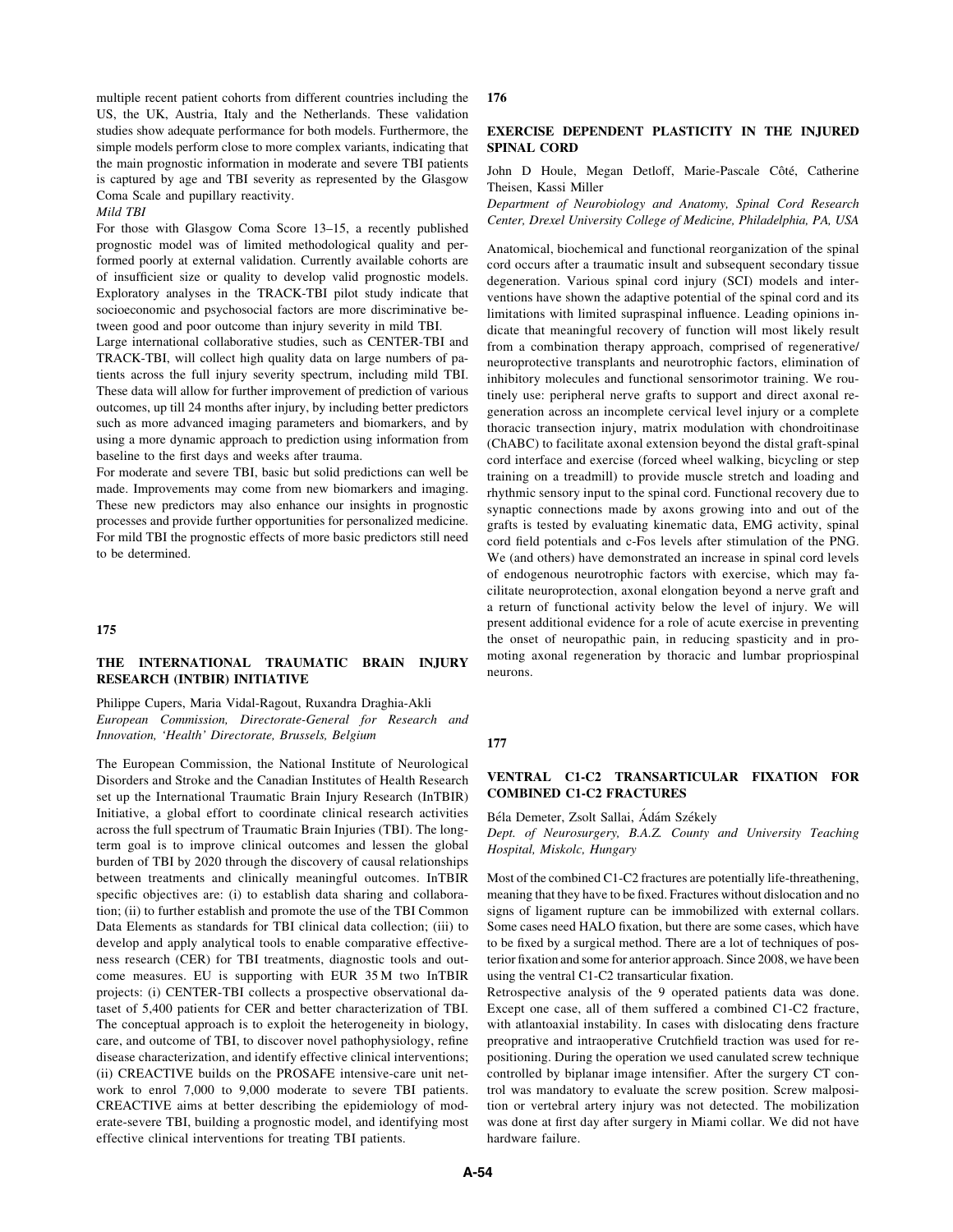The anterior C1-C2 transarticular fixation is a safe option in combined C1-C2 fractured cases, especially when they are complicated with dens fracture. For those who are familiar with the dens screw fixation it is very easy to perform this type of surgery. The use of biplanar fluoroscopy control is mandatory. We think that the vertebral artery injury risk is lower then in the posterior fixation. On the other hand, the rehabilitation is very fast because the posterior cervical muscles are not affected.

#### 178

# TREATMENT OF TRAUMATIC SPINAL COMPRESSION FRACTURES WITH VERTEBROPLASTY AND FACET THERMAL ABLATION AT THE DEPARTMENT OF NEU-ROSURGERY OF SZEGED

Tamás Tóth, Kerim Watfa, Péter Elek, Péter Palágyi, Pál Barzó Department of Neurosurgery and Department of Anesthesiology, University of Szeged

Thoracic and lumbar spinal compression fractures are rather frequent injuries and often cause the patient considerable pain. Therefore analgesic neurosurgical interventions are often required in these cases. The aim of our presentation is to summarize and compare the efficacy of these interventions.

Between 01/01/2006 and 12/31/2013, kyphoplasty, vertebroplasty and facet thermal ablation for traumatic spinal compression fractures were performed in 157 cases at our department. As the indication of the surgery is drug-resistant pain, the efficacy of surgery was measured by the changes in the subjective complaints of the patients.

Patients who previously underwent kypho- or vertebroplasty reported similar results: 69% of them considered the pain relief significant, while 26% reported moderate effect. After facet thermal ablation, these data were 75% and 20%.

In most cases, drug-resistant pain caused by traumatic spinal compression fracture can be considerably relieved by neurosurgical intervention. Vertebroplasty, kyphoplasty and facet thermal ablation all proved to be very effective, patients reported reduced pain in almost all cases. An argument for facet thermal ablation is that although both interventions can be carried out under local anesthesia, facet thermal ablation is less invasive, while vertebroplasty also provides partial or, in some cases, complete anatomical reconstruction and, last but not least, it also provides prevention of later compression.

### 179

## EFFICACY AND SAFETY OF LUMBAR CEREBROSPINAL FLUID DRAINAGE AS A SECOND LINE THERAPY FOR IN-CREASED ICP IN SEVERE TBI PATIENTS

Richárd Soltész, Gábor Nardai

Péterfy Hospital and Trauma Center, Budapest, Hungary

Early treatment of elevated ICP is a cornerstone of therapy in severe TBI patients. There is an increasing number of evidence that controlled lumbar drainage is an efficient and probably safe method in lowering of ICP. Our center has been using this intervention for 10 years. Here we present our data about controlled lumbar drainage as a second line therapy.

Retrospective analysis was performed using demographic, clinical and outcome data of severe TBI patients admitted in the last 5 years. We performed 6–7 lumbar drainage interventions in a year. They were used as a second line therapy in salvageable patients with normal haemostasis and discernible basal cisterns on the pre-intervention CT scan. Data of 30 interventions were analyzed. Patients were young, comatose and with multiple injuries (median age: 28, GMS: 4, ISS: 25). Lumbar drain was inserted mainly on the first week and maintained for 5 days. Episodes of ICP > 20 Hgmm within one day (13 vs 1) and the peak ICP measured (31 mmHg vs 23 mmHg) were decreased after intervention  $(p < 0.001)$ . The need for additional second line therapies (barbiturate, hyperventilation, surgery) decreased (28 vs 10 interventions, p < 0.001). No anisocoria or brain stem herniation was experienced during insertion and only 5 cases of bacterial meningitis were identified. The 28 day mortality was 10% compared with our total TBI population, where mortality was 20–33% in this period. These results reinforce that lumbar drainage is an efficient and relatively safe method as an ICP lowering second line intervention.

180

# LONG-TERM OUTCOME OF SEVERE TBI PATIENTS AD-MITTED TO THE LARGEST NEUROTRAUMA CENTER IN BUDAPEST

Gábor Nardai, Erzsébet Baracskai

Péterfy Hospital and Trauma Center, Budapest, Hungary

Long-term outcome of severe TBI patients differs between countries and centers. Follow-up of patients is important to each center for the assessment of their work and to give prognosis for patients' relatives. Péterfy Hospital and Trauma Center is the largest neurotrauma center in Budapest with extended imaging and neurosurgery/neurointensive care facilities. Here we present our result from the last 5 years.

Demographic, clinical/neurological parameters and CT scans were collected at admission. Mortality (short  $-28$  day; long  $-6$  and 12 months) and functional status (GOS, DRS, FIM scales at 12 month) were followed by the hospital information system and telephone interviews by trained personnel.

The number of admitted patients per year didn't change during this 5 year period (70–80 patients/year). The median age was 48 years (76% male) and 58% of patients suffered from co-existing diseases. The 28-day mortality varied between 26%–35%, the 12-month mortality was 44– 55%. We lost 15–25% of the patients for long-term follow-up. Only 20– 33% of the survivors reached rehabilitation care. Full recovery was found (GOS 5) in 11–20% of the cases, rates of minor disablilities were within 6–9%, severe disabilities were found rarely (3–5%). We could not identify any obvious trends in parameters following this 5-year dataset. Follow-up of our severe TBI patients is an informative research concerning our daily practice and development of the health care system. The ratio of patients recovered with good functional outcome among survivors is acceptable, the mortality rate is higher than in Western European centers.

181

## PRE- AND POSTOPERATIVE CEREBRAL PERFUSION ASSESSMENTS IN CHRONIC SUBDURAL HEMATOMA

Antonino Germano, L Merlo, A Campenn,<sup>1</sup> G Trimarchi,<sup>2</sup> Baldari S<sup>1</sup> <sup>1</sup>Department of Radiology - Nuclear Medicine, Neurosurgical Clinic, University of Messina, Italy

<sup>2</sup>Department of Economics, Neurosurgical Clinic, University of Messina, Italy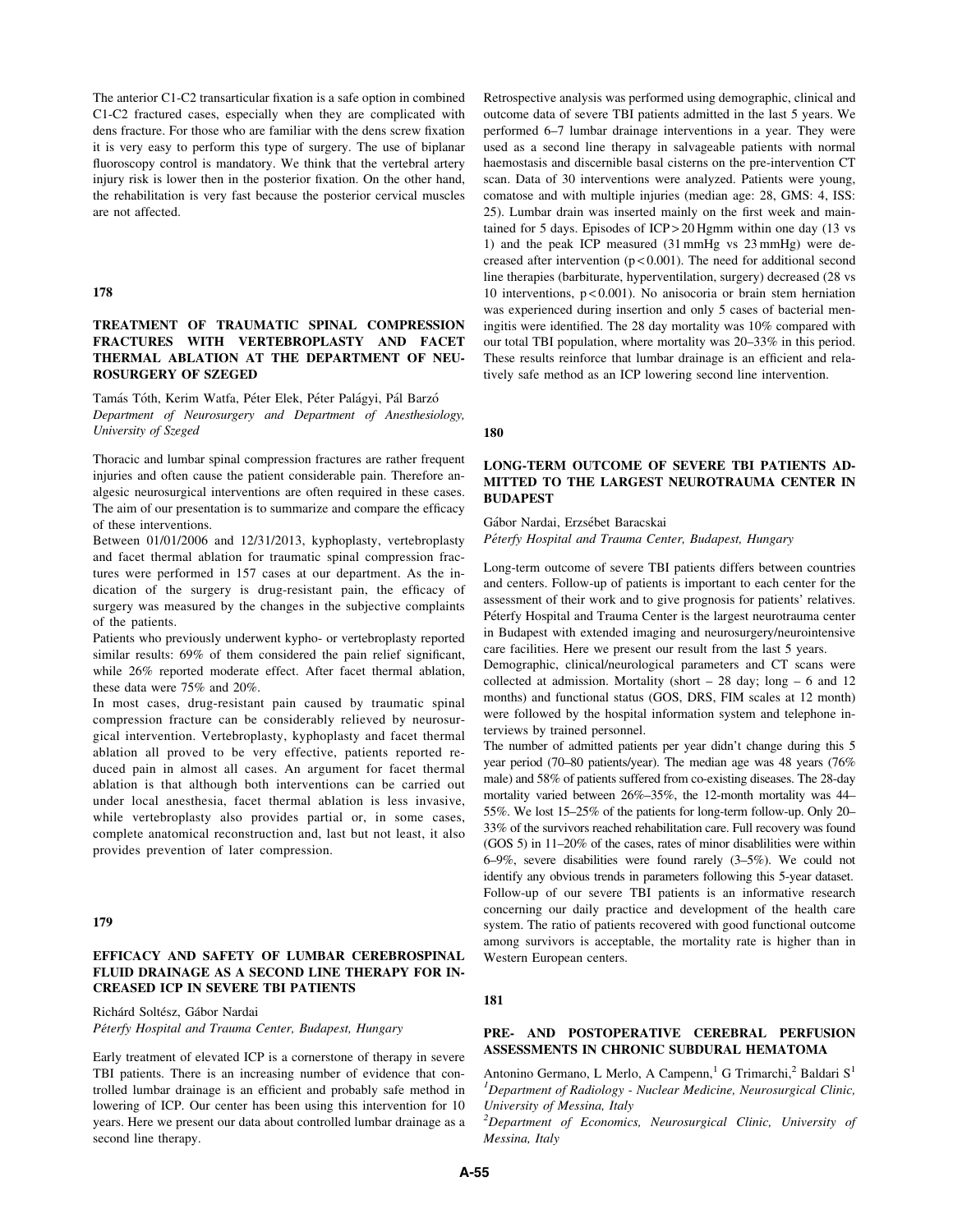Chronic subdural hematoma (cSDH) constitutes one of the most frequent posttraumatic neurological disorders in the elderly, still bearing by poor prognosis. The pathophysiology of signs and symptoms is related to compression of the underlying cortical areas and putative reduced regional perfusion. 99mTc-HMPAO SPECT allows to semiquantitatively analyze cerebral blood flow (CBF) redistribution. To date, few studies have been addressed to evaluate preoperative cerebral perfusion and its changes after cSDH evacuation. We examined 21 patients underwent unilateral cSDH evacuation and submitted to preoperative (day 1), early (days 2–3) and late (days 7–8) postoperative cerebral 99mTc-HMPAO SPECT. Ipsilateral vs contralateral cortex CBF value was assessed by using the Asymmetry Index ratio. Among the parameters evaluated, sex, age, hematoma side and volume, preoperative neurological examination, type of operation and anesthesiology, time of surgery, and outcome did not show any statistical correlation. Although 13 patients showed a relative hyperperfusion at the first postoperative SPECT control, the CBF tended to homogenize at the consecutive neuroradiological examination. Interestingly, we found a significative chi-square result  $(p<0.04)$  between the preoperative and the first postoperative time when stratifying the patients according to the time between the beginning of the symptoms and the operation  $(+60 \text{ days})$ . We conclude that local brain perfusion autoregulation is active in the cortical area below the cSDH and is influenced by the compression time. The postoperative late redistribution of the CBF affects the cerebral cortex globally, confirming that the vessel autoregulation remains unaltered after surgery even in the presence of a compressive mechanism.

### 182

### A PRELIMINARY STUDY SERUM  $\beta$ -ACTIN AS POTENTIAL BIOMARKER OF DIFFUSE AXONAL INJURY IN SEVERE TRAUMATIC BRAIN INJURY

Antonino Germano, L Merlo, F Cimino,<sup>1</sup> A Speciale,<sup>1</sup> M Cristani,<sup>1</sup> D Fratantonio,<sup>1</sup> G Raffa, S Priola, RV Abritti, A Saija,<sup>1</sup> A David<sup>2</sup>

<sup>1</sup>Department Pharmaco-Biologico, Neurosurgical Clinic, University of Messina, Italy

<sup>2</sup>Intensive Care Unit, Neurosurgical Clinic, University of Messina, Italy

Actins are essential components of mammalian cytoskeleton, playing critical roles in a wide range of cellular processes.  $\beta$ -Actin is the only isoform locally translated in the CNS. Recent studies identify roles for  $\beta$ -actin in promoting CNS tissue architecture, demonstrating its importance in neuronal growth and migration, axonal guidance and synaptogenesis. However, the unique contributions of  $\beta$ -actin in CNS are not fully understood yet. To date,  $\beta$ -actin has never been related to TBI secondary damage and diffuse axonal injury (DAI). We studied the timeline levels of serum and CSF  $\beta$ actin in severe TBI patients and related the values with the clinical outcome. Seven men affected by severe TBI  $(n=4)$  and polytrauma including TBI  $(n=3)$  were submitted to ICP monitoring for a minimum period of 3 days. Serial withdrawals of serum and CSF with a specific timeline (T0 and each 6 hours) were performed. The GCS and ICP values at these time points were related with the levels of serum and CSF  $\beta$ -actin. The preliminary results indicate the presence of higher levels of both serum and CSF  $\beta$ -actin in the polytraumatized and TBI patients with dismal outcome. In the good outcome group, the serum and CSF levels of  $\beta$ -actin are reducing within 6 hours post-TBI. Although the small number of patients doesn't allow to attribute a statistical power, this study shows a correlation between  $\beta$ -actin CSF and serum concentrations in severe TBI patients and their outcome.  $\beta$ -actin as biomarker of DAI-related outcome in severe TBI should be considered.

#### 183

### CADAVER MODELS TO EVALUATE THE TWO MAIN TYPES OF DC

### Bence Tencséni, Zoltán Kővári, Miklós Mózes, András Csókay Department of Neurosurgery, Hungarian Military Hospital Budapest, **Hungary**

Despite large leaps in methods and indications for decompressive craniectomy in treating malignant post-traumatic brain edema, controversy still remains about different methods and mortality and morbidity remain high. Therefore a cadaver method for comparing the bifronto-temporal and bifronto-temporo –parieto-occipital craniectomies might provide useful data for clinical decision making and treatment. The authors created a fresh cadaver model for mapping intra-cranial pressure change at the level of tentorium during bifrontal and fronto-temporo-parietal decompressive craniectomies. Other charactheristics were also observed like the size of surface for ICP reduction and the location of bridging veins which are under the danger of occlusion. The cadaver model that was created is in no way exact compared to in vivo pressure monitoring and only provides approximate data. Cadavers were used 1 to 2 days after passing away. 3 different cadavers were used to acquire pressure mapping data during a simulated 35 mmHg ICP. Pressure sensor catheters were inserted into the uncus. The ICP models were created by inflated ventricles. Firstly, a wide bifrontal craniectomy was made and classical fish-mouth dura incision was made. Dura sutures were made. The frontal bone crest above the sinus was reattached with plates and both sided fronto-temporo-parietal craniectomy was made. Wide dura incision was made. With the before mentioned model, the pressure reduction seems to be better at a bifrontotemporo-parietal fashion. The position of veins are better at bifrontal fashion if we do not protect the veins by tunnels. Considering the ICP at uncus level, further observations are needed. It seems to be better the bifronto-parieto-temporo fashion as well.

#### 184

## ENDOVASCULAR TREATMENT OF TRAUMATIC AND SPONTANEOUS CAROTID-CAVERNOUS FISTULAS

István Hudák, Tamás Dóczi, Gábor Lenzsér, Veronika Lunenkova Department of Neurosurgery, University of Pécs, Pécs, Hungary

Carotid-cavernous fistula (CCF) is the most common arterio-venous fistula in the head and neck region which has characteristic ophthalmic findings and threat of visual loss. An analysis of clinical records was done on 18 CCF patients who visited the Department of Neurosurgery, University of Pécs from 2000 to 2013. Fifteen cases were of the direct or post-traumatic type, and 3 cases were of the indirect or spontaneous type (due to the rupture of infraclinoidal aneurysm). Fifteen patients of the direct type had a definite history of head trauma. Clinical symptoms on the first visit included exophthalmus in 16 cases, conjunctival injection in 16 cases, visual disturbance in 8 cases, which included amaurosis in 3 cases, noise in cranial cavity in 12 cases, diplopia in 12 cases, epistaxis in 1 and ocular pain in 7 cases. In 14 cases vascular bruit was heard with auscultation on the eyelid. CT of the orbit or brain, and DS angiography were used as a diagnostic procedure in all patients. In 6 patients detachable balloon occlusion was done at the time of angiography, and the other 12 fistulas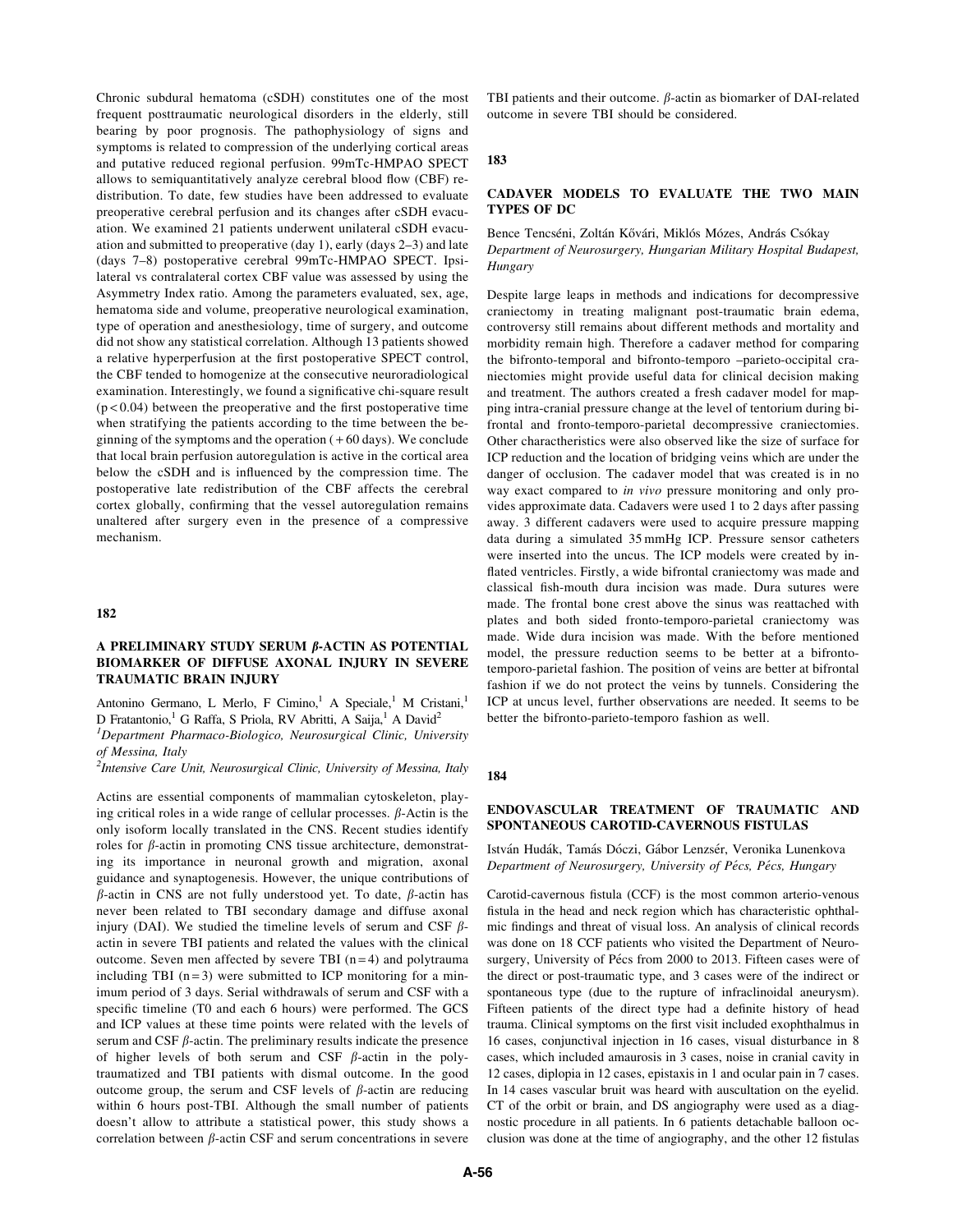were successfully embolized by using a polyurethane based liquid polymer and with the help of detachable coils and stents. In 3 patients the permanent occlusion of the internal carotid artery was performed in the other 15 patients the reconstructive disjunction of the fistula was achieved. The fistulas were successfully closed in all of our patients and this lead to the regression of symptoms except for the complete visual loss.

#### 185

## DYNAMIC VISCOSITY AS A MEASURE OF THE STATE OF CRANIAL COMPLIANCE IN A SWINE MODEL OF BRAIN EDEMA

Guy Rosenthal, Fernando Ramirez de Noreiga, Samuel Moscovici, Eyal Itshayek, Ramez Abu Shkara, Idit Tamir, Geoffrey T Manley Hadassah-Hebrew University Medical Center

A large animal model is well suited to study intracranial physiology as it allows for intensive cerebral monitoring. We used a swine model of brain edema induced by water intoxication to study intracranial pressure dynamics following injections of normal saline at different levels of brain edema.

Adult female swine weighing between 35 and 45 kg were anesthetized and continuously monitored with systemic and cerebral physiological monitors. Four serum sodium intervals were designated: baseline (135–145 mEq/L), mild hyponatremia (130–134 mEq/L), moderate hyponatremia (125–129 mEq/L), and severe hyponatremia (116– 124 mEq/L), and attained by infusing hypotonic saline. Two cc of normal saline were injected over 15 seconds into the intracranial compartment. Following bolus injections of saline the resultant area under the intracranial pressure curve was measured over 6 minutes. The area under this curve is expressed in units of mmHg x seconds which corresponds to the dynamic viscosity of the intracranial system. With 2 cc injection of normal saline measured system dynamic viscosity increased from a baseline of  $6688 \pm 2324$  at baseline to  $10890 \pm 2637$  at mild hyponatremia to  $15,425 \pm 4092$  at moderate hyponatremia, and  $22,461 \pm 3603$  at severe hyponatremia, indicating a non-linear rise in system dynamic viscosity with increasing brain edema.

Dynamic viscosity of the intracranial system expresses the amount of pressure exerted over time to maintain intracranial CSF flow and increases in a non-linear manner with increasing brain edema. Increasing brain edema leads to a sharp rise in system dynamic viscosity that likely reflects the non-linear rise in resistance to CSF flow and may thus serve as a useful correlate of the state of the intracranial compliance.

186



187

## ESTIMATION OF THE PROGNOSTIC VALUE OF BRAIN STEM SEGMENTATION BY PROBABILISTIC TRACTO-GRAPHY IN SEVERE TRAUMATIC BRAIN INJURY AND ITS VERIFICATION BY ANATOMICAL DISSECTION

Dávid Kis,<sup>1</sup> Adrienn Máté,<sup>1</sup> Zoltán Mencser,<sup>1</sup> Andrea Czigner,<sup>2</sup> Pál Barzó<sup>1</sup>

 ${}^{1}$ Department of Neurosurgery, University of Szeged, Szeged, Hungary <sup>2</sup> Institute of Anatomy, University of Szeged, Szeged, Hungary

Diffusion tensor imaging (DTI) and probabilistic tractography are powerful tools to quantitatively examine white matter integrity and create probabilistic connectivity (PC) maps. Previous studies showed that subcortical areas can be segmented by their cortical connections. Techniques, which reliably identify irreversibly injured brain areas would allow us to predict the long-term outcome of severe TBI patients. Our aim was: 1, to examine if the major brain stem pathways could be segmented by probabilistic tractography in healthy subjects; 2, to identify structural abnormalities as biomarkers in severe TBI patients.

Magnetic resonance imaging (MRI) scans were performed using the following sequences: T1, FLAIR, SWI, T2 and DTI. From the DTI images fractional anisotropy (FA) and PC (connection to the medial and sensory thalamus and the internal capsule) maps of the brain stem were reconstructed.

In healthy controls  $(n = 20)$  there was a high correlation between the FA and PC maps of the brain stem and the anatomical structure. Sixteen severe TBI patients were tested. There was no significant correlation between the outcome and the T1, T2, FLAIR and SWI abnormalities. In patients who remained unconscious  $(n=6)$  we observed disorganization of the FA and PC maps in the upper pons. The dissection verified the results of the brain stem segmentation  $(n=2)$ . In those who regained consciousness  $(n = 10)$  the brain stem was intact. According to our results, the FA and PC maps highly correlate with the T1, T2, FLAIR and SWI<br>According to our results. In patients who remained unconscious (n = 6) we observed disorganization of the FA and PC maps in the

the clinical state. DTI and probabilistic tractography may be clinically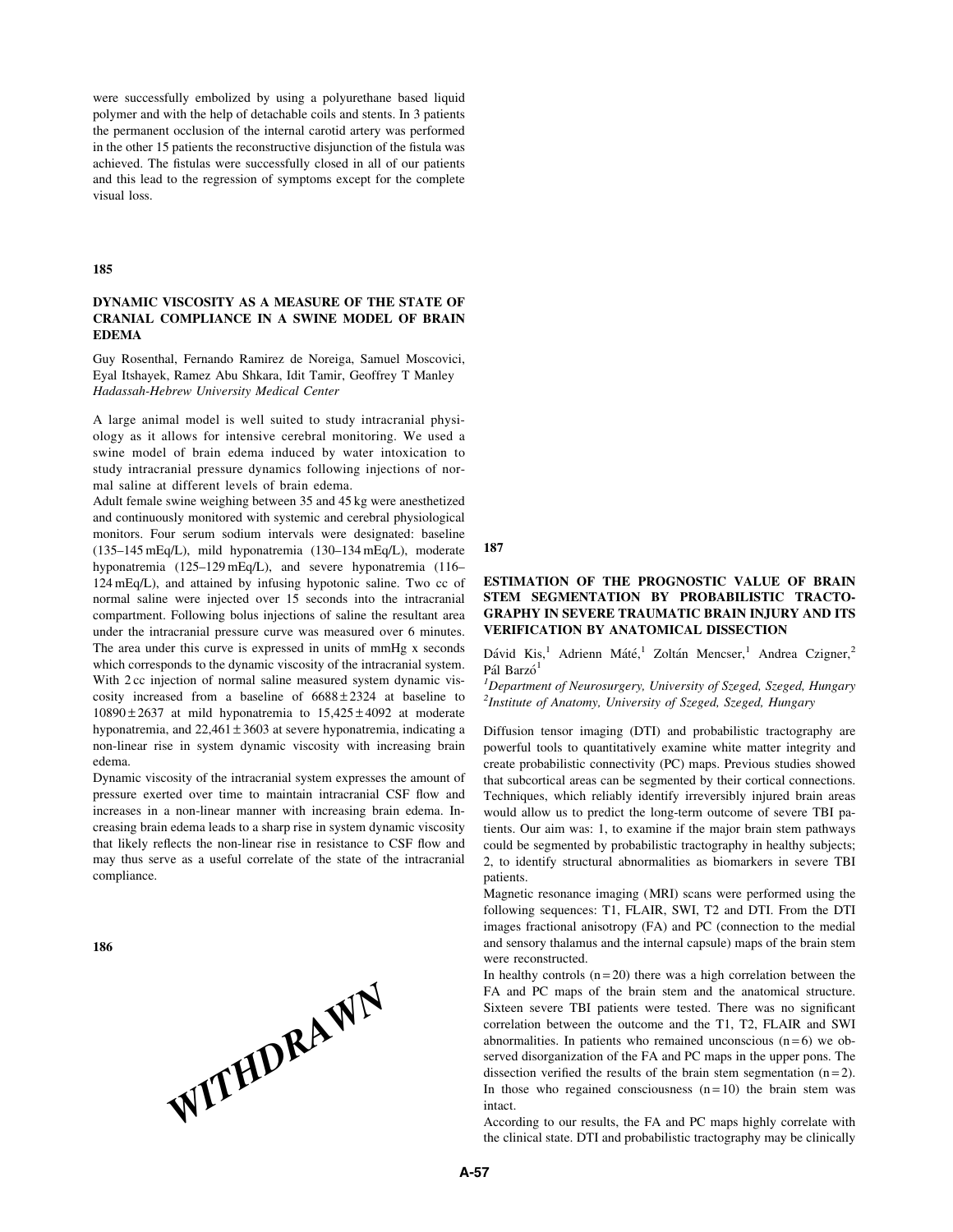useful methods to predict long-term outcome of severe TBI patients. This research forms part of the Development of the Analytic Healthcare Quality User Information (AHQUI) framework.

188

## MODELING SPINAL CORD INJURY IN THE PRIMATE

Jacqueline C Bresnahan,<sup>1</sup> EA Salegio,<sup>1</sup> E Rosenzweig,<sup>2</sup> J Nielson,<sup>1</sup> C Sparrey,<sup>3</sup> S Strand,<sup>4</sup> YS Nout,<sup>5</sup> G Courtine,<sup>6</sup> VR Edgerton,<sup>7</sup> AR Ferguson,<sup>1</sup> M Tuszynski,<sup>2</sup> MS Beattie<sup>1</sup>

<sup>1</sup>Brain and Spinal Injury Center, Department of Neurological Surgery, University of California at San Francisco, San Francisco, CA, USA

 $^{2}$ Department of Neurosciences, University of California at San Diego, La Jolla, CA, USA

<sup>3</sup>Mechatronic Systems Engineering, Simon Frasier University, Surrey, British Columbia, Canada

<sup>4</sup>University of California at Davis, Davis, CA, USA

5 California Polytechnic University, Pomona, CA, USA

 ${}^{6}$ Center for Neuroprosthetics and Brain Mind Institute, Swiss Federal Institute of Technology (EPFL), Lausanne, Switzerland

 $7$ Department of Neurobiology University of California at Los Angeles, Los Angeles, CA, USA

Recent studies show that plasticity of the corticospinal tract (CST) in the primate after hemisection is substantial and significantly greater than that observed in the rodent (Rosenzweig et al, 2010). This plasticity positively correlated with recovery of a variety of forelimb functions, suggesting that the primate may have a higher degree of plasticity than rodents. Contusion/ compression injuries are the most common in humans. This paper will describe the early results on the development of a unilateral contusion injury model in the primate, and compare both recovery of function and CST plasticity in this model to the hemisection model. (Supported by the VA, The CH Neilsen Foundation, and NIH NS042291)

189

# CORRELATION BETWEEN INTRACRANIAL PRESSURE AND MEASUREMENT OF OPTIC NERVE SHEATH IN A SWINE MODEL OF INTRACRANIAL HYPERTENSION

Robson Luis Amorim Brasil Ping Jemg, Almir Ferreira de Andrade, Wellingson Silva Paiva, Alessandro R Belon, Marcelo Lima de Oliveira, Maira Azevedo, Edson Bor-Seng-Shu, Eberval Gadelha Figueiredo, Jose Pinhata Otoch, Manoel Jacobsen Teixeira

Division of Neurosurgery and Laboratory of Surgical Technique, University of Sao Paulo Medical School, Sao Paulo, Brazil

Some studies have shown that the measurement of the optic nerve sheath (ONS) is correlated to invasive ICP monitoring. However, no studies have shown to date, if ONS can be useful to monitor oscillations of ICP. Therefore, we aimed to evaluate the correlation of parenchymal ICP monitoring and the measurement of ONS in a swine model of intracranial hypertension. Nine piglets were evaluated. After insertion of a 8Fr urinary catheter in the right parietal lobe and a parenchymal intracranial pressure monitoring in the right frontal lobe, a continuous infusion of 0,9% saline through the urinary catheter was performed to inflate the balloon at the distal tip. In Group A, we infused 4 ml saline in 15 min; in Group B, an additional 3 ml was infused over 15 min, 30 min after the first infusion; and in Group C, 7 ml was infused over 15 min. The final stage was the deflation of the balloon. Along the procedure, 8 measurements of the ONS were made. In group A, mean ICP was  $6.2$  (range:  $-4.6 - 32$  mmHg). In group B, mean ICP was 19.8 (range: - 2.9 – 50.9 mmHg). In group C, mean ICP was 42.8 (range: 2.2 – 86.4 mmHg). The mean right ONS was  $3.9 \text{ mm } + -0.5 \text{ (SD)}$  when ICP below 20 mmHg and  $4.6 + -0.65$ (SD) when ICP above  $20 \text{ mmHg}$  ( $p < 0.0001$ ). The mean left ONS was  $3.9 \text{ mm } + -0.3 \text{ (SD)}$  when ICP below 20 mmHg and  $4.6 + -0.65$ (SD) when ICP above  $20 \text{ mmHg}$  (p < 0.0001). There was a moderate correlation between ICP with left and right ONS  $(r=0.39, p=0.004)$ and  $r = 0.38$ ,  $p = 0.006$ ). This study showed that the measurement of ONS is associated with parenchymal ICP monitoring in a experimental model. The discovery of a moderate correlation suggests that measurement of ONS may be useful in monitoring ICP noninvasively, which may be translated to the clinical setting.

190

### CT PERFUSION IN TRAUMATIC ACUTE SUBDURAL HE-MATOMA: A NEW TOOL TO PREDICT OUTCOME?

Robson Luis Amorim, Almir Ferreira de Andrade, Gabriel Gattás, Arthur Maynart, Carlo Emanuel Petito, Manoel Jacobsen Teixeira, Edson Bor-Seng-Shu

Hospital das Clínicas, University of Sao Paulo, School of Medicine, Division of Neuosurgery, Sao Paulo, Brazil

Studies in brain hemodynamics are scarce in the emergency setting, but the use of CT Perfusion is an alternative tool to assess the hemodynamics in brain trauma. As traumatic acute subdural hematomas are severe lesions commonly associated to poor outcome, we aimed to evaluate the brain hemodynamics in such patients.

Five patients admitted at the emergency department sustaining traumatic acute subdural hematoma were evaluated. Preoperative CTP was performed immediately after nonenhanced head CT scan. Postoperative CTP was performed in four patients. The outcome was assessed 6 months after surgery using the extended Glasgow Outcome Scale.

4 male and 1 female were evaluated. Mean age was  $46 + -8.1$  y (SD). Mean preoperative midline brain shift (MLS) was  $10.1 + -1.8$  mm (SD). The main mechanism of trauma was fall (four patients). There was a significant reduction in MLS after surgery  $(p = 0.003)$ . There was an overall improvement in cerebral blood flow after surgery (from  $23.9 - 6.1$  to  $30.7 - 5.1$  ml/100 g/min) and in mean transit time (from  $7.3 + -1.3$  to  $5.8 + -1$  seconds), although not statistically significant ( $p = 0.06$  and  $p = 0.06$ , respectively). Spearman correlation test of postoperative and preoperative CBF ratio with outcome was 0,94  $(p = 0.054)$ . Only one patient died (three days after surgery). This patient was victim of car crash and had the highest preoperative mean transit time (9.97 seconds) and cerebral blood volume  $(4.51 \text{ ml}/100 \text{ g})$ .

This pilot study is the first to evaluate brain hemodynamics through CTP in patients with acute subdural hematoma. Although there were only five cases in this series, it suggests that the hemodynamic amelioration is correlated with outcome.

#### 191

## SKULL FRACTURE: INDICATOR DANGEROUS TO LIFE OR PREDICTOR OF INTRACRANIAL INJURY?

Andriy Huk, Nikolay Kadzhaya, Andriy Dyadechko Institute of Neurosurgery named after acad. A.P. Romodanov AMS of Ukraine, Neurotrauma Department, Kiev, Ukraine

Introduction: In forensic science as well as in the scales (AIS, ISS) of assessment of the severity of injury based on anatomical principles a skull fracture is assessed as a life-threatening injury or a severe injury, which may conflict with clinical observations.

The purpose of the work is to identify a skull fracture as an indicator of the severity of traumatic brain injury or as a predictor of intracranial lesions.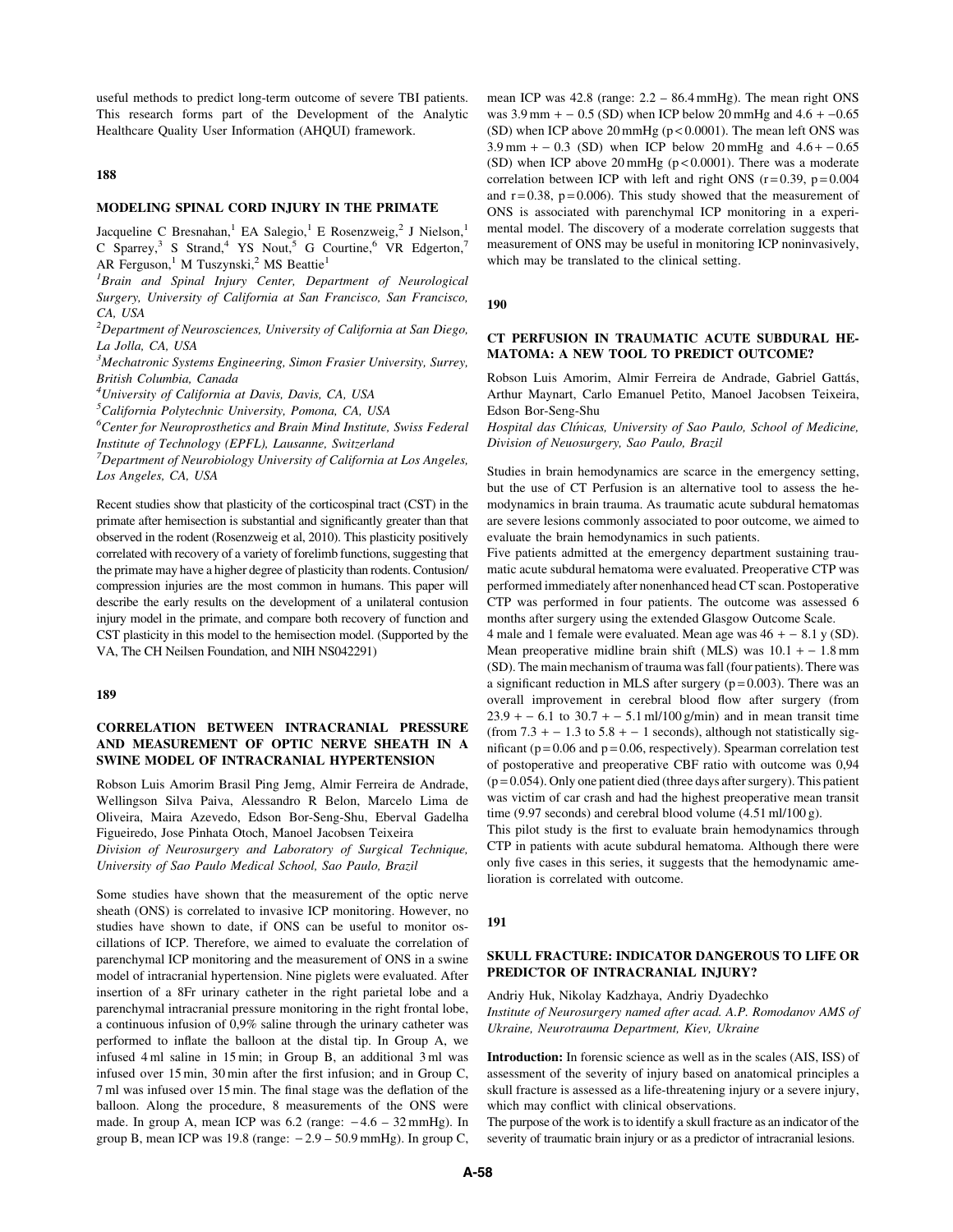Materials and methods: A retrospective analysis of cases treated in the institute of neurosurgery (280 patients) and autopsy material (131 autopsies) of patients with traumatic brain injury was conducted. All patients underwent CT and craniography. Statistical processing of the results was done using  $x^2$ .

Results: Analysis of the obtained data showed that the incidence of skull fractures depends on the sample of material being analyzed. Skull fractures were diagnosed in 102 cases (77.9%) at autopsy and in 85 cases (30.4%) in the clinic  $(x^2 - 79.3, P = 0.0000)$ . According to the sample of hospitalized patients, 57.6% of all skull fractures were observed in patients with mild traumatic brain injury. This can be explained by the fact that patients with mild traumatic brain injury outnumbered those with severe traumatic brain injury in the sample (208 vs. 29). Comparison of the incidence of fractures among patients with mild traumatic brain injury and those with severe traumatic brain injury yielded reliable statistical data showing that skull fractures were predominant in patients with severe traumatic brain injury ( $x^2 - 13.9$ ; ? = 0.0001). Patients with mild traumatic brain injury had skull fractures predominantly in the cranial vault  $(x^2 - 7)$ ;  $p=0,008$ ) and one bone ( $x^2$  - 5.8;  $p=0,016$ ) as compared with patients with severe traumatic brain injury. A reliable statistical connection was established between skull fractures and intracranial lesions  $(x^2 - 3.8)$ .  $p = 0.051$ ) in patients with mild traumatic brain injury.

Conclusion: It can be concluded that a linear fracture of the cranial vault is a risk factor for potential intracranial lesions, but not a predictor of the severity of traumatic brain injury. It is proposed that a skull fracture be regarded as life-threatening only when it directly causes a potentially dangerous injury (open, penetrating TBI, multiple and comminuted fractures of the cranial vault, fractures of the skull base, pneumocephalus, liquorrhea).

### 192

# NEUROCOGNITIVE TESTING IN THE EMERGENCY DE-PARTMENT USING AN IPAD: FEASIBILITY & IM-PLEMENTATION

C Housden, J Outtrim, F Forsyth, A Rivera, E Carroll, E Dyson, C Maimaris, A Boyle, DK Menon, V Newcombe University of Cambridge, Cambridge, UK

Collection of neurocognitive data in the acute phase after mild traumatic brain injury (mTBI) presents distinct challenges. The environment in the emergency department (ED) is often busy and noisy, and time constraints mean that traditional pen and paper tests or more comprehensive computerised testing can be difficult to administer. However, robust cognitive behavioral metrics may provide a useful basis for triage and stratified management of patients. In this study we explored the feasibility of using cognitive testing battery embedded in a tablet computer platform for patients who presented to a busy ED with mTBI. These tests, based on the CANTAB battery of tests (http://www.cambridgecognition.com/) and implemented on an iPad, included paired associates learning and spatial working memory tasks. We collected data during their emergency department presentation from 21 patients after mild head injury and 20 patients who had sustained a traumatic injury but no head injury. The testing was well tolerated by patients with all consenting patients completing the full battery. The total testing time was 20 minutes, and the test results provided metrics regarding motor reaction time, and in the cognitive domains of attention, memory, executive function and learning. All patients were followed up at 2 weeks and 3 months with repeat neurocognitive testing and magnetic resonance imaging being performed, using an expanded panel of tests implemented in the same platform, but based on a tablet PC (Paceblade<sup>TM</sup>). Serial assessments in the same testing environment allowed us to assess changes over time and relate these to neuroimaging findings.

193

### EFFECT OF TWO DIFFERENT TYPES OF ENRICHED EN-VIRONMENT PRECONDITIONING ON FUNCTIONAL OUT-COME OF RATS AFTER EXPERIMENTAL HEAD INJURY

Krisztina Amrein,<sup>1,5</sup> Ildikó Szelechman,<sup>1,2</sup> Ákos Bodrogi,<sup>1,2</sup> Annamária Juhász,<sup>1</sup> Noémi Kovács,<sup>1</sup> Endre Czeiter,<sup>1,3,4,5</sup> Gábor Horváth,<sup>2,3</sup> Andrea Tamás,<sup>2,3</sup> Dóra Reglődi,<sup>2,3</sup> András Büki<sup>1,4,5</sup>

<sup>1</sup>Department of Neurosurgery, University of Pecs; Pecs, Hungary

<sup>2</sup>Department of Anatomy, University of Pecs; Pecs, Hungary

<sup>3</sup>MTA-PTE Lendulet PACAP Research Team; Pecs, Hungary<br><sup>4</sup>MTA PTE, Clinical Neurosciance, MP, Research, Group

MTA-PTE Clinical Neuroscience MR Research Group; Pecs, **Hungary** 

<sup>5</sup>University of Pecs, Janos Szentagothai Research Centre; Pecs, Hungary

There is an ongoing debate on the efficacy of enriched environment (EE) in rehabilitation: experimental data are rather controversial. The aim of our present study was to investigate the effects of early postnatal EE and auditory stimuli preconditioning on functional outcome in case of severe TBI.

In the  $1<sup>st</sup>$  experimental setting 15 male Wistar rats were traumatized with lateral fluid percussion head injury model with 2.6 atm injury severity. Eight animals lived within EE conditions on their first 35 post-natal days. Functional outcome was measured by the open field and beam balance tests on the  $1<sup>st</sup>$ ,  $4<sup>th</sup>$  and  $8<sup>th</sup>$  post injury days. While the EE animals performed better at each time points in the beam balance test the number of grooming and rearing in the open field test were increased in case of control animals related to the EE. The difference was significant in case of grooming in the  $1<sup>st</sup>$  post-injury day ( $p = 0.047$ ).

In the 2nd experimental setting 31 male Wistar rats were traumatized with impact accelerational head injury model with 450 g weight from 1.5 m. Pre-injury, 17 of them lived in an enriched auditory stimuli environment which involved listening of 60 dB loud music 12 h per day. Surprisingly, rats that had received the auditory stimuli performed significantly worse in the beam balance test independently of the TBI (even in pre-injury setting). In the open field test we found significantly more rearing activity on the  $1<sup>st</sup>$  day post-injury of the auditory preconditioned animals  $p = 0.018$ .

In conclusion while we have proven at least partial beneficial effects of early post-natal EE our study revealed controversial effects of auditory stimuli preconditioning most probably due to noise-induced labyrinth-injury.

SROP-4.2.2.A-11/1/KONV-2012-0017 supported this work.

#### 194

### PROGNOSIS OF SEVERE TRAUMATIC BRAIN INJURY IN HUNGARY - ANALYSIS OF THE FIRST TEN YEARS OF THE PÉCS SEVERE HEAD INJURY DATABASE

Noémi Kovács,<sup>1</sup> Endre Czeiter,<sup>1,2,3</sup> Krisztina Amrein,<sup>1,3</sup> Erzsébet Ezer,<sup>1</sup> József Szabó,<sup>4</sup> Béla Demeter,<sup>5</sup> János Sándor,<sup>6</sup> András Büki<sup>1,2,3</sup>

<sup>1</sup>Department of Neurosurgery, University of Pecs; Pecs, Hungary

<sup>2</sup>MTA-PTE Clinical Neuroscience MR Research Group; Pecs, **Hungary** 

<sup>3</sup>University of Pécs, János Szentágothai Research Centre; Pecs, Hungary

4 Vas County Hospital; Szombathely, Hungary

5 BAZ County Hospital; Miskolc, Hungary

6 Department of Biostatistics and Epidemiology, University of Debrecen; Debrecen, Hungary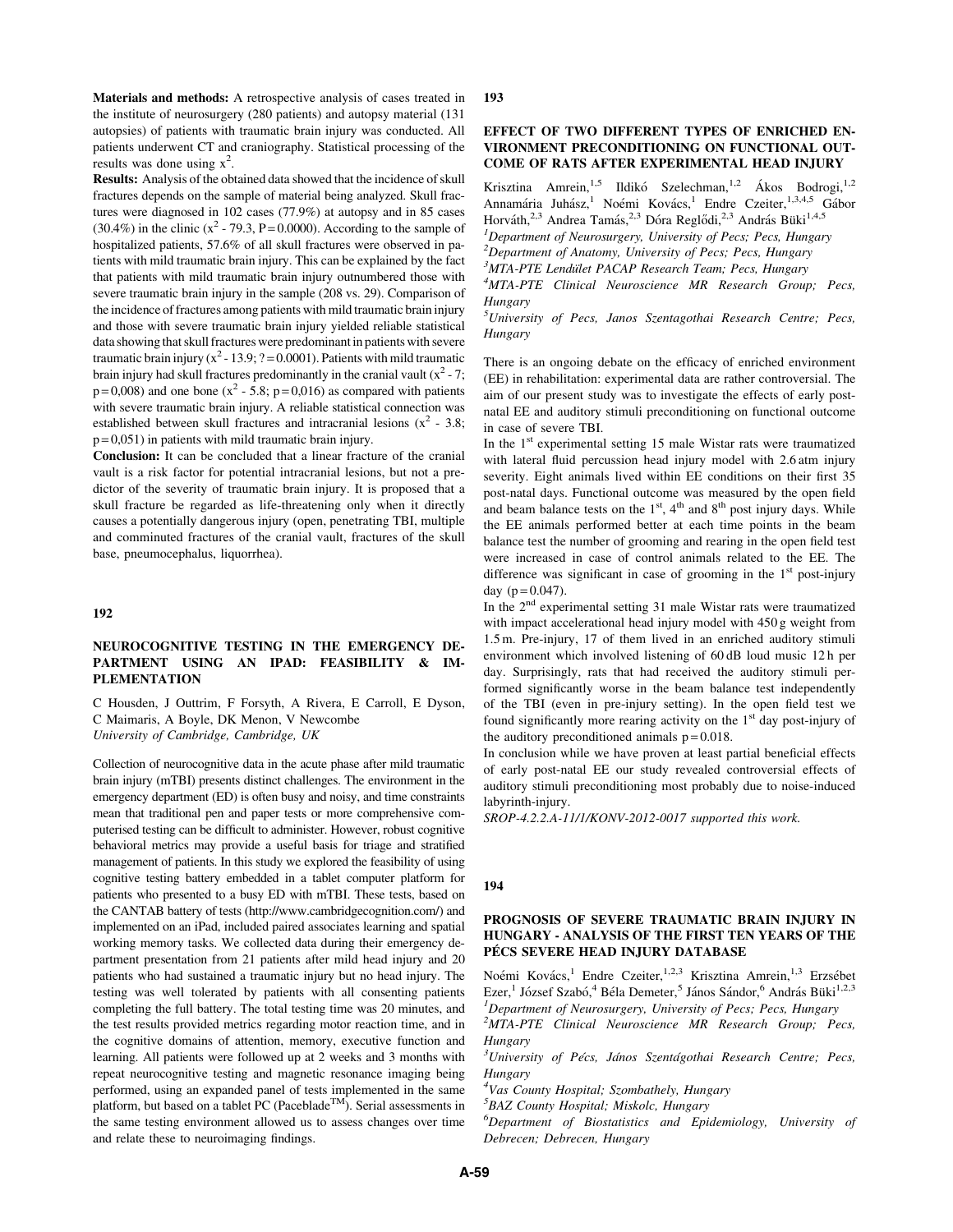The "Pécs Severe Head Injury Database" has been established in the Department of Neurosurgery, University of Pécs in July 2002 in an attempt to provide better insight to the region-specific characteristics and challenges of the pathogenesis, therapy and prognosis of severe traumatic brain injury (TBI).

Inclusion criteria included documented head injury and  $GCS \leq 8$ during hospitalization. Relevant clinical parameters and monitorized data were collected from patients' records, and divided into three groups: prehospital state, primary and prolonged treatment categories. For statistical analysis single and multiparametric logistic regression were utilized applying SPSS 20.0 software.

Between  $1<sup>st</sup>$  of July 2002, and 30<sup>th</sup> of June 2012, 414 consecutive severe TBI cases were treated, 100 (24.15%) female and 314 (75.85%) male patients. The mean age was  $54.56 \pm 20.16$  years. Average GCS on admission was  $5.79 \pm 2.99$ . During the hospitalization 223 patients survive and 191 patients died out of the 414 cases; the overall in hospital mortality was 46.14%. From the 414 cases, 299 were treated with the utilization of ventriculostomy (mortality: 40.47%) and 115 cases were managed without it (mortality: 60.87%). The prognostic analysis of the database proved the predictive power of several well-known prognostic factors in severe head injury - among others the age, GCS on admission, coagulopathy and elevated ICP. Mortality rate was found significantly lower in those patients whose treatment complied with the international guidelines.

SROP-4.2.2.A-11/1/KONV-2012-0017 supported this work.

#### 195

#### SEVERE TRAUMATIC BRAIN INJURY AND THE YOUNG MALE SYNDROME: PSYCHOLOGICAL AND EVOLU-TIONARY REASONS BEHIND ETIOLOGY?

Viktória Tamás,<sup>1</sup> Endre Czeiter,<sup>1,3,4</sup> Petra Gyuris,<sup>2</sup> Noémi Kovács,<sup>1</sup> Tamás Dóczi,<sup>1,3</sup> András Büki<sup>1,3,4</sup>

<sup>1</sup>Department of Neurosurgery, University of Pecs; Pecs, Hungary

 $2$ Department of General and Evolutionary Psychology, University of Pecs; Pecs, Hungary

<sup>3</sup>MTA-PTE Clinical Neuroscience MR Research Group; Pecs, Hungary

<sup>4</sup>University of Pecs, Janos Szentagothai Research Centre; Pecs, Hungary

In choosing mates, both genders are interested at the age of 15–35 years, hence males in this term rather take part in dangerous situations to get access to fertile females. Evolutionally ''willingness for risktaking'' may serve as a signaling device of male physical displays during choosing mates, defined by Wilson and Daly in 1985 as "young male syndrome". We hypothesized that this "syndrome" can be correlated with accidents which lead to severe traumatic brain injuries (sTBI).

Our sample consisted of 374 patients suffering sTBI (females: 90; males: 284) who were investigated concerning age, risk taking behavior, sex ratio, mortality and alcohol intoxication at injury. We created three groups of injury circumstances according to levels of risk with K-Means Cluster Analysis: 1. low risk, 2. moderate risky, 3. high risk; furthermore we defined 4 age groups: 1. under 15 years, 2. 15–35 years, 3. 36–65 years, 4. above 65 years. Incidence rates have been analyzed with Chi-square tests and T-tests.

Our results indicate that males at the age of 15–35 y acquired sTBI while exhibiting riskier behaviors than the other age groups of males and any age groups of females, therefore it may be a manifestation of ''young male syndrome''.

Acute alcohol intoxication played a dominant role in head traumas in young males, most probably escalating their risk-taking propensities. These findings not only provide an explanation on the predominance of young males among the injured but also highlight the importance of specific age group targeted injury-prevention strategies.

SROP-4.2.2.A-11/1/KONV-2012-0017 supported this work.

## 196

# A RETROSPECTIVE STUDY OF PATIENTS AGED OVER 70 YEARS WITH SUBDURAL HAEMATOMA

Ádám Varga, Béla Fülöp, Dávid Kis, Kerim Watfa, Valéria Majoros, Pál Barzó

Department of Neurosurgery, Szentgyorgyi Albert Clinical Center, University of Szeged, Szeged, Hungary

A retrospective study was performed on 225 patients aged over 70 years of age who operated on with acute or chronic subdural haematoma (SDH) at Department of Neurosurgery, University of Szeged between 2005 and 2013. The outcome of SDH of elderly patients taking anticoagulants or platelet aggregation inhibitors, moreover the efficacy of lumbar subarachnoid infusion after surgery are investigated.

The following parameters were recorded: medical history, coexisting systemic diseases, usage of anticoagulant or antiplatelet therapy, clinical condition, radiological findings, the method of surgical treatment, lumbar subarachnoid infusion, outcome (reoperations).

The group analyzed consisted of 225 patients aged over 70 years with subdural haematoma. Between 2005 and 2009, 91 patients had chronic and 14 patients had acute subdural haematoma, 19 patients took acetylsalicylic acid, 6 patients took clopidogrel and 15 patients took Syncumar in the period of 3 months before admission; we used lumbar subarachnoid infusion at 10 patients, the brain re-expanded in 15 patients during the operation; we reoperated 15 patients. In the group of patients taking anticoagulants the reoperations were three times higher and the mortality rate was two times higher than in the group of patients not taking anticoagulants. The results of patients who were operated between 2010 and 2013 are currently being processed. The postoperative lumbar subarachnoid infusion can help the brain expand, and taking anticoagulants invole a high risk of rebleeding and presumes reoperations.

# 197

# EFFECTIVENESS OF GUIDELINE ADAPTION WITHOUT LAUNCHING AUDIT ON PROGNOSIS OF HEAD INJURY – HUNGARIAN EXPERIENCES

Joerg Bauer,<sup>1</sup> Endre Czeiter,<sup>2,3,4</sup> Pál Barzó,<sup>1</sup> András Büki,<sup>2,3,4</sup> János  $S\acute{a}n\mathrm{dor}^5$ 

<sup>1</sup>Department of Neurosurgery, University of Szeged; Szeged, Hungary <sup>2</sup>Department of Neurosurgery, University of Pecs; Pecs, Hungary

<sup>3</sup>MTA-PTE Clinical Neuroscience MR Research Group; Pecs, Hungary

<sup>4</sup>University of Pecs, Janos Szentagothai Research Centre; Pecs, **Hungary** 

5 Department of Biostatistics and Epidemiology, University of Debrecen; Debrecen, Hungary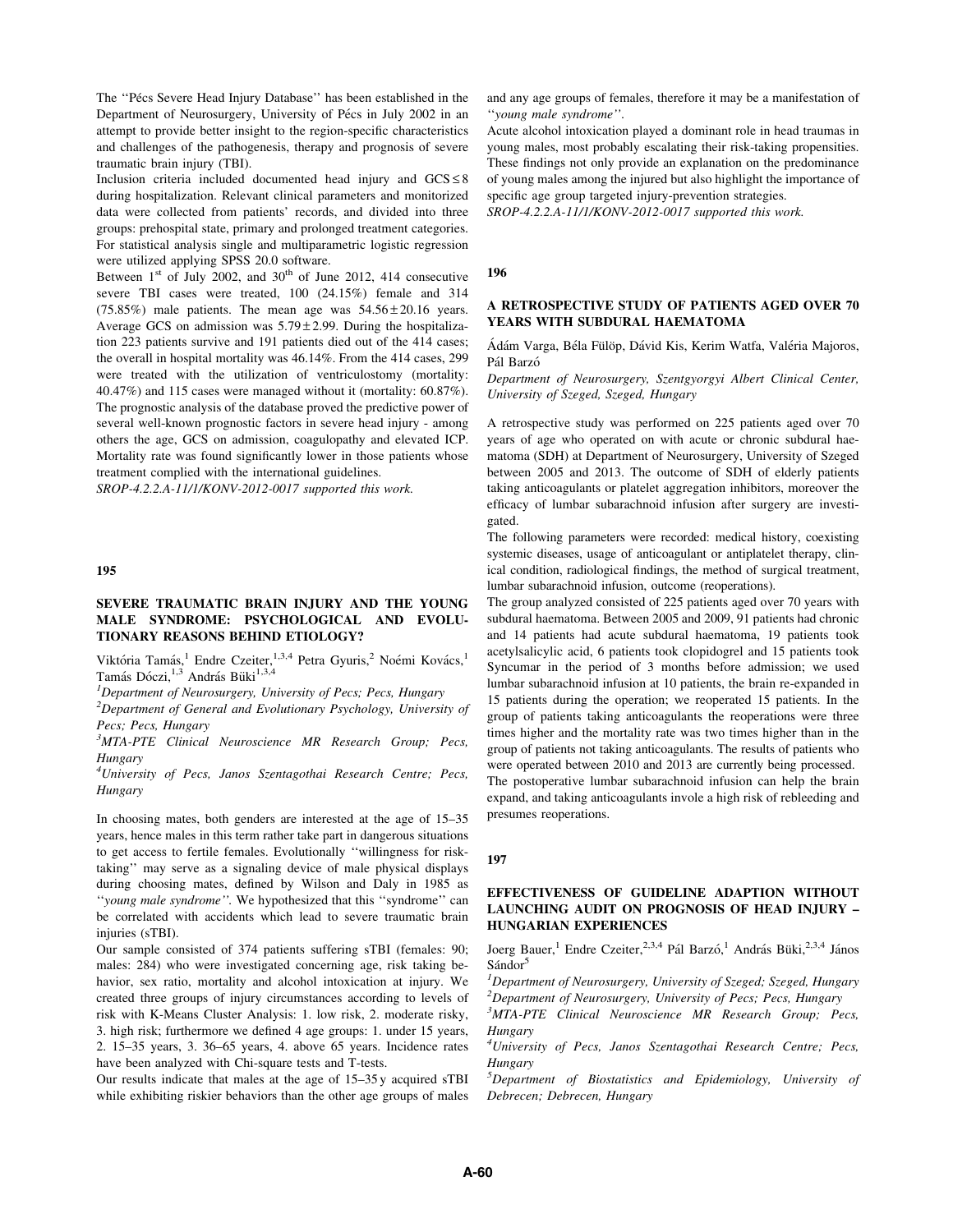The disease burden of intracranial trauma is high in Hungary. The adherence to guidelines relying on well characterized effectiveness of certain clinical interventions is the most effective approach to diminish this health loss. The serious head injury guideline had been adopted in 2006 in Hungary, without launching audit for its application. Our study aimed to describe the case fatality ratio (CFR) for intracranial injury in Hungary to describe the effectiveness of guidelines' application.

Hospital discharge records of 7070 patients admitted between 01/01/ 2004 and 31/12/2010 with diagnosis of intracranial injury (S06 by ICD10) from every inpatient institutions of Hungary has been involved by the processed database. The CFRs were calculated for 1 week and 6 months.

The 1-week CFRs were 21.2% among male and 23.6% among female, which were elevated up to 47.0% and 50.4% by 6 months. There was no association between age and 1-week CFR  $(p=0.485)$ . The 6-month CFRs was positively correlated with age (p < 0.001). The log-transformed number of patients treated by institutions was not correlated with 1-week CFR ( $p = 0.069$ ), but was inversely correlated with 6-month CFR ( $p = 0.028$ ). The CFRs were not decreased after enacting guidelines in 2006. (1-week CFR was 23% before 2006 and 22% after 2006, 6-month CFR was 47% and 49%).

The adaption of guidelines did not improve the prognosis of serious head injury in Hungary most probably due to the low adherence of its application. This experience demonstrated that the guideline potential cannot be exploited without proper auditing.

#### 198

### CT AND MRI FINDINGS ARE NOT PREDICTIVE OF LONG-TERM OUTCOME FOLLOWING MILD TRAUMATIC BRAIN INJURY

Paul McMahon, Ava Puccio, Jamie Pardini, Allison Hricik, David O Okonkwo

University of Pittsburgh, Pittsburgh, PA, USA

Identification of mild traumatic brain injury (mTBI) relies on imaging and clinical exam, with positive findings on CT or MRI considered a more serious injury. For certain patients, mTBI results in lasting symptoms and incomplete recovery. MRI findings can help identify mTBI patients with prolonged recovery, however it is unclear whether positive imaging is related to long-term outcomes. Therefore, we examined the relationship of imaging to 6 and 12-month outcomes following mTBI. Enrolled through the prospective, multicenter Transforming Research and Clinical Knowledge in TBI (TRACK-TBI) study, 133 mTBI patients (GCS 13–15) evaluated at a Level 1 Emergency Department within 24 hours from injury, receiving both a head CT and MRI, were included. Outcomes measured included the Glasgow Outcome Scale Extended (GOSE) score, the Brief Symptom Inventory 18 Item (BSI-18) score and the Post-Traumatic Stress Disorder Checklist (PCL) score. T-test and Chi-squared testing was performed as well as logistic regression modeling. Mean age was  $40 \pm 16$  years old, 71.2% male with 79% having a GCS of 15. 30.1% had positive findings on CT and 36.8% had positive MRI. Neither positive CT nor MRI was significantly related to outcome at 6 or 12 months. Controlling for injury severity and demographics, CT and MRI findings failed to be significant predictors of worse outcome at either time point. Though imaging is an important diagnostic tool

immediately following mTBI, with more detailed imagining identifying patients with prolonged recovery, positive findings may not be useful in determining long-term outcomes and other factors should be considered.

#### 199

## BENEFICIAL EFFECTS OF MEMANTINE THERAPY AFTER CONTROLLED CORTICAL IMPACT INJURY IN ADULT RATS

Milos Ikonomovic, Eric E Abrahamson, Lesley M Foley, T Kevin Hitchens, Edward C Dixon

Departments of Neurology, Psychiatry, and Neurosurgery, University of Pittsburgh, Pittsburgh PA, USA; Geriatric Research Education and Clinical Center, VA Pittsburgh HS, Pittsburgh PA, USA; Carnegie Mellon University, Pittsburgh PA, USA

In these preclinical experiments we assessed the therapeutic effectiveness of administration of the moderate-affinity noncompetitive glutamate receptor antagonist, memantine hydrochloride, in adult rats after controlled cortical impact (CCI) injury. We hypothesized that post injury administration of memantine would reduce CCI-induced neuronal and synaptic loss and result in better cerebral blood flow (CBF). Memantine (10 mg/kg) or vehicle was administered daily for 3 weeks starting one hour after CCI injury, by intraperitoneal injection during the first 4 days and thereafter per os over an additional 17 days period. Measured variables included cell number (Nissl stain) and synapse density (synaptophysin immunoreactivity) in the hippocampus. Additionally, rats were evaluated for CBF by arterial spin-label MR imaging and for performance on vestibulomotor (beam balance and beam walking) and memory acquisition and retention (Morris water maze test, fear conditioning) testing. The injury level in the current study was not sufficiently severe to produce significant behavioral differences between vehicle-treated injured and sham animals, however positive trends were detected in the memantine treated injury group. Compared to injured vehicle treated rats, memantine treatment reduced hippocampal neuronal and synapse loss and attenuated impairments in CBF ipsilateral to injury site. Together, these results suggest that in the adult rat CCI model, post injury treatment with memantine is effective in reducing cell and synapse loss and attenuating deficits in cerebral blood flow. These data are consistent with reports of beneficial effects of memantine treatment in a rat model of stroke and in patients with vascular dementia. The effect of memantine treatment on behavioral performance after traumatic brain injury is currently being investigated in rats exposed to more severe CCI injury.

#### 200

# EARLY SURGERY FOR FRONTAL DEPRESSED SKULL FRACTURE IS NOT ASSOCIATED WITH BETTER OUT-COME

Iuri S Neville, Robson Luis Oliveira de Amorim, Wellingson Silva Paiva, Felipe Hada Sanders, Vinicius Trindade Gomes da Silva, Djalma Felipe S Menendez, Almir Ferreira de Andrade

Division of Neurosurgery, University of Sao Paulo Medical School, Sao Palo, Brazil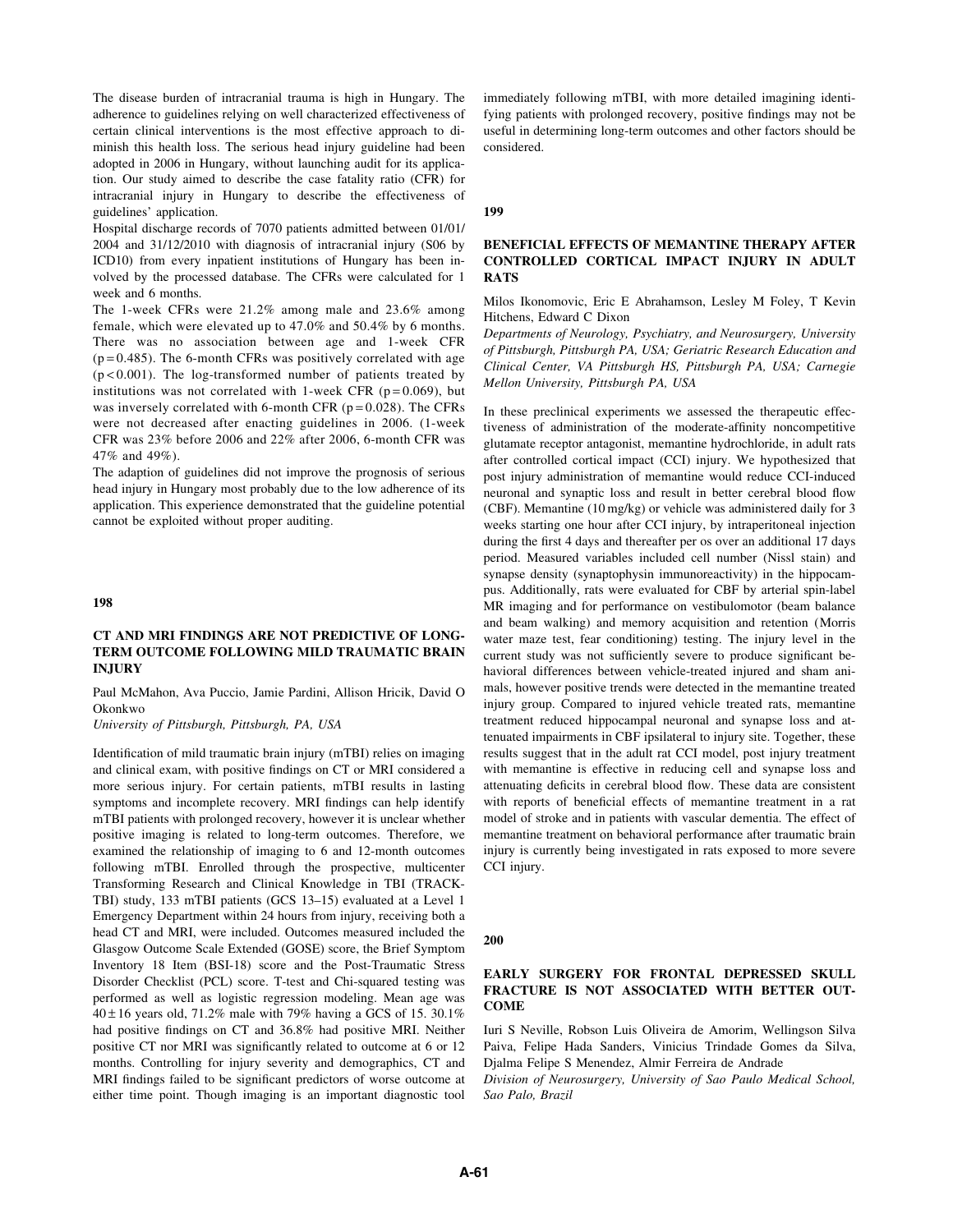Frontal Depressed Skull Fractures (FDSF) increase the rate of unfavourable neurological outcomes, central nervous system (CNS) infection, smell and taste disturbances (STD) and epilepsy. By convention, FDSF are treated surgically and early operation is recommended to reduce the incidence of infection. There is, however, only class III literature adressing the efficacy of this approach, and it argues against the automatic surgical treatment of all cases of depressed skull fracture. Retrospective review of all consecutive patients who underwent surgical treatment of FDSF from January, 2010 to January, 2013. Patient's information during hospitalization were collected from patient's eletronic records and tomographic evaluation were done with digital images by two neurosurgeons. We found 41 patients with FDSF who underwent surgical treatment with a mean age of 28.02 years(SD: 16.03) and ranged from 2 to 81. The median Glasgow Coma Score (GCS) at admission was 12. Sixteen patients (39%) underwent neurosurgical procedure at the first 24-hour-period (Early surgery group – ESG) and 25 (61%), were operated after the first day of trauma (Delayed Surgery Group – DSG). Tomographic analysis showed that intracranial focal lesions (IFL) were found in 37 (90,2%); 4 (9,8%) had Epidural hematoma (EDH), 14 (34,1%) had Cerebral Contusion (CC) and 19 (46,3%) had combination of two or more types of IFL. The median of days from traumatic brain injury (TBI) to surgery was 2 (two), and ranged from the first day of hospital admission (D1) to the seventeenth day (D17). Five patients died during the hospital stay, mounting 12,2% of in-hospital mortality. Twenty-six patients (63,4%) completed follow-up with a mean time of 17 months $(+ -9)$ . There was no difference of the mortality rate (MR) between the ESG and DSG (22% vs  $17,7\%$ ,  $p = 0,58\%$ ) as well as in the outcome analyzed by the Glasgow Outcome Scale extended – GOSe  $(p=0,12)$ . Patients with isolated lesions on CT scan had a MR of 0% against 38,4% on patients with multiple intracranial lesions(MIL) ( $p = 0.02$ ): FDSF is a peculiar and distinct type of skull fracture. We found that more than 90% of patients had associated IFL. Most of patients had tomographic signals of dural tear (70,7%) which represents an increased risk of cerebrospinal fluid (CSF) leakage and CNS infection, specially when left untreated. However, we found no difference on MR or bad outcome (analysed by GOSe) between the ESG and DSG. The only variable identified as a risk factor for mortality was the presence of MIL on CT scan. The delayed surgical treatment might be a safe and effective approach.

#### 201

### COMPLEX SURGICAL TREATMENT OF SKULL BASE IN-**JURIES**

Norbert Lekka, Sándor Zsolczai, György Szeifert

Department of Neurotrauma Péterfy Trauma Center Budapest, Hungary

Increasing number of skull base fractures and associated injuries of the surrounding anatomical structures are diagnosed nowadays, mainly as consequences of high energy traffic accidents.

Five years retrospective survey of cases treated with skull base traumas in our department were reviewed.

Trauma of the anterior skull base is often associated with injuries of the orbit or paranasal sinuses. Frontobasal fractures can result in CSF rhinorrhoea, olfactory or optic nerve injury. Laterobasal injuries may cause CSF otorrhoea and peripheral facial nerve palsy. Skull base fractures can result in also direct bony injury of the internal carotid artery or formation of carotid-cavernous fistula or posttraumatic aneurysm. Even venous sinuses can be affected by skull base trauma, resulting in a huge amount of bleeding. Injuries of the posterior skull base can cause instability of the craniocervical region. Fractures involving the foramen magnum are often associated with C 0 - C 2 injuries.

Early diagnosis, complex and definitive surgical solution is very important in the case of these life-threatening injuries, needing a multidisciplinary surgical cooperation during the whole treatment procedure.

#### 202

## OPTIMAL CEREBRAL PERFUSION PRESSURE – TOWARDS INDIVIDUALISED TREATMENT IN SEVERE TRAUMATIC BRAIN INJURY

Marcel J Aries,<sup>1,2</sup> Angelos G Kolias,<sup>1</sup> Marek Czosnyka,<sup>1</sup> Karol P Budohoski,<sup>1</sup> Luzius A Steiner,<sup>3</sup> Andrea Lavinio,<sup>1,4,6</sup> Ken M Brady,<sup>5</sup> David K Menon,<sup>4,6</sup> John D Pickard,<sup>1</sup> Peter J Hutchinson,<sup>1</sup> Peter  $Smielewski<sup>1</sup>$ 

<sup>1</sup>Division of Neurosurgery, Department of Clinical Neurosciences, Addenbrooke's Hospital & University of Cambridge, Cambridge Biomedical Campus, Cambridge, UK

 $2$ Department of Neurology, University of Groningen, University Medical Centre Groningen, Groningen, The Netherlands

<sup>3</sup>Department of Anesthesiology, University Hospital Basel, Basel, Switzerland

4 Neurosciences Critical Care Unit, Addenbrooke's Hospital, Cambridge Biomedical Campus, Cambridge, UK

5 Department of Anesthesiology and Critical Care Medicine, Texas Children's Hospital, Houston, Texas

6 Division of Anaesthesia, Addenbrooke's Hospital & University of Cambridge, Cambridge Biomedical Campus, Cambridge, UK

Optimal CCP (CPPopt) refers to a narrow CPP target where cerebrovascular reactivity is optimal. The routine use of CPPopt in the management of patients with severe TBI requires an automated methodology for its continuous bedside calculation.

We have sought to develop and validate such a methodology based on monitoring of cerebrovascular pressure reactivity (PRx). Prospectively collected data from 327 TBI patients managed in the neurosciences ICU, Addenbrooke's Hospital were retrospectively analysed. Mean arterial pressure (MAP), intracranial pressure (ICP), and CPP were continuously recorded and PRx was calculated online (ICM + software). Glasgow outcome scale was assessed at 6 months.

An automated curve fitting method was developed to determine CPP at the minimum value for PRx which corresponds to the level of optimal cerebrovascular reactivity. Minute-by-minute time trends of CPPopt were created using a moving 4-hr window. A CPPopt curve was on average present during 55% (range 1–91%) of the whole recording period. Mortality increased steadily with the median CPP shifting below the threshold of CPPopt. Higher mortality was associated with relative 'hypoperfusion' (CPP < CPPopt), severe disability with 'hyperperfusion' (CPP > CPPopt), while favourable outcome with smaller deviations of CPP from the individualised CPPop. Deviations from individualised CPPopt were more predictive of outcome than deviations from a fixed threshold of CPP (60 or 70 mmHg).

Real-time calculation of CPPopt is possible in severe TBI patients. The feasibility of using CPPopt for guiding patient management needs to be tested in the context of a prospective multi-centre study.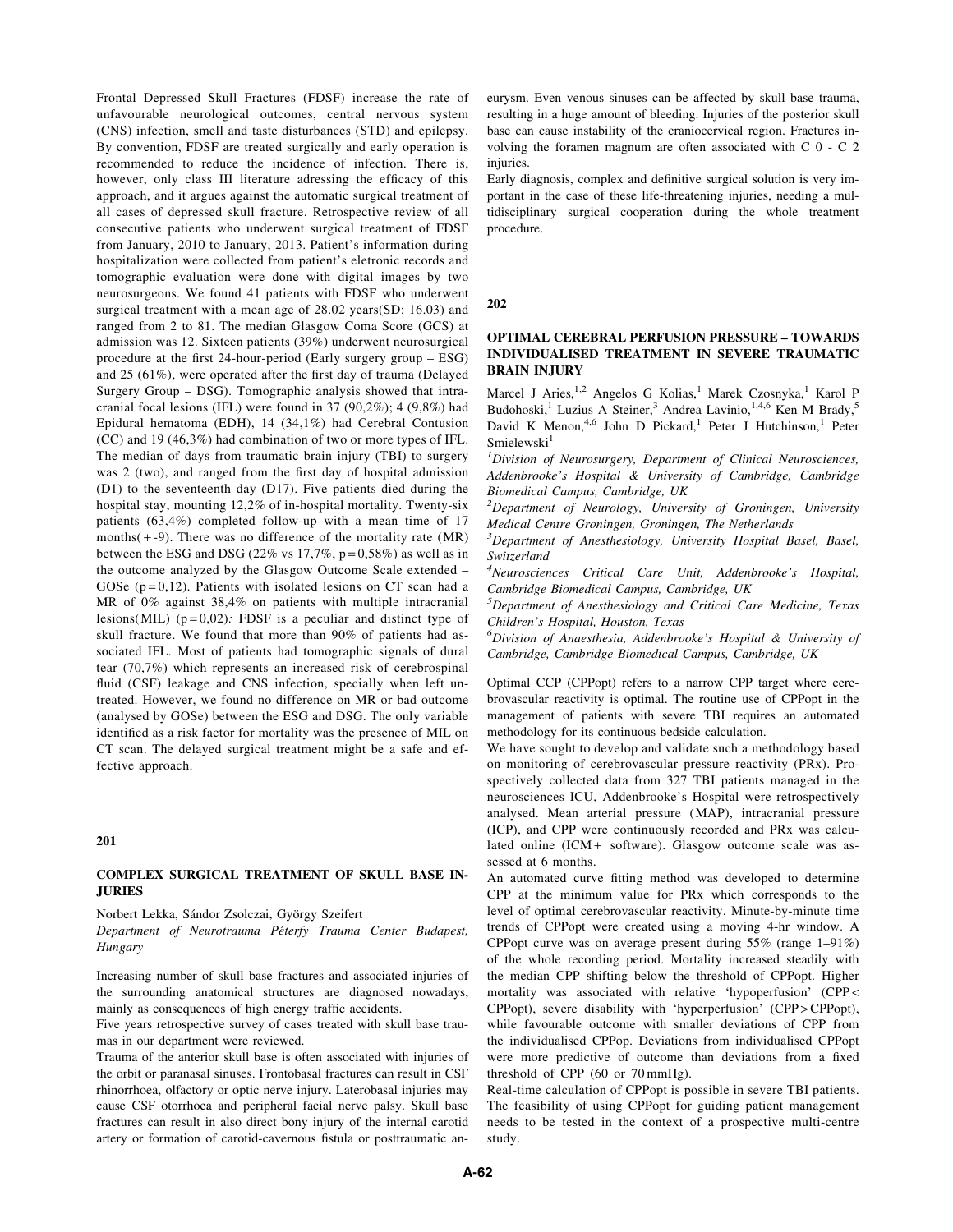#### 203

## CONICOTOMY OF THE BRAIN – IS THE DC/DECOM-PRESSIVE CRANIECTOMY/AN ELECTIVE OR EMER-GENCY REFUGEE?

Krisztina Stari-Schmidt,<sup>2</sup> András Csókay<sup>1,2</sup>

<sup>1</sup>Dept. of Neurosurgery, Military Hospital - State Health Centre, Budapest, Hungary

 $2$ Dept. of Neurosurgery, B.A.Z. County and University Teaching Hospital, Miskolc, Hungary

I could get an inside look to the daily routine of different departments and the intensive units as a resident doctor. I astonished as a neurosurgical doctor how great debate exist around the usage of the decompressive craniectomy. There are a lot of studies against and a lot of them supporting of the DC. After reading many studies and articles, I noticed that the DC is an ''ultimum refugium'' in many cases. It raises many questions. Is the decompressive craniectomy like the conicotomy a lifesaving method? Is the survival rate higher by using the DC? What are the risks and sequelaes of their use? In the emergency care we can not follow the well- known rules of the prospective, randomised trials known in the elective care. The rules of the emergency care follow the rules of the simple, logic turn of mind. In simple words, we use conicotomy if we see a suffocating person.

In our study we compare the scientific methods of crisis states used in emergency care and conclusions with the current status of DC.

The result shows that the current life-saving techniques are not studied with methods of prospective randomized controlled trials (RCT). The result in consonance with opinions of the bioethics in this states.

The question is: ''Is there any possibility that the clinical trials of the decompressive craniectomy are studied by the rules of the prospective randomized controlled trials like in the emergency care?''

#### 204

# NIH PARTICIPATION IN THE INTERNATIONAL TRAU-MATIC BRAIN INJURY RESEARCH (INTBIR) INITIATIVE

Ramona Hicks, Walter Koroshetz

National Institutes of Health/National Institute of Neurological Disorders and Stroke, Bethesda, MD, USA

The National Institutes of Health (NIH) is one of the founding members of the InTBIR initiative and enthusiastically supports the common goal of creating a knowledge network to improve outcomes after traumatic brain injury (TBI). NIH contributes approximately \$80M toward TBI research annually, which funds dozens of basic, preclinical and clinical research studies.

Two large, multicenter projects have been identified as being highly relevant to the InTBIR initiative. TRACK-TBI, led by Geoff Manley at UCSF, is a prospective, observational study of 3,000 subjects of all ages across the range of concussion to coma to develop a more precise and predictive classification system for TBI and to validate neuroimaging and biomarkers.

ADAPT, led by Mike Bell, Univ. Pittsburgh, will study 1,000 children with severe TBI to compare management and treatment effectiveness for TBI in intensive care units.

In addition to supporting these clinical studies, NIH also played a major role in the development of Common Data Elements for TBI research (TBI-CDEs).

The Federal Interagency TBI Research (FITBIR) informatics system, a U.S. Department of Defense and NIH collaboration, uses the TBI- CDEs for its data dictionary and provides a platform for collaboration and data sharing.

FITBIR will be used by NIH-funded TBI research teams and is also available for other studies. Developing an InTBIR data sharing policy to enable fair and reasonable access is an important goal for the coming year.

#### 205

## 'SOLID RED LINE' – AN OBSERVATIONAL STUDY ON DEATH FROM REFRACTORY INTRACRANIAL HY-**PERTENSION**

M Czosnyka,<sup>1</sup> M Aries,<sup>2</sup> C Weersink,<sup>2</sup> S Wolf,<sup>3</sup> K Budohoski,<sup>2</sup> C Dias,  $4$  P Lewis,  $5$  S Kordasti,  $6$  P Smielewski<sup>1</sup>  $<sup>1</sup>$ Neurosurgical Unit, University of Cambridge, UK</sup>

 $2$ Intensive Care, University Hospital Groningen, The Netherlands <sup>3</sup>Neurosurgery, 'Charite' Hospital, Berlin, Germany <sup>4</sup>Intensive Care, Sao Jao, University of Porto, Portugal

5 Neurosurgery, Alfred Hospital, Melbourne, Australia

<sup>6</sup>Intensive Care, University Hospital Tromso, Norway

Cerebrovascular pressure reactivity has been showed to be independently correlated with outcome after TBI. However, as an index plotted in time domain, PRx is rather noisy. To 'organize' PRx and make its interpretation easier, colour coding of values, with green, when  $PRx < 0$  and red when  $PRx > 0.3$  has been introduced as horizontal colour bar in the ICM + screen. After ten years of use, we realized that in rare cases of deaths from refractory intracranial hypertension, rise of ICP above 20 mm Hg (before CPP falls below 50 mmHg) is commonly preceded with values of PRx > 0.3, appearing on a screen as a 'solid red line'.

20 patients after TBI and one after traumatic SAH from 6 centres in Europe and Australia have been studied. All of them died in a scenario of refractory intracranial hypertension. In majority of cases the initial ICP was below 20 mm Hg and finally rising to values well above 60 mmHg, resulting in CPP less than 20 mm Hg. In 3 cases initial ICP was already elevated at start of monitoring. 'Solid red line' was observed in all cases preceding rise of ICP above 25 mmHg by minutes to hours and in two cases by two and three days.

'Solid red line' is a mathematical consequence of mean ICP being strongly than usual and persistently positively correlated with MAP. It may indicate deteriorated autoregulation. If such a state is observed over a prolonged period, it should be considered as an indicator of deep cerebrovascular deterioration.

#### 206

# PATIENT-SPECIFIC THRESHOLDS OF INTRACRANIAL PRESSURE AFTER PATIENTS WITH TRAUMATIC BRAIN INJURY

Marek Czosnyka,<sup>1</sup> Christos Lazaridis,<sup>1</sup> Stacia M DeSantis,<sup>2</sup> Peter Smielewski,<sup>2</sup> David K Menon,<sup>3</sup> Peter J Hutchinson,<sup>1</sup> John D Pickard<sup>1</sup> <sup>1</sup> Academic Neurosurgical Unit, University of Cambridge Clinical School, Cambridge, UK

 $2$ School of Public Health at Houston, Division of Biostatistics, University of Texas, Houston, TX, USA

<sup>3</sup>University Department of Anaesthesia, Addenbrooke's Hospital, University of Cambridge, Cambridge, UK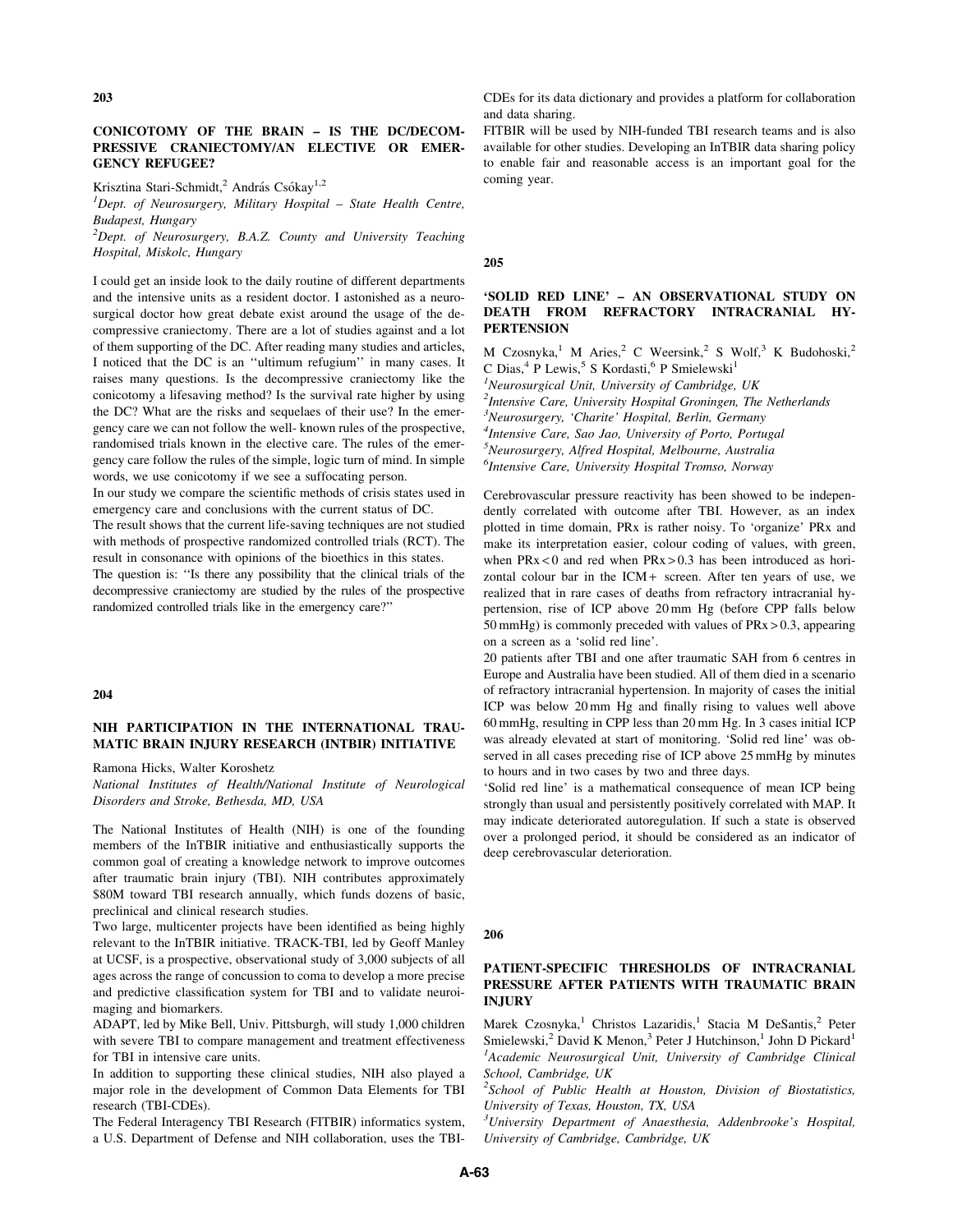Based on continuous monitoring of the pressure reactivity index (PRx) we defined individualized intracranial pressure (ICP) thresholds by graphing the relationship between ICP and PRx. We hypothesized that an ''ICP dose'' based on individually assessed ICP-threshold would correlate closer with 6-month outcome when compared to fixed doses. 327 severe traumatic brain injury (TBI) patients have been studied. Individualized thresholds were visually identified from graphs of PRx versus ICP over the total monitoring time for each patient;  $PRx > 0.2$ was the cut-off. ICP doses were then computed as the cumulative area under the curve (AUC) above the defined thresholds in graphing ICP versus time. The term, Dose20 (D20), is used to refer to an ICP threshold of 20 mm Hg. The markers D25 and DPRx were calculated similarly. Separate logistic regression models were fit with mortality as the outcome and each dose as the predictor, both alone and adjusted for covariates. A clearly identifiable PRx-based threshold was possible in 224 patients (68%). DPRx (0.81, CI 0.74-0.87) was found to have the highest AUC over both D20 (0.75, CI 0.68-0.81) and D25 (0.77, CI 0.70-0.83).

We found that individualized doses of intracranial hypertension were stronger predictors of mortality than doses derived from the universal thresholds of 20 and 25 mm Hg. The pressure reactivity index could offer a method towards individualizing the ICP threshold.

#### 207

# TACKLING CONCUSSION: NEUROMECHANICS AND NEU-ROPATHOLOGY

Douglas H Smith

Center for Brain Injury and Repair, University of Pennsylvania, Philadelphia, PA, USA

Over the past 70 years, diffuse axonal injury (DAI) has emerged as one of the most common and important pathological feature of traumatic brain injury (TBI). Axons in the white matter appear to be especially vulnerable to injury due to the mechanical loading of the brain during TBI. As such, DAI has been found in all severities of TBI and may represent a key pathologic substrate even of mild TBI (concussion). Pathologically, DAI encompasses a spectrum of effects from primary mechanical breaking of the axonal cytoskeleton, to transport interruption, swelling and proteolysis, through secondary physiological changes. Depending on the severity and extent of injury, these changes can manifest acutely as immediate loss of consciousness or confusion and persist as coma and/or cognitive dysfunction. In addition, recent evidence suggests that TBI may induce long-term neurodegenerative processes, such as insidiously progressive axonal pathology. Indeed, axonal degeneration has been found to continue even years after injury in humans, and appears to play a role in the development of Alzheimer's disease-like pathological changes. Supported by NIH grants, NS38104 and NS056202.

#### 208

## PAROXYSMAL AUTONOMIC INSTABILITY IN TRAU-MATIC BRAIN INJURIES AT NEUROSURGICAL INTENSIVE CARE UNIT

Hyung Sik Hwang, Ho jun Yi, Sang Gun Lee, Seung Hun Sheen, Seung-Myung Moon, Il Young Shin

Department of Neurosurgery, Dongtan Sacred Heart Hospital, College of Medicine, Hallym University, Hwaseong, Korea

Paroxysmal autonomic instability after severe brain injury is a syndrome of marked agitation, diaphoresis, hyperthermia, hypertension, tachycardia, and tachypnea accompanied by hypertonia and extensor posturing. We evaluated to autonomic symptoms-seven criteria and also exclusive criteria (infection, side effects of drugs, other metabolic diseases) with the clinical data of post traumatic brain injury 117 dead patients from January, 2007 to March, 2011. Male and female ratio was 92:25. Mean age of patients was 53.5 ( $2 \sim 94$ ) years. The mean initial GCS score was 6.36, GOS score was 1. The number of patients applied to our autonomic symptoms seven criteria was divided 8 groups (seven criteria : 4, six criteria : 4, five criteria : 5, four criteria : 4, three criteria : 10, two criteria : 42, one criteria : 32, no criteria : 16. A 28-year-old man started several bipolar rhythms of autonomous dysfunction with the hyperactive and the hypoactive stage. It might accelerate the 24 kg loss of weight. He was treated with baclofen, sedatives, antihypertensives for the hyperactive stage and the sympathomimetic drugs were adjusted for the hypoactive stage with ventilator. There were not abnormal laboratory findings except supranormal cathecholamines. The SPECT (Single Photon Emission Computed Tomography) showed the hypoperfusion during the autonomic dysfunction. The bromocriptine made him stable. The current evidence base does not allow the development of empirical criteria of autonomic instability. The dopamine agonist may has a complex cascade of neuromodulation for the autonomic instability.

#### 209

## SUBDURAL HYGROMA AFTER DECOMPRESSIVE CRA-NIECTOMY IN TRAUMATIC BRAIN INJURY

Hyung Sik Hwang, Ho jun Yi, Sang Gun Lee, Seung Hun Sheen, Seung-Myung Moon, Il Young Shin

Department of Neurosurgery, Dongtan Sacred Heart Hospital, College of Medicine, Hallym University, Hwaseong, Korea

Subdural hygroma (SDG) is a complication occurring after head trauma that may occur secondary to decompressive craniectomy (DC). However, the mechanism underlying SDG formation is not fully understood. Also, the relationship between the operative technique of DC or the decompressive effect and the occurrence and pathophysiology of SDG has not been clarified. Purpose of this study was to investigate the risk factors of SDG after DC in our series. From January 2004 to December 2008, DC was performed in 85 patients who suffered from traumatic brain injury. We retrospectively reviewed the clinical and radiological features. For comparative analysis, we divided the patients into 2 groups: one group with SDG after craniectomy (19 patients; 28.4% of the total sample), the other group without SDG (48 patients; 71.6%). The risk factors for developing SDG were then analyzed. The mean Glasgow Outcome Scale (GOS) scores at discharge of the groups with and without SDG were 2.8 and 3.1, respectively (p < 0.0001). Analysis of radiological factors showed that a midline shift in excess of 5 mm on CT scans was present in 19 patients (100%) in the group with SDG and in 32 patients (66.7%) in the group without SDG ( $p < 0.05$ ). An accompanying subarachnoid hemorrhage (SAH) was seen in 17 patients (89.5%) in the group with SDG and in 29 patients  $(60.4\%)$  in the group without SDG (p < 0.05). Delayed hydrocephalus accompanied these findings in 10 patients (52.6%) in the group with SDG, versus 5 patients (10.4%) in the group without SDG ( $p < 0.05$ ). On CT, compression of basal cisterns was observed in 14 members (73.7%) in the group with SDG and in 18 members of the group without SDG  $(37.5%)$  (p < 0.007). Furthermore, tearing of the arachnoid membrane, as observed on CT, was more common in all patients in the group with SDG (100%) than in the group without SDG (31 patients;  $64.6\%$ ) (p < 0.05). GOS showed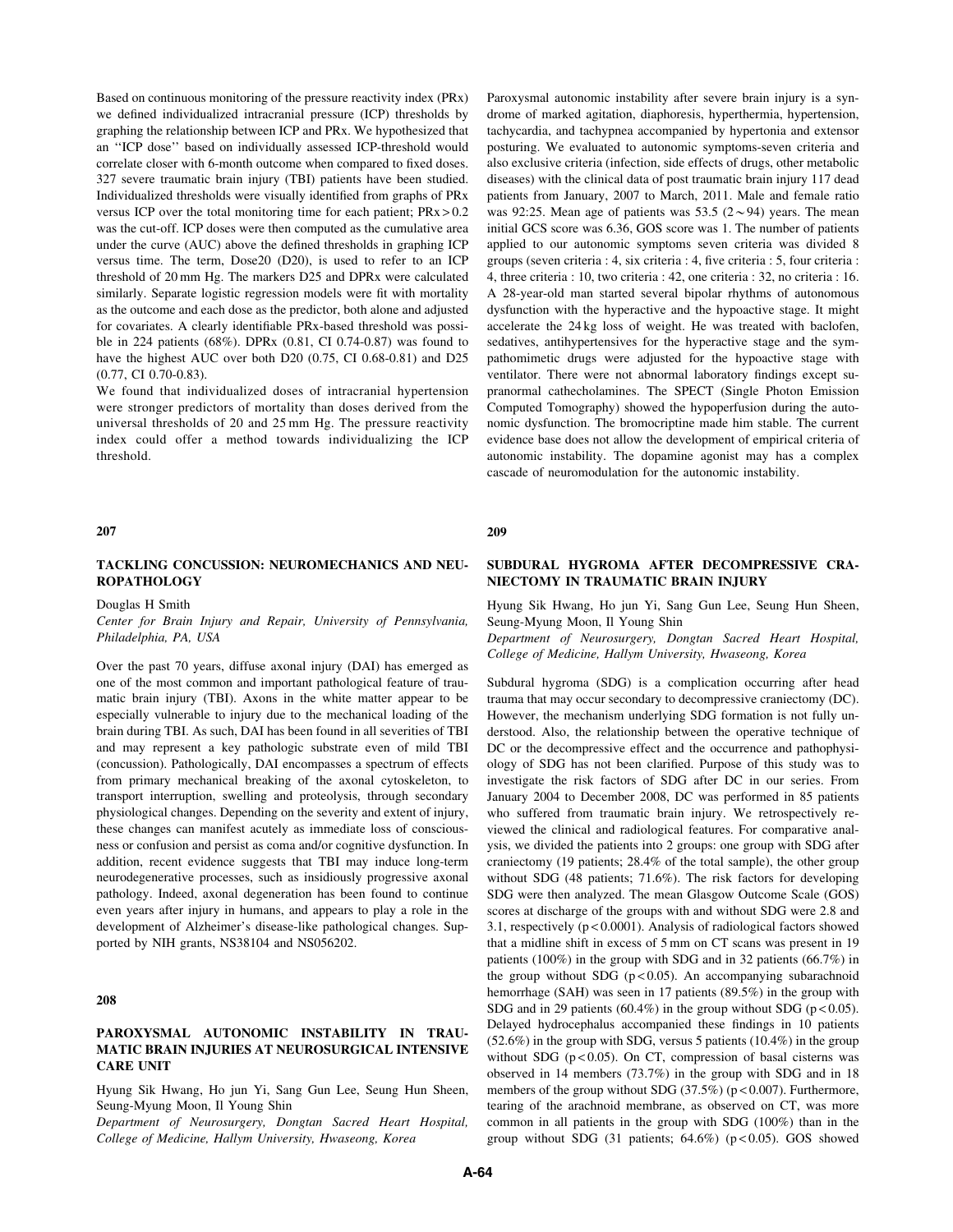statistically significant difference in the clinical risk factors for SDG between the group with SDG and the group without SDG. Analysis of radiological factors indicated that a midline shifting exceeding 5 mm, SAH, delayed hydrocephalus, compression of basal cisterns, and tearing of the arachnoid membrane were significantly more common in patients with SDG.

210

#### VASCULAR COMPROMISE IN CONTUSION EXPANSION

J Marc Simard, Bizhan Aarabi, Juan Sahuquillo, Volodymyr Gerzanich

Department of Neurosurgery, University of Maryland School of Medicine, Baltimore, MD, USA

The magnitude of damage to cerebral tissues following traumatic brain injury (TBI) is determined by the primary injury plus numerous secondary injury responses that inevitably worsen the primary injury. When TBI results in a cerebral contusion, the hemorrhagic lesion typically progresses during the first several hours after impact, either expanding or developing new, non-contiguous hemorrhagic lesions, a phenomenon termed ''hemorrhagic progression of a contusion'' (HPC). Since a hemorrhagic contusion marks tissues with essentially total, unrecoverable loss of function, HPC is among the most feared types of secondary injury encountered following TBI. Recently, a novel molecular mechanism was postulated to account for HPC that involves activation of the mechano-sensitive transcription factors, Sp1 and NF-kB, and transcriptional upregulation of Sur1-Trpm4 channels in endothelial cells of penumbral microvessels. Unchecked opening of Sur1-Trpm4 channels results in accidental necrosis of endothelial cells, resulting in progressive microvascular failure, delayed capillary fragmentation, and expansion of the hemorrhagic contusion, i.e., HPC. Here, we review emerging evidence on the role of Sur1-Trpm4 channels in TBI. We show upregulation of Sur1-Trpm4 channels in TBI in both animal models and in humans, and we confirm the co-association of the 2 subunits, Sur1 and Trpm4, in vivo with co-immunoprecipitation and with Förster resonance energy transfer (FRET). We review the role of the channel in accidental necrotic cell death in vitro, and in capillary fragmentation in vivo, with the latter shown to be blocked by gene silencing and gene suppression as well as by pharmacological inhibition of Sur1 and Trpm4.

#### 211

# ANTIBIOTIC USE: A POTENTIAL DETERMINANT OF PE-NETRATING SPINAL CORD INJURY OUTCOMES

### Wilheminah Hendrika Makhambeni, Rasik Gopal

Lipschitz Neurosurgery Unit, Soweto University of the Witwatersrand, Faculty of Health Sciences, Department of Neurosciences, Neurosurgery Department, Johannesburg, Republic of South Africa; University of Cape Town, Faculty of Health Sciences, Neurosurgery Department, Cape Town, Republic of South Africa.

The management of penetrating spinal injuries in patients with partial neurological deficit has seen various eras historically, and been the source of controversy generally. The apathy with which some practitioners view ''futile'' intervention (especially in those with total fallout) has alternated with the aggressive surgical approach. The vast majority of available literature points to a single digit rate (although one study showed a 76% rate) of improvement of neurological deficit in patients who are managed conservatively, relative to the 39–71% rate in the post-laminectomy group.

The patients in our unit were treated (all bar several cases) conservatively. However, we encountered a variation, but with the administration antibiotics vs no antibiotics as the tipping point. Is it possible that the exposure to prophylactic antibiotics generally administered to surgical patients may play a more significant role in the positive outcomes than previously thought?

Objectives:

- to elucidate the rate of improvement of patients with penetrating spinal injuries, and exposure to antibiotic treatment (prophylactic or therapeutic)
- to define the potential link between improvement and specific antibiotics
- to investigate whether the initial neurological state of a patient impacted the outcome of those who received antibiotics

The information is derived from a retrospective cohort of the relevant patients.

Study population: The people under investigation were patients admitted to our neurosurgical unit with penetrating spinal injury. Study period: 2009–2012

The study demonstrated the need of a multi-centre randomised control trial of the potential benefit of antibiotics with/without laminectomy.

#### 212

# THE EFFECT OF MILD TRAUMATIC BRAIN INJURY (MTBI) ON THE STRUCTURAL PLASTICITY OF THE AXON INITIAL SEGMENT (AIS)

Michal Vascak, Anders Hånell, John E Greer, Kimberle M Jacobs, John T Povlishock

Virginia Commonwealth University School of Medicine, Richmond, VA, USA

The AIS is a crucial subdomain regulating action potential firing and undergoes activity-dependent structural plasticity to modulate neuronal excitability. Previously, we demonstrated in mTBI-mice dramatic alterations in the electrophysiological status of intact neocortical pyramidal neurons, consistent with AIS-specific changes. The purpose of the current study was to determine if mTBI induces AIS structural plasticity within intact neocortical pyramidal neuron populations. Thy1-YFP mice exposed to either sham or central fluid percussion injury  $(1.7 \pm 0.2 \text{ atm})$  were perfused after a 2-day recovery period. Immunoreaction with ankyrin-G, a scaffolding protein for axonal voltage-gated sodium-channels, was used to fluorescently label the AIS. Confocal microscopy was used to identify intact  $YFP^+$  pyramidal neurons in neocortical layer 5, whose axons were continuous from the soma of origin to the subcortical white matter. Immunofluorescent profiles of ankyrin-G were superimposed on traces of  $YFP<sup>+</sup>$  axons to determine, with respect to the somas of origin, their starting and termination points, as well as the point of maximal signal intensity of the AIS reported as mean  $\pm$  SEM. In sham animals, the AIS started 2.1  $\pm$  0.4  $\mu$ m from the soma with maximum signal intensity seen at  $11.7 \pm$ 1.7  $\mu$ m, and termination occurring at 27.4 ± 0.9  $\mu$ m. While mTBI animals had similar AIS start and maximal signal intensity points  $(2.3 \pm 0.4 \,\mu \text{m}, 9.9 \pm 1.1 \,\mu \text{m}; \text{p-value} = 0.7676, 0.4502, \text{respectively}),$ the AIS termination point was significantly different  $(22.8 \pm$ 0.9  $\mu$ m; p-value = 0.0053), resulting in a decrease of AIS length. Such a change in AIS structure may explain some of the electrophysiological abnormalities seen in intact neocortical pyramidal neurons after mTBI.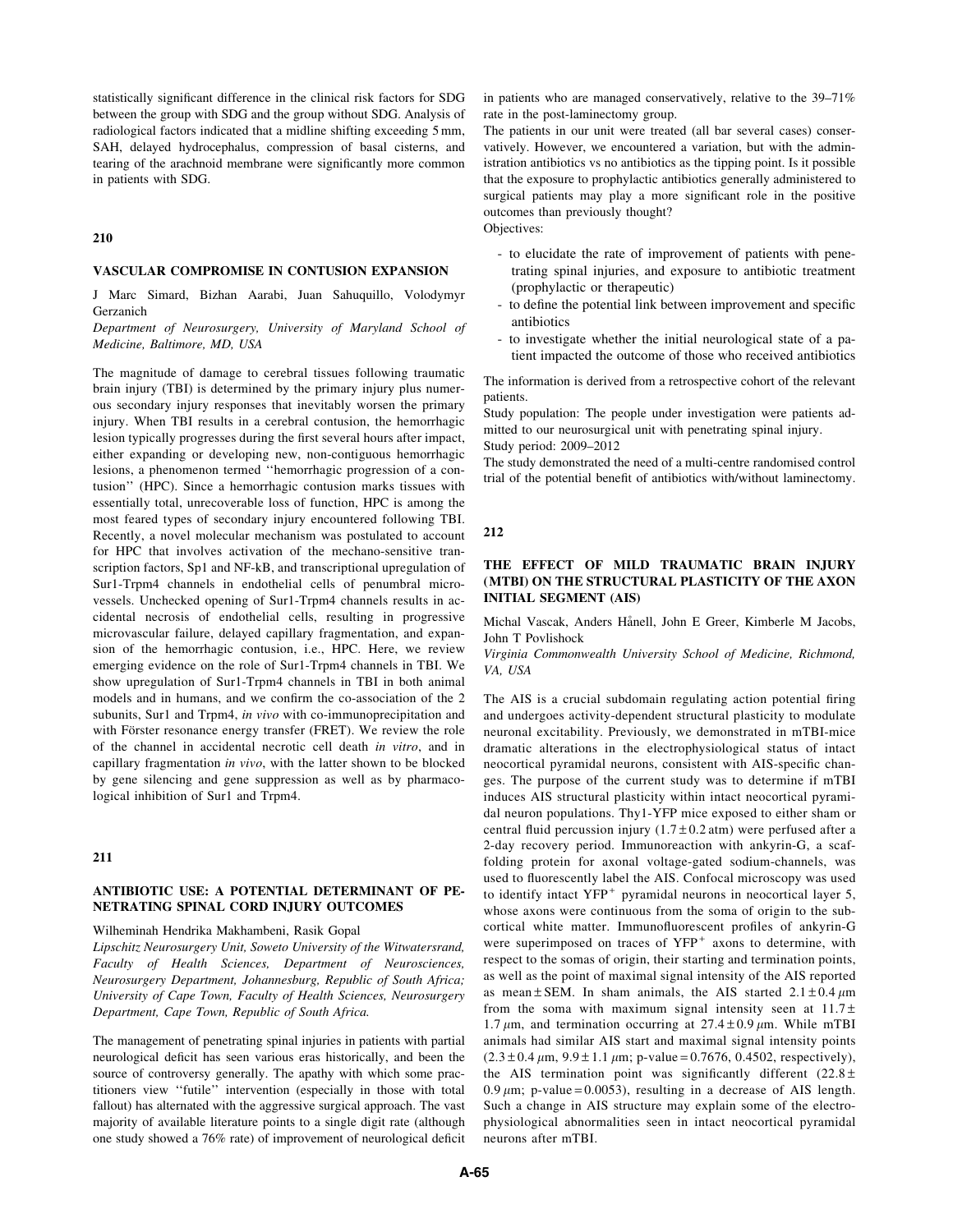## LATERAL VENTRICLE VOLUME ASYMMETRY PREDICTS MIDLINE SHIFT AND 6-MONTH OUTCOME IN SEVERE TRAUMATIC BRAIN INJURY

Arnold Tóth,<sup>1</sup> Ilona Schmalfuss,<sup>2</sup> Shelley C Heaton,<sup>3</sup> Andrea Gabrielli,<sup>4</sup> H Julia Hannay,<sup>5</sup> Linda Papa,<sup>6</sup> Gretchen M Brophy, Kevin KW Wang,<sup>8</sup> András Büki,<sup>1</sup> Attila Schwarcz,<sup>1</sup> Ronald L Hayes,<sup>9</sup> Claudia S Robertson,<sup>10</sup> Steven A Robicsek<sup>11</sup>

<sup>1</sup>Department of Neurosurgery, University of Pecs, Pecs, Hungary

<sup>2</sup>Department of Radiology, North Florida/South Georgia Veterans Administration & University of Florida, Gainesville, FL, USA

 $3$ Department of Clinical & Health Psychology, University of Florida, Gainesville, FL, USA

<sup>4</sup>Department of Anesthesiology & Critical Care, University of Florida, Gainesville, FL, USA

<sup>5</sup>Department of Psychology, University of Houston, Houston, TX

6 Orlando Regional Medical Center, Orlando, FL, USA

<sup>7</sup>Department of Pharmacotherapy & Outcomes Science and Neurosurgery, Virginia Commonwealth University, Richmond, VA, USA  ${}^{8}$ Center for Neuroproteomics & Biomarkers Research Departments of Psychiatry & Neuroscience McKnight Brain Institute, University of Florida, Gainesville, FL, USA

<sup>9</sup> Banyan Biomarkers, Inc., Alachua, FL, USA

 $10D$ epartment of Neurosurgery, Baylor College of Medicine, Houston, TX  $11$ Departments of Anesthesiology & Neuroscience, University of Florida, Gainesville, FL, USA

Early CT scan findings play an important role in the management of patients with severe traumatic brain injury (sTBI). We hypothesized that lateral ventricular volume asymmetry is an earlier sign of developing asymmetric pathology than midline shift and is an indicator of poor outcome.

This retrospective analysis was performed on 84 adults with blunt sTBI requiring a ventriculostomy presenting to a Level I Trauma Center. 76 patients underwent serial CTs within 3 hrs and an average of 3 scans within the first 10 days of sTBI. Six-month outcome data as Disability Rating Scale (DRS) and Glasgow Outcome Scale-Extended (GOS-E) were available for 64 patients. Lateral ventricle volumes were quantified by computer assisted manual volumetric measurements. Lateral ventricular volume ratios (LVR) were determined on the initial CT to evaluate ventricular asymmetry. Relationships between the initial LVR values, midline shift development and outcome scores were tested.

Sixty percent (15 of 25) of the patients with a  $LVR > 1.8$  had 0–5 mm midline shift on initial CT. These patients had an odds ratio of 6.47  $(p<0.01)$  to develop a subsequent  $>5$  mm midline shift. Surviving patients at 6 months with an initial LVR of > 2.2 had significantly (p < 0.05, Mann-Whitney U-test) worse DRS and GOS-E scores than patients with an initial LVR of  $\langle 2.2 \rangle$  (mean scores for LVR  $>2.2$ :  $DRS = 10$ ,  $GOS-E = 4$ ; for  $LVR < 2.2$ :  $DRS = 5$ ,  $GOS-E = 6$ ).

We propose that LVR captures ventricular asymmetry and may predict midline shift, be an early indicator of poor outcome and a useful sign in the clinical management of sTBI.

## 214

## PROGNOSTIC RELEVANCE OF LONGITUDINAL BRAIN ATROPHY ESTIMATION IN POST-TRAUMATIC DIFFUSE AXONAL INJURY

Emanuele Monti,<sup>1</sup> Sergio Balbi,<sup>1</sup> Valentina Pedoia,<sup>2</sup> Elisabetta Binaghi,<sup>2</sup> Renzo Minotto,<sup>3</sup> Marco Mauri,<sup>3</sup> Simone Sangiorgi,<sup>3</sup> Alessandro De Benedictis<sup>3</sup>

 ${}^{1}$ Dipartimento di Biotecnologie e Scienze della vita, Universita degli Studi dell'Insubria, Varese

 $^{2}$ Dipartimento di Scienze teoriche ed applicate, sezione Informatica, Universita degli Studi dell'Insubria, Varese

3 Ospedale di Circolo Fondazione Macchi, Varese

Diffuse axonal injury is a well comprehended kind of post-traumatic brain lesion characterized by widespread disruption of cerebral white matter bundles. Recovery trajectory, if the patient recovers his consciousness, is mainly characterized by neuropsychological sequelae such as attention and memory deficit. Brain atrophy as assessed by quantitative measurements on seriated MRI volumetric scans may represents a challenging biomarker, useful to predict the prognosis of these kind of patients because data coming from recent observations of some authors, show relevant correlations between white matter cerebral atrophy and cognitive post-traumatic performance as assessed by neuropsychological tests. We set up a longitudinal study including patients in post-traumatic coma being hospitalized with a DAI pattern revealed by MRI. Patients presenting with DAI in addition to any focal brain lesion, such as subdural hematoma, are excluded. Patients undergo MRI scan (T1 3D MPRAGE, isotropic voxel 1 mm 3) at 4 time points (1,7,13,25 months) and neuropsychological evaluation (FAB, TMT A and B, RAVLT, Rey figure, Raven's CPM, WCST) at the same time. Purpose was to study the atrophy phenomenon with respect to its timing, and to patient outcome. We included 10 patients; only 4 have already completed the 4 time points observation. WM atrophy is grossly influencing the early seven months period (range 0.51%–16.4%) We observed an initial statistically significative trend of correlation (Pearson) between WM volume loss and memory  $(-0.820)$  and attention  $(0.813)$  scores.

### 215

## CONVENTIONAL VS QUANTITATIVE APPROACH IN AS-SESSING POST-TRAUMATIC VENTRICULOMEGALY AND ITS RELATION TO 6-MONTH OUTCOMES IN SEVERE TRAUMATIC BRAIN INJURY

Arnold Tóth,<sup>1</sup> Ilona Schmalfuss,<sup>2</sup> Shelley C Heaton,<sup>3</sup> Andrea Gabrielli,<sup>4</sup> H Julia Hannay,<sup>5</sup> Linda Papa,<sup>6</sup> Gretchen M Brophy,<sup>7</sup> Kevin KW Wang,<sup>8</sup> András Büki,<sup>1</sup> Attila Schwarcz,<sup>1</sup> Ronald L Hayes,<sup>9</sup> Claudia S Robertson,<sup>10</sup> Steven A Robicsek<sup>11</sup>

<sup>1</sup>Department of Neurosurgery, University of Pecs, Pecs, Hungary

<sup>2</sup>Department of Radiology, North Florida/South Georgia Veterans Administration & University of Florida, Gainesville, FL, USA

 $3$ Department of Clinical & Health Psychology, University of Florida, Gainesville, FL, USA

<sup>4</sup>Department of Anesthesiology & Critical Care, University of Florida, Gainesville, FL, USA

<sup>5</sup>Department of Psychology, University of Houston, Houston, TX, USA 6 Orlando Regional Medical Center, Orlando, FL, USA

 $7$ Department of Pharmacotherapy & Outcomes Science and Neurosurgery, Virginia Commonwealth University, Richmond, VA, USA  ${}^{8}$ Center for Neuroproteomics & Biomarkers Research Departments of Psychiatry & Neuroscience McKnight Brain Institute, University of Florida, Gainesville, FL, USA

<sup>9</sup> Banyan Biomarkers, Inc., Alachua, FL, USA

 $^{10}$ Department of Neurosurgery, Baylor College of Medicine, Houston, TX  $11$ Departments of Anesthesiology & Neuroscience, University of Florida, Gainesville, FL, USA

Post-traumatic ventriculomegaly is a known complication of severe traumatic brain injury (sTBI) associated with poor clinical outcome.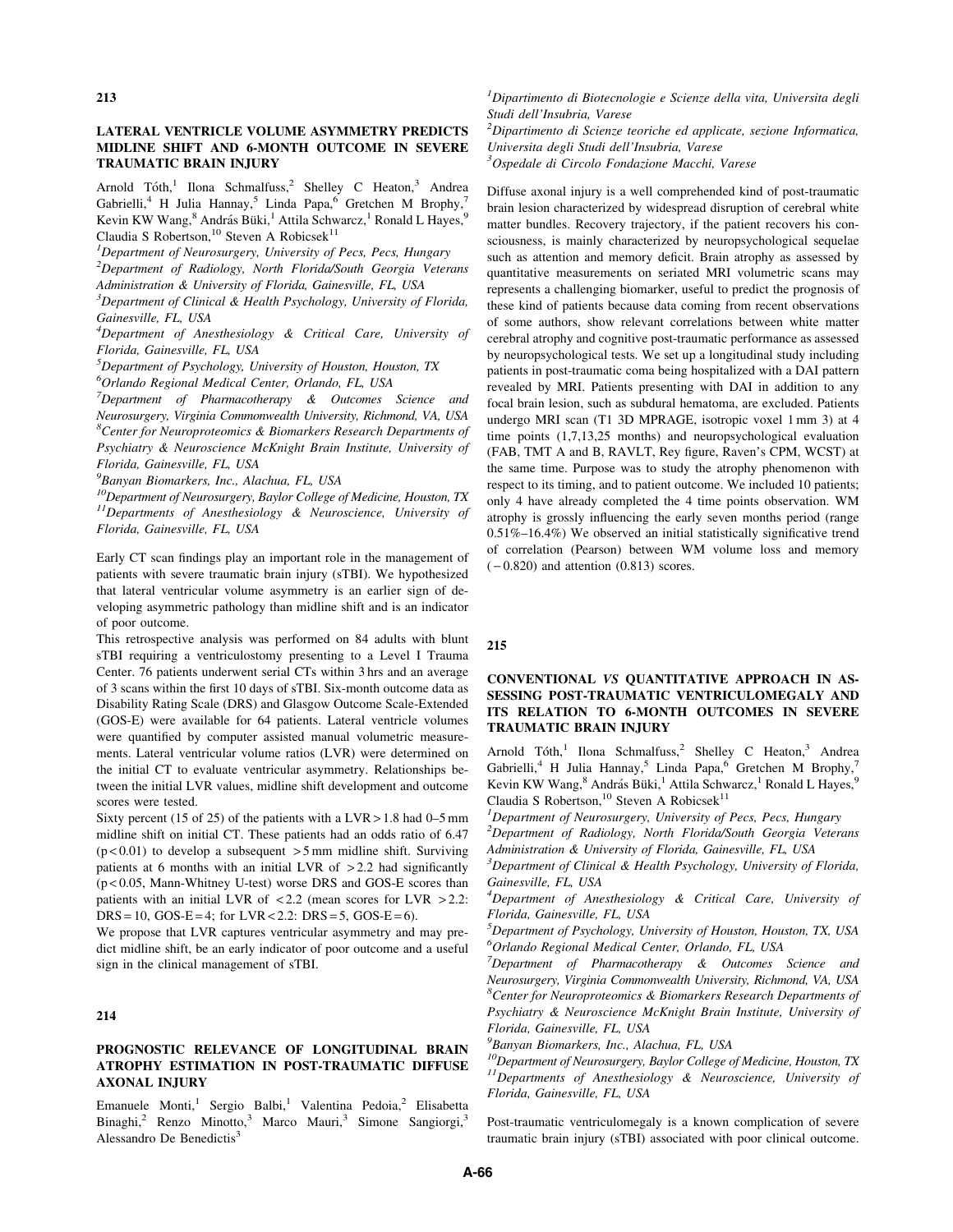Subjective assessments leave the relationship of ventriculomegaly and outcome measures elusive. We hypothesized that ventricular volumetric based identification of ventriculomegaly could add to subjective radiologic assessment of ventriculomegaly in predicting outcome. This retrospective analysis was performed on 84 adults with blunt sTBI requiring a ventriculostomy presenting to a Level I Trauma Center. Serial CTs within 3 hrs and an average of 3 additional scans within the first 10 days of sTBI and 6-month outcome data, Disability Rating Scale (DRS) and Glasgow Outcome Scale-Extended (GOS-E), were available for 64 patients. Subjective assessment for ventriculomegaly and quantified ventricular volumes were determined. Relative enlargement to initial volume was calculated. The relationship to 6-month outcome was assessed between patients without ventricular enlargement and each of the following groups: (A) Subjective radiological diagnosis of ventriculomegaly. (B through E) Quantitative measurement groups: (B) any, (C) overall, (D) bilateral, (E) unilateral enlargement. Mann-Whitney U-test determined significance ( $p \le 0.05$ ).

Ten surviving patients with unilateral enlargement (E) had significantly worse DRS and GOS-E scores than all other 19 surviving patients (mean scores for group E:  $DRS = 10$ ,  $GOS-E = 4$ ; for nonunilateral enlargement group:  $DRS = 4$ ,  $GOS-E = 6$ ). Other groups (A-D) did not differ in outcome from non-enlargement patients.

Quantitative approach identified a subgroup of sTBI patients with unilateral ventricle enlargement indicating poor outcome while other types or subjective-diagnosed ventricle enlargement did not.

## 216

# CONTRALATERAL AND THIRD VENTRICULAR COMPRES-SION ARE EARLY CT SIGNS HERALDING SECONDARY INFARCTS IN NON-PENETRATING SEVERE TRAUMATIC BRAIN INJURY

Ferenc Rabái,<sup>1</sup> Elizabeth B Mahanna,<sup>2</sup> Andrea Gabrielli,<sup>2</sup> Ronald L Hayes,<sup>3</sup> Claudia S Robertson,<sup>4</sup> Steven A Robicsek,<sup>5</sup> Ilona Schmalfuss<sup>6</sup> <sup>1</sup>Department of Anesthesiology, University of Florida, Gainesville, FL, USA

 $2$ Department of Anesthesiology & Critical Care, University of Florida, Gainesville, FL, USA

<sup>3</sup>Banyan Biomarkers, Inc., Alachua, FL, USA

<sup>4</sup>Department of Neurosurgery, Baylor College of Medicine, Houston, TX, USA

5 Departments of Anesthesiology & Neuroscience, University of Florida, Gainesville, FL, USA

6 Department of Radiology, North Florida/South Georgia Veterans Administration & University of Florida, Gainesville, FL, USA

Posttraumatic secondary infarction (PTCI) is a common secondary injury following severe traumatic brain injury (sTBI). Several risk factors for PTCI have been identified including low admission GCS, raised ICP, herniation and decompression surgery but no known early CT signs predicting PTCI have been identified yet. Existing CT classifications (e.g., Marshall Classification and Rotterdam Score) predict overall prognosis, but have not been validated for predicting PTCI. We aimed to identify early CT signs as risk factors of PTCI. A prospective convenience controlled cohort study enrolled 131 adult patients with sTBI. CT scans were evaluated retrospectively for the presence of secondary infarcts, third ventricular compression, contralateral ventricular compression in relation to primary mass lesion, intra-ventricular hemorrhage, basal and cortical subarachnoid hemorrhage in patients with and without secondary infarcts.

Fifteen of 131 patients (11.4%) developed secondary infarcts. Third ventricular compression and contralateral ventricular compression on initial CT scan was seen more frequently in patients with PTCI: 14/15  $vs$  55/116 (OR = 15.5; 95%CI 1.98-121.98 p < 0.01) and 10/15 vs 20/ 116 (OR= 9.6; 95%CI 2.96-31.14 p < 0.01), respectively.

Contralateral and 3<sup>rd</sup> ventricular compression were found to correlate with the development of PTCI. These CT signs can be considered as surrogate markers of CSF volume loss, an early compensatory step in intracranial swelling often seen in sTBI. Subsequent rise in ICP can lead to herniation, vessel compression and ultimately secondary infarcts. Identification of these early CT signs may lead to intensified treatment and to reduced risk of secondary infarcts.

#### 217

### LATERAL VENTRICLE VOLUME ASYMMETRY IS RE-LATED TO SPECTRIN BREAKDOWN

Arnold Tóth,<sup>1</sup> Ilona Schmalfuss,<sup>2</sup> Shelley C Heaton,<sup>3</sup> Andrea Gabrielli,<sup>4</sup> H Julia Hannay,<sup>5</sup> Linda Papa,<sup>6</sup> Gretchen M Brophy,<sup>7</sup> Kevin KW Wang,<sup>8</sup> András Büki,<sup>1</sup> Attila Schwarcz,<sup>1</sup> Ronald L Hayes,<sup>9</sup> Claudia S Robertson,<sup>10</sup> Steven A Robicsek<sup>11</sup>

<sup>1</sup>Department of Neurosurgery, University of Pecs, Pecs, Hungary

<sup>2</sup>Department of Radiology, North Florida/South Georgia Veterans Administration & University of Florida, Gainesville, FL, USA

 $3$ Department of Clinical & Health Psychology, University of Florida, Gainesville, FL, USA

<sup>4</sup>Department of Anesthesiology & Critical Care, University of Florida, Gainesville, FL, USA

<sup>5</sup>Department of Psychology, University of Houston, Houston, TX, USA 6 Orlando Regional Medical Center, Orlando, FL, USA

<sup>7</sup>Department of Pharmacotherapy & Outcomes Science and Neurosurgery, Virginia Commonwealth University, Richmond, VA, USA  ${}^{8}$ Center for Neuroproteomics & Biomarkers Research Departments of Psychiatry & Neuroscience McKnight Brain Institute, University of Florida, Gainesville, FL, USA

<sup>9</sup> Banyan Biomarkers, Inc., Alachua, FL, USA

 $10D$ epartment of Neurosurgery, Baylor College of Medicine, Houston, TX, USA

 $11$ Departments of Anesthesiology & Neuroscience, University of Florida, Gainesville, FL, USA

Biomarkers of neuronal injury together with neuroimaging could be used to better evaluate sTBI severity.

The relationship between early lateral ventricle volume asymmetry, Rotterdam score, Marshall CT Classification and cerebrospinal fluid (CSF) biomarkers were assessed.

This retrospective study included 84 adults with blunt sTBI requiring ventriculostomy presenting to a Level I Trauma Center. 64 patients had an initial CT done within 3 hrs after TBI and quantitative CSF biomarker data (UHCL-1, SBDP145, SBDP150, SBDP120, MAP2, MBP, S100B) available within 24 hrs after injury. Lateral ventricle volumes were quantified by computer-assisted manual volumetric measurements and their ratio (LVR) was calculated to capture ventricular asymmetry. Marshall and Rotterdam scores also were determined. Non-parametric tests were used to assess the correlations.

LVR values were significantly correlated with the Rotterdam score  $(rho = 0.45, p < 0.001)$  and Marshall CT classification  $(rho = 0.29,$  $P = 0.008$ ). There were 68 patients who had both LVR and biomarker levels available. The only biomarker that was significantly associated with LVR was SBDP145 (rho= $0.30$ , p= $0.023$ ). In those with  $LVR <$  = 1.8, mean SBDP145 values taken at the earliest time point within 24 hours was  $64.6$  (SD97.6) and in those with  $LVR > 1.8$  was 103.0 (SD 81.4) ( $p=0.02$ ). SBDP145 was also correlated with the Rotterdam score (rho =  $0.38$ , p <  $0.001$ ) and with Marshall Classification (rho =  $0.23$ , p =  $0.017$ ).

Our results suggest that asymmetric distortion is an important component of brain pathologies in sTBI and is associated with both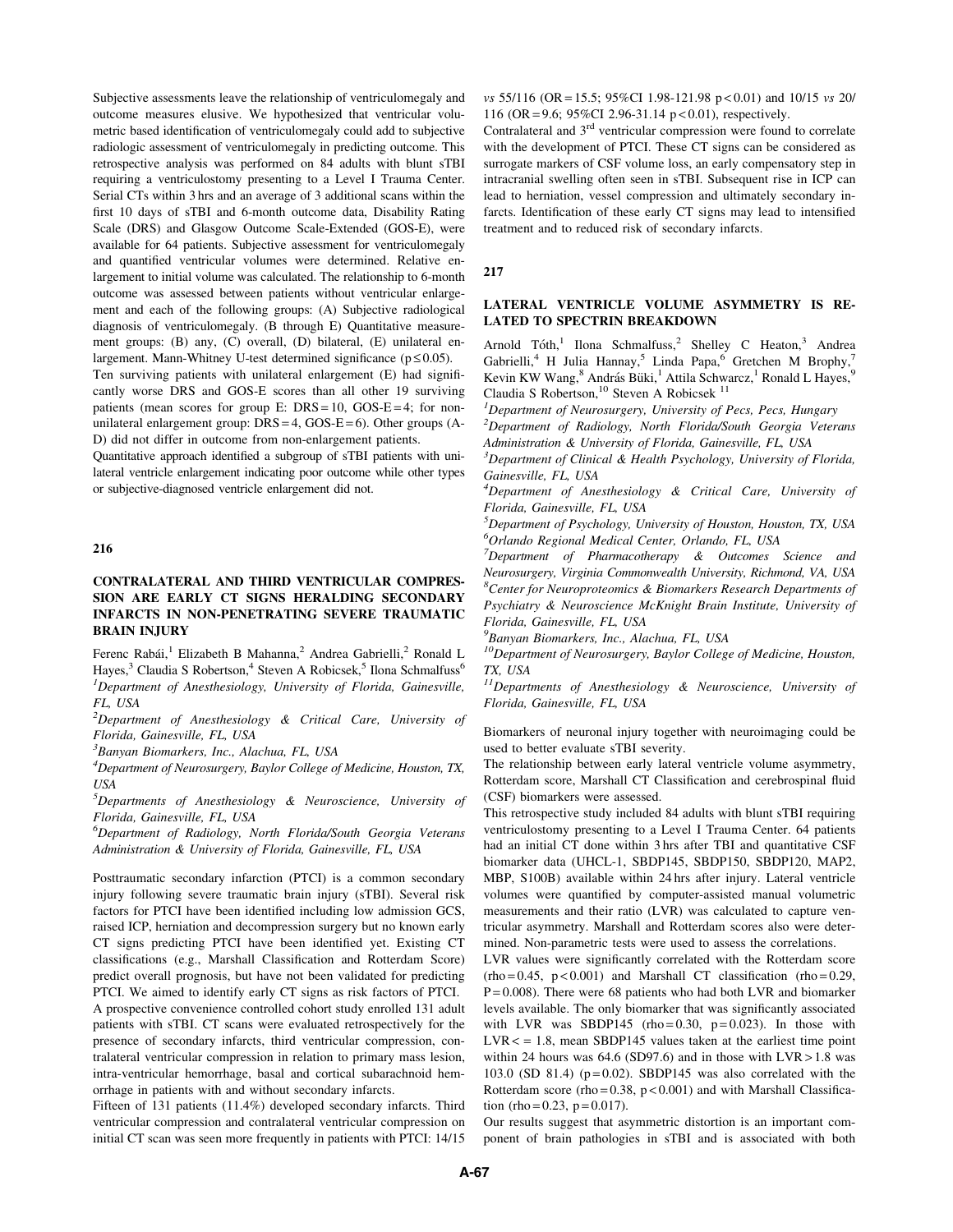Rotterdam and Marshall Classifications. These CT findings are associated with early elevations of SBDP145, suggesting SBDP145 is an important indicator of sTBI severity.

### 218

## A NEW FMRI APPROACH FOR ESTABLISHING CON-SCIOUS AWARENESS AND COMMUNICATION IN BEHA-VIOURALLY NONRESPONSIVE PATIENTS

Lorina Naci, Rhodri Cusack, Adrian Owen

The Brain and Mind Institute, Western University, London, Ontario, Canada

The interpretation of human thought from brain activity, without recourse to speech or action, is one of the most provoking and challenging frontiers of modern neuroscience. In particular, patients who are fully conscious and awake, yet, due to brain damage, are unable to show any behavioural responsivity, expose the limits of the neuromuscular system and the necessity for alternate forms of communication. Although it is well established that selective attention can significantly enhance the neural representation of attended sounds, it remains, thus far, untested as a response modality for brain-based communication. Functional magnetic resonance imaging (fMRI) data were acquired as healthy participants  $(N = 15)$  and behaviourally nonresponsive patients  $(N = 10)$  were asked to answer binary questions by selectively attending to the appropriate word ('yes'/'no'). 90% of the answers provided by healthy participants were decoded correctly based on activity changes within each individual's attention network. Moreover, formal comparison with the current best-established fMRI technique for binary communication, revealed improved individual success rate, and scanning times required to detect responses. Six patients demonstrated their ability to follow commands by selectively paying attention according to instructions. Three patients were also able to guide their attention to repeatedly communicate correct answers to several questions. These results demonstrate that behaviourally nonresponsive patients can use selective auditory attention to convey their ability to follow commands and to communicate. This technique may be useful in establishing basic communication with patients, who appear to be unresponsive with bedside examinations, as well as existing neuroimaging methods.

#### 219

### EFFECT OF MILD HYPOTHERMIA TREATMENT ON RAT RIPK-1 EXPRESSION FOLLOWING TRAUMATIC BRAIN INJURY

Tu Yue, Sun Hong-tao, Cheng Shi-xiang, Hu Qun-liang, Zhang Sai Institute of Traumatic Brain Injury and Neuroscience of Chinese Armed Police Forces (CAPF); Neurology and Neurosurgery Hospital, Affiliated Hospital of Logistics College of CAPF, Tianjin, China

To investigate the relationship between mild hypothermia treatment and gene transcription and protein expression of receptor-interacting protein kinase-1 (RIPK-1) following by traumatic brain injury (TBI) in rats. Forty adult male Wistar rats were randomly divided into 5 equal groups (normal, sham, sham + hypothermia, TBI, and TBI + hypothermia). After TBI induced by fluid percussion injury (FPI), group TBI remained at normal temperature (37°C), and group (TBI + hypothermia) underwent mild hypothermia (32-C) for 4 h. Neurological severity scores (NSS) were then assessed. All rats were sacrificed after 48 h and brain tissues were harvested, stained with hematoxylin and eosin (HE). mRNA and protein expressions of RIPK-1 were analyzed by reverse transcription-polymerase chain reaction (RT-PCR), real-time PCR, Western-blot, and immunohistochemistry (IHC), respectively. Significantly decreased NSS scores were observed in group TBI + hypothermia compared to group TBI  $(P < 0.01)$ . Additionally, group TBI increased RIPK-1 levels compared to group sham  $(P<0.05)$ . Reduced expression of RIPK-1 were apparent in group TBI + hypothermia compare to group TBI ( $P < 0.05$ ). However, no statistically significant difference was observed among groups normal, sham, and sham + hypothermia in NSS scores and the expression of RIPK-1 ( $P > 0.05$ ) Mild hypothermia treatment significantly reduced NSS score and RIPK-1 upregulation after TBI, which may provide a better understanding of the mechanisms by which hypothermia reduces secondary brain injury in TBI patients.

220

## ESTABLISHMENT OF TRAUMATIC BRAIN INJURY-INDUCED STRESS ULCER MODEL IN RATS WITH AN ELECTRIC CORTICAL CONTUSION IMPACTOR

Sun Hong-tao, Hu Qun-liang, Zhang Sai, Tu Yue

Institute of Traumatic Brain Injury and Neuroscience of Chinese Armed Police Forces (CAPF); Neurology and Neurosurgery Hospital, Affiliated Hospital of Logistics College of CAPF, Tianjin, China

The application of electric cortical contusion impactor (eCCI) caused traumatic brain injury (TBI)-induced animal model of stress ulcer (SU) in rats and lay the foundation for further study on the pathogenesis and treatment of SU. A total of twenty Spraque-Dawley rats were subjected to impact injury at 4 mm depth of penetration, for a sustained depression of 200 ms, at 4 m/s velocity for TBI using the eCCI device. The brain and gastric mucosal blood flow were measured for 48 h following TBI, and then the brain and gastric tissues were removed for observing histopathological changes. After 48 h of TBI, the mucosal blood flow in the brain surface of rats were reduced, oozing surface of red blood cells. The number of neurons was decreased with structural disorder. The structure of gastric mucosal tissue surface was disordered, with mucosal surface cells and glandular stomach cell degeneration, loss, accompanied by red blood oozing. Eosinophilic infiltration of inflammatory cells in the sub mucosa of gastric were observed. There is existence of SU following TBI induced by electric cortical contusion impactor. The SU animal model induced by TBI in rats was established successfully, which may serve as a suitable platform to provide experimental evidence for the pathophysiological of SU following TBI.

#### 221

# NEUROPROTECTION: PRECLINICAL/TRANSLATIONAL **DISCOVERY**

#### Robert Vink

Adelaide Centre for Neuroscience Research, School of Medical Sciences, University of Adelaide, Australia

Despite the neuroprotective success of various pharmacological interventions in experimental models of CNS injury, none have successfully translated to the clinical arena. While a number of factors have been proposed to account for this failure, our own studies have highlighted the importance of species selection as well as dosage and timing of drug administration. We will use two case studies to illustrate these points. The first examines the use of substance P receptor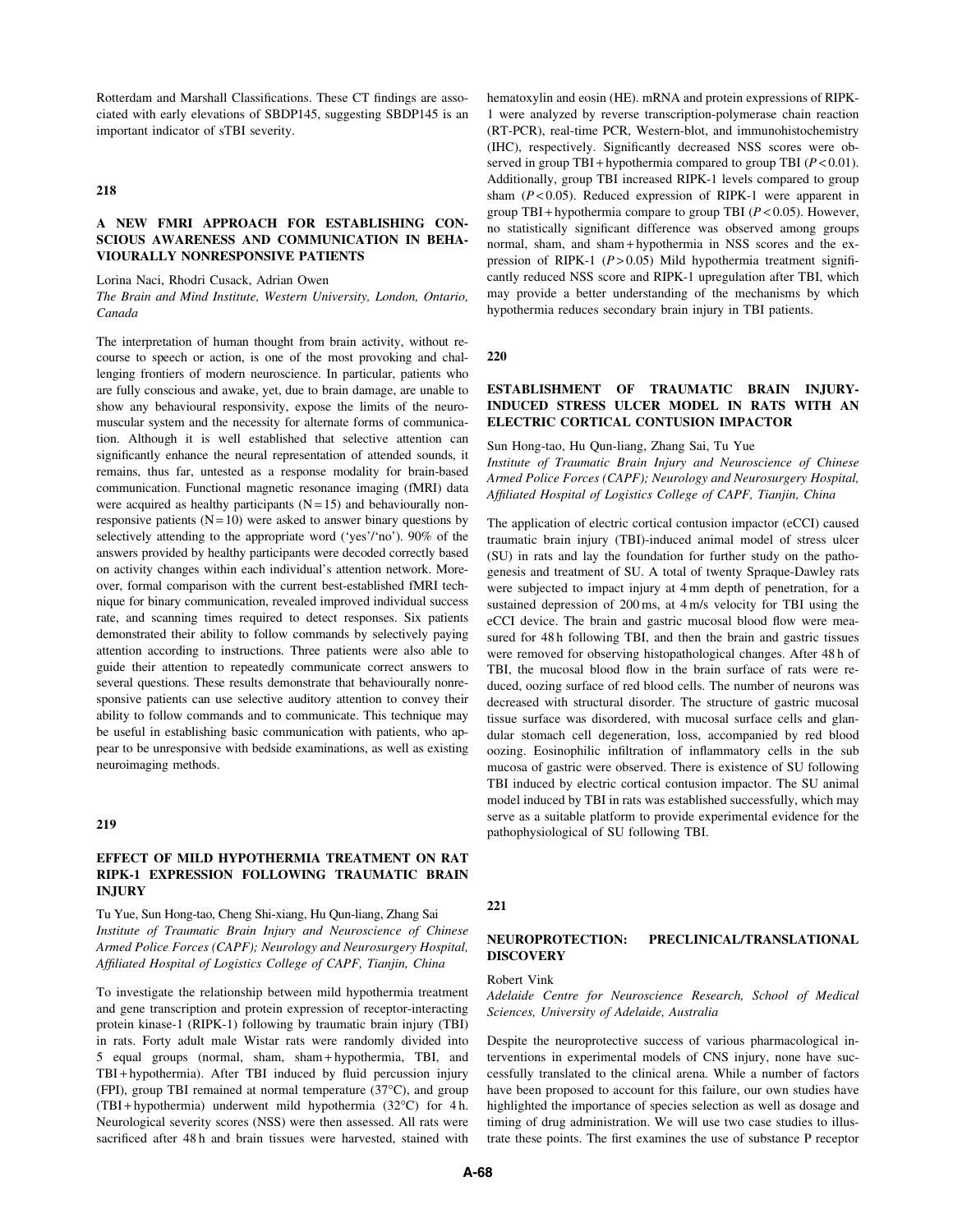antagonists for the treatment of elevated ICP following TBI. The temporal dynamics of ICP and brain oxygenation changes after clinical TBI are poorly reflected in rodent models of TBI, while large animal models better mimic the human condition. Moreover, the data from large animal models allows simultaneous analysis of all of the parameters that contribute to brain oxygenation (ICP, MABP, CPP), thereby providing a more advanced understanding of their interrelationships and thereby potential treatment targets. The second case study examines the efficacy of pharmacologic aquaporin modulators to reduce edema after traumatic CNS injury. We demonstrate that the effect of the modulators depends not only upon the model being used, but also upon the timing of drug administration, with the effects of late administration sometimes being diametrically opposed to the effects of early administration. While problematic in terms of simplistic translation, these types of results do provide an insight into the mechanistic complexity of CNS injury and the factors that must be taken into account in the quest for successful clinical translation.

222

# CANADIAN PARTICIPATION IN THE INTERNATIONAL INITIATIVE FOR TRAUMATIC BRAIN INJURY RESEARCH (INTBIR)

Anthony Phillips

Canadian Institutes of Health Research, Institute of Neurosciences, Mental Health and Addiction, Vancouver, Canada

Led by the Canadian Institutes of Health Research - Institute of Neurosciences, Mental Health and Addiction (CIHR-INMHA), Canada is one of the three founding members of the InTBIR initiative. INMHA and several national partners including Defense Research Development Canada, le fonds de recherche du Québec santé, the Hotchkiss Brain Institute, the Ontario Brain Institute and the Ontario Neurotrauma Foundation have partnered to support \$10M in new funding for TBI research in Canada aligned with the goals and vision of InTBIR. In November 2013 Canada's Minister of Health Rona Ambrose officially announced \$7.4M funding of 5 new teams focused on the early diagnosis and management of mild TBI or concussion in children and youth and 14 Catalyst grants focused on the early diagnosis and management of mild TBI across the lifespan.

INMHA hosted the second InTBIR meeting in Vancouver in October 2013 with a key objective being to encourage scientific exchange and networking among members of newly funded TBI research programs undertaken in the EU, the United States and Canada. Invited participants learned first hand about existing and planned resources, including infrastructure, databases, Common Data Elements and their promotion/internationalisation. Discussion at the meeting also focused on data sharing policies and technologies, and a dedicated session was intended to foster progress towards standardized data collection, sharing and meta-analyses.

# 223

# FACTORS OF INFLUENCE ON SURGICAL DECISION MAKING AND OUTCOME IN PATIENTS WITH ACUTE SUBDURAL HEMATOMA: A RETROSPECTIVE STUDY OF 109 PATIENTS WITH EVALUATION OF QUALITY OF LIFE

TA van Essen, GC de Ruiter, WC Peul

Department of Neurosurgery, Leiden University Medical Center, Leiden, The Netherlands

Department of Neurosurgery, Medical Center Haaglanden, The Hague, The Netherlands

The acute subdural hematoma (ASDH) due to traumatic brain injury (TBI) often leads to severe disability despite neurosurgical treatment. Therefore, whether to operate or not, and with or without a bony decompression, i.e. decompressive craniectomy (DC), pose ethical dilemmas. In this study patients were retrospectively analyzed for whom neurosurgical consultation was requested between 2008 and 2012 in order to determine which factors might be of influence on surgical decision making and outcome. Outcome was assessed with mortality on discharge, the Glasgow Outcome Scale (GOS) and the Quality of Live after Brain Injury (QOLIBRI) scale.

Included were 109 patients. In mild TBI and ASDH, operated patients more often had focal signs (75 vs 25 %;  $p = .01$ ) and had more midline shift (10 vs 3 mm;  $p = .001$ ). Comparing DC with craniotomy alone, the DC group was younger (53 vs 67;  $p = .004$ ), less often used anticoagulants (53 vs 28;  $p = .05$ ), had thinner hematoma (13 vs 17 mm;  $p = .03$ ), more accompanying intracranial pathology (71 vs 34 %;  $p = .03$ ) and had worse functional outcome (GOS  $\leq$  3: 80 vs 56 %;  $p = 0.05$ ). QOLIBRI was the same for mild and moderate/severe TBI (69 vs 64; n = 9;  $p = .63$ ).

The study shows factors that might be of influence on surgical decision-making in ASDH. Interestingly, QoL did not differ between mild and moderate/severe TBI. These results should strengthen the call for a comparative effectiveness study on surgery for ASDH.

#### 224

#### BLAST-INDUCED CEREBRAL VASCULAR DYSFUNCTION

#### Douglas DeWitt

Department of Anesthesiology, The University of Texas Medical Branch, Galveston, TX, USA

Concussive traumatic brain injury (TBI) is associated with cerebral vascular dysfunction comprised of impaired compensatory responses to changes in arterial pressure, oxygen and carbon dioxide levels and hematocrit, as well as increases in blood-brain barrier (BBB) permeability. Traumatic cerebral vascular injury likely contributes to the increased mortality/morbidity observed in humans and experimental animals when concussive TBI is accompanied by arterial hypotension or hypoxemia. Although cerebral vascular dysfunction is an established consequence of concussive TBI, the effects of blast-induced neurotrauma (BINT) on the cerebral vasculature are unknown.

Blast injury is the most prevalent source of mortality and morbidity among combatants in Operations Iraqi (OIF), Enduring Freedom (OEF) and New Dawn. While TBI has been a significant cause of mortality and morbidity among combatants in past conflicts, the incidence of TBI among war fighters in OIF and OEF is higher than past conflicts. Although these reports indicate that there is a high incidence of blast exposure and TBI among military personnel in Iraq and Afghanistan, the degree to which primary blast injury, that is, blast overand underpressures, contributes to BINT is not clear and the degree to which BINT contributes to cerebral vascular dysfunction is unknown. Whereas the effects of BINT on neuropathological and behavioral outcomes have been studied for decades, there has been very little research on the cerebral vascular effects of BINT.

Using two experimental models of rodent blast injury, one that models primary blast exposure followed by impact injury and the other primary blast exposure alone, we have observed significant reductions in cerebral blood flow, increases in cerebral vascular resistance and reductions in dilator responses to reduced intravascular pressure in isolated middle cerebral arterial segments. These results indicate that BINT, like concussive TBI, is associated with cerebral vascular dysfunction.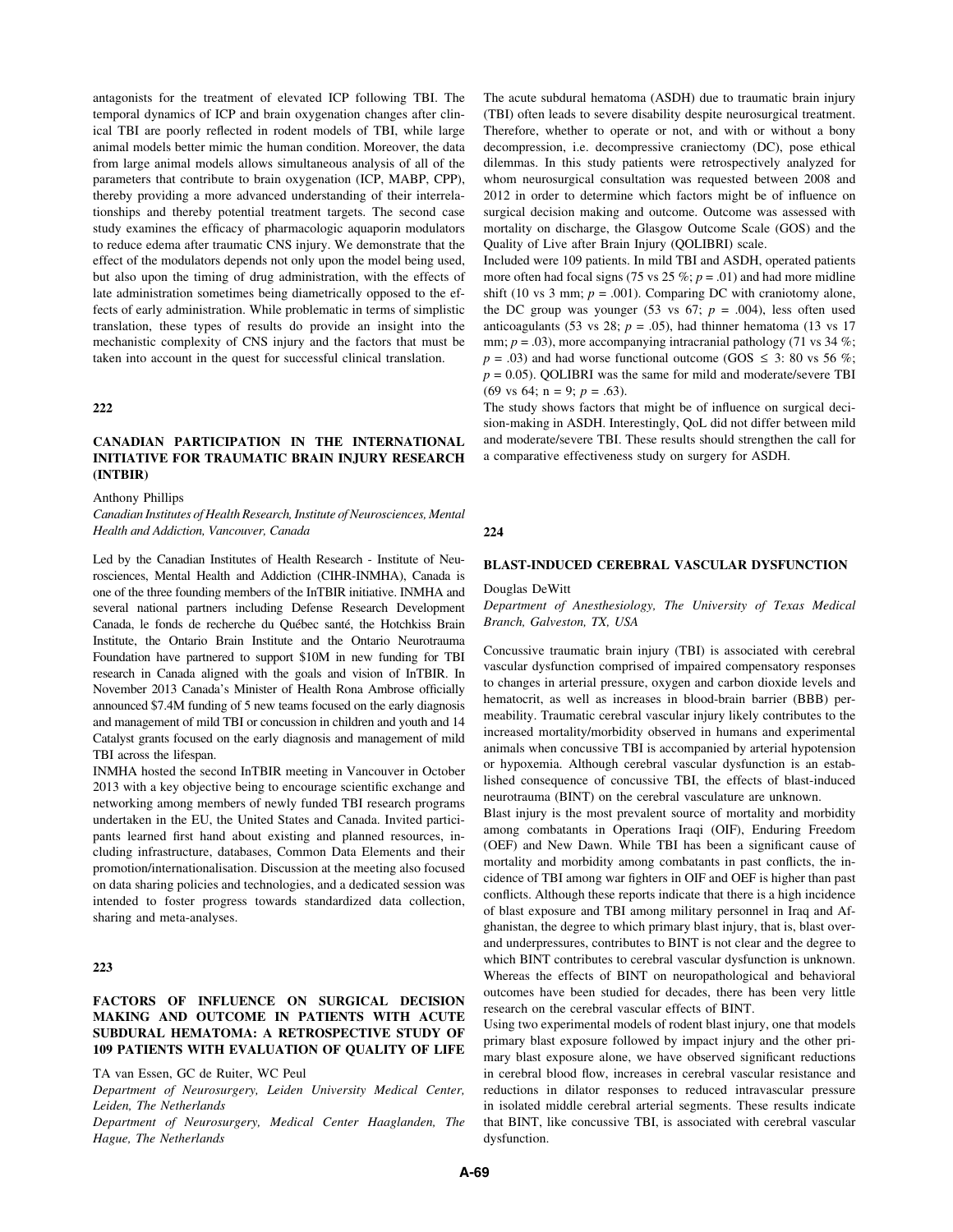## VARIABILITY IN SURGICAL DECISION MAKING FOR ACUTE SUBDURAL HEMATOMA: RESULTS OF AN ON-LINE QUESTIONNAIRE

TA van Essen,<sup>1,2</sup> GC de Ruiter,<sup>1,2</sup> KH Kho,<sup>2,3</sup> WC Peul<sup>1,2</sup>

<sup>1</sup>Department of Neurosurgery, Leiden University Medical Center, Leiden, The Netherlands

 $2$ Department of Neurosurgery, Medical Center Haaglanden, The Hague, The Netherlands

 $3D$ epartment of Neurosurgery, University Hospitals Leuven, Belgium

Currently, there is only class 3 evidence for the treatment of traumatic acute subdural hematoma (ASDH). This lack of evidence leads to uncertainty regarding the optimal management approach, possibly resulting in a variable view among neurosurgeons in managing ASDH. The aim of this online questionnaire was to study the variable view on treatment of the ASDH in the Netherlands and Belgium.

An online questionnaire, involving treatment decisions on 6 cases of patients with a traumatic ASDH, was sent to 7 Dutch and 3 Belgian neurosurgical centers. Clinical and radiological variables differed per case and were based on real-life conditions.

Fifty-six neurosurgeons responded (response rate 60%). For cases of severe TBI and an ASDH there was a modest variation for the decision to evacuate the hematoma or not and a large variation for the decision to combine the evacuating with a decompressive craniectomy. The main reasons to operate were 'neurological condition' and 'mass effect'. For ASDH and mild/moderate TBI there was large variation for operating or not and 'hematoma size' was the predominant reason to operate.

Intercenter variation was seen, most notably, between two centers for the decision to evacuate the hematoma or not (14 vs 90% 'yes' answers,  $p < .001$ ).

This study suggests a variation in surgical management of the traumatic ASDH. Specifically, decisions varied more for moderate/mild cases than for severe cases, possibly reflecting more uncertainty with regard to mild/moderate TBI and ASDH. This treatment variation offers the opportunity to perform a comparative effectiveness study into surgery for ASDH.

#### 226

### STATE-OF-THE-ART LECTURE ON TRAUMATIC BRAIN INJURY

John T Povlishock

Medical College of Virginia Campus of Virginia Commonwealth University, Richmond, VA, USA

The past decade has witnessed unprecedented growth in our understanding of traumatic brain injury (TBI). Buoyed by technical advances in the clinical setting utilizing advanced imaging, biomarker discovery and genomic evaluation, together with similar advances in the basic sciences incorporating advanced bioimaging, molecular biology and targeted electrophysiology, our understanding of TBI across the spectrum of severity has increased exponentially. Clinical research has moved from the once singular concept of traumatically-induced brain edema and ICP elevation to a more global appreciation of the complex metabolic, electrophysiological, and blood flow abnormalities that impact outcome. These clinical discoveries have been strengthened by an improved understanding of genetic variation and the influence of complex secondary posttraumatic factors in determining outcome. In the laboratory, equally impressive accomplishments have been made with new insights into the cell and molecular biology of neuronal and axonal injury together with a better appreciation of the responses of the related brain microenvironment including its glial and vascular elements. Novel neuroprotective strategies have been identified and their benefits have been critically evaluated in multiple model systems. Together with those themes emerging from the clinical setting, basic science discovery suggests that TBI's dominant consequence is one of CNS circuit disruption wherein the brain's normal excitatory and inhibitory balance is either functionally or structurally perturbed, leading to a less than optimal recovery. While TBI remains the most complex disease known to man, the research and clinical community should be encouraged by the remarkable progress made to date.

227

## OUTCOME PREDICTION IN PERSISTENT POST TRAU-MATIC COMA

Louis Puybasset, Lionel Velly, Habib Benali, Damien Galanaud, Vincent Perlbarg

Department of Anesthesiology and Critical Care; Pitié-Salpêtrière Hospital, Pierre-and-Marie-Curie University, Paris, France

Existing methods to predict recovery following severe traumatic brain injury (TBI) lack accuracy. This study determines the value of quantitative diffusion tensor imaging (DTI) to predict functional outcome one year after severe TBI. In a multicenter study including 12 centers, we prospectively enrolled 185 patients who remained comatose at least 7 days after TBI. Patients underwent brain MRI, which included DTI analyzed in 20 preselected white matter tracts. White matter was divided in two areas: axial (including anterior and posterior brainstem, cerebral peduncles and splenium of the corpus callosum) and hemispheric (genu and body of the corpus callosum, anterior and posterior limbs of the internal capsule, sagittal stratum, superior longitudinal fascicules and corona radiata). Patients were evaluated at one year with a modified Glasgow Outcome Scale extended (GOSE). A prognostic model was constructed according to the axial and hemispheric DTI injury expressed in values normalized to controls per center. GOSE at one year was unfavorable (UFO,  $GOSE \le 4$ ) in 126 patients (68%) and favorable (FO,  $GOSE \ge 5$ ) in 59 patients (32%).

All patients with a hemispheric FA score below 80% and all but one patients with an axial mean FA score below 80% had an unfavorable outcome.

TBI outcome depends on both axial and hemispheric injuries as can be assessed by DTI.

#### 228

## THE PATHOLOGY OF DIFFUSE AXONAL INJURY

#### Willie Stewart

### Department of Neuropathology, Institute of Neurological Sciences, Glasgow, UK

Diffuse axonal injury (DAI) is recognised as one of the most common pathologies in traumatic brain injury (TBI), described in all severities from mild to severe. Over the past 7 decades, from early accounts reporting diffuse white matter pathology following TBI in isolated cases and short series of human autopsy material, through the more formal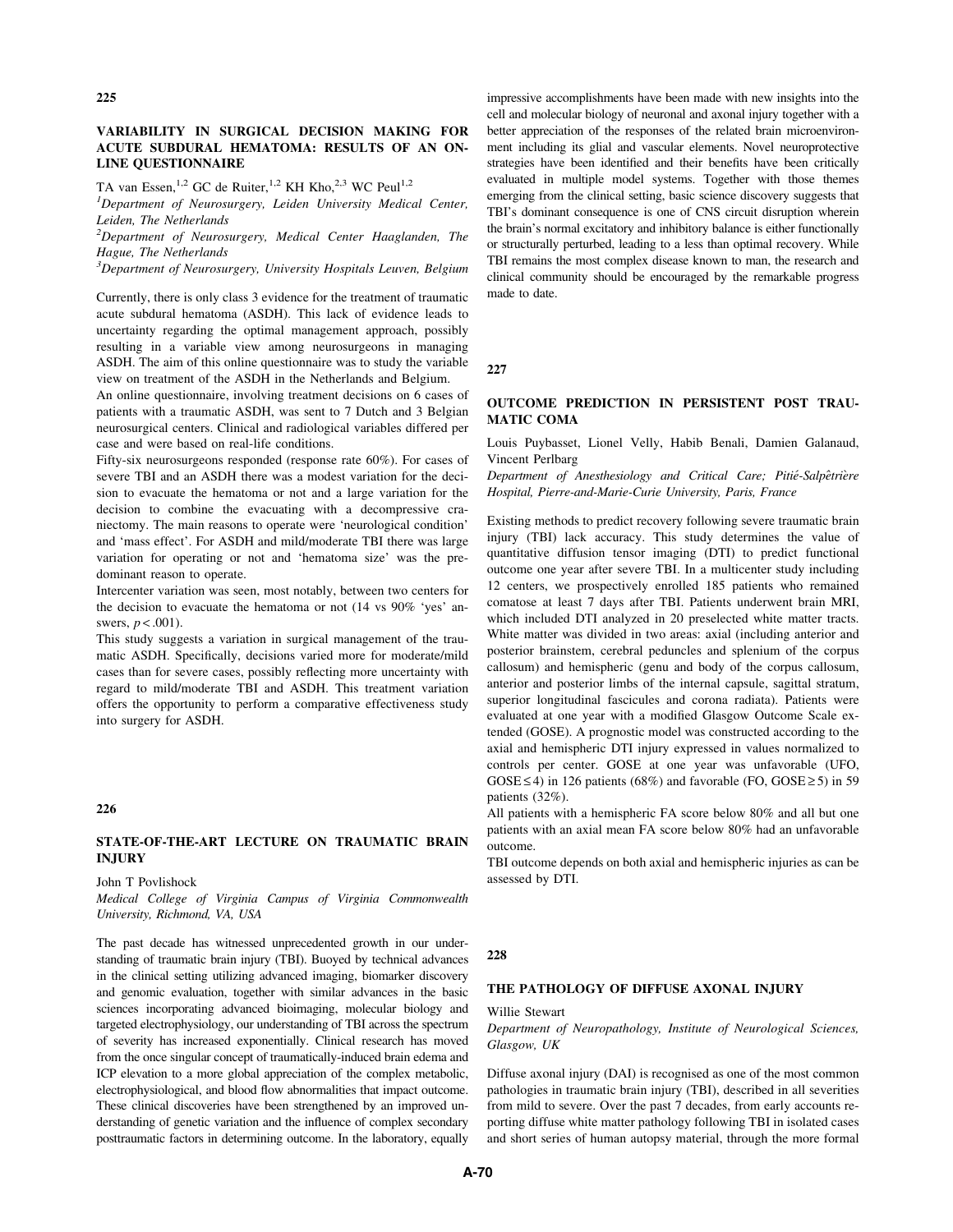neuropathological descriptions of cohorts derived from the Glasgow TBI Archive, the apparently stereotypical pattern and distribution DAI are now readily recognised. Pathologically DAI encompasses a spectrum of abnormalities including primary disruption of the axonal cytoskeleton, transport interruption and axonal swelling and proteolysis coinciding with clinical presentations reflecting injury severity and extent, such as confusion, loss of consciousness and coma. With the growing recognition that TBI is associated with increased risk of neurodegenerative disease, such as Alzheimer's disease (AD) and chronic traumatic encephalopathy (CTE), attention has focussed on TBI related pathologies which may have a role in influencing longer term outcomes. Recent evidence suggests that, in a proportion of survivors from TBI, there remains an insidious, progressive axonal pathology, which may continue even years after the original injury and may serve as a substrate for development of late, TBI-associated neurodegenerative pathologies. As such, DAI is now considered not only a key pathology in acute TBI, but also an important potential contributor to post-TBI neurodegenerative disease.

#### 229

#### OUTCOME ASSESSMENT AFTER ACQUIRED BRAIN INJURY

Nicole von Steinbüchel

Institute of Medical Psychology and Medical Sociology, University Medical Center Göttingen, Georg-August-University, Göttingen, Germany

The ultimate goal of health care and rehabilitation following traumatic brain injury (TBI) is to return a person to full health or to enable him/ her to maintain as high a functional and health-related quality of life (HRQoL) level as possible (Berger et al., 1999; Koskinen, 1998). TBI can result in lifelong physical, cognitive, emotional, and behavioral impairments, activity limitations and participation restrictions, affecting the person's self image and coping strategies. An overview on the European and American state of the art concerning outcome assessment (psychological, psychosocial and neuropsychological assessments) after TBI will be presented. The QOLIBRI and its short form (QOLIBRI-OS) will be exemplarily depicted as a new outcome instrument in HRQOL.

There are manifolds medical, health economic, social and ethical implications to improve outcome assessment. This may enhance disease characterization, clinical and care interventions and neuropsychological rehabilitation.

#### 230

### AN iPAD CASE REPORT VIEWER FOR HIGH-DEFINITION FIBER TRACKING FOR TBI PATIENTS AND THEIR CLIN-ICIANS

Walter Schneider, David O Okonkwo, Jon Chmura, Nora Presson, Steven Benso, Ava M Puccio

Department of Neurological Surgery, University of Pittsburgh, Pittsburgh, PA, USA

We have developed a tablet-based application, the HDFT Report App, to enable clinicians and patients in research studies to see and understand probable damage from Traumatic Brain Injury (TBI) by viewing 2- and 3D images of their brain, focusing on white matter tracts and quantification of their axonal projections. The overall goal is to visualize white matter fiber tract injury by making the ''invisible wounds of TBI'' as understandable for patients as an X-ray of a bone fracture. Using mobile computing technology, imaging data for individual patients can be downloaded remotely onto an iPad within hours of an MRI brain scan. Clinicians and patients can view the data in the form of images of each tract, rotating animations of tracts, 3D models, and graphs. Ten major tracts can be examined for asymmetry, gaps in axonal projection fields, or reduced branching and volume. Novice users can effectively navigate and interact with the application (generally explain images and graphs representing normal tracts and tracts showing evidence of reduction), within fifteen minutes of orientation, with high accuracy (96%). The architecture supports extensive graphics, provides an intuitive, attractive interface with a smooth user experience, and allows for securely serving cases from a database. Patients and clinicians have described the application as providing dramatic benefits in understanding their TBI.

231

# QUANTIFYING WHITE MATTER STRUCTURAL IN-TEGRITY WITH HIGH DEFINITION FIBER TRACKING IN TRAUMATIC BRAIN INJURY

David O Okonkwo, Walter Schneider, Nora Presson, Sue Beers, Lisa Marrow, Allison Borasso, Ava M Puccio

Department of Neurological Surgery, University of Pittsburgh, Pittsburgh, PA, USA

There is an urgent, unmet demand to biologically quantify and pinpoint the location and extent of damage in traumatic brain injury (TBI). We have developed High Definition Fiber Tracking (HDFT), a 3T MRI-based diffusion spectrum imaging (DSI) and tractography analysis pipeline, to quantify axonal injury in military and civilian TBI patients. A novel homologue correlation methodology quantified tractography to estimate white matter integrity in patients and healthy controls. Forty-one subjects (23 TBI, 18 controls) were scanned with the HDFT DSI protocol. After reconstruction, bilateral hemisphere homologues of eight major tracts were segmented. Integrity of segmented tracts was estimated by calculating homologue correlation and tract spread. Both groups showed high correlations for all tracts. TBI patients showed reduced homologue correlation and tract spread and increased outlier count (correlations > 2.32 SD below control mean). On average, 6.5% of tracts in the TBI group were outliers, with substantial variability among patients. Number and summed deviation of outlying tracts correlated with initial Glasgow Coma Scale (GCS) score and 6-month Glasgow Outcome Scale – Extended (GOS-E) score, suggesting that correlation metrics can detect heterogeneous damage affecting a low proportion of tracts, presenting a potential mechanism for advancing TBI diagnosis.

## 232

# THERAPY OF TRAUMATIC OPTIC NEUROPATHY (TON): WHEN? HOW? MONO AND/OR COMBINED THERAPY? TRADITIONAL AND/OR SURGICAL TREATMENT FOR TRAUMATIC OPTIC NEUROPATHY?

Judit Somlai,<sup>1</sup> György Szeifert,<sup>2</sup> Tamás Kassai<sup>3</sup>

<sup>1</sup>Head, Unit of Neuro-Ophthalmology, Department of Neurology & Stroke, Military Hospital, Budapest, Hungary

<sup>2</sup>Head, Department of Neuro-Traumatology, Péterfy Traumatology Centre, Budapest, Hungary

<sup>3</sup> Head, Department of Child-Traumatology, Péterfy Traumatology Centre, Budapest, Hungary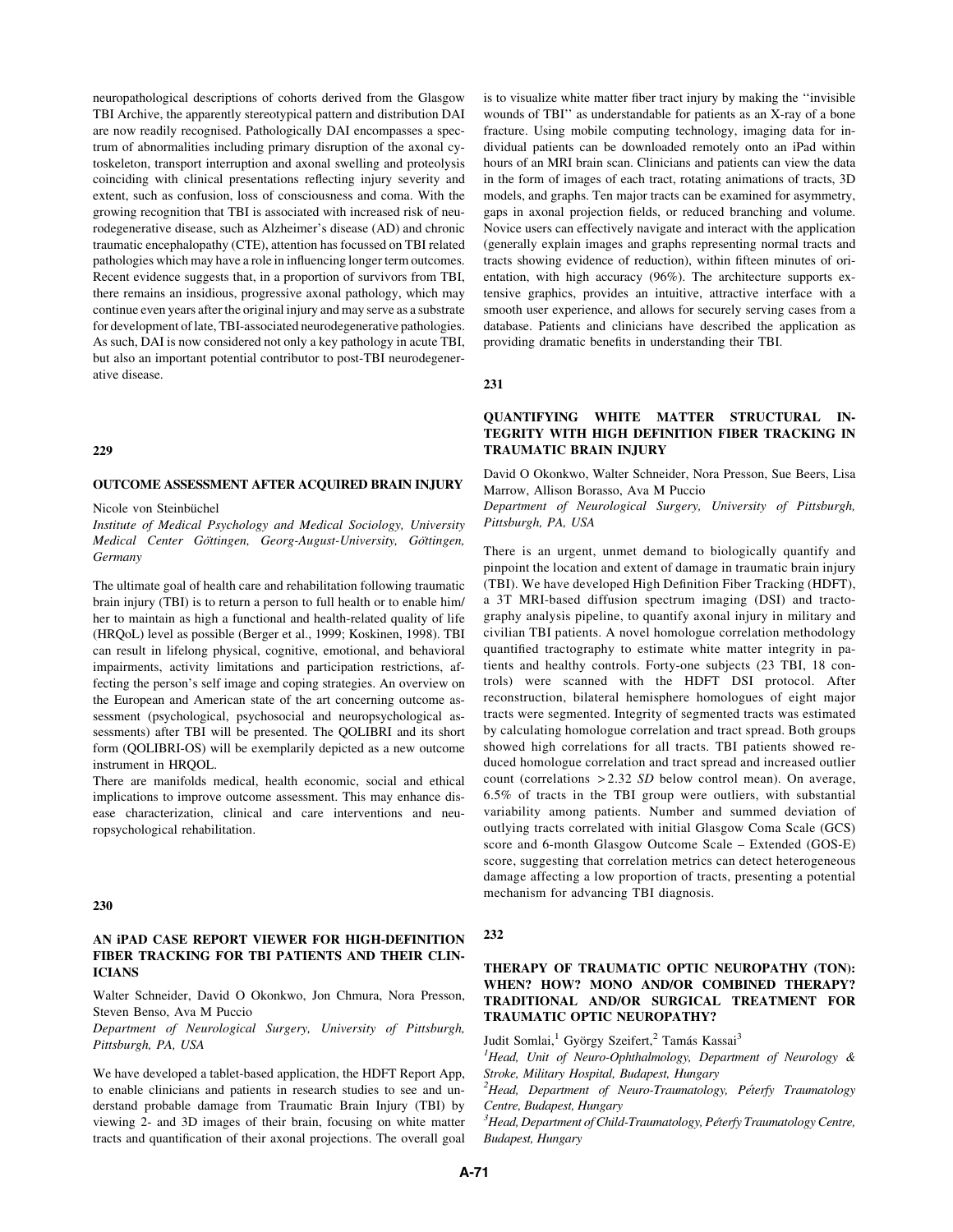Time factor is extremely important in the efficiency of TON therapy - by early diagnosis of ON lesion with consecutive neurological trauma, as soon as it is possible, in cases of closed traumatic optic neuropathy.

Reasons for late recognition of closed TON could be e.g. unconsciousness, respiratory and circulatory disorders, other neurological deficits, urgent neurosurgical and/or traumatological operations.

Neurosurgical treatment is necessary in both cases of primary cranial trauma (multiple fractures of the cranial base, direct damage of the brain tissue &/or cranial nerves) or in cases developing secondary cranial trauma (epidural-, subdural hemorrhage, SAH, IC hematoma, higher intracranial pressure (HIP).

Attributes of secondary closed TON are swelling edema of the prechiasmal optic nerve, vascular degeneration of retinal ganglion cells, neurosurgical exploration of optic canal with/out steroids. On the basis of this pathophysiological theory, our proposal for therapy in closed TON cases is: complex treatment, namely steroids, diuretics and medication to improve microcirculation of small vessels of CNS as a combined and parenteral therapy.

We would like to emphasize the importance of early recognition and complex (traditional and neurosurgical) treatment of TON, and to demonstrate it by two instructive neurotraumatological case reports of children.

## 233

# LACK OF STANDARDIZATION IN APPLYING PAINFUL STIMULI FOR ASSESSING THE GCS

F Reith,<sup>1</sup> PM Brennan,<sup>2</sup> AIR Maas,<sup>1</sup> G Teasdale<sup>3</sup>

<sup>1</sup>Department of Neurosurgery, Antwerp University Hospital and University of Antwerp, Edegem, Belgium

 $^2$ Department of Neurosurgery, Western General Hospital, Edinburgh, UK <sup>3</sup>Emeritus Professor of Neurosurgery, University of Glasgow, Glasgow, UK

Since its first description (Teasdale and Jennett, Lancet 1974) the Glasgow Coma Scale (GCS) has been widely accepted for assessment of the level of consciousness. In patients not obeying commands, this assessment requires application of a painful stimulus, which should be standardized to facilitate reliable interpretation. Nail-bed pressure and stimulation to the head and neck were recommended in 1974, but other locations have been suggested subsequently. To gain understanding of the current variation in evaluating the GCS, we conducted surveys among neurosurgical residents and junior neurosurgeons. A total of 100 questionnaires were returned at international training courses (response rate 93%) and a web-based survey was conducted in the UK  $(n=38)$ , asking how painful stimuli are applied. Responses to the questionnaires showed that 72% performed a standardized approach, but that the type of painful stimulus applied varied substantially. Nail-bed pressure was often used by about 70% of responders and sternal rub by 56%. Overall, substantial variation was noted and other locations often used are: supra-orbital pressure 51%, trapezius or pectoralis major pinch 38%, retromandibular stimulation 17% and earlobe pressure 15%. The web-based survey showed a similar preference for supraorbital pressure (58%) and trapezius or pectoralis pinch (31%), but nail-bed pressure was never used by 54% of UK trainees. These results illustrate a general lack of standardization in assessment of the GCS in patients with reduced level of consciousness. This is likely to confound consistency in findings, to limit their reliability in clinical care and in research. New standard guidance is required.

#### 234

## RECOVERY OF SENSORY-MOTOR FUNCTION OF THE LOWER LIMBS AFTER COMPLETE PARALYSIS: HOW, WHY AND WHAT IS TO FOLLOW?

#### V Reggie Edgerton, Roland R Roy and Yury Gerasimenko UCLA, Los Angeles, CA and Pavlov Institute, St. Petersburg, Russia

It is well known that the sensory input representing the timing and level of loadbearing on the lower limbs is an important source of input to the central nervous system in sustaining postural and locomotor control. The degree to which this source of input is critical, however, continues to be not fully realized in effort, to recover motor function after neurol trauma. Experiments will be described which demonstrate that after complete paralysis, the return of the experience of bipedal and quadrupedal loadbearing in response to lumbosacral stimulation can be used to restore standing after complete paralysis due to spinal cord injury in humans. Similar results have been achieved in rats, but in addition, full weightbearing stepping can also be recovered in the presence of spinal epidural stimulation and pharmacological modulation largely involving serotonergic agonists. Finally we have observed that a progressive increase of the level of loadbearing on a daily basis in rats and humans further enhances the level of recovery of standing potential. The mechanisms of the recovery of motor function with these interventions are gradually being formulated from the perspective of how spinal networks can be fine-tuned to facilitate the performance of a wide range of complex motor tasks. This fine tuning can be accomplished using a combination of neuromodulatory interventions, including multiple forms of electrical stimulation, sensory modulation and pharmacological modulation.

235

# CORRELATION BETWEEN INTRACRANIAL PRESSURE AND MEASUREMENT OF OPTIC NERVE SHEATH IN A SWINE MODEL OF INTRACRANIAL HYPERTENSION

Robson Luis Amorim Brasil Ping Jemg, Almir Ferreira de Andrade, Wellingson Silva Paiva, Alessandro R Belon, Marcelo Lima de Oliveira, Maira Azevedo, Edson Bor-Seng-Shu, Eberval Gadelha Figueiredo, Jose Pinhata Otoch, Manoel Jacobsen Teixeira Division of Neurosurgery and Laboratory of Surgical Technique University of Sao Paulo Medical School, Sao Paulo, Brazil

Some studies have shown that the measurement of the optic nerve sheath (ONS) is correlated to invasive ICP monitoring. However, no studies have shown to date, if ONS can be useful to monitoring oscillations of ICP. Therefore, we aimed to evaluate the correlation of parenchymal ICP monitoring and the measurement of ONS in a swine model of intracranial hypertension. Nine piglets were evaluated. After insertion of a 8Fr urinary catheter in the right parietal lobe and a parenchymal intracranial pressure monitoring in the right frontal lobe, a continuous infusion of 0,9% saline through the urinary catheter was performed to inflate the balloon at the distal tip. In Group A, we infused 4 ml saline in 15 min; in Group B, an additional 3 ml was infused over 15 min, 30 min after the first infusion; and in Group C, 7 ml was infused over 15 min. The final stage was the deflation of the balloon. Along the procedure, 8 measurements of the ONS were done. In group A, mean ICP was  $6.2$  (range:  $-4.6 - 32$  mmHg). In group B, mean ICP was 19.8 (range:  $-2.9 - 50.9$  mmHg). In group C, mean ICP was 42.8 (range: 2.2 – 86.4 mmHg). The mean right ONS was  $3.9 \text{ mm } + -0.5$  (SD) when ICP below 20 mmHg and  $4.6 + -$ 0.65(SD) when ICP above 20 mmHg (p < 0.0001). The mean left ONS